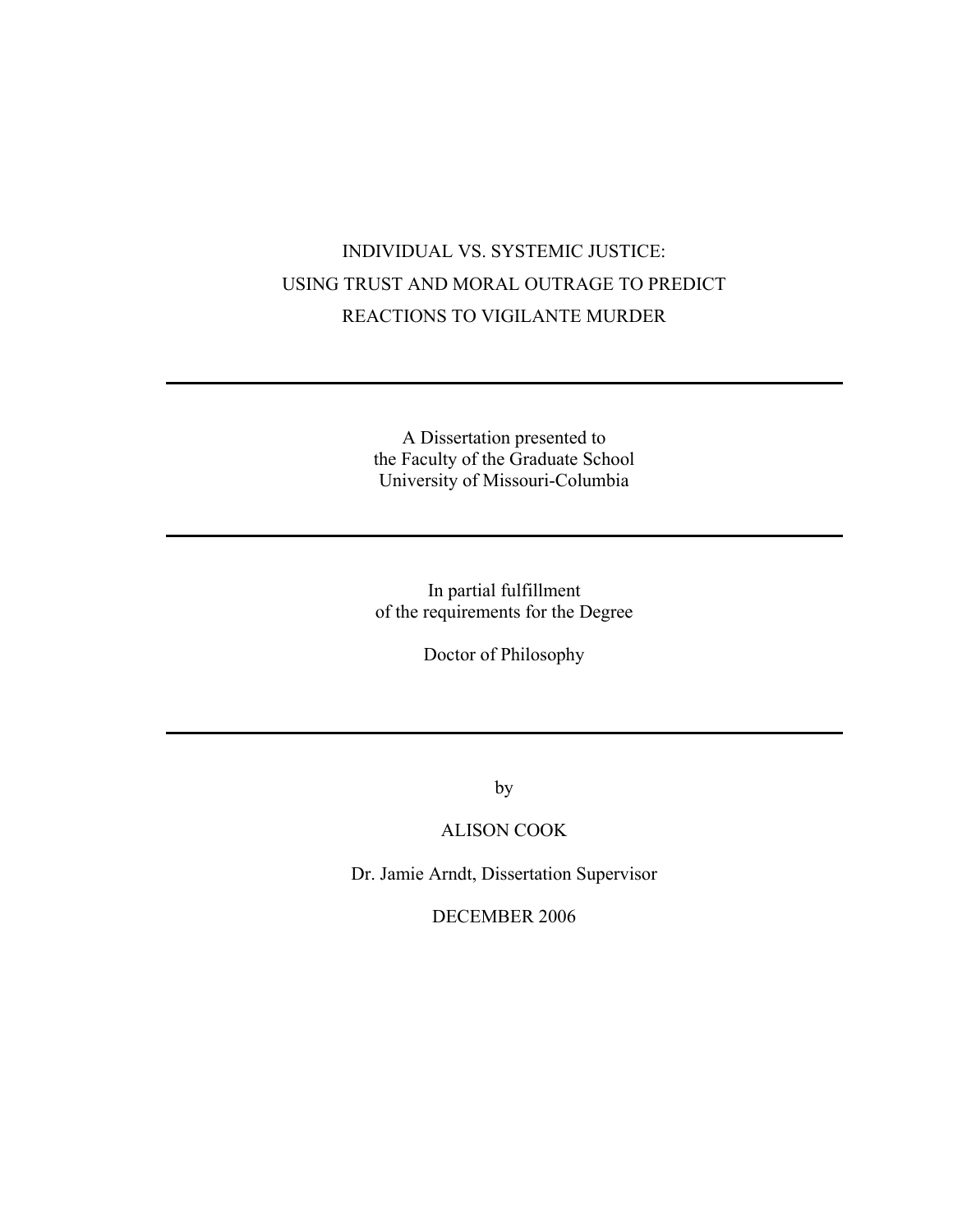The undersigned, appointed by the Dean of the Graduate School, have examined the dissertation entitled

### INDIVIDUAL VERSUS SYSTEMIC JUSTICE: USING TRUST AND MORAL OUTRAGE TO PREDICT REACTIONS TO VIGILANTE MURDER

Presented by Alison Cook

A candidate for the degree of Doctor of Philosophy

And hereby certify that in their opinion is worthy of acceptance.

\_\_\_\_\_\_\_\_\_\_\_\_\_\_\_\_\_\_\_\_\_\_\_\_\_\_\_\_\_\_\_\_\_\_\_\_\_\_ Professor Jamie Arndt

\_\_\_\_\_\_\_\_\_\_\_\_\_\_\_\_\_\_\_\_\_\_\_\_\_\_\_\_\_\_\_\_\_\_\_\_\_\_ Professor Laura King

 $\mathcal{L}_\text{max}$ Professor Chris Robert

 $\mathcal{L}_\text{max}$ Professor Denis McCarthy

\_\_\_\_\_\_\_\_\_\_\_\_\_\_\_\_\_\_\_\_\_\_\_\_\_\_\_\_\_\_\_\_\_\_\_\_\_\_ Professor John Lande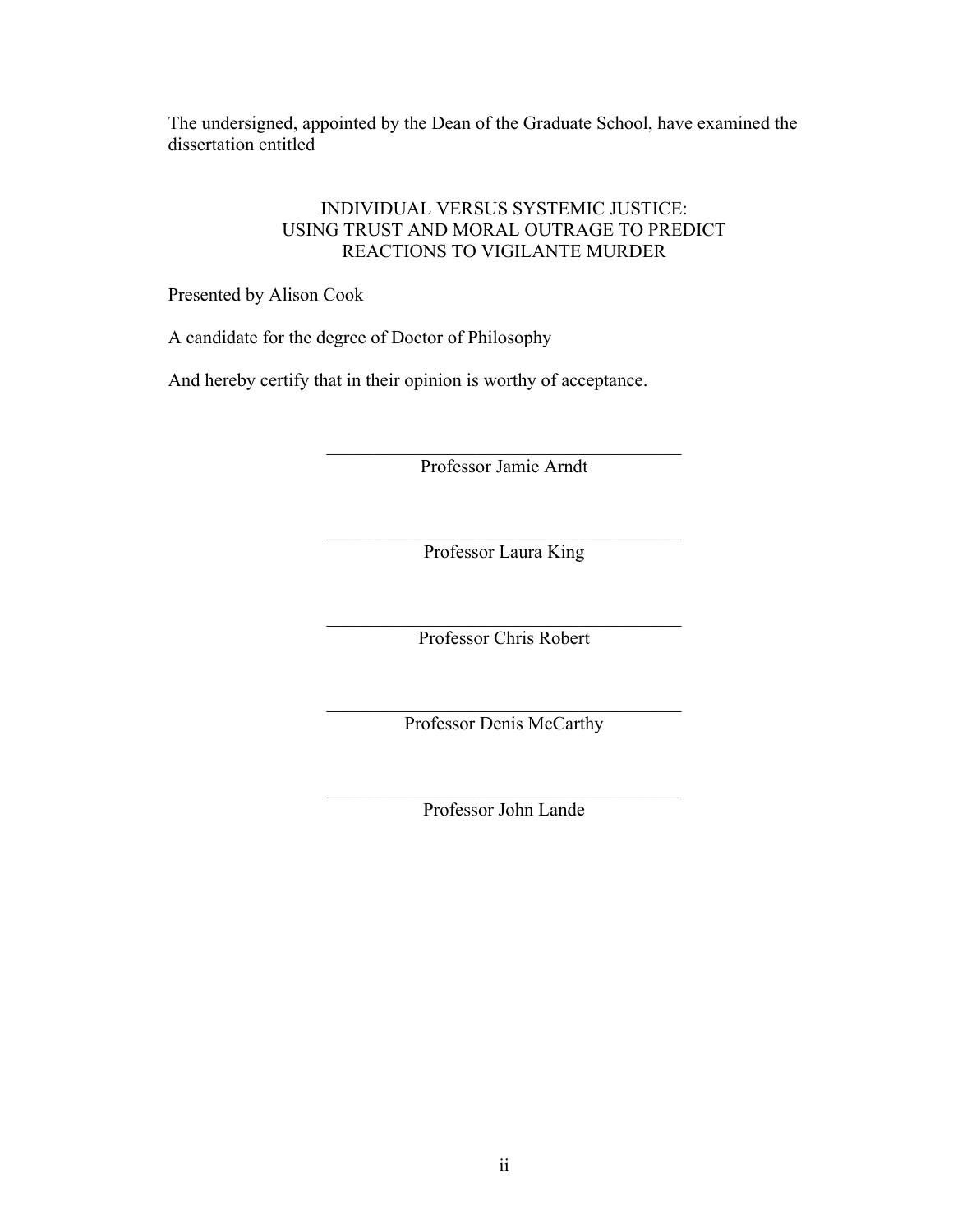### ACKNOWLEDGEMENTS

I would like to thank my advisor, Jamie Arndt, for his support and encouragement of this research. I am also indebted to Sarah Girresh for her assistance in the collection of the data. I would also like to thank my dissertation committee which was very helpful in the planning, implementation, and revision of this research. Finally, I would like to acknowledge the American Psychology-Law Society and the Psychological Sciences Department of the University of Missouri-Columbia for grants which partially funded this research.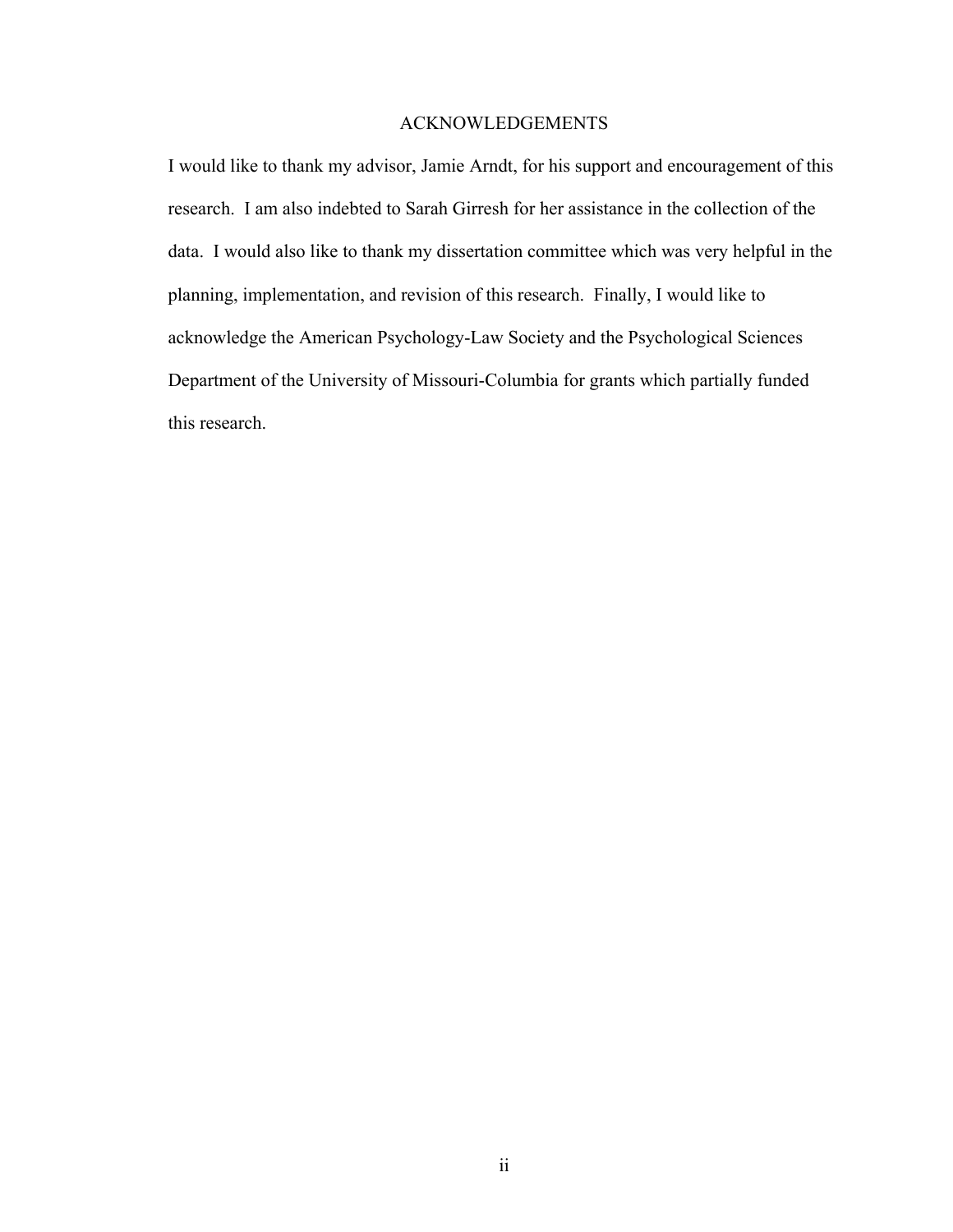| Chapter                                                            |  |  |  |  |
|--------------------------------------------------------------------|--|--|--|--|
| $\mathbf{1}$                                                       |  |  |  |  |
|                                                                    |  |  |  |  |
|                                                                    |  |  |  |  |
|                                                                    |  |  |  |  |
|                                                                    |  |  |  |  |
|                                                                    |  |  |  |  |
| $2^{\circ}$                                                        |  |  |  |  |
|                                                                    |  |  |  |  |
|                                                                    |  |  |  |  |
|                                                                    |  |  |  |  |
| .20<br>3                                                           |  |  |  |  |
|                                                                    |  |  |  |  |
|                                                                    |  |  |  |  |
| Primary Outcome Measure: Reactions toward the Vigilante Murderer24 |  |  |  |  |
|                                                                    |  |  |  |  |
|                                                                    |  |  |  |  |
|                                                                    |  |  |  |  |

## TABLE OF CONTENTS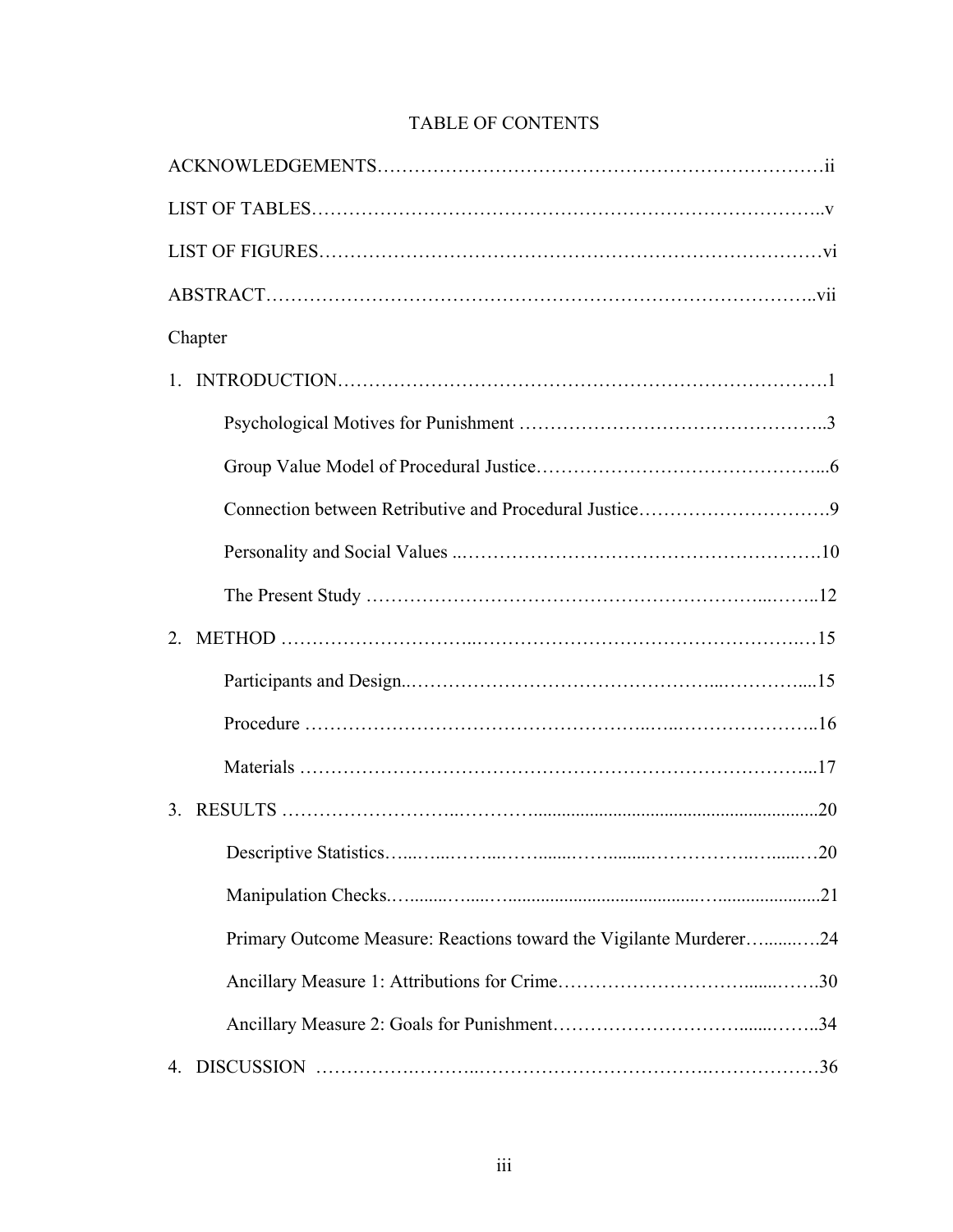| Contributions of RWA toward Understanding Justice Reasoning 37           |
|--------------------------------------------------------------------------|
|                                                                          |
|                                                                          |
|                                                                          |
|                                                                          |
|                                                                          |
|                                                                          |
|                                                                          |
|                                                                          |
|                                                                          |
|                                                                          |
|                                                                          |
|                                                                          |
| (F) Measures of experience, attitudes toward crime, & demographic form91 |
|                                                                          |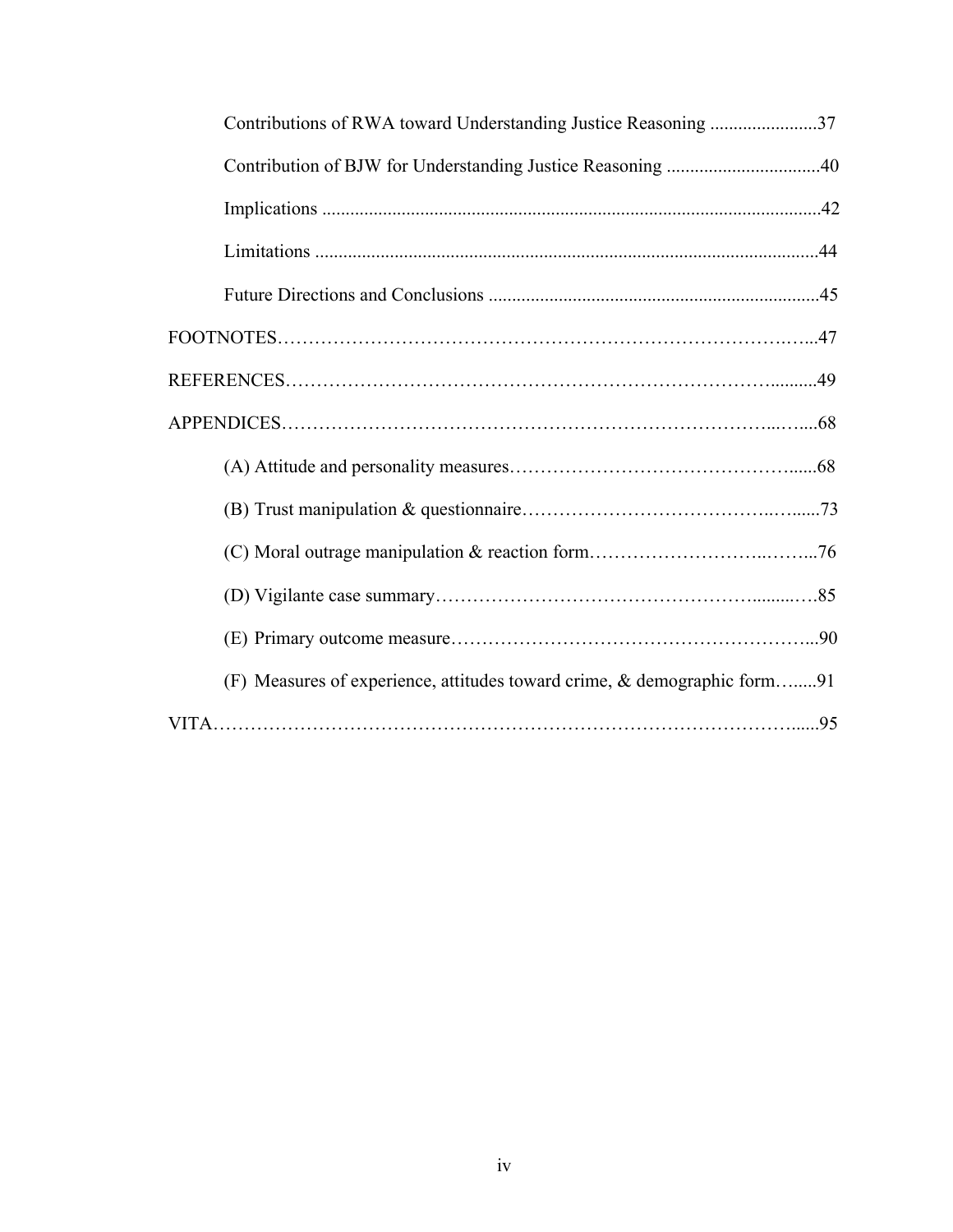## LIST OF TABLES

| Table |  | Page |
|-------|--|------|
|       |  |      |
|       |  |      |
|       |  |      |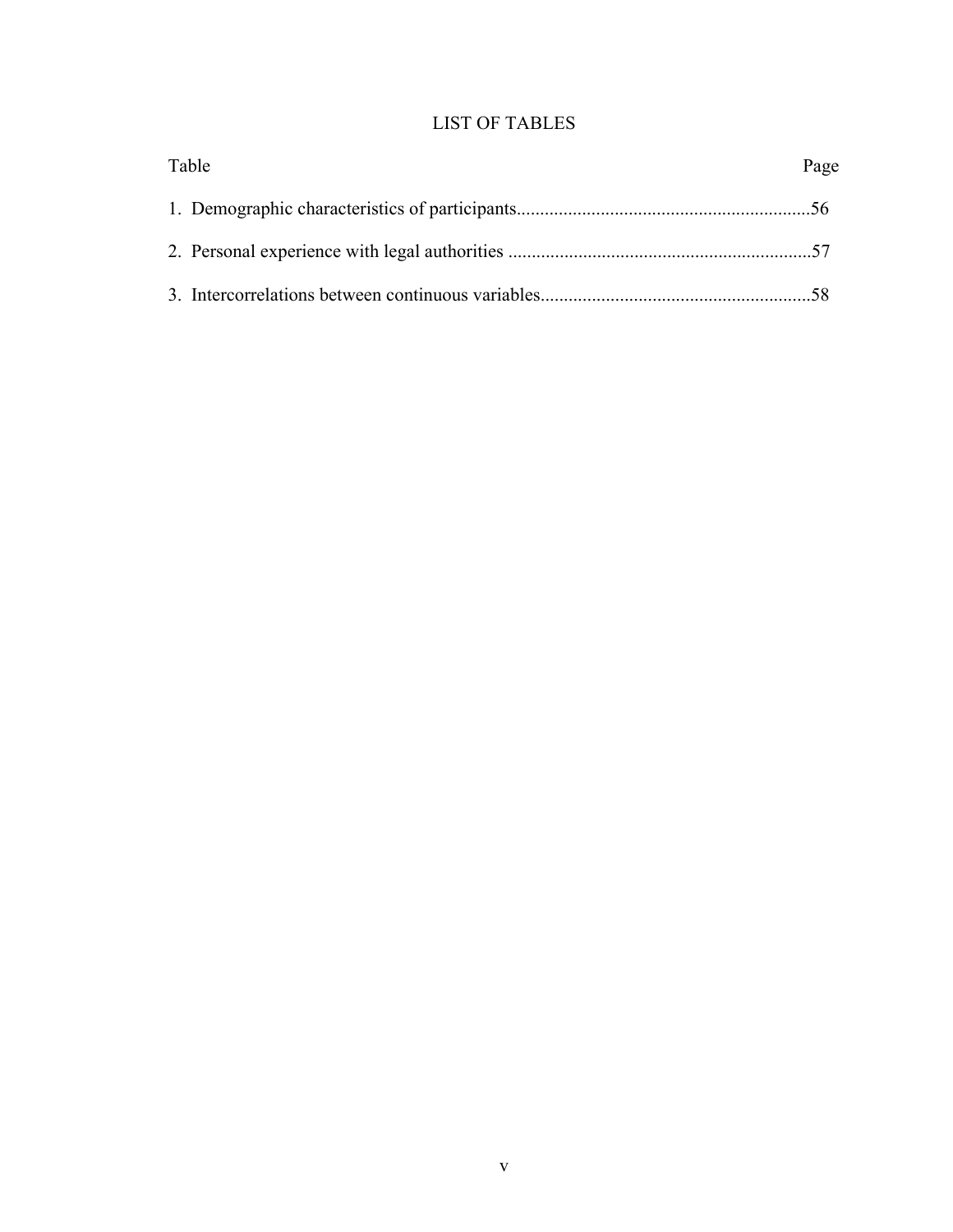## LIST OF FIGURES

| Figure<br>Page                                                                                                                                                               |
|------------------------------------------------------------------------------------------------------------------------------------------------------------------------------|
| 1. Three-way interaction between system RWA, trust, and precipitating crime                                                                                                  |
| 2. Two-way interaction between beliefs in a just world (BJW) x system trust on reactions                                                                                     |
| 3. Two-way interaction between right-wing authoritarianism (RWA) and personal trust                                                                                          |
|                                                                                                                                                                              |
| 4. Two-way interaction between right-wing authoritarianism (RWA) and personal trust                                                                                          |
| 5. Two-way interaction between right-wing authoritarianism (RWA) and outrage (crime)                                                                                         |
| 6. Two-way interaction between beliefs in a just world for other (BJW), and personal                                                                                         |
| 7. Two-way interaction between right-wing authoritarianism (RWA) and personal trust in<br>the U.S. legal system on the endorsement of just deserts as a goal of punishment62 |
| 8. Three-way interaction between system RWA, trust, and precipitating crime                                                                                                  |
| 9. Two-way interaction between beliefs in a just world for others (BJW) and personal<br>trust in the U.S. legal system on the endorsement of rehabilitation as a goal of     |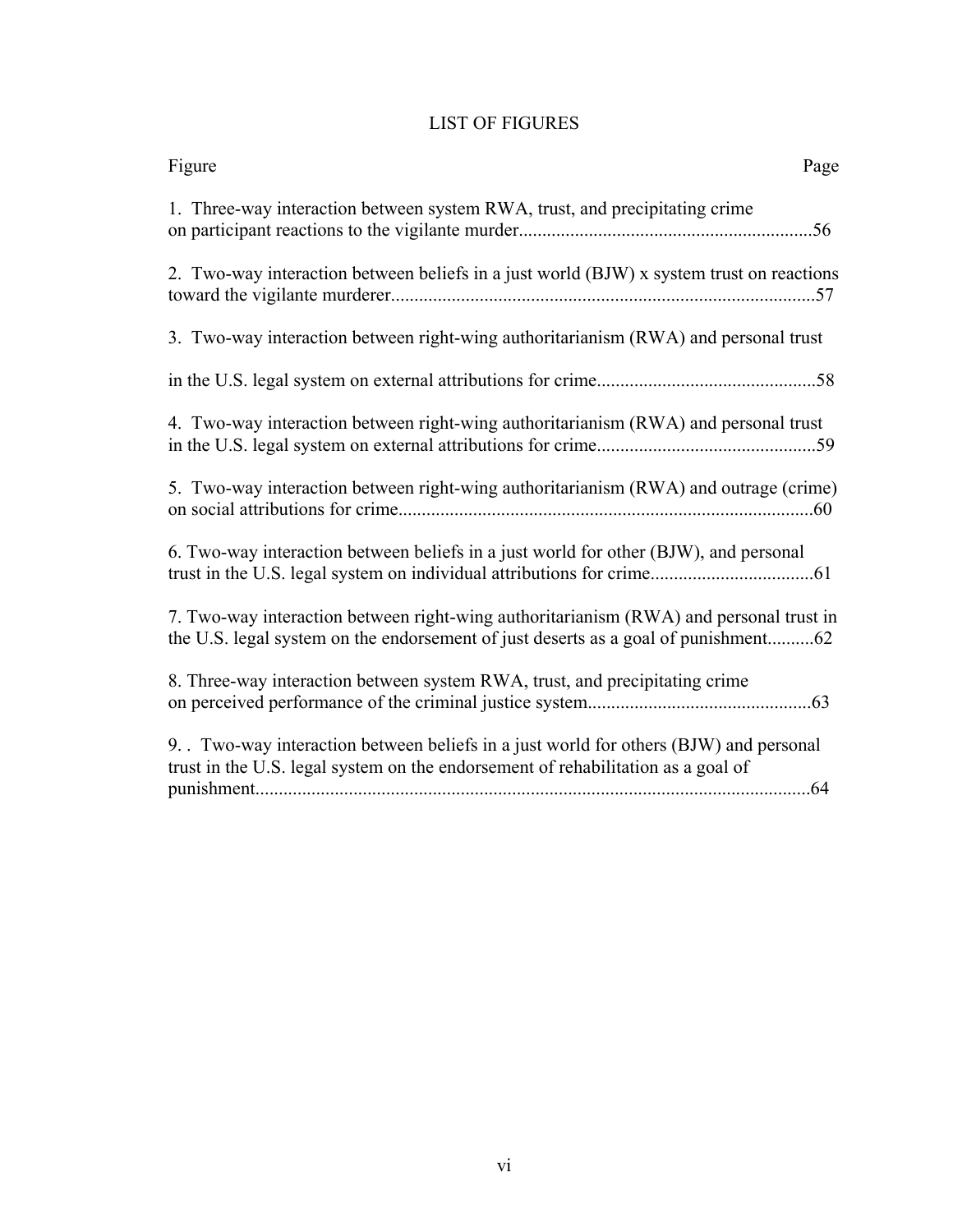#### ABSTRACT

Jurors can approach their charge of meting out justice in different ways, two of which include focusing on the outcome of a specific trial and/or focusing on upholding justice more broadly by adhering to procedures and laws set forth by the legal system. An experiment was designed to investigate two factors (trust in the legal system and moral outrage) that may influence mock jurors' orientations toward justice and affect their sentencing decisions. A 2 (system trust: high vs. low) x 2 (moral outrage: manslaughter vs. rape/murder) between subjects factorial design was used to predict participant reactions toward a murder committed in response to the death of the vigilante's daughter. While the manipulated trust variable did not influence the results, a continuous measure of personal trust interacted with moral outrage and right-wing authoritarianism (RWA) to predict participant reactions toward the vigilante murderer. Additional effects were moderated by beliefs in a just world (BJW). Thus, both RWA and BJW appeared to be important indicators of social values which influence perceptions of justice. Implications of the findings and future research directions are discussed.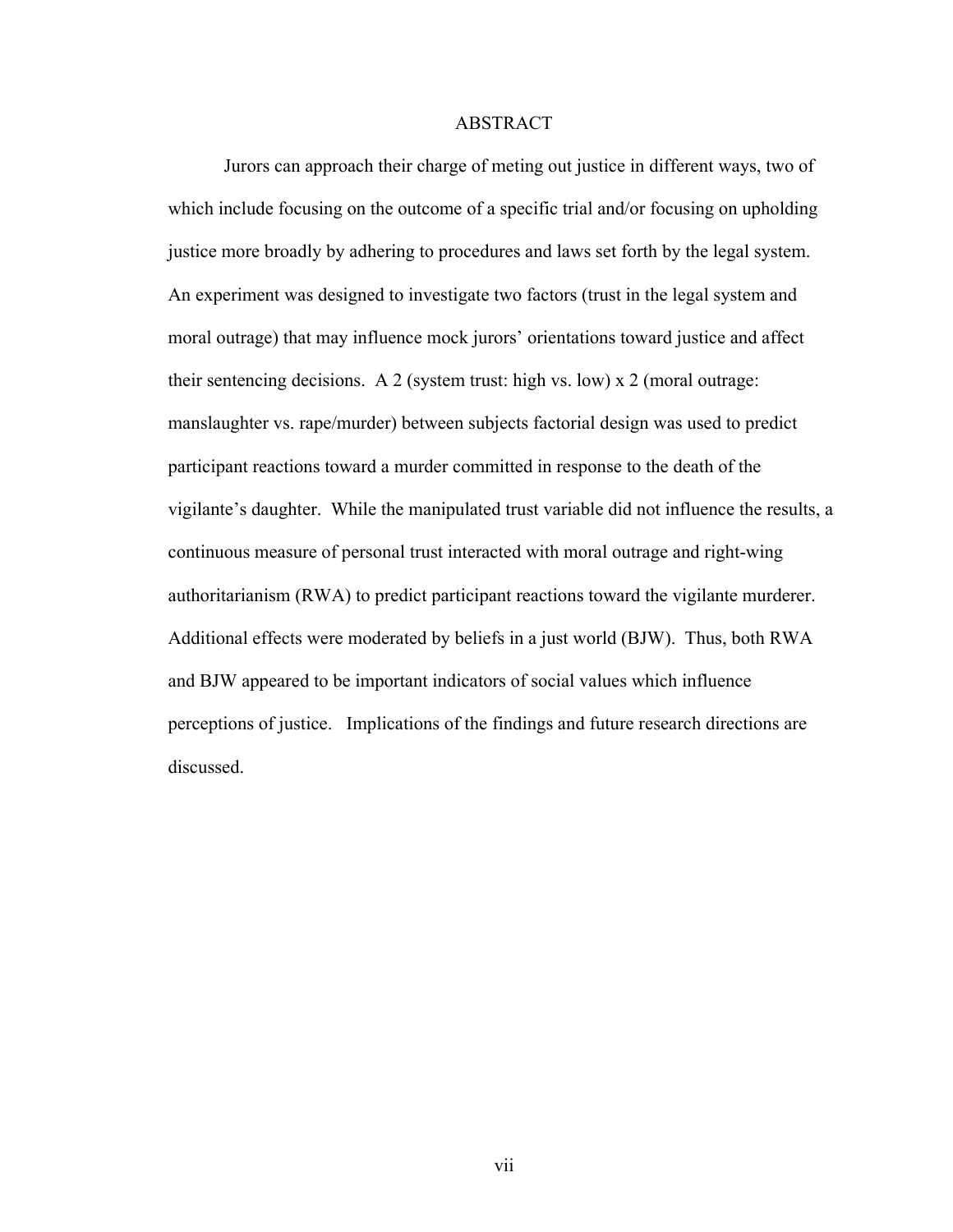#### Chapter 1

#### *Introduction*

One of the most famous vigilante crimes in recent history is that of Bernhard Goetz, also referred to as the "subway vigilante." Goetz lived in Manhattan, New York for several years and had seen and even experienced acts of crime (Cohen, 1989). In December 1984, Goetz was riding the subway (and carrying a loaded gun) when four young, black men surrounded him and tried to rob him. His response was to take out his loaded gun and to shoot each of the assailants. Goetz was simultaneously tried for 18 charges that ranged from illegal gun possession to aggravated assault. Goetz's lawyer used self-defense as an affirmative defense of the shootings. The four young men had histories of criminal activity and they even committed additional brutal crimes after they recovered from their wounds, with the exception of one who was paralyzed from the shooting. Goetz, despite his confession and his shooting at the men five times in "selfdefense," was acquitted of 17 of the 18 charges. He was convicted of illegal gun possession. The controversy around this "subway vigilante" sparked many debates about the legitimacy of vigilante justice and about the apparent support Goetz obtained from both the public and the jury, whose verdict, according to many legal scholars, constituted an act of legal nullification (Cohen, 1989).

Immediate reactions to crime are often visceral: we feel angry, frightened, and vulnerable. Not surprisingly, the initial inclination for swift retribution is strong. But the individual's impulse for retribution is checked by the prerogative of the state to legitimately mete out punishment. Socially-sanctioned procedures (laws) standardize the criminal justice system to ensure due process for each defendant and to guarantee equal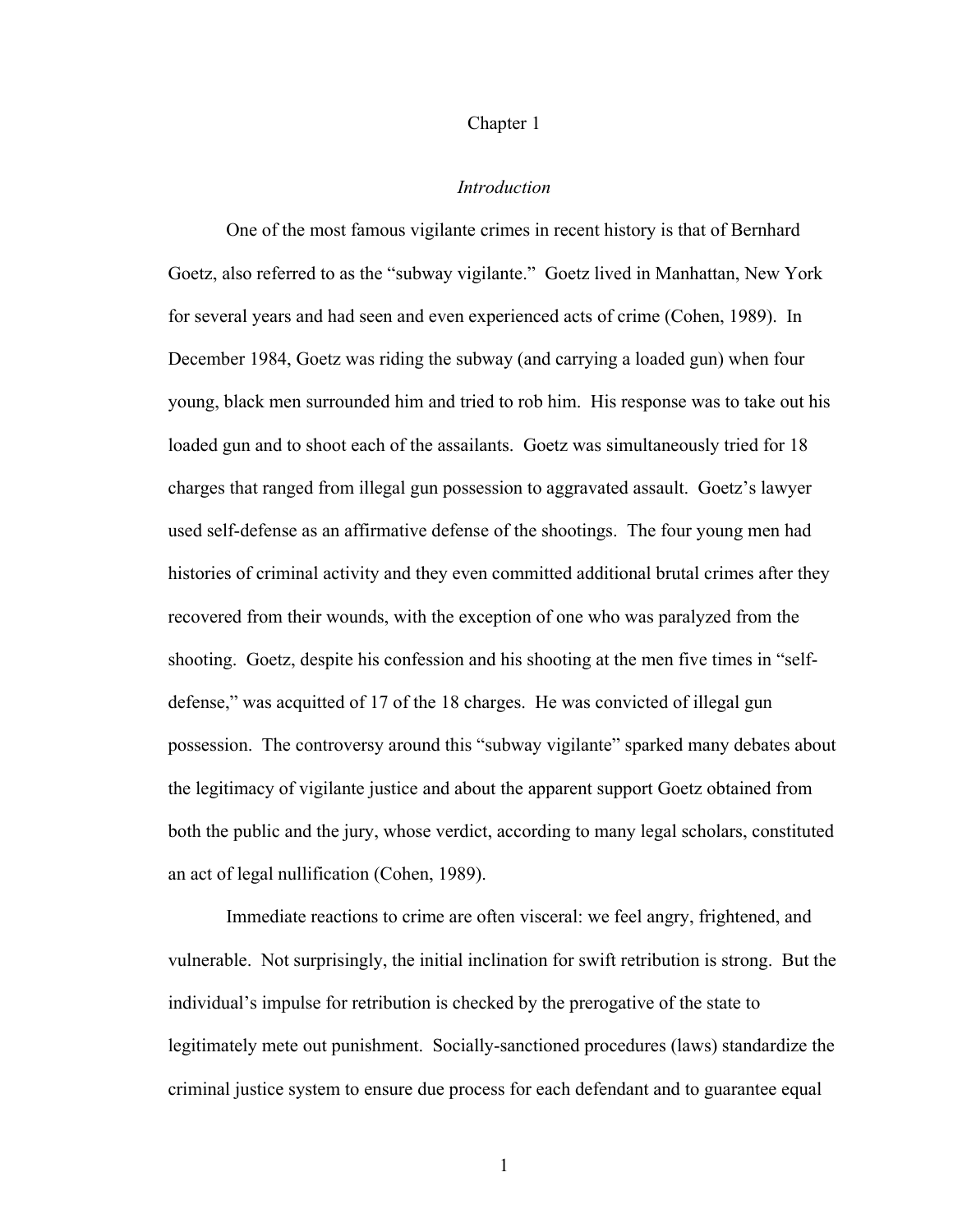protection: before punishment can be meted out, the culpability of the accused must be established "beyond a reasonable doubt," evidentiary rules must be adhered to, and judicial instructions must be obeyed. It is the fair and equal application of this process procedural justice—that lends legitimacy to the legal system itself (Lind  $&$  Tyler, 1988; Tyler & Lind, 2000).

In studies of crime and punishment, much of the focus is on the latter, with suggestions that procedural justice (process considerations) may be interpreted as an obstacle to deserved punishment (e.g., Boeckmann & Tyler, 1997; Kassin & Sukel, 1997) or that the ends justify the means (Skitka, 2002; Skitka & Houston, 2001). But if people are willing to overlook rules of procedure in favor of retribution, the law loses legitimacy and social deviance is permitted. The case of vigilantism is a dramatic example that crystallizes the conflict jurors must resolve between punishment motives and justice orientations. These ideas prompt the following question: When is vigilantism excusable, and when is it an affront to the social order?

The following study investigates the potential trade-off between micro- (casespecific outcomes) versus macro- (broader systemic outcomes) orientations toward justice when responding to a vigilante murder. A micro-orientation toward justice is one that concentrates on the fairness in a particular situation or fair treatment of a specific person (Tyler & Smith, 1997). That is, for each criminal case, the likelihood of a defendant's guilt and her or his deservingness of punishment dictate the verdict and sentence decisions. On the other hand, a macro-orientation toward justice looks at fairness from a social systemic perspective (Tyler & Smith, 1997). This is the orientation of the criminal justice system; the accused are innocent until proven guilty and given the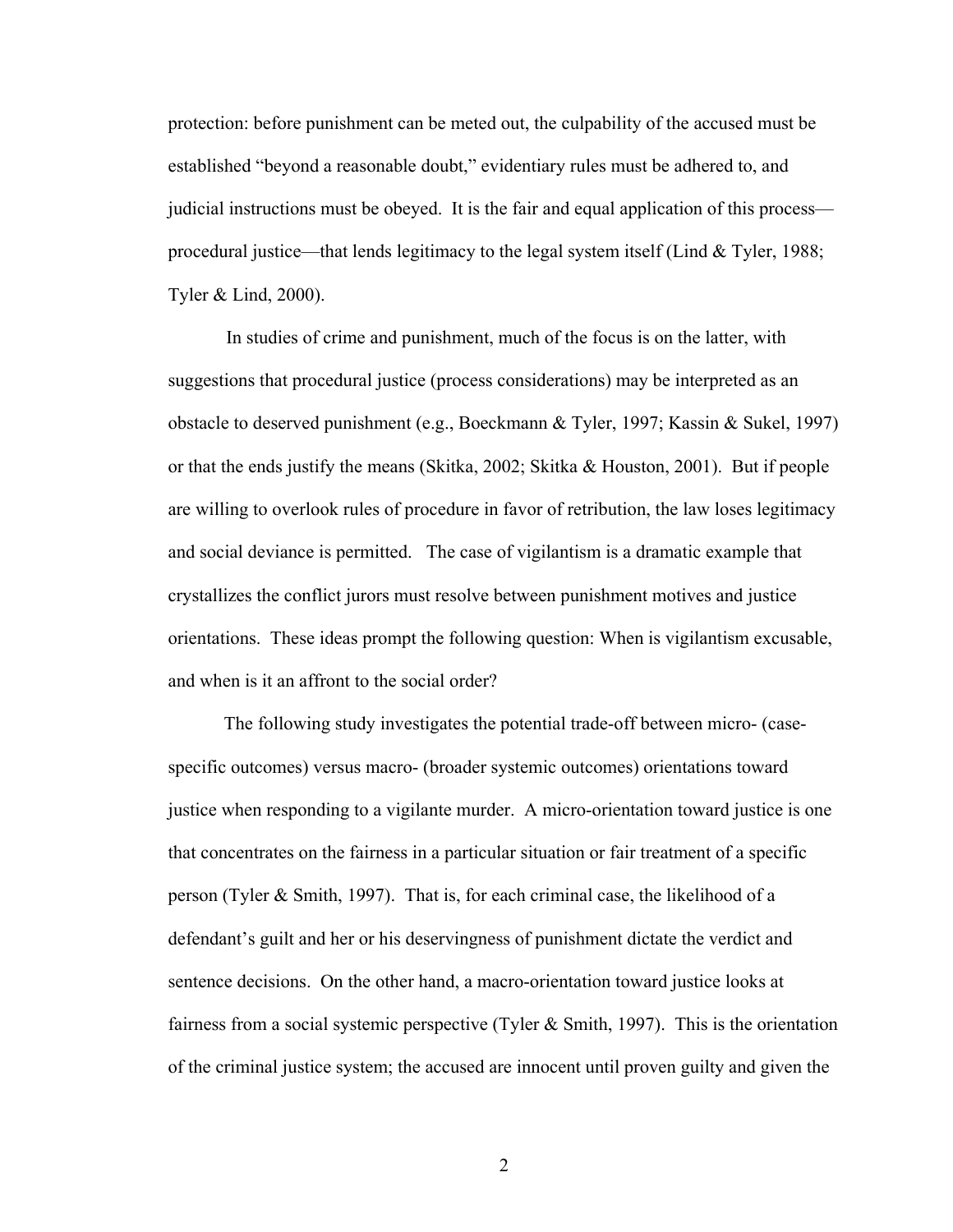benefit of the doubt. Furthermore, a macro-orientation toward justice is concerned with the functionality of the system itself; the criminal justice system is guided by procedures to ensure consistency and fairness.

Justice orientation is a dynamic concept. That is, how individuals approach justice is likely influenced by the situation (Tyler  $&$  Smith, 1997). Researchers have hypothesized two important concepts, moral outrage (e.g., Darley & Pittman, 2003) and trust in the system (e.g., Tyler  $& Smith, 1997$ ), that may influence justice decisions. Moral outrage consists of both cognitive and emotional components that describe a reaction toward violations of values (Darley & Pittman, 2003). System trust refers to the belief that authorities are benevolent and just, which leads to deferment to decisions or rules supported by that system (Tyler, 1988; Tyler, Boeckmann, Smith, & Huo, 1997).

The present experiment was designed to examine the interaction between trust in the legal system and the moral outrage elicited by the crime that prompted the retaliation on sentencing decisions toward the vigilante. Thus, if the crime that prompted the vigilantism elicits high moral outrage, individuals may exhibit a greater tendency to excuse vigilantism (e.g., render more lenient sentences), justifying the retribution as a proper means to the end of guaranteeing that "justice is served." However, individuals who trust in the legal system may see vigilantism as an attack on the social order and punish the vigilante severely because to excuse vigilante murder is to validate a breakdown in the legal system.

#### *Psychological Motives for Punishment*

Why do we punish lawbreakers? A number of punishment philosophies have been posited to account for the motives underlying punishment goals including deterring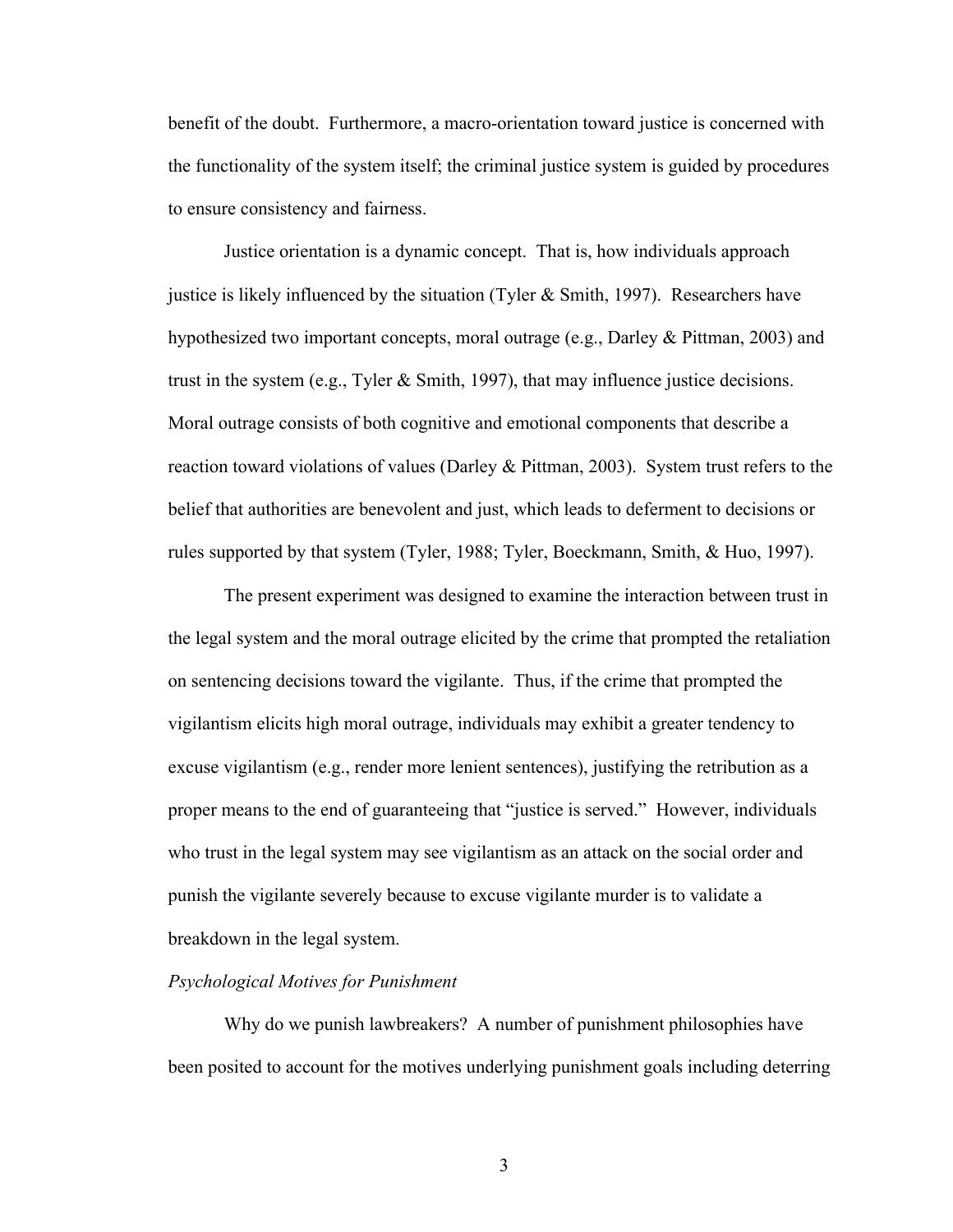others from committing crime, sanctioning individuals who have done harm, and incapacitating criminals from doing future harm to society (McFatter, 1978). Ordinary people seem to show remarkable consensus regarding the comparative seriousness of different crimes (Pontell, Granite, Keenan, & Geis, 1985). The general consensus of crime seriousness among citizens suggests that moral reasoning is a product of socialization and punishment expresses condemnation of value violation (Darley & Pittman, 2003).

Research suggests that a number of factors may influence underlying motives to punish a perpetrator including type of crime, crime seriousness, perceived dangerousness of perpetrator, and recidivism (Carlsmith, Darley, & Robinson, 2002; Darley, Carlsmith, & Robinson, 2000; Sanderson, Zanna, & Darley, 2000). In a series of studies, Darley and colleagues (2000; Carlsmith, et al., 2002) compared incapacitation and deterrence motives to motives for "just deserts." These studies found that the default punishment motive was "just deserts" and that perceived crime seriousness, indexed largely by moral outrage, determined punishment severity. Thus, it appears that utilitarian benefits of punishment (e.g., behavior modification) are secondary to the goal of reasserting community values.

Many theorists have emphasized the importance of investing in a stable worldview that gives life order and makes the environment predictable (e.g., terror management, Solomon, Greenberg, & Pyszczynski, 1991; just world hypothesis, Lerner, 1980). Therefore, if crime represents violations of social norms, retribution balances the injustice by reasserting the social value of the law. The state of mind of the perpetrator determines what is psychologically required to balance the injustice because the crime is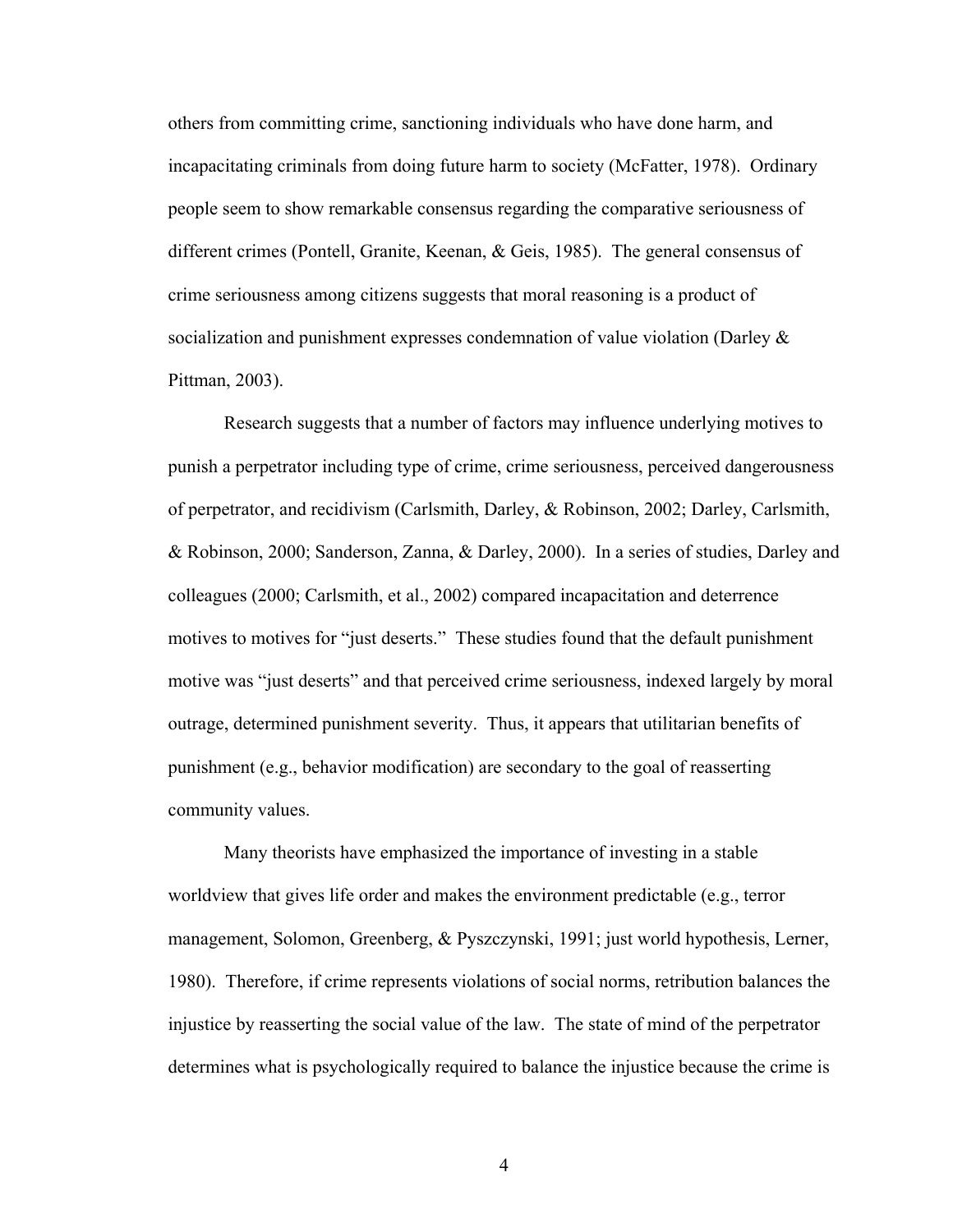only an affront to social values if the crime was committed intentionally (Darley  $\&$ Pittman, 2003).

When a crime is intentionally committed, moral outrage may be evoked and the punishment motive may take the form of "just deserts," which elicits a desire for punishment proportional to the severity of the crime committed. In other words, the motive underlying "just deserts" is the punishment itself (Darley  $\&$  Pittman, 2003). Darley and Pittman (2003) suggest that moral outrage triggers retributive justice responses. Moral outrage is evoked by violations of core values which elicit three emotions: contempt, anger, and disgust (CAD). The "CAD hypothesis" suggests that each moral emotion is tied to particular classes of human actions that are regarded as moral transgressions within community, autonomy, or divinity (Rozin, Lowery, Imada,  $\&$ Haidt, 1999). Contempt is generated toward those regarded as lower in the social hierarchy (e.g., failure to fulfill duties; disrespect for authority). Anger is the result of violation of a person's autonomy (i.e., harm toward person or property). Disgust is the emotion evoked when someone behaves without dignity or strips another of dignity (e.g., child abuse, hate-crimes). However, the weight of each moral emotion is culturally relative (Rozin, et al., 1999). Americans tend to equate moral wrong with harming another person because as a culture we value individual rights of autonomy and freedom to act independently as long as we do not infringe upon the rights of others. Therefore anger is likely to be the most frequent response to moral violations among Americans (Darley & Pittman, 2003). When individuals are asked to rate their moral outrage toward a crime, anger is the emotion tapped (Carlsmith, et al., 2002).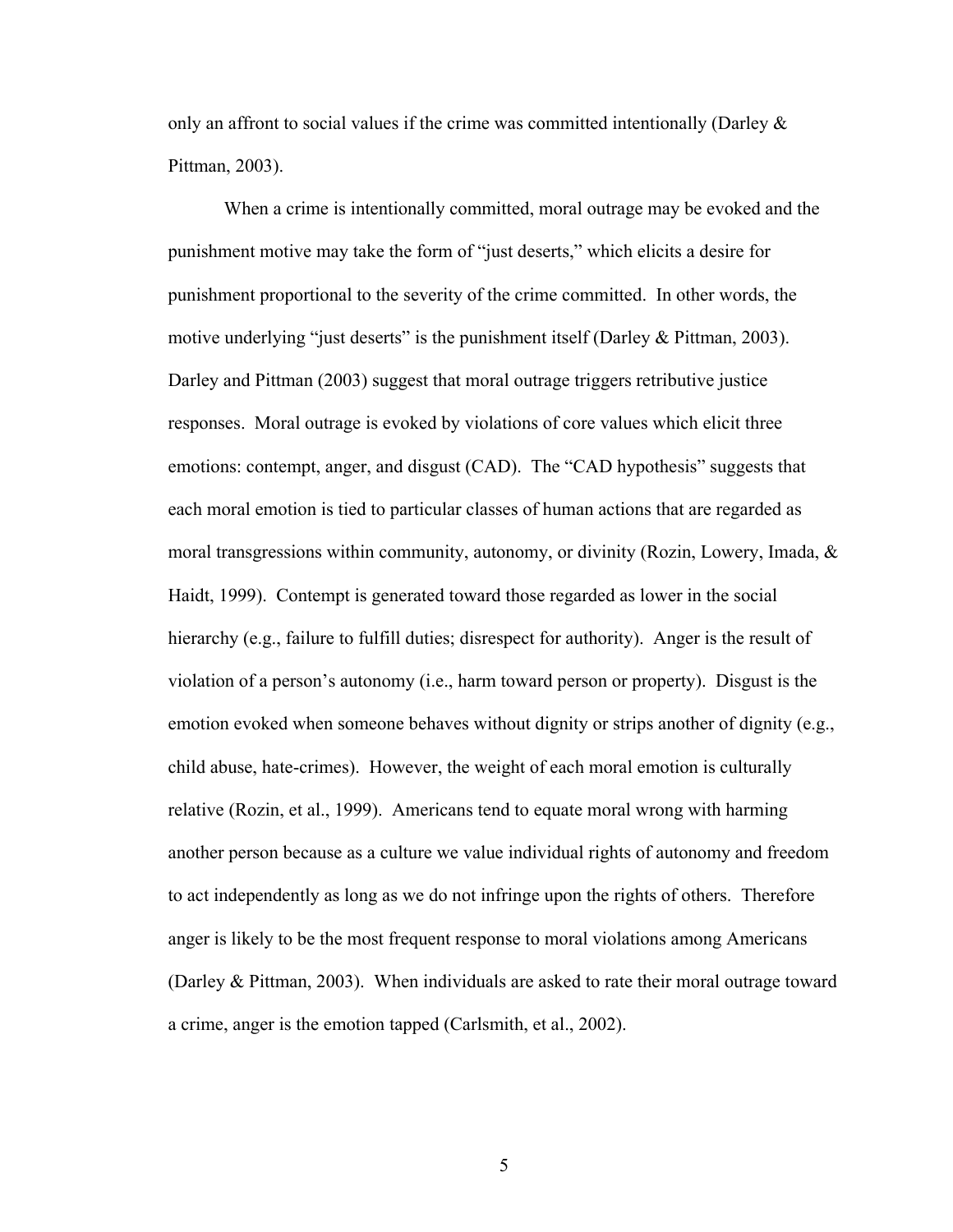Darley and Pittman's (2003) model suggests when moral outrage is high the desire for retribution is the greatest. The exact causal sequence between motivations, cognitions, and emotions of moral reactions has yet to be determined. However, some evidence suggests that retribution is provoked by emotional reactions (Goldberg, Lerner, & Tetlock, 1999). Goldberg, and colleagues (1999) actually found that unresolved anger (i.e., a perpetrator goes unpunished) carried over to increase sentences for offenders accused of unrelated crimes. In the Goldberg et al. experiment, participants watched a video of a man beating up a helpless teenager (which elicited anger) and were told that the perpetrator was caught and punished, was caught but escaped punishment because of a "technicality," or no additional information was provided. Then participants read four vignettes and assessed the blameworthiness and deservingness of punishment for individuals whose negligent or reckless behavior resulted in harming an innocent person (but unrelated to the anger eliciting event). Results showed that only when anger was accompanied with injustice (the perpetrator went unpunished) did this emotion carry over, increasing punitive assessments of (unrelated) harm doers in the vignettes. These findings show the potential for increased anger (moral outrage) to influence the desire for "just deserts" punishment.

#### *Group-Value Model of Procedural Justice*

By definition, because it is outcome-oriented, retributive justice must be meted out on a case-by-case basis. But no social system can function this way and maintain legitimacy or social order. Instead a justice orientation must be adopted that can be applied broadly and equally in all cases, an orientation that privileges the fairness of process over the fairness of outcomes or the impulse for retribution.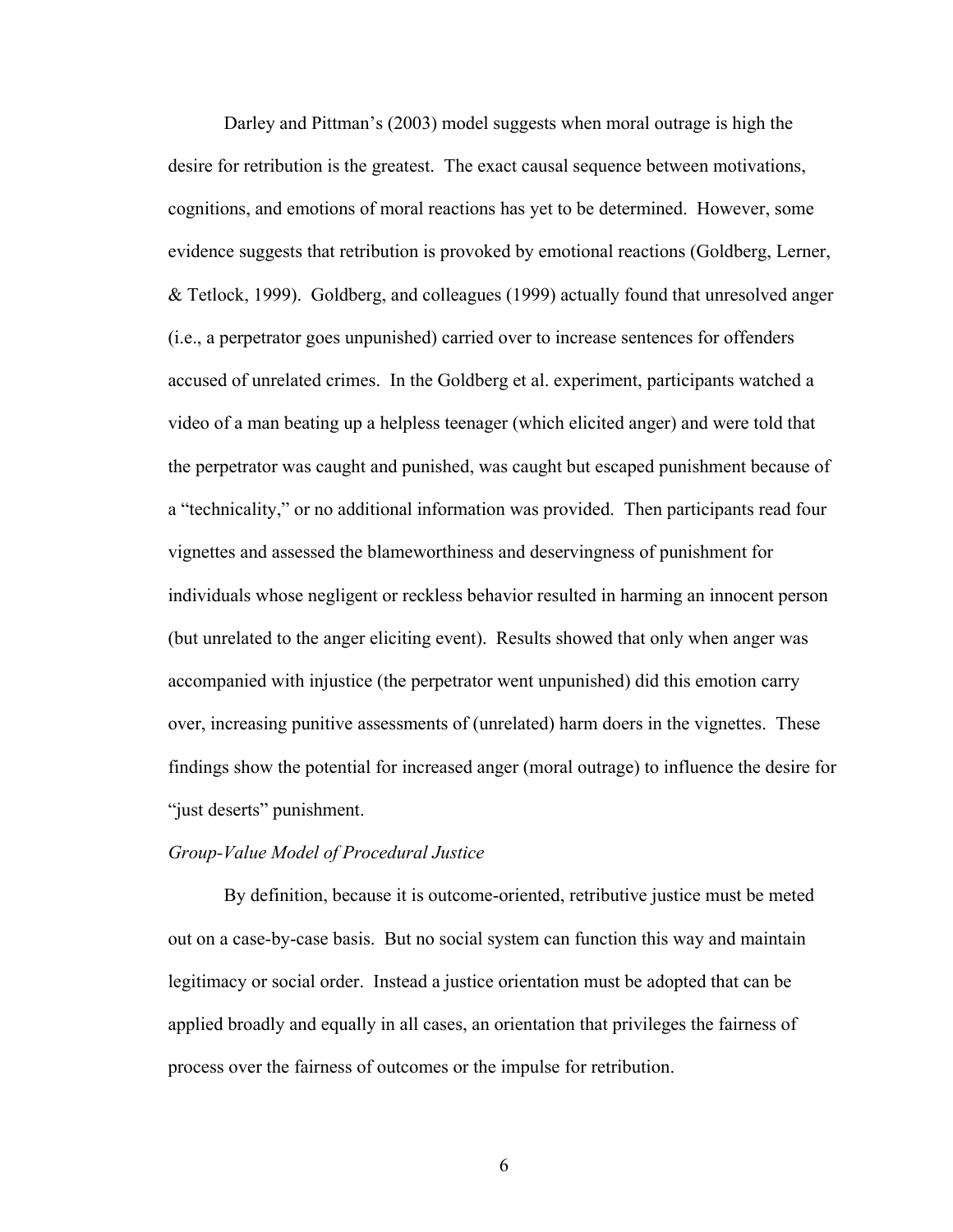Procedural justice is the perception of fairness regarding the process by which decisions are made (Leventhal, 1980; Thibaut & Walker, 1975; Tyler, 1989). Procedural justice has been used to explore decision outcomes in diverse fields, from politics (e.g., Tyler & Caine, 1981) to managerial settings (e.g., Greenberg & Folger, 1983), though its greatest applications have been in the areas of dispute resolution (Thibaut & Walker, 1975), legal judgments (e.g., Tyler & Boeckmann, 1997), and support for legal authorities (e.g., Sunshine & Tyler, 2003).

The group-value model (Lind & Tyler, 1988; Tyler, 1989) was the first to articulate that procedural justice may provide symbolic psychological meaning (e.g., order and predictability) rather than a mere instrumental function (e.g., outcome control). The implication is that procedural justice is important in determining whether individuals obey rules and laws sanctioned by authority (Tyler & Lind, 1992). Tyler and Lind (1992) argued that one's relationship with authorities and with the larger society was ultimately conveyed by three relational factors—trust, neutrality and status. Trust refers to the belief that authorities' intentions are benevolent and that they want to treat people in a fair and reasonable way. Neutrality refers to the importance of unbiased authorities making decisions in a neutral arena based upon accurate and reliable information. Status recognition is acknowledged through treatment by authorities; if authorities show respect for individuals' rights, then individuals will expect these rights to be preserved in the future. Thus, how individuals are treated conveys important social information which then influences attitudes and behavior. Perceived procedural justice fosters perceptions of legitimacy toward authorities, which subsequently enhances obedience and compliance with authority-sanctioned rules and decisions.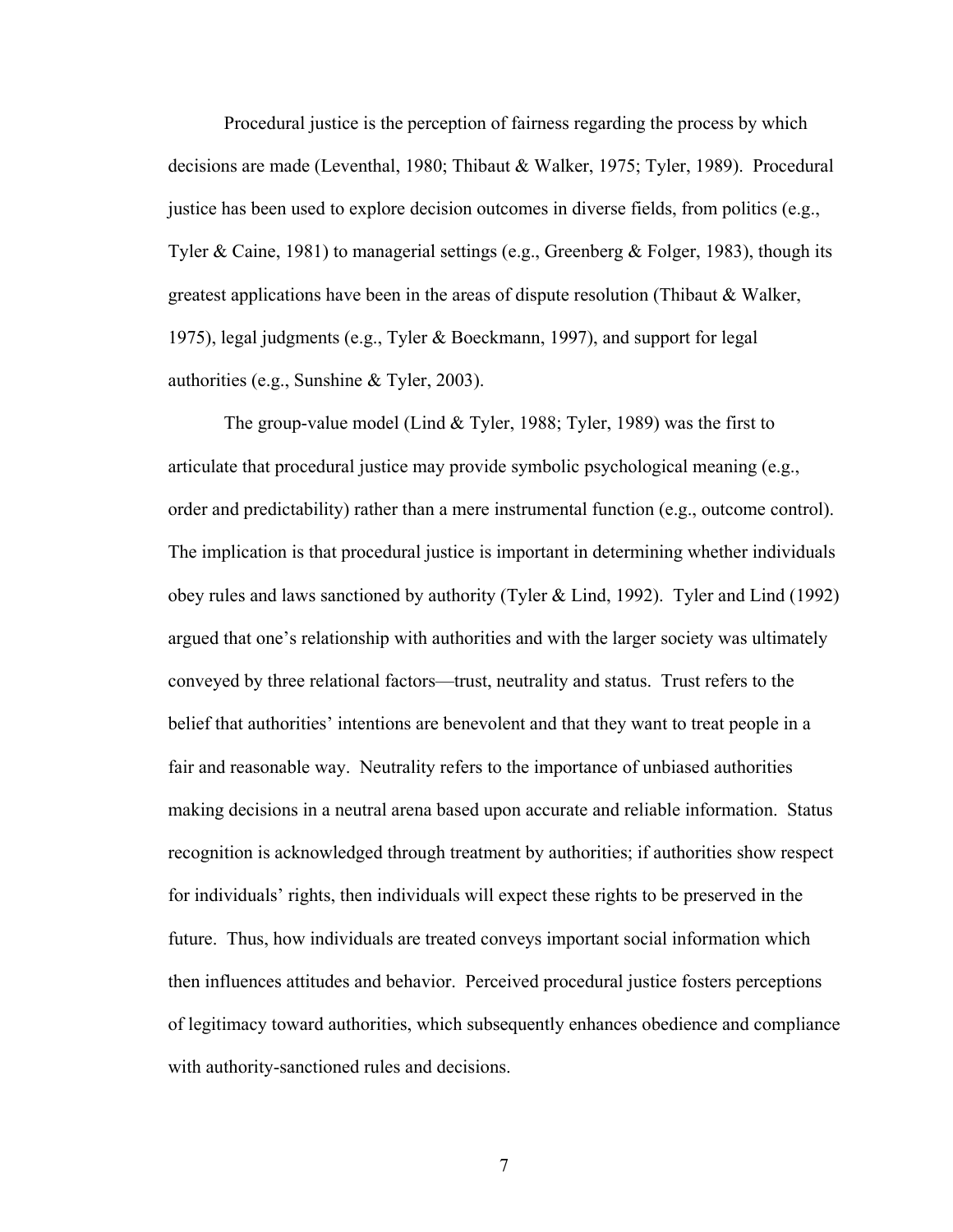Tyler (1990) examined the relationship between recent experiences with legal authorities and perceived legitimacy by interviewing a random sample of Chicago residents who had recent personal experience with a legal authority (e.g., police officer or judge). Respondents' attitudes about the legitimacy of authority were positively correlated with their judgments of perceived procedural justice and outcome fairness regarding their recent experiences, but were not strongly related to outcome favorability. Another study, a panel design, confirmed that perceived legitimacy increased compliance with the law even after controlling for initial attitudes toward authority (Tyler, 1990). Furthermore, this study causally linked personal experiences with legal authorities after the first interview to subsequent views of legitimacy toward legal authorities and compliance with the law. These studies support the assertion that increased legitimacy of and trust in authority should increase compliance with authority-sanctioned laws or rules. In the current context of reactions to a vigilante murder, this would suggest that trust in the system should attenuate support for vigilantism. However, an important issue to consider is whether individuals will support or enforce procedural justice for others.

While much of procedural justice research is focused on how individuals feel about their own treatment by and experiences with legal authorities (e.g., Thibaut  $\&$ Walker, 1975; Tyler, 1987), recent research also indicates that in some situations individuals are sensitive to violations of procedural justice as they apply to others (Clay-Warner, 2001; van den Bos & Lind, 2001). Research suggests that commonsense attitudes toward providing fair procedures to others are determined by group concerns and the social meaning of deviance (Boeckmann & Tyler, 1997). Specifically, the relational model suggests that higher perceived quality of community relationships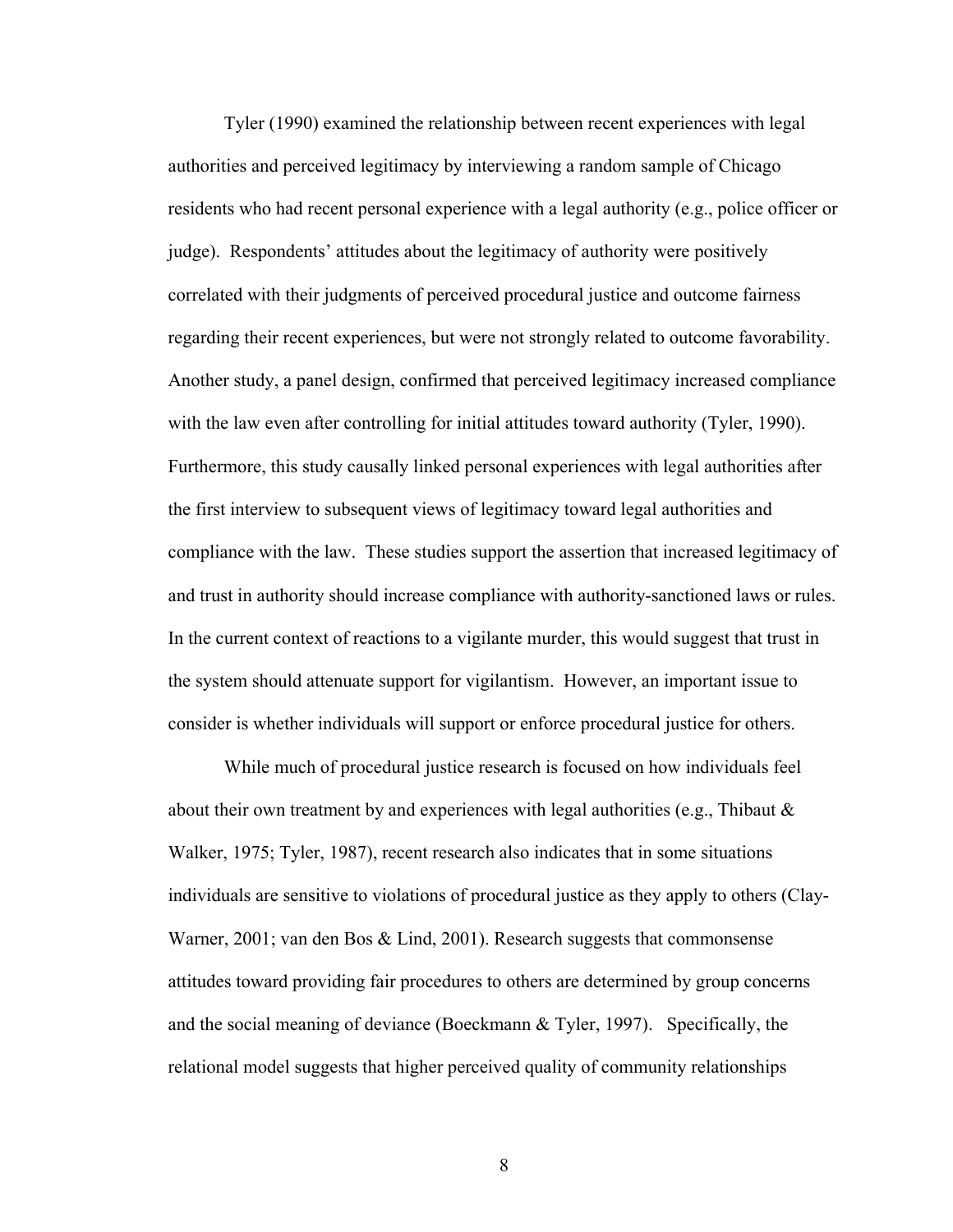increases positive attitudes toward affording procedural protections for others; however, the greater the perceived symbolic impact that deviance has on the community, the more negative attitudes are toward supporting procedural justice for others.

Tyler and Boeckmann (1997) noted a general increase in public support for punitive policies and for limiting procedural protections toward law breakers, as with increased support for the "three-strikes" law in California which mandated life in prison for repeat offenders.<sup>1</sup> According to a survey of California residents, Tyler and Boeckmann (1997) found that social conditions (i.e., relational concerns) predicted public punitiveness and crime-related concerns (i.e., instrumental concerns) predicted willingness to abandon procedural protections. Therefore, increased punitive attitudes among the general public appear to be the result of weaker social cohesiveness and more traditional social values (i.e., high authoritarianism, dogmatism and conservatism). However, the increased willingness to limit procedural protections resulted from greater perceptions of crime and of the danger crime presents to the community. One speculation for increased willingness to limit procedural protections is that the general public believes legal procedures are suspect, unfair, and that they favor the criminal. In fact, Tyler (2004) found that when institutional legitimacy was high, people deferred to authorities even if they disagreed with policy decisions. These results highlight the importance of the previous findings regarding the role of greater perceived legitimacy and greater trust in authority increasing compliance and enhancing support for authoritysanctioned rules and decisions (e.g., Tyler, 1990).

#### *Connection between Retributive and Procedural Justice*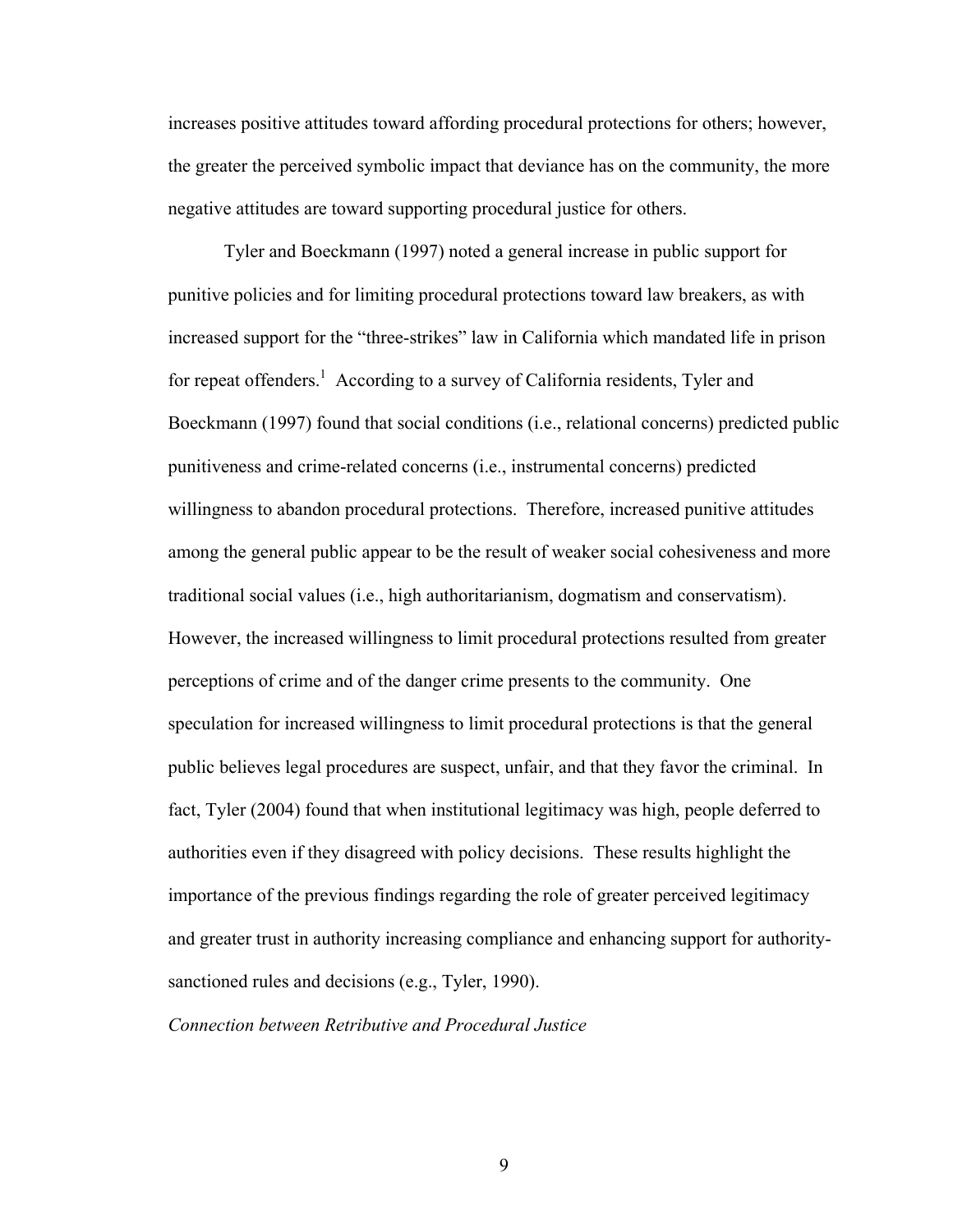The criminal justice system provides a framework of social values that maintains social order, manages conflict and regulates behavior (Darley, Fulero, Haney, & Tyler, 2002). Citizens generally regulate their own behavior and follow the law because it represents values they have internalized and/or because the system is perceived as legitimate (e.g., Tyler & Huo, 2002). Thus, crime can be interpreted as a violation of shared social values and an indicator of moral decay within society, while punishment reasserts community commitment to those values (Tyler & Boeckmann, 1997). On the one hand, procedures complement punishment: both reaffirm the status of the victim and shore up social standards. Further, by affording the right of due process to those accused of crimes, society demonstrates a commitment to protect individual rights (Tyler & Smith, 1997). On the other hand, law breaking behavior can lead retributive and procedural justice goals to collide. For example, people may react to a heinous crime (e.g., mass murderer) by withholding procedural rights in favor of swift and severe punishment. If a criminal is not a group member and does not share the same moral values, he or she is not owed the procedural protections afforded by the group (Tyler & Smith, 1997).

#### *Personality and Social Values*

As research has indicated, reactions toward law breakers are strongly linked to violations of core social values (e.g., Darley & Pittman, 2003; Tyler & Smith, 1997). Research shows that two personality characteristics, authoritarianism and beliefs in a just world, consistently influence reactions toward violations of authority (e.g., law breaking) and higher scores on each are associated with increased punitiveness (e.g., Tyler  $\&$ Smith, 1997; Werner, Kagehiro, & Strube, 1982). The constellation of related attitudes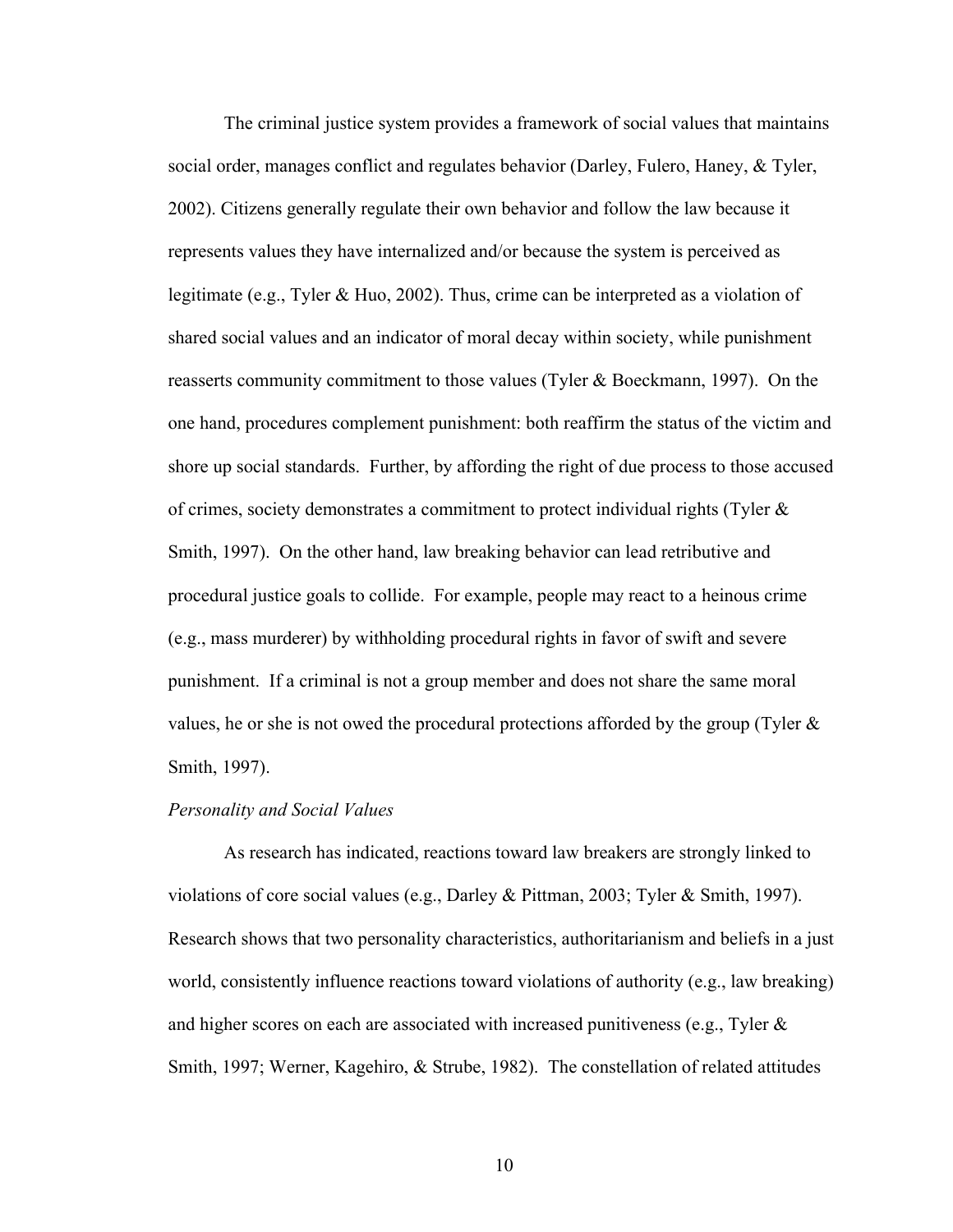and values (i.e., punishment goals, causes of crime, personality, and ideology) develop consistent patterns that predict punishment decisions (Carroll, Perkowitz, Lurigio, & Weaver, 1987). In the present study, measures of beliefs in a just world (BJW) and rightwing authoritarianism (RWA) were included to indicate individual differences in social values which may moderate participant reactions toward the vigilante murderer.

*Beliefs in a just world*. Lerner (1980; Lerner & Simmons, 1966) suggested that individuals are motivated to believe that the world is just; that is, individuals get what they deserve and deserve what they get. When beliefs in a just world are threatened (e.g., innocent suffering), individuals engage in a number of defensive activities to eliminate this threat, including removing the apparent injustice or blaming the victim. Beliefs in a just world serve an adaptive function to provide meaning and control (Dalbert, 1999).

The scales measuring the beliefs in a just world (BJW) were developed to reflect how this underlying justice motive varies among individuals and thus should reflect stronger defensive reactions to justice violations from individuals with stronger just world beliefs (for review see Hafer & Bègue, 2005). Hagedoorn, Buunk, & van de Vliert (2002) found that just world beliefs predicted perceptions of distributive (outcome) fairness toward a fictional colleague when either the outcome was unfavorable or the procedure was biased, suggesting an increased sensitivity to unfairness among individuals with stronger just world beliefs. In a legal context, higher just world beliefs may lead to justification of crime when this is possible (e.g., victim derogation) or, when it is not, they may lead to more punitive reactions toward the perpetrator to balance the scales of justice. Vigilantism may be interpreted as appropriate justice when it is in response to the intentional victimization of an innocent other (e.g., high outrage).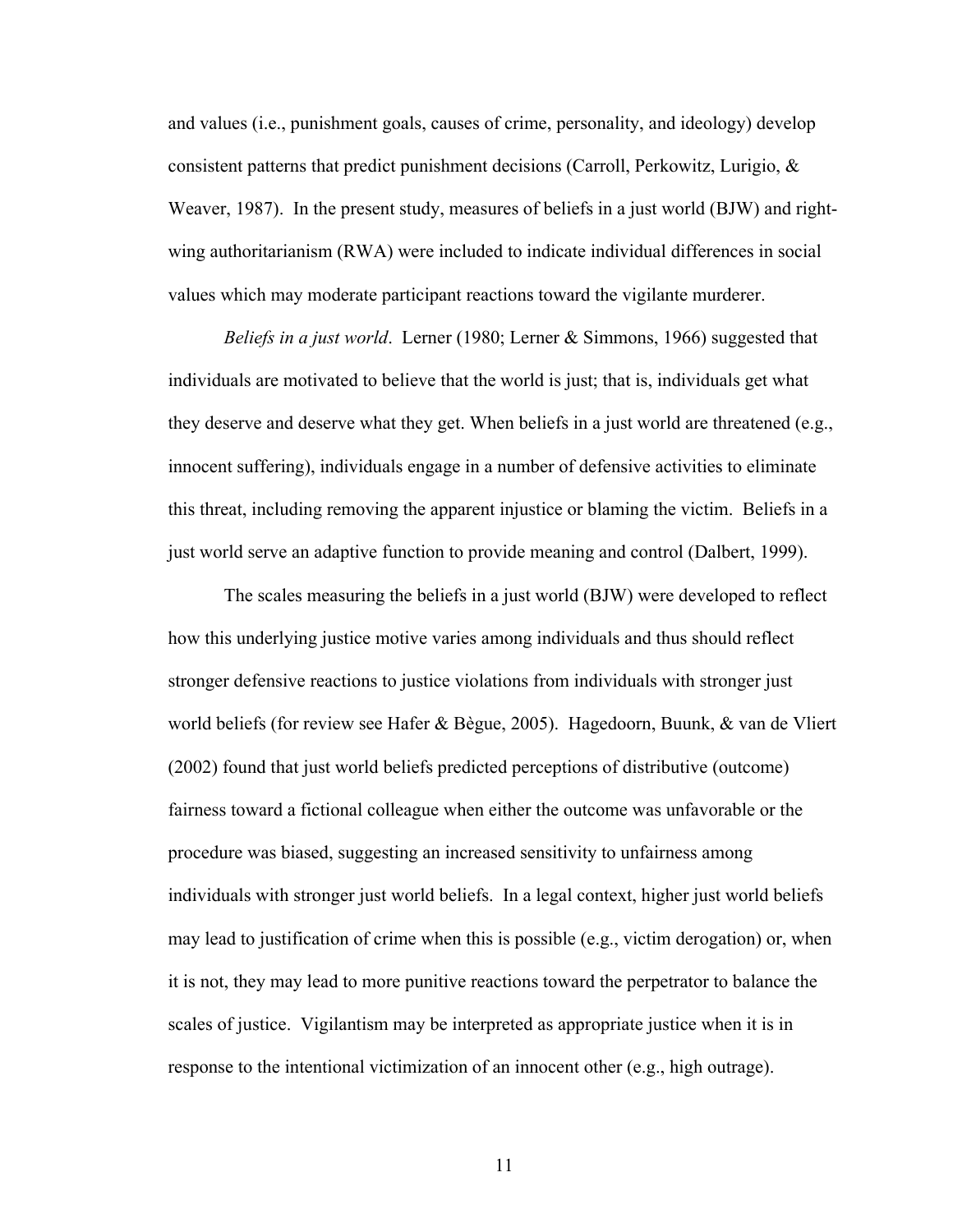*Authoritarianism.* Altemeyer (1981, 1988, 1998) defined right-wing authoritarianism as a personality trait with three attitudinal components or orientations: submission to legitimate authority, aggression against others that is seen as sanctioned by established authorities, and conventionalism or a high degree of compliance with conventions established by authority. Research indicates that authoritarianism predicts greater punitive reactions toward a criminal defendant (e.g., Werner, et al., 1982). Altemeyer's (1998) right-wing authoritarianism scale also captures the core aspect of conservative ideology: opposition to change within the social order (Jost, Glaser, Kruglanski, & Sulloway, 2003).

#### *The Present Study*

The purpose of the present study is to investigate how justice is perceived when retributive and procedural justice goals conflict in such a way that requires mock jurors to weigh the costs and benefits of allocating justice based on a particular case (microorientation) against allocating justice based on the utility of the justice system (macroorientation). The present study, which is based on two theories, the group-value model of procedural justice (e.g., Lind  $&$  Tyler, 1988) and retributive justice (Darley  $&$  Pittman, 2003), is designed to elucidate how jurors resolve conflicting orientations to justice.

Vigilantism provides an extreme example of how retribution motivates action without due process: an individual who does not trust the legal system to secure a just outcome takes the law into his own hands to make certain that the criminal will not go unpunished. If the crime that precipitated retaliation was heinous and induced strong feelings of moral outrage, would jurors excuse a vigilante for taking the law into his own hands? Based on the reviewed research, I predict that individuals who have high trust in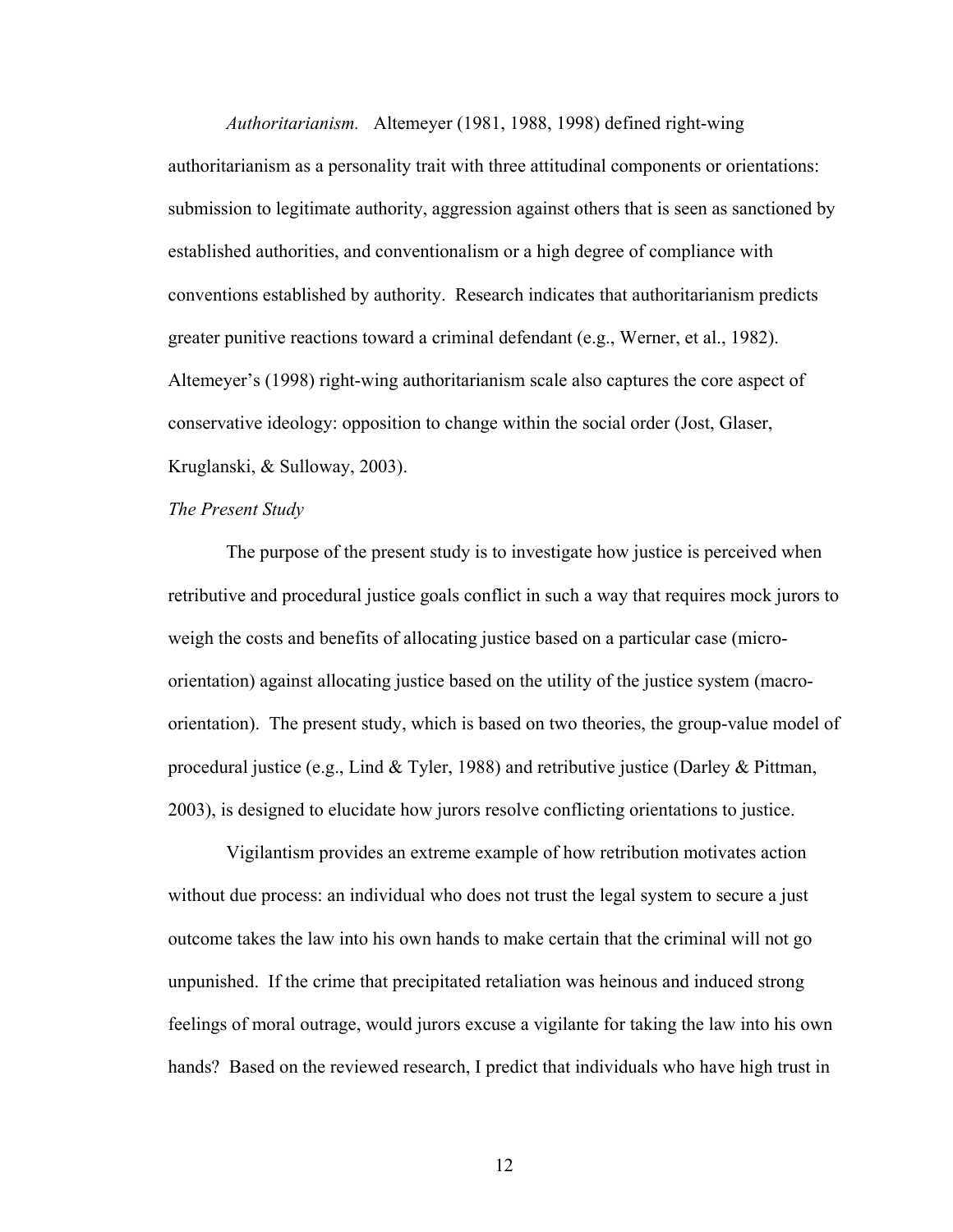the criminal justice system are more likely to consider legal procedures legitimate and sufficient, and will make judgments that protect the integrity of the system (macro-focus) at the expense of personal feelings or beliefs about deservingness in a given situation (micro-focus). If perceptions of legitimacy are high, punishment severity toward the vigilante would increase to reassert the system values of due process and procedural rights that are guaranteed to every American. However, if perceptions of legitimacy in the legal system are low, moral outrage may lead individuals to justify the murder of a person accused of a heinous crime and decrease punishment severity toward the vigilante murderer. Thus, priming trust in the legal system and moral outrage are hypothesized to have distinct effects on punitiveness.

The present study is investigating four primary hypotheses. First, I predict a main effect for moral outrage: when the moral outrage elicited by the precipitating crime is greater (in this study, rape/murder compared to manslaughter), the more forgiving (and less negative) participants' attitudes will be toward the vigilante murderer. Second, I predict this main effect will be qualified by a two-way interaction between trust in the legal system and moral outrage elicited by the victim's crime. Specifically, individuals who have high trust in the criminal justice system are more likely to consider the system legitimate and make judgments that protect the integrity of the system (macro-focus). However, when trust in the criminal justice system is low, feelings of moral outrage may determine whether the act of vigilantism is justified; thus high moral outrage would attenuate the recommended punitive sentences for the vigilante.

Finally, social values (just world beliefs and right-wing authoritarianism) are predicted to moderate the effects of the manipulated variables. Although these individual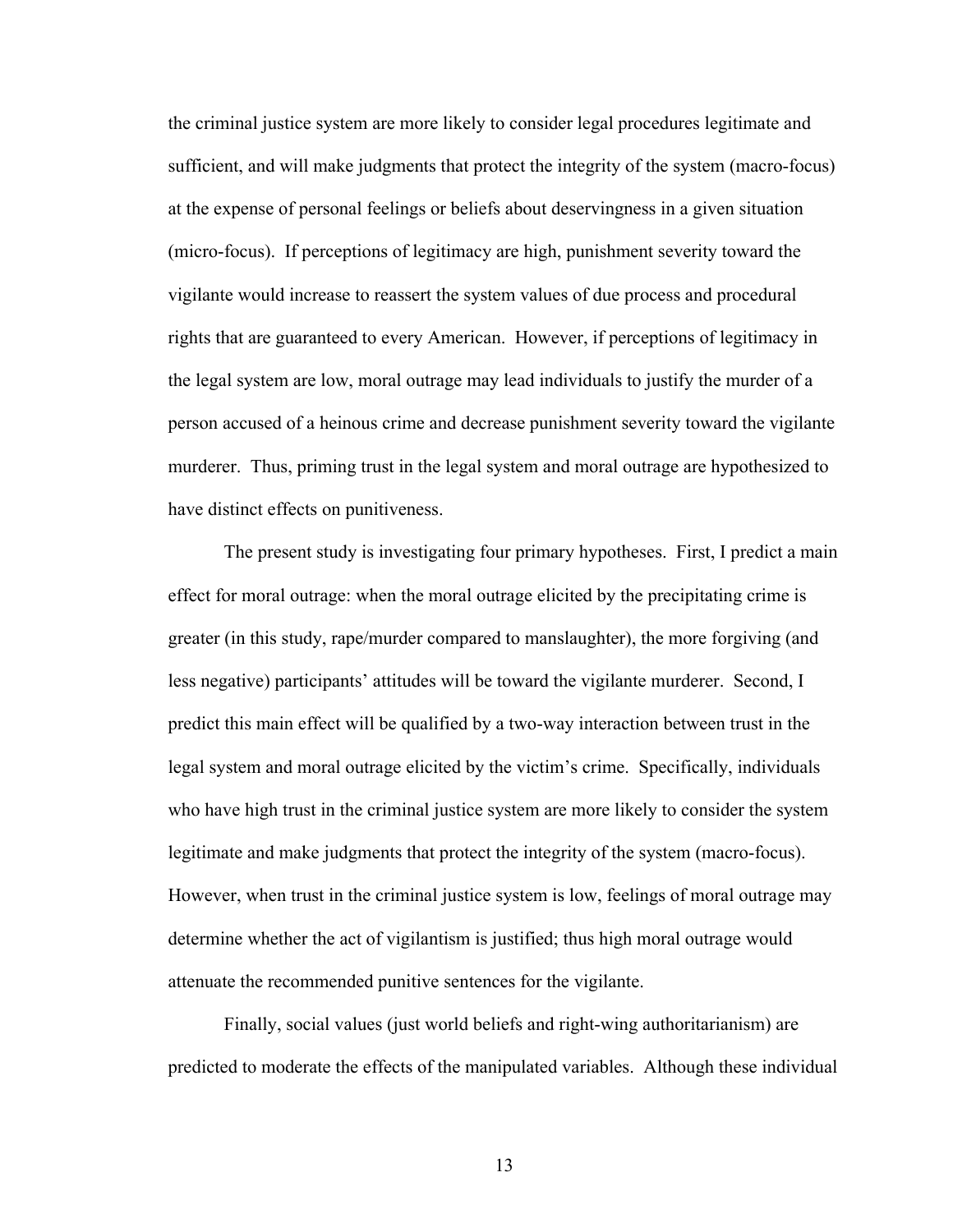differences are often positively correlated (e.g., Carroll et al., 1987; Jost, et al., 2003), in the present context I make separate predictions for the influence of right-wing authoritarianism and just world beliefs.

For the third hypothesis, I predict a three-way interaction between RWA, trust, and moral outrage on participant reactions toward the vigilante murderer. Lower RWA is associated with greater engagement in cognitive complexity and openness to experience (e.g., Jost, et al., 2003), which may suggest greater consideration of cost/benefits. Priming low trust is predicted to make the sentences more divergent between moral outrage groups: high moral outrage should lead to less negative attitudes toward the vigilante, while low outrage should lead to more negative attitudes toward the vigilante. In the high trust condition, the sentencing recommendations are predicted to converge, with punitiveness in the high outrage condition rising to the level of the low moral outrage condition.

Higher RWA has been linked to greater submission to authority and increased punishment severity (Altemeyer, 1998; Werner et al., 1982). High scores on the RWA scale have also been found to positively correlate with mental rigidity, close-mindedness, dogmatism, increased hostility toward deviants and support for socially-sanctioned scapegoats (Jost, et al., 2003). Therefore, high RWA could evoke two different sets of predictions in a vigilante context. First, high RWAs may exhibit increased punitiveness overall, while producing the same pattern of results predicted for low RWA participants. On the other hand, the reactions of high RWAs may be more complex. High RWA along with high trust may motivate divergent standards of justice by outrage condition, causing those in the low outrage (manslaughter) condition to be most punitive and those in the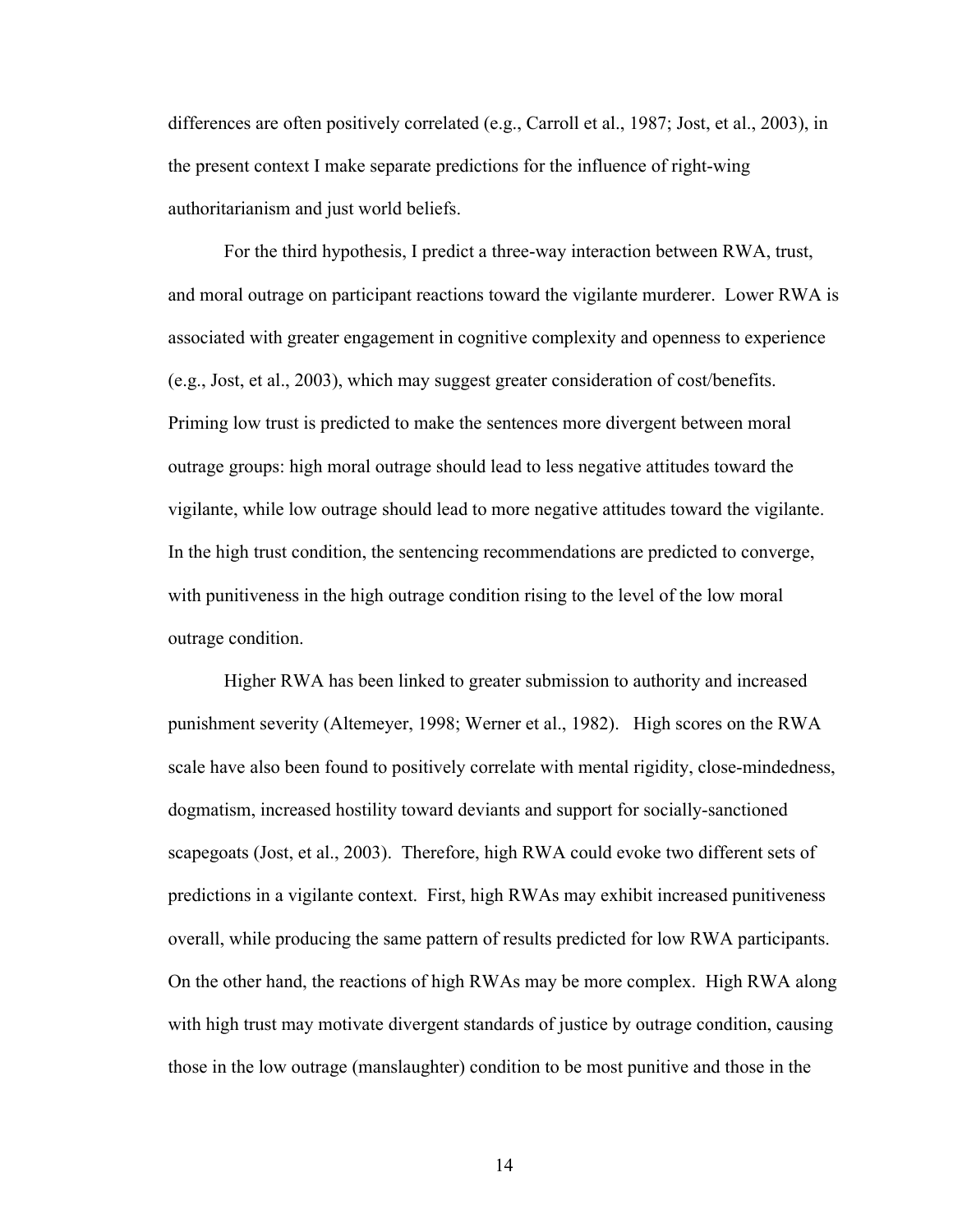high outrage (rape/murder) conditions to be least punitive toward the vigilante. When outrage is high and trust is lower, high RWA may lead to submission to authority (a default reaction; cf. Altemeyer 1998), yielding moderately negative reactions toward the vigilante. However, when accompanied by moral outrage, high trust may prompt moral indignation toward the suspect of the rape/murder that overrides procedural justice of the system in favor of justifying violence to right a fundamental wrong. Therefore, participants with high RWA scores may exhibit fewer negative attitudes toward the vigilante if they see him as morally just (i.e., moral outrage is high), but when the retaliation outweighs the precipitating crime (i.e., moral outrage is low), the imbalance may prompt increased punitive attitudes toward the vigilante murderer when trust in the system is higher.

In the fourth hypothesis, I predicted a three-way interaction between BJW, trust, and moral outrage. Since individuals with high BJW believe innocence does not suffer needlessly, they may rationalize that the suspect deserved his fate and show leniency toward the vigilante regardless of outrage condition. For those in the low trust condition, individuals with lower BJW scores were predicted to be more lenient toward the vigilante when moral outrage is high, but more punitiveness when moral outrage is low. In the high trust condition, low BJW was predicted to show more punitiveness toward the vigilante regardless of moral outrage condition.

#### Chapter 2

#### *Method*

*Participants & Design*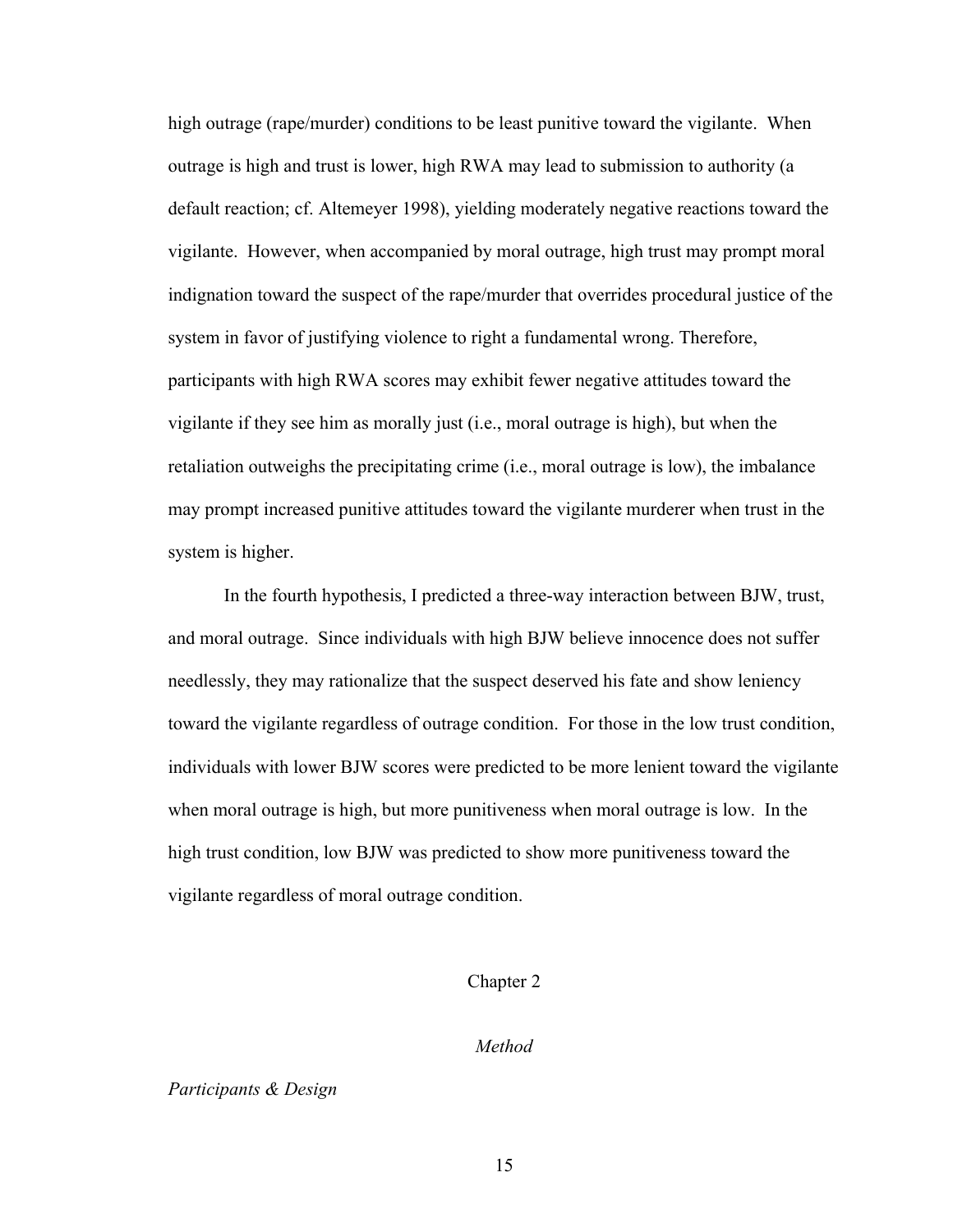Much of the group-value model research has used community or employee samples (e.g., Tyler, 1988; Tyler, 2004), whereas much of the juror decision research has used student samples (e.g., Darley, Carlsmith, & Robinson, 2000; Kassin & Sukel, 1997; Werner, Kagehiro, & Strube, 1982). While the theoretical predictions were the same for both populations, drawing from both student and community populations allows a closer comparison to previous findings and lends greater external validity to the present study.

 One hundred seventy-nine participants were randomly assigned to conditions in a 2 (trust in the legal system: high or low) x 2 (outrage: high or low) between-subjects design. One hundred eighteen students from the University of Missouri participated in the study in exchange for partial course credit (Introductory Psychology,  $n = 50$ ) or extracredit (Intro to Social Psychology,  $n = 68$ ). Sixty-one participants were recruited from the community of Columbia through flyers, newspaper ads, and a university-wide listserv e-mail announcement. Community participants were required to be a minimum of 25 years of age, which is the requirement for jury eligibility in the state of Missouri. Community volunteers were paid \$10 for their participation in the 60-minute study. *Procedure* 

 Up to 6 participants completed the survey simultaneously at divided workstations inside the laboratory. A research assistant introduced the study as an investigation of jury decision-making and briefly described the forms included in the survey. After collecting the signed consent forms, the researcher reminded participants that their responses are confidential. She passed out the packets and asked participants to deposit their completed surveys in a blank envelope provided to further ensure their privacy. Once all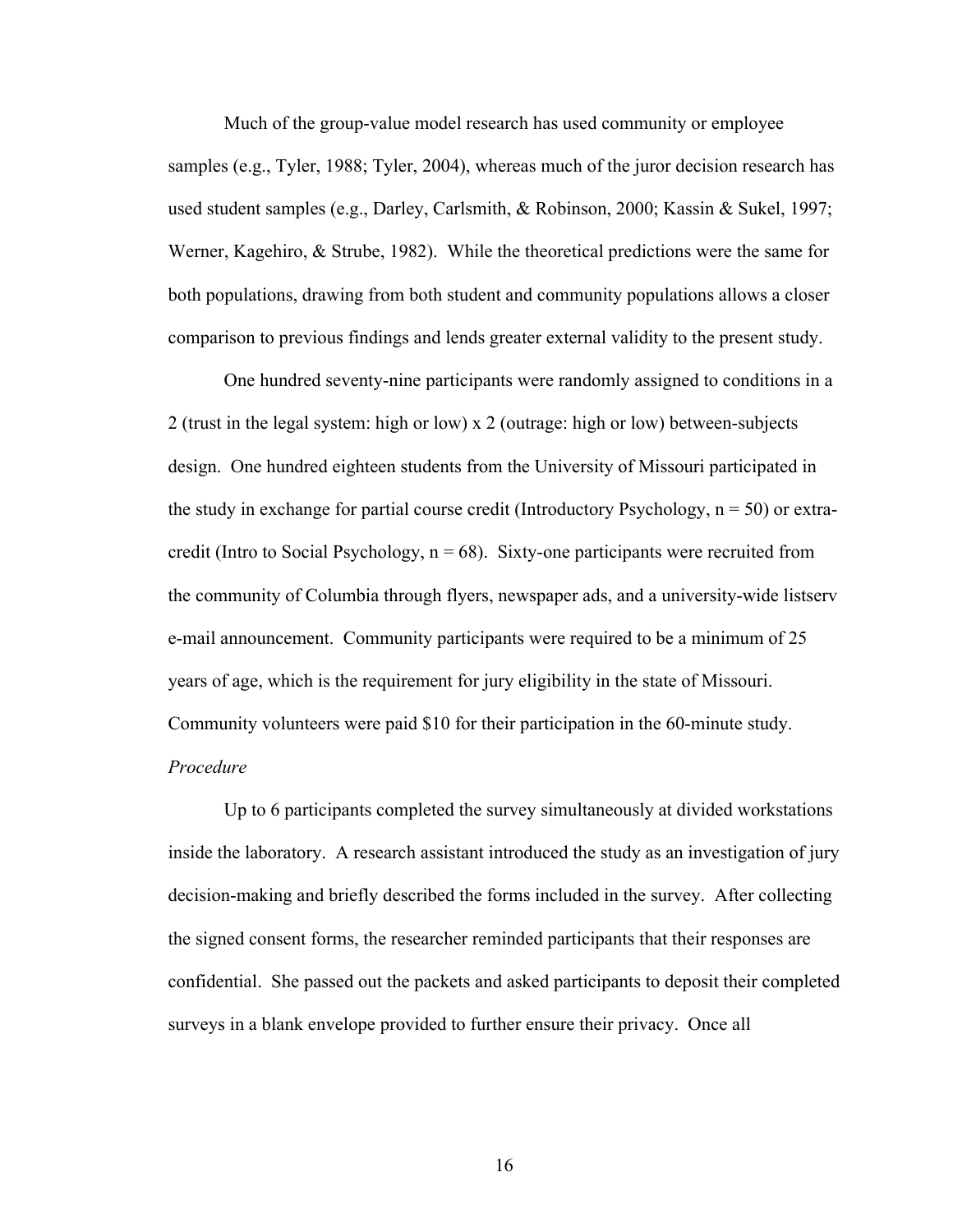participants were finished, the researcher probed them for suspicion and debriefed them as to the study's primary hypotheses.

#### *Materials*

 *Personality questionnaires*. Participants completed a measure of right-wing authoritarianism (RWA; Altemeyer, 1998) and then a measure of beliefs in a just world for others (BJW, Lipkus, 1991; Lipkus, Dalbert, & Siegler, 1996). The updated rightwing authoritarian scale included 30 items that were rated on a 9-point Likert scale with endpoints of -4 (very strongly disagree) and 4 (very strongly agree). Beliefs in a just world for others (Lipkus, Dalbert, & Siegler, 1996) consisted of eight items with response options that ranged from 1 (strongly disagree) to 6 (strongly agree). See *Appendix A* for the complete personality scales.

*Trust manipulation.* Participants read a short fictitious article that discussed the effectiveness of the U.S. legal system and the perceived legitimacy of the jury trial and legal authorities.<sup>2</sup> In the high trust article condition, positive aspects of the legal system were highlighted (e.g., fair procedures, highly competent judges, and the large number of criminals who are caught and convicted). In the low trust article condition, the following negative aspects of the legal system were presented: inconsistencies between judges, false convictions, bungled prosecutions, and the legal system's general failure to control crime.

Following the article, participants responded to 10 items that were rated on a 7 point Likert scale. The first four items were manipulation checks to be sure that participants gleaned the desired information from the article. Participants also rated their agreement with the points in the article and how factual they regarded the article. The last six items were designed to ascertain participants' personal perceptions regarding the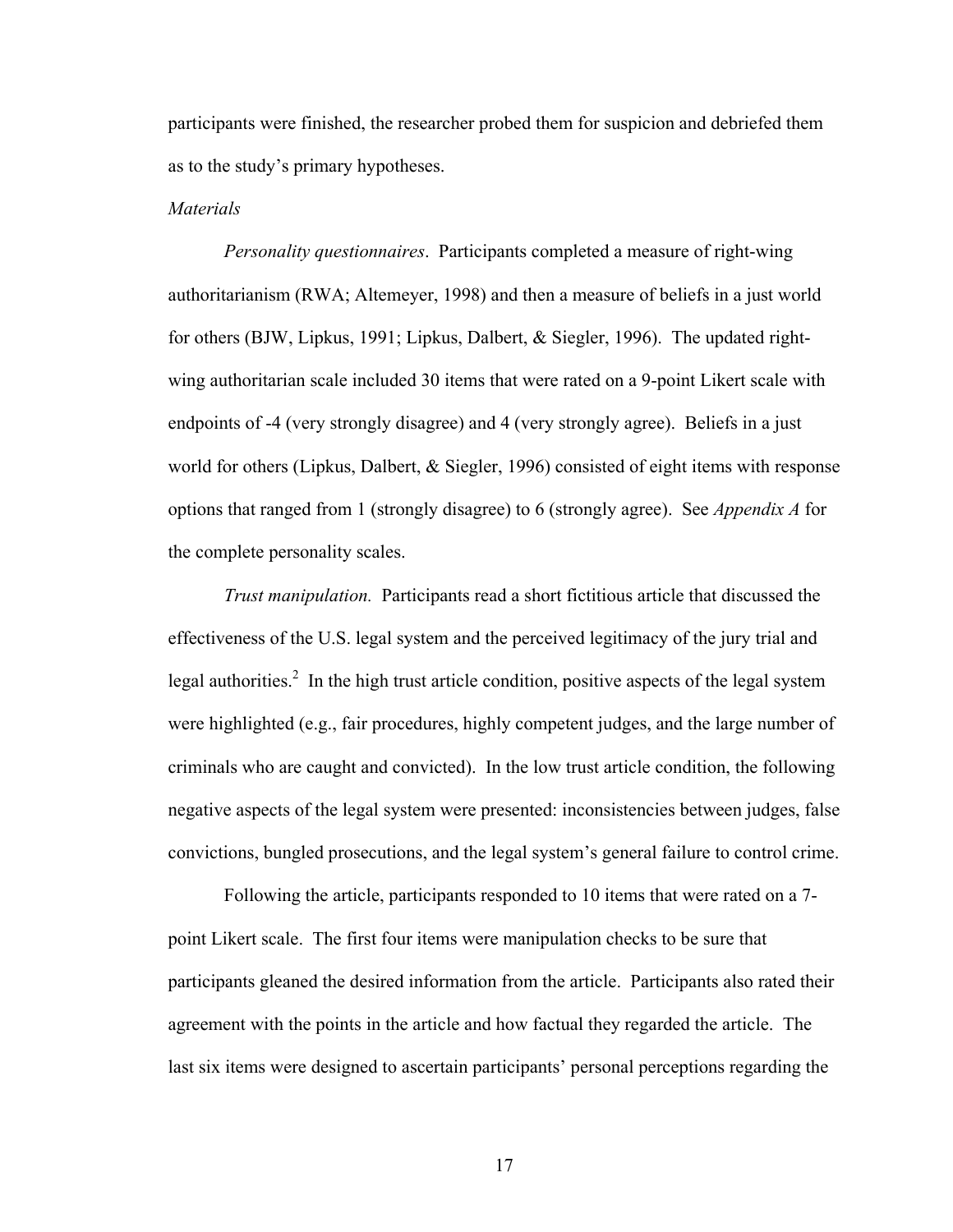U.S. legal system (particularly toward criminal justice). Refer to *Appendix B* for full articles and questionnaire.

*Outrage manipulation.* The precipitating crime, which serves as the outrage induction, was introduced through an "incident report" formatted to look like a police report. At the end of the incident report (which states the names, location, time, crime, victim, reporting officer, etc.) is a narrative description of the crime: 1) the rape and murder of a 10-year old girl (high outrage), or 2) the accidental death of a 10-year old girl hit by a reckless driver (low outrage). It also describes the status of the case: a warrant was pending for the suspect's arrest. Based on previous studies (e.g., Carlsmith, et al., 2002; Darley, et al., 2000) participants responded to several questions about the case on 7-point scales (sympathy for victim, crime seriousness, outrage, likelihood accused committed the crime, and recommended punishment). See *Appendix C* for incident reports and incident reaction form.

*Vigilante murder* c*ase summary.* The vigilante murder is presented as a two page case summary which includes the charges of first degree murder, the testimony of an eyewitness, and the defendant's own testimony. The defendant, John Smith, found out Kevin Collins was suspected of killing his daughter, and followed him home and killed him. A neighbor, who heard gunshots and saw a man leaving Collins' house, reported the incident to the police. The police found the victim unarmed and dead. Jack Smith was arrested. See *Appendix D* for full case summaries.

*Outcome measures.* Eight questions assessed reactions to the vigilante murder. Two questions, based on those used by Darley and colleagues (2000), were included to assess perceived severity and moral outrage associated with the crimes: "How serious is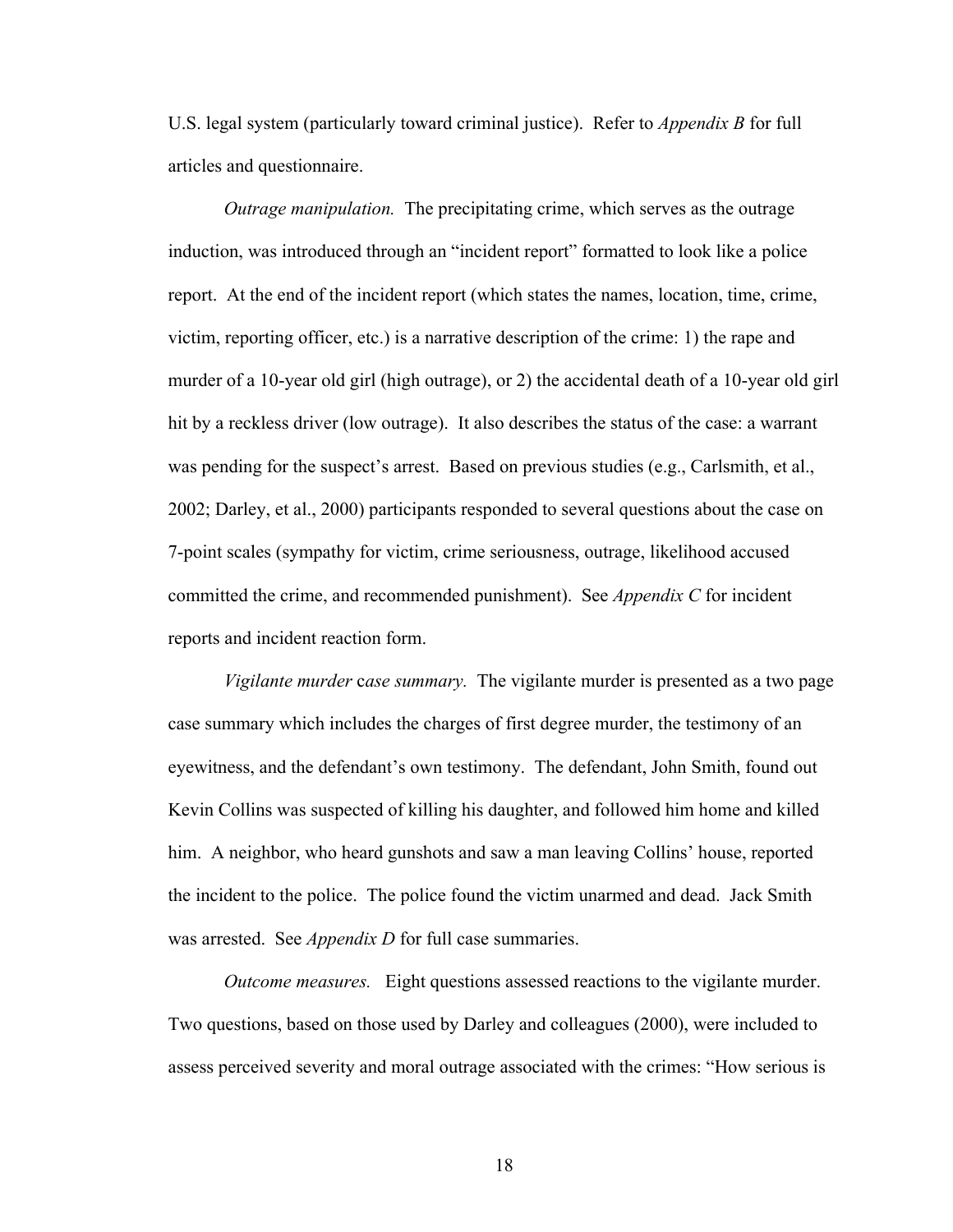the crime with which the defendant is accused?" and "How outraged are you by this murder?" require a response from 1 (not at all) to 7 (extremely). Additional questions assessing crime severity, criminal responsibility, sympathy for the victim and defendant, future dangerousness, and likelihood of recidivism were also rated on 7-point Likert-type scales. The final item, "Indicate the criminal liability and sentence you would assign…" was answered on a 13-point scale that progresses from "no liability," "liability, no punishment," "1 day," up to "life in prison" and "death penalty." See *Appendix E* for the primary outcome measures.

*Attitudes toward crime.* Two measures were included to assess attributions of crime and attitudes toward goals of punishment (Carroll, Perkowitz, Lurigio, & Weaver, 1987). The 13-item "attributions of crime" scale includes three subscales (individual, social, and economic) that tap perceived sources of criminal behavior (e.g., "At the root of much crime are early family problems"). Punishment goals were assessed using a 17 item scale with four subscales (rehabilitation, "just deserts", incapacitation, and general perceived performance of the criminal justice system; e.g., "Authorities should adopt a 'get tough' attitude with repeat offenders" and "More and better rehabilitation programs for prisoners should be developed"). Items on both scales were rated on a 7-point scale with endpoints of 1 (strongly disagree) to 7 (strongly agree). These items were included to see whether personality characteristics affect attitudes toward crime punishment and to see if participants' attitudes toward the vigilante murderer predicted broader attitudes toward crime and punishment. For complete attribution and criminal justice opinion scales, see *Appendix F*.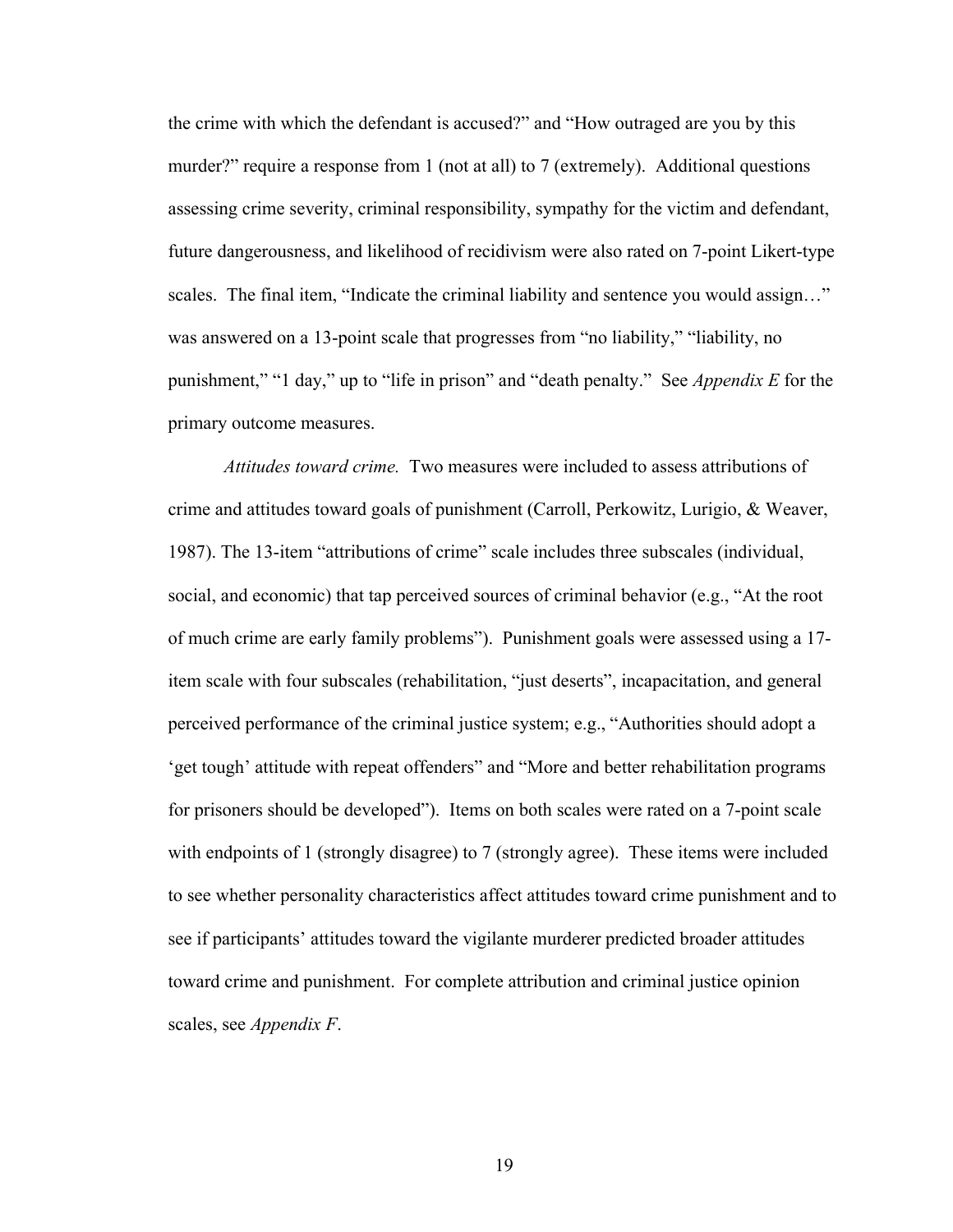*Personal experience with legal authority.* Four questions (based on Tyler, 1988) assessed previous experience with legal authorities generally and then whether individuals have been inside a courtroom specifically. These questions were placed after the primary manipulations and dependent measures to avoid priming individuals. However, previous experience with legal authorities shapes perceptions of legitimacy (Tyler, 1988), so assessing previous experience is potentially important. For individuals with experience with legal authority and/or experience inside a courtroom, they described their most significant experience for each and then rated their perceived treatment by the legal authority (and/or judge) on a 7-point scale from *1 = not at all respectful* to *7 = very respectful*. An additional item asked if the participant served jury duty and, if so, how many times. The last question asked whether participants had been convicted of a felony. See *Appendix F* for full experience questionnaire.

*Demographic form*. On the final page, participants were asked to complete information about themselves including age, sex, ethnicity, race, marital status, parental status and education. (See *Appendix F)*.

Chapter 3

#### *Results*

#### *Descriptive Statistics*

*Demographics*. I conducted descriptive analyses to compare the demographics of the community and student samples. The demographic questionnaire was missing for 15 students (12.71%) before this oversight was corrected. For the student sample, more participants were male (50.00%) than were female (37.29%) from the available information; this pattern was reversed for community participants (32.79% male, 67.21%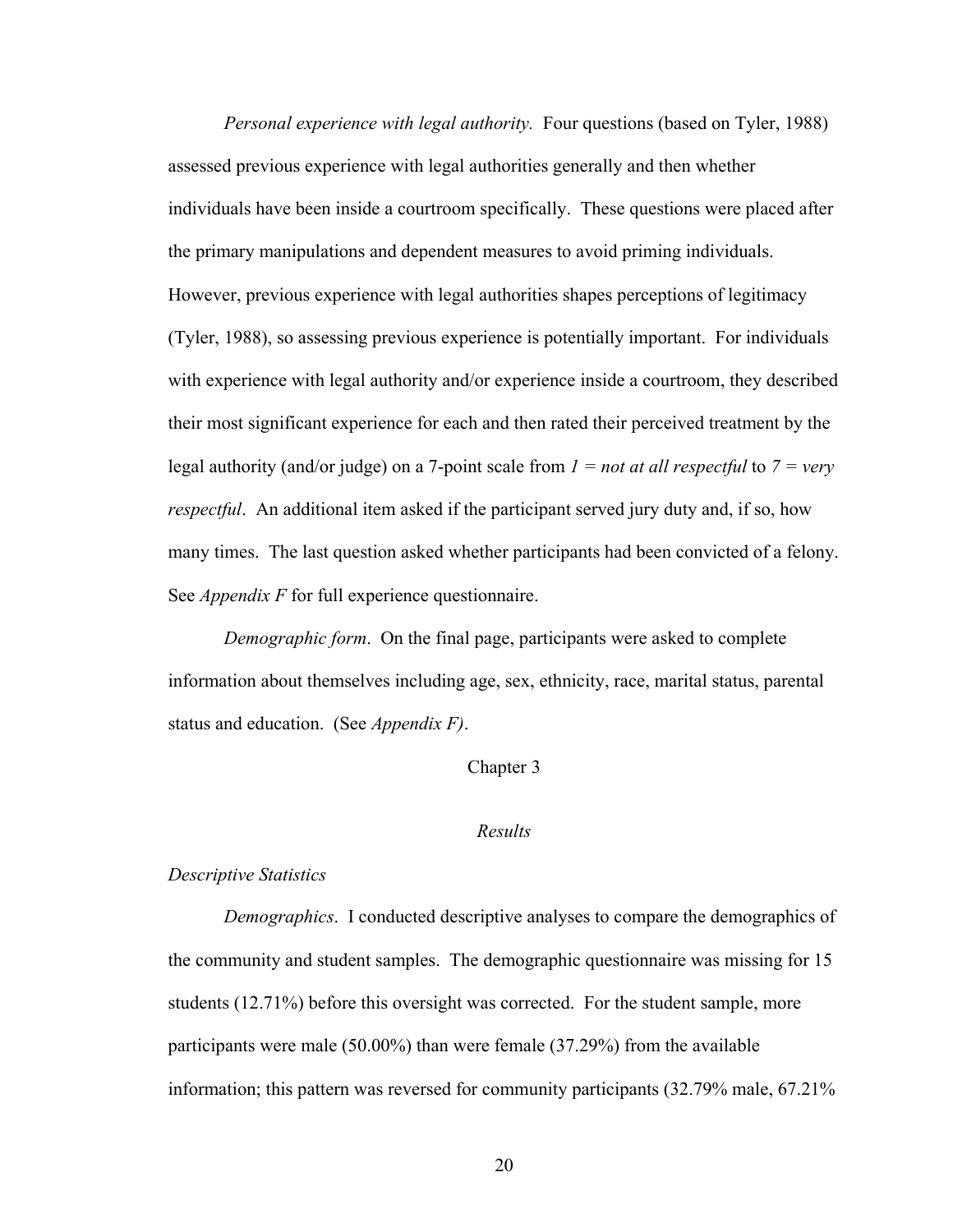female). Both student and community samples were primarily Caucasian, 74.58% and 90.16%, respectively. As intended, the age for the student sample was younger  $(M =$ 20.46,  $Mdn = 20$ ) than the community sample ( $M = 43.34$ ,  $Mdn = 45$ ). See Table 1 for the full breakdown of demographic characteristics.

*Experience with legal authority*. A large majority of both student (82.20%) and community (91.80%) samples had experience with legal authority. In addition, many reported being inside a courtroom, 44.07% and 75.41% for student and community samples respectively. However, no student participants and only a small number of community participants ( $n = 15$ , 24.59%) reported serving as a juror. Refer to Table 2.

*Personality characteristics*. Right wing authoritarianism (RWA) was significantly correlated with beliefs in a just world for others (BJW),  $r = 18$ ,  $p < 0.02$ . This relationship is not surprising given the tendency for those who score higher on RWA to support the status quo (Jost, et al., 2003). I predicted that the community sample might exhibit more variation than the student sample. Levene's test of equality showed that RWA scores among community participants had greater variation  $(sd = 1.85)$  than students ( $sd = 1.18$ ),  $F(1, 177) = 18.97$ ,  $p < .001$ , but there were no differences in variation between samples for BJW scores,  $F(1, 177) = .75$ ,  $p > 38$ ,  $sd = .80$  and .72 for community and student samples, respectively. I also predicted that the means would not differ by sample which was confirmed for RWA scores,  $t(177) = .18$ ,  $p > .85$ ,  $Ms = 1.52$ and 1.56 for community and student samples, respectively. However, the mean BJW scores were significantly different,  $t(177) = 2.45$ ,  $p < .02$ . Students endorsed more beliefs in a just world  $(M = 3.20)$  compared to non-students  $(M = 2.91)$ .

*Manipulation Checks*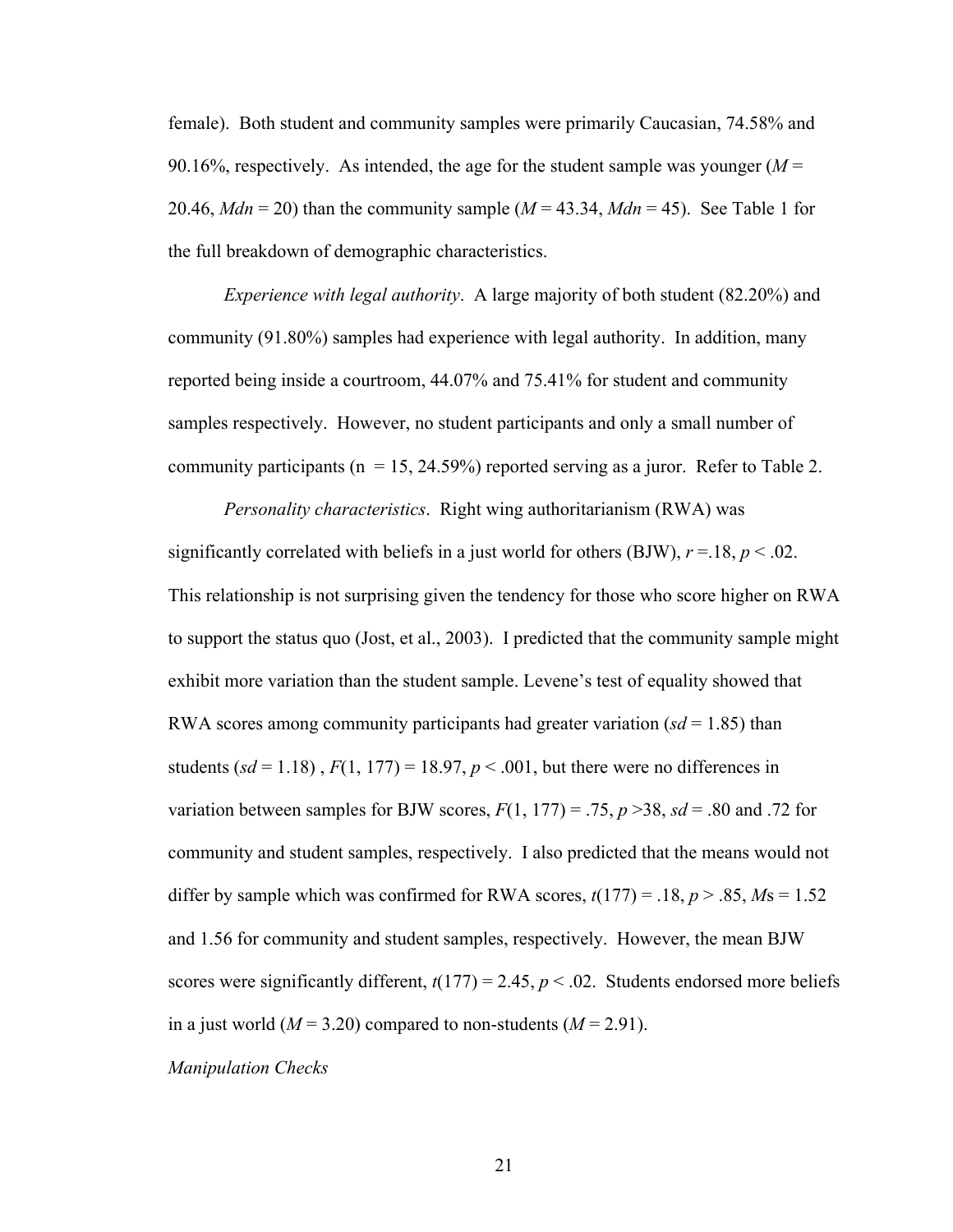*Trust.* A 10-item questionnaire followed the trust manipulation article; it assessed the participants' reading comprehension, their opinions of the article, and their views about the criminal justice system. Reading comprehension was assessed with two items: "From the article, how supportive are Americans of the jury trial?" and "From the article, how much do Americans trust the criminal justice system?" Each item was rated on a 7 point scale that ranged from 1 (not at all) to 7 (very). A 2 (sample: student vs. community) x 2 (article: low vs. high trust) between-subjects analysis of variance (ANOVA) was conducted to test for potential differences between trust conditions and samples on each reading comprehension item. For Americans' support for the jury trial, there was only a main effect for article,  $F(3, 175) = 51.98$ ,  $p < .001$ , such that participants in the low trust condition rated support lower  $(M = 4.33)$  than those in the high trust condition ( $M = 5.88$ ). For Americans' trust in the criminal justice system, an interaction between article and sample emerged,  $F(3, 175) = 8.48$ ,  $p < .005$ . Pairwise comparisons revealed the predicted pattern between trust condition for both student,  $t(116) = 16.42$ ,  $p < .001$  and community participants,  $t(59) = 16.76$ ,  $p < .001$ . The means were in the predicted direction, students showed greater ratings for Americans' trust in the legal system after reading the high trust article ( $M = 5.52$ ,  $sd = 1.05$ ) compared to the low trust article  $(M = 2.50, sd = .95)$ ; the means for community participants showed the same pattern ( $M = 6.13$ ,  $sd = .78$  and  $M = 2.23$ ,  $sd = 1.06$ , respectively for high and low trust conditions). There were no differences between the samples within trust conditions,  $t s < 1$ ,  $p s > .54$ . Thus, the interaction between sample and article appears to be an artifact of a slight crossover interaction. Finally, there were no differences for agreement with the article or how factual the article was rated, all  $Fs < 1, ps > .38$ .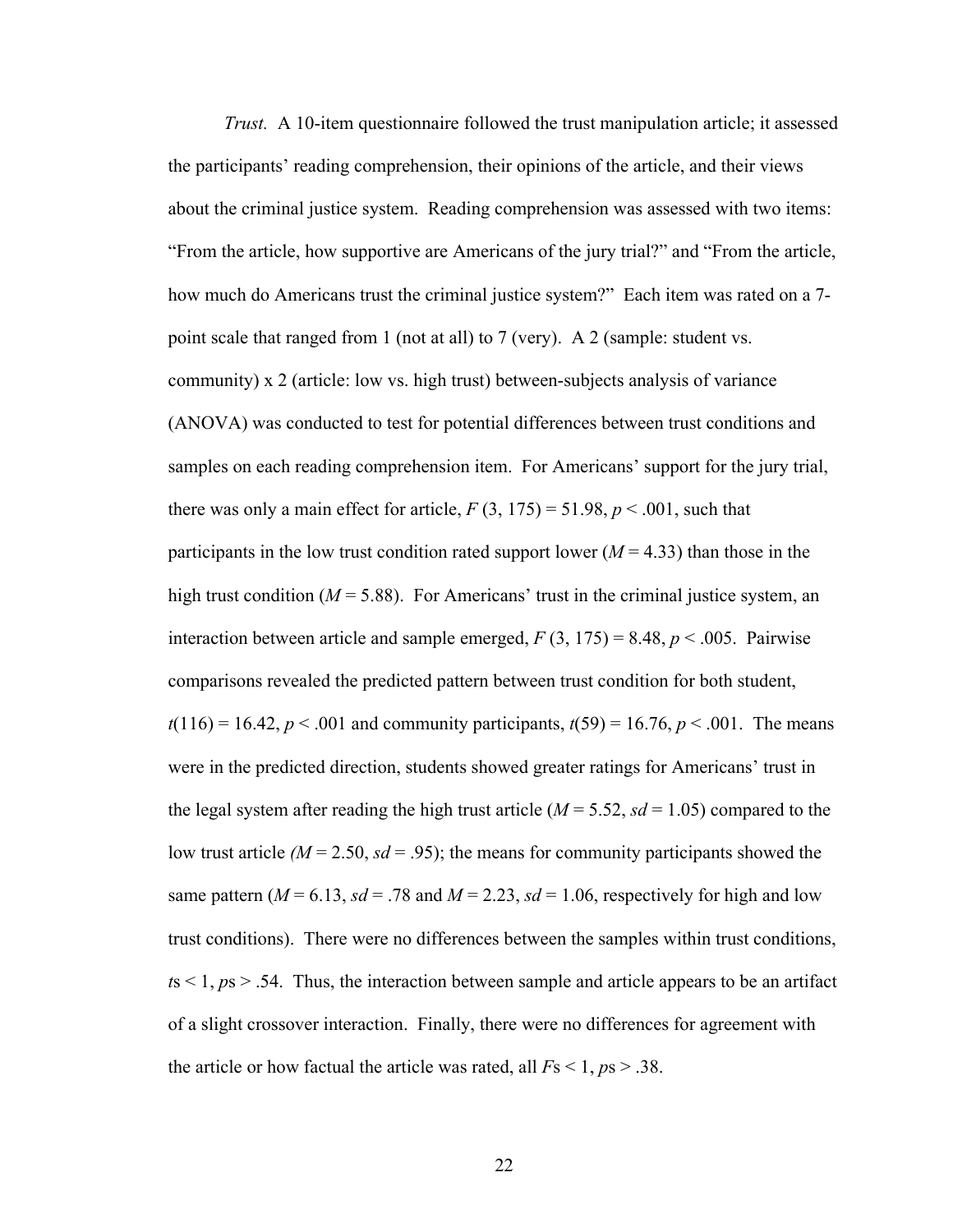The additional six items assessed personal perceptions regarding the effectiveness and legitimacy of, and trust in, the legal system. All items but one were significantly correlated with one another. The item "Some criminals must go free in order to prevent the wrong person from going to prison" was only significantly correlated with one other item. The alpha coefficient for all six items was moderate ( $\alpha$  = .69), but when the lowest correlating item was dropped, the alpha reliability increased to .75. Therefore, the personal trust score was calculated by taking the mean of the five remaining items.

A 2 (article: low vs. high trust) x 2 (sample: student vs. community) betweensubjects ANOVA was conducted on the composite personal trust score to compare differences between trust conditions and participant samples. The ANOVA showed a significant main effect for article,  $F(3, 175) = 4.53$ ,  $p < .05$ . Participants in the low trust article condition had lower personal trust  $(M = 4.17)$  than those in the high trust article condition ( $M = 4.46$ ). No other effects were significant,  $Fs < 2.24$ ,  $ps > .13$ .

*Moral outrage*. As in Darley, Carlsmith, & Robinson (2000), a single item was used to assess moral outrage and was administered among several questions probing reactions to the precipitating crime and the suspect following the incident report. A oneway analysis of variance (ANOVA) revealed a significant effect of precipitating crime on feelings of moral outrage,  $F(1, 177) = 47.34$ ,  $p < .001$ . The means were in the predicted direction: participants in the rape/murder condition reported greater outrage  $(M = 6.55)$ compared to the manslaughter condition  $(M = 5.34)$ . The manipulation appeared successful.

 Previous research suggests crime seriousness and sentencing are positively related to moral outrage. Thus, rated crime seriousness and the recommended sentencing for the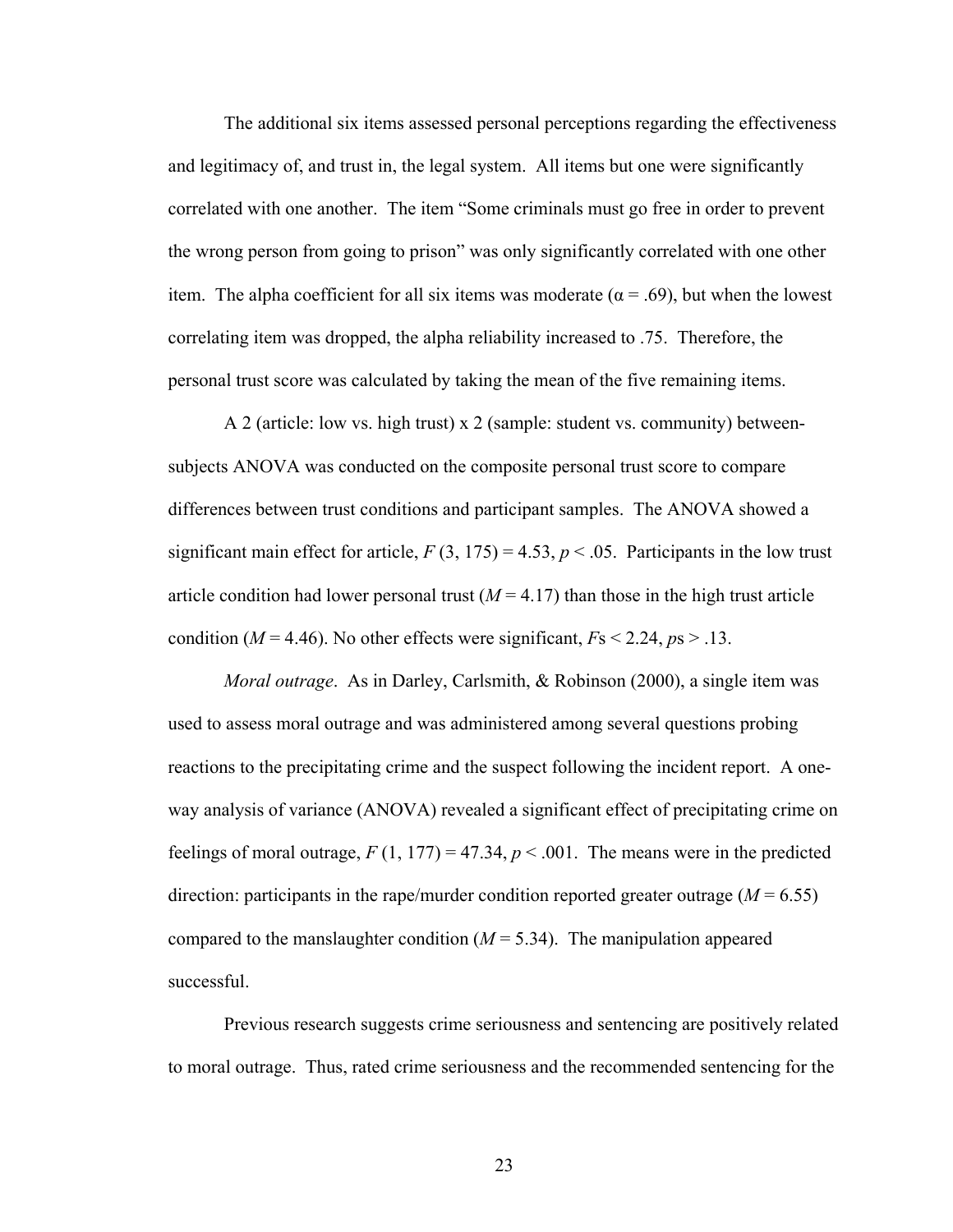suspect of the precipitating crime can be used to check the effectiveness of the outrage manipulation. One-way ANOVAs on the precipitating crime revealed significant effects for crime seriousness,  $F(1, 178) = 37.63$ ,  $p < .001$ , and sentencing,  $F(1, 177) = 239.30$ ,  $p$ < .001. As predicted, participants rated the crime as more serious when they read about the rape/murder ( $M = 6.88$ ) compared to the manslaughter ( $M = 6.22$ ). Participants also recommended greater sentences for the suspect of the rape/murder (*M =* 8.85) compared to the suspect of manslaughter  $(M = 3.09)$ . These means approximately corresponded to 33 years in prison for the rape/murder condition and 9 years in prison for the manslaughter.

#### *Primary Outcome Measure: Reactions toward the Vigilante Murderer*

The mean of the eight questions that assessed participant reactions toward the vigilante and his crime was used as the primary outcome variable. The reliability for these items was high ( $\alpha$  = .77). Initially, I conducted a 2 (sample) x 2 (trust) x 2 (outrage elicited by precipitating crime) three-way between-subjects analysis of variance (ANOVA) to test for main effects or interactions that include sample (student vs. community) on reactions toward the vigilante murderer.<sup>3</sup> The results revealed only a main effect for outrage; participants were more negative toward the vigilante murderer when outrage was low (i.e., manslaughter condition,  $M = 4.53$ ) compared to the high outrage condition (i.e., rape  $\&$  murder,  $M = 3.59$ ). As predicted, there was no effect for participant sample,  $F(7, 171) < 1, p > .34$ . However, there also appeared to be no effect for the trust manipulation,  $F(7, 171) < 1, p > .78$ . The manipulation checks showed that participants did read and comprehend the article. Furthermore, the high and low trust manipulations appeared to successfully prime positive or negative feelings, respectively,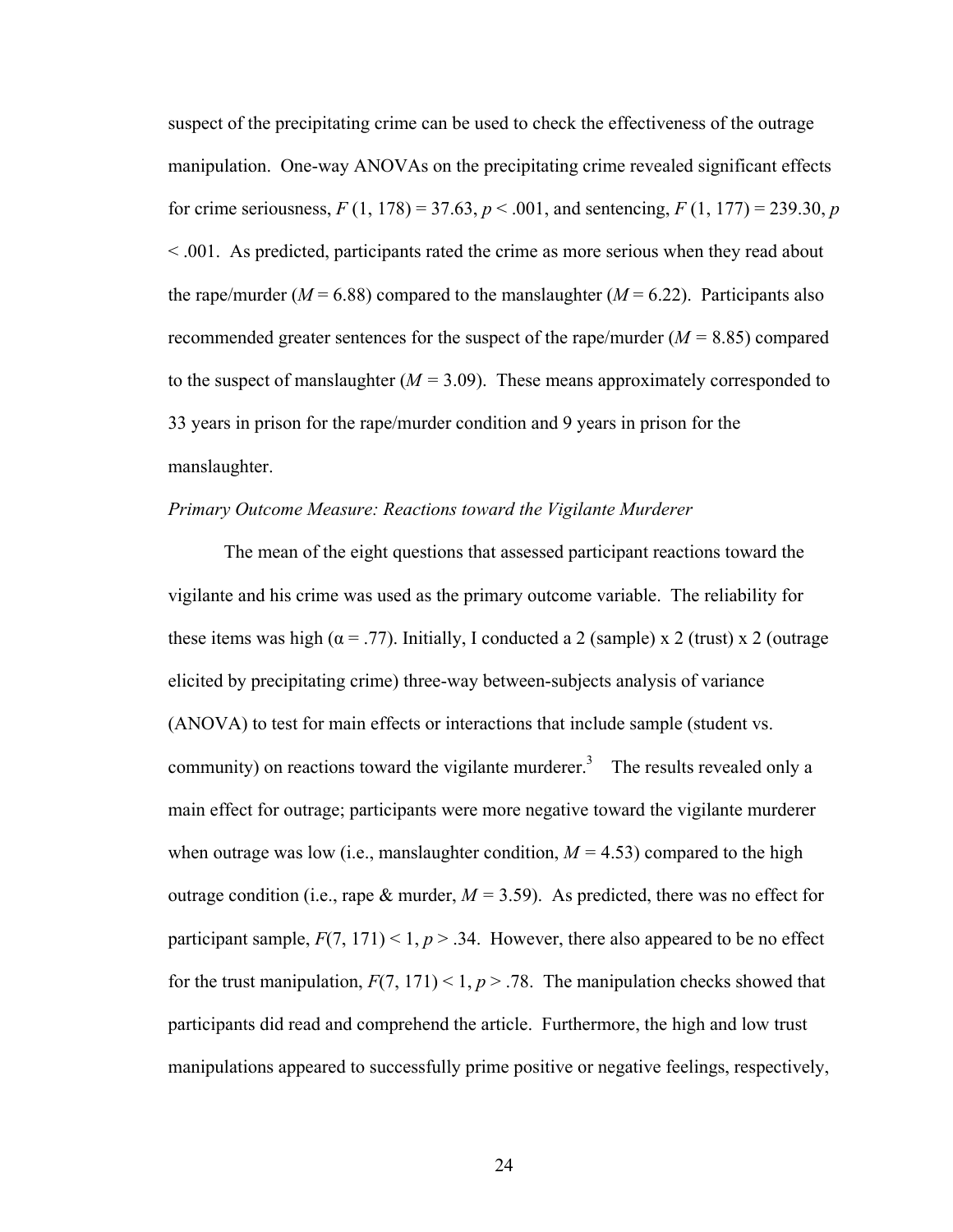about the U.S. legal system. However, the effect size for trust was small,  $\eta^2$  < .001, suggesting that the trust manipulation was too weak to influence participant reactions. General attitudes of trust in the justice system appear to be difficult to move through priming. This prompted me to consider that trust in the legal system may be better conceptualized as a continuous variable. Six items following the article assessed personal perceptions of trust in the legal system, making it possible to keep trust as a continuous variable. One item was dropped because it failed to correlate with the others leaving the remaining five items with an alpha reliability.

*Trust as a continuous variable.* If the continuous measure of trust is valid, it should be predicted by personal experience with legal authority. Previous research has shown that trust is predicted by personal experience with authority (e.g., Tyler, 1988). Given the high percentage of participants with experience (See Table 2 and *Descriptive Statistics*), personal experience should positively predict trust in the legal. To test this hypothesis, I used the self-reported personal experience with legal authorities to predict personal views of trust in the legal system (i.e., the five-item composite). Two items asked if participants had experience with legal authority and experience inside a courtroom (coded as  $0 =$  no and  $1 =$  yes). After each question, participants were asked to rate their treatment by legal authorities on a 7-point scale ranging from 1 (not at all respectful) to 7 (very respectful). Then experience (0 or 1) was multiplied by the selfreported treatment to yield measures of experience with legal authority and experience inside a courtroom. Each composite variable could range from 0 (no experience) to 7 (positive experience). $4$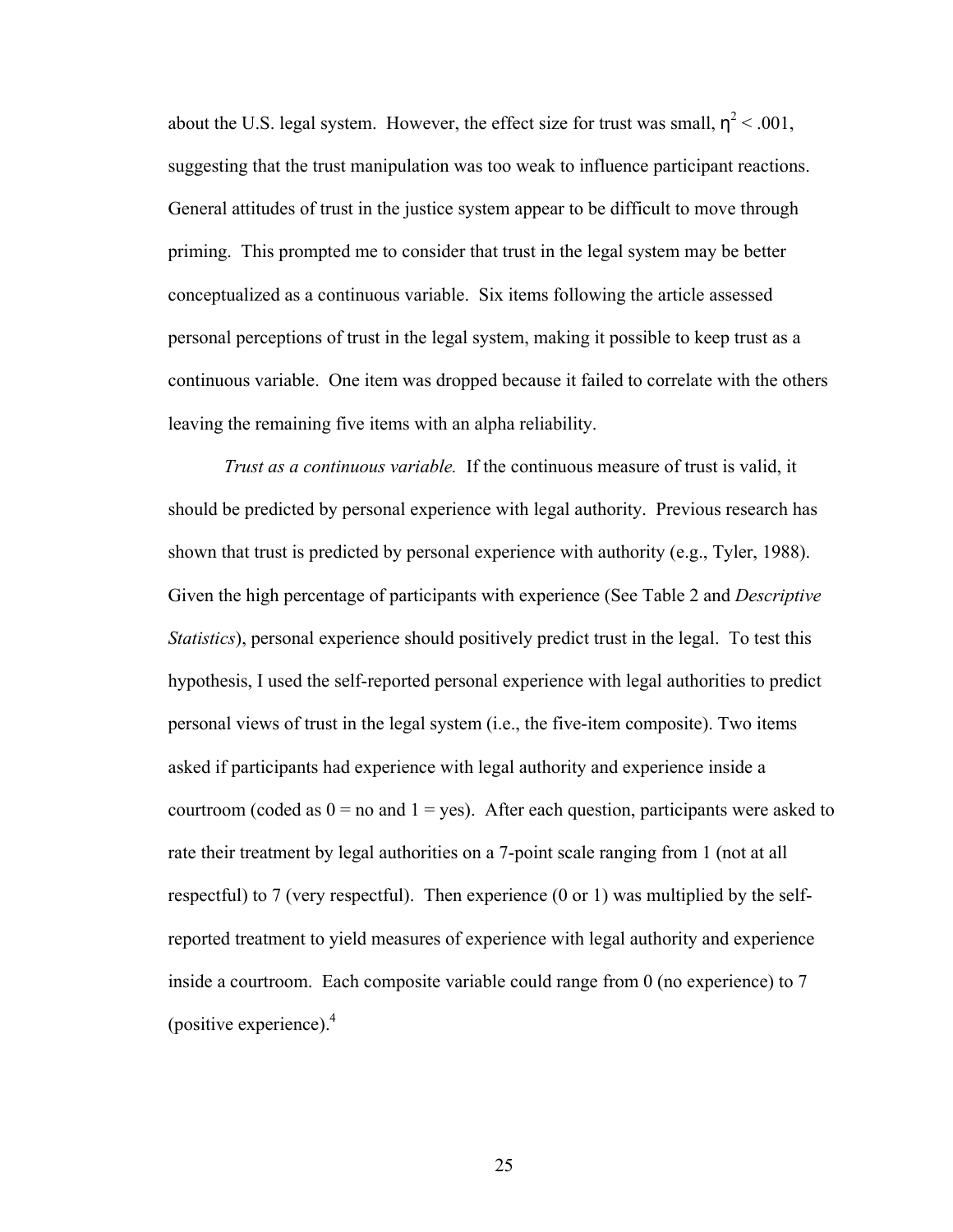Two separate regressions were conducted for each type of experience to predict mean personal trust scores. Sample and the interaction between experience and sample were also included in the regressions to test for potential differences between students and community participants. Since the interaction between sample and experience with legal authority was not significant, the interaction was dropped from the model. The remaining regression was significant,  $R^2 = .044$ ,  $F(2, 176) = 4.01$ ,  $p < .05$ . The beta coefficients were significant for experience,  $b = .073$ ,  $t(177) = 2.39$ ,  $p < .02$ , and sample,  $b = -0.292$ ,  $t(177) = -1.95$ ,  $p = 0.05$ . As expected, there was a positive relationship between experience with legal authority and trust; as positive experience with authority increased, personal trust in the legal system increased. The main effect of sample suggested that personal trust scores were greater among students compared to community participants.

Similar effects were found for experience inside a courtroom. Again, the interaction between sample and experience was not significant,  $t(177) = 1.52$ ,  $p > 0.13$ , suggesting the main effects model was a better fit for predicting personal trust,  $R^2 = .049$ ,  $F(2, 176) = 4.55$ ,  $p < 0.02$ . The beta coefficient was significant for both experience inside a courtroom,  $b = .066$ ,  $t(177) = 2.61$ ,  $p < .02$  and sample  $b = -.34$ ,  $t(177) = .2.22$ ,  $p < .05$ . As with experience with legal authority, positive experience inside a courtroom predicted increased trust in the legal system. Again, student participants exhibited more trust in the legal system than community participants.

Since personal experience was a better predictor of continuous trust scores, I decided to use this continuous measure of trust to predict reactions to the vigilante murder.<sup>5</sup> The regression included sample, trust, and precipitating crime (dummy coded) and all possible interactions predicting reactions to the vigilante murder. Only the crime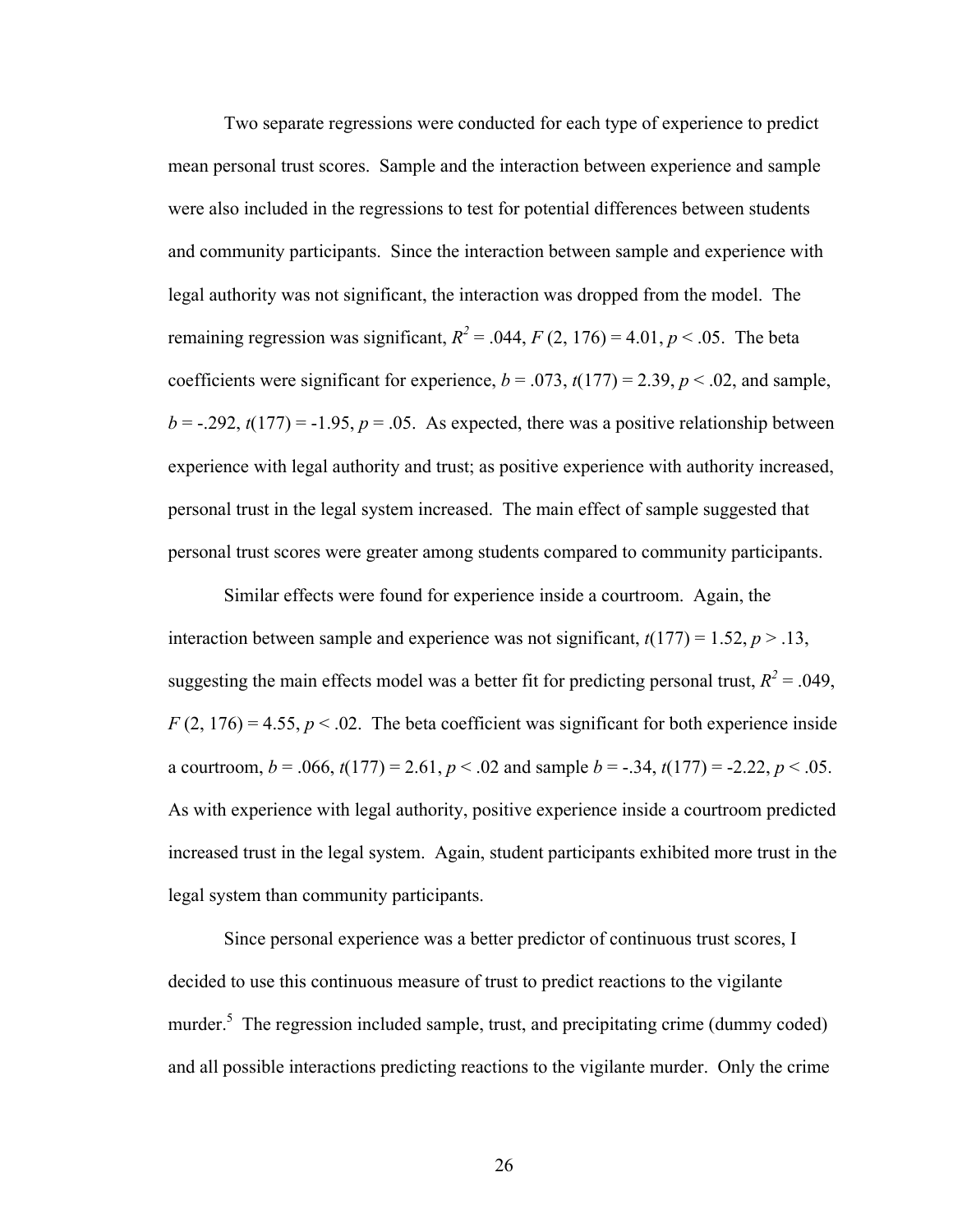variable had a significant beta coefficient,  $b = -0.95$ ,  $t(178) = -5.88$ ,  $p < .001$ . These results are consistent with the ANOVA results above.<sup>6</sup>

*Right-wing authoritarianism (RWA).* The RWA scale consisted of 30 items which showed very high internal reliability ( $\alpha$  = .95); the items were combined to form a mean RWA score. I conducted a regression with RWA, personal trust, and outrage (dummy coded) in the model which also included all two-way interactions and the three-way interaction to predict reactions toward the vigilante.<sup>7</sup> The regression was significant,  $R^2 =$ .48,  $F(7, 171) = 7.35$ ,  $p < .001$ . More interestingly, the coefficient for the three-way interaction was significant,  $b = -.33$ ,  $t(177) = -2.90$ ,  $p < .01$ . As recommended by Aiken and West (1991), I plotted the three-way interaction by using the convention of one standard deviation above and below the means for the high and low points within each continuous variable (see *Figure 1*).

To unpack the three-way interaction, I used a new method to statistically test the slope differences between specific pairs of lines (Dawson & Richter, in press). This method is analogous to the pairwise tests often conducted between conditions following significant interactions found using ANOVA and allows the researcher to test specific (a priori) hypotheses or, for exploratory analyses, post hoc tests of all possible combinations of slopes.

Here I was interested in two questions. First, did reactions differ between levels of RWA as a function of trust within each outrage condition (i.e., line 1 vs. line 3  $\&$  line 2 vs. line 4, as numbered in *Figure 1*)? Second, did reactions differ within levels of RWA between outrage conditions as a function of trust (i.e., line 1 vs. line 2 & line 3 vs. line 4)? Therefore, I conducted four t-tests.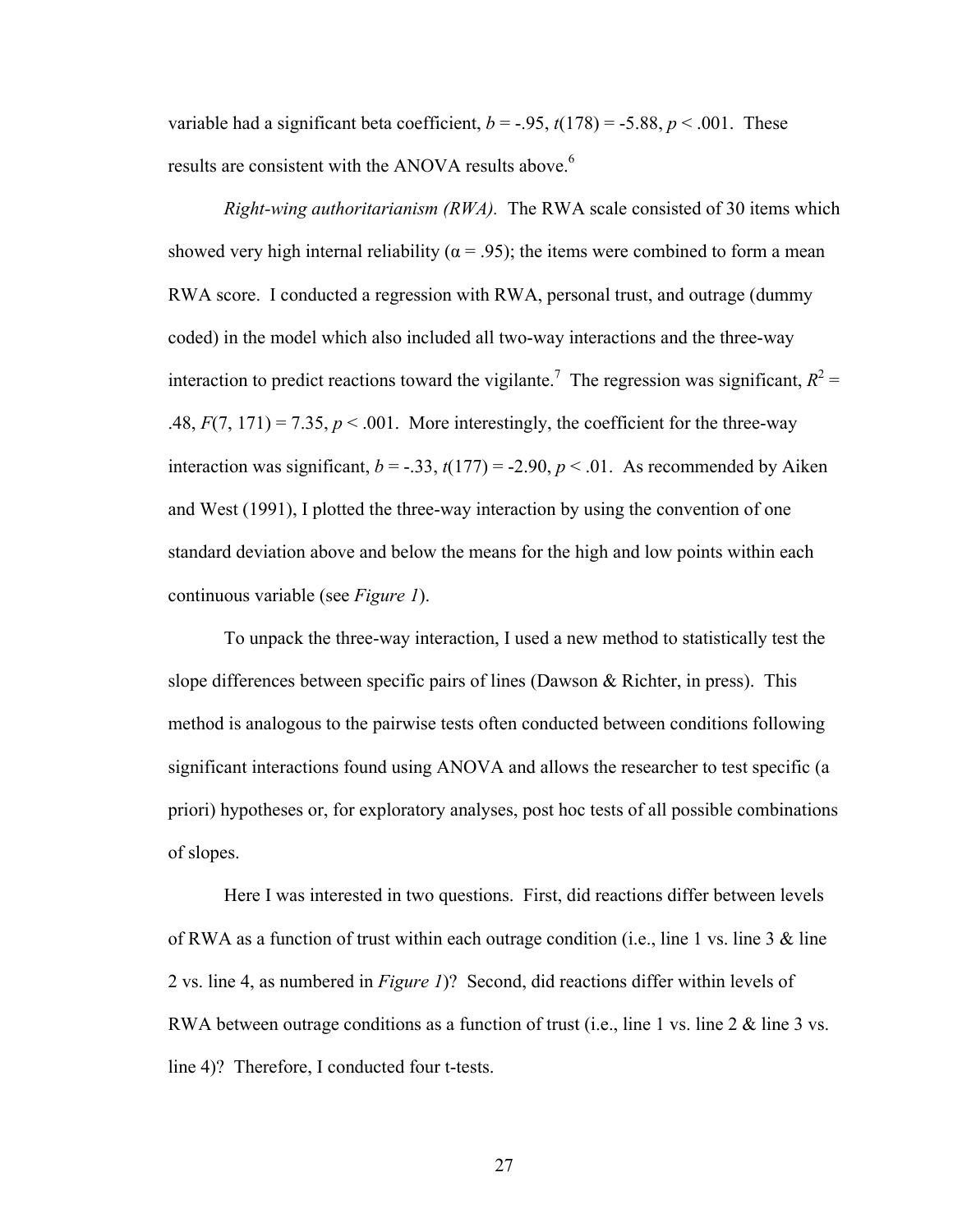First, there was no difference between the levels of RWA as a function of trust within the low outrage (manslaughter),  $t(170) = 1.00$ ,  $p =$ ns, but there was a significant difference within the high outrage (rape/murder) condition,  $t(170) = -3.22$ ,  $p < .01$ . Thus, low RWA participants expressed more negative evaluations and recommended harsher sentences for the vigilante as trust increased. However, high RWA showed fewer negative reactions and recommended less punitive sentences for the vigilante as trust in the system increased.

The second set of comparisons tested the differences between outrage conditions within each level of RWA as a function of trust. First, within low RWA, slopes of the outrage conditions were not significantly different from one another as a function of trust in the legal system (i.e., line 1 vs. line 2),  $t(170) = 1.41$ ,  $p = .16$ , though the slope of each line is in the predicted direction. When RWA was high, the slopes of the outrage conditions were significantly different as a function of trust,  $t(170) = -2.64$ ,  $p = .01$ . In the low outrage condition (manslaughter), those with higher RWA scores showed increased negative reactions toward the vigilante murderer as trust increased. This pattern is consistent with the predictions; when trust was lower, participants reported fewer negative attitudes toward the vigilante (perhaps believing justice was less likely through system) but they reported more negative attitudes as trust increased (disapproving of action outside the law). Unexpectedly, the opposite pattern emerged for the high outrage condition (rape/murder); those with higher RWA reported more negative reactions to the vigilante when trust was lower and *more lenient reactions as trust increased*. As depicted in Figure 1, it appears that when RWA was higher and trust was lower, participants' reactions were consistent with the law regardless of outrage condition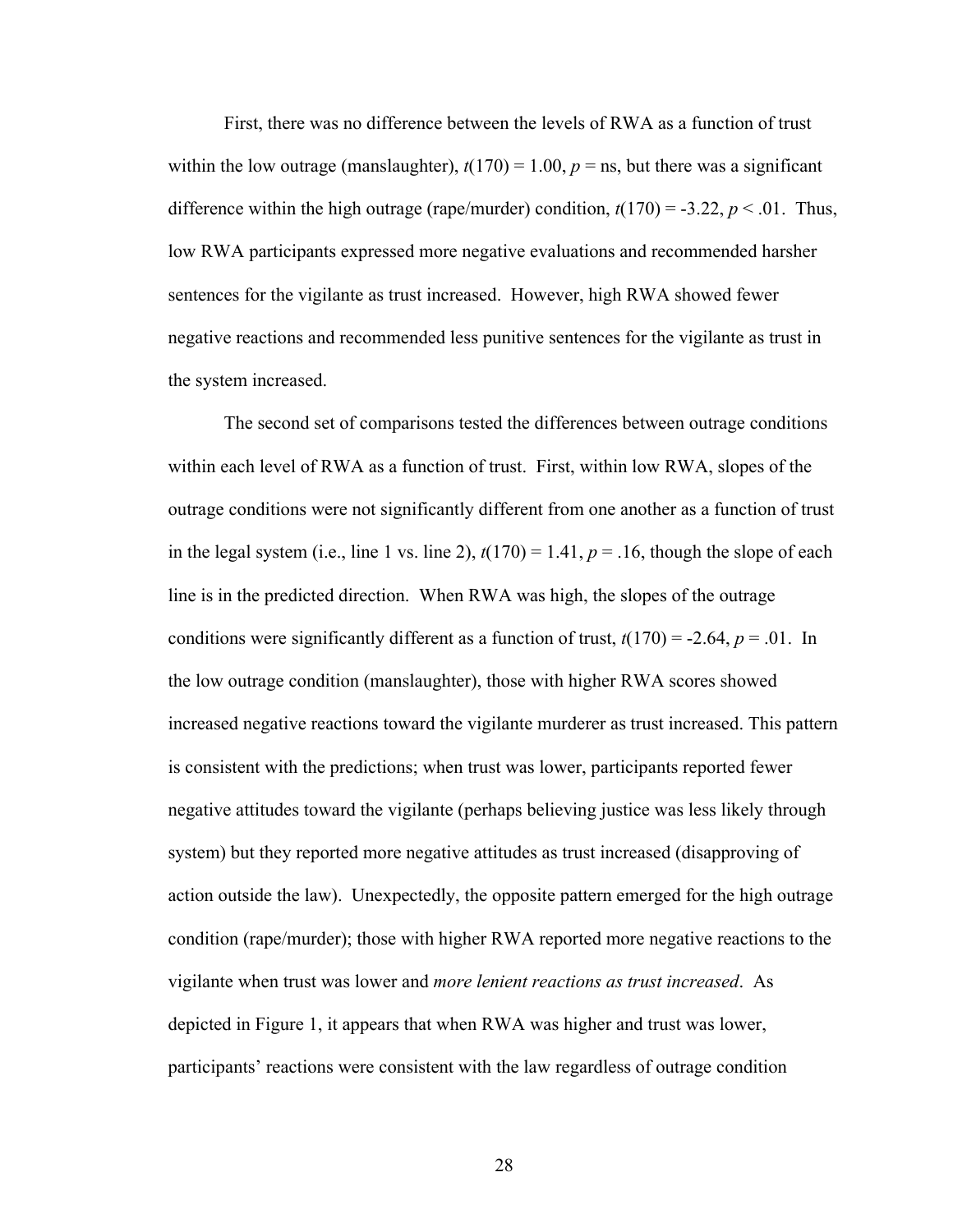(perhaps exhibiting acquiescence with authority). However, as trust increased, moral outrage played a greater role; the moral outrage conditions diverged. When outrage was low (manslaughter), higher trust led high RWA participants to hold the vigilante more accountable for his crime. When outrage was high (rape/murder), higher trust decreased negative reactions, suggesting that while the legal system was deemed legitimate, the actions of the vigilante did not appear to undermine this trust because they served justice at a more fundamental level.

*Beliefs in a just world for others (BJW)*. Eight items comprised the BJW for others scale. The initial coefficient alpha was low ( $\alpha$  = .58), but dropping one item, "I feel that people earn the rewards and punishments they get," increased the reliability considerably ( $\alpha$  = .78). Therefore the composite of the BJW was created by taking the mean of the remaining seven items.

I conducted a regression with BJW, personal trust, and outrage condition (dummy coded) in the model which also included all two-way interactions and the three-way interaction to predict reactions toward the vigilante murderer. The three-way interaction was not significant so it was dropped from the model. The remaining regression model was significant,  $R^2 = 0.20$ ,  $F(6, 172) = 7.00$ ,  $p < 0.001$ . The coefficient for the main effect of outrage was significant,  $b = -0.96$ ,  $t(177) = -5.92$ ,  $p < 0.01$  which showed that participants were more negative toward the vigilante when his crime was in response to vehicular manslaughter (low outrage) compared to the rape and murder of his daughter (high outrage). Also, the coefficient for the two-way interaction between BJW and trust was significant,  $b = -0.22$ ,  $t(177) = -1.98$ ,  $p = 0.05$  (refer to *Figure 2*). The slopes suggest that when BJW was lower, negative attitudes toward the vigilante increased as trust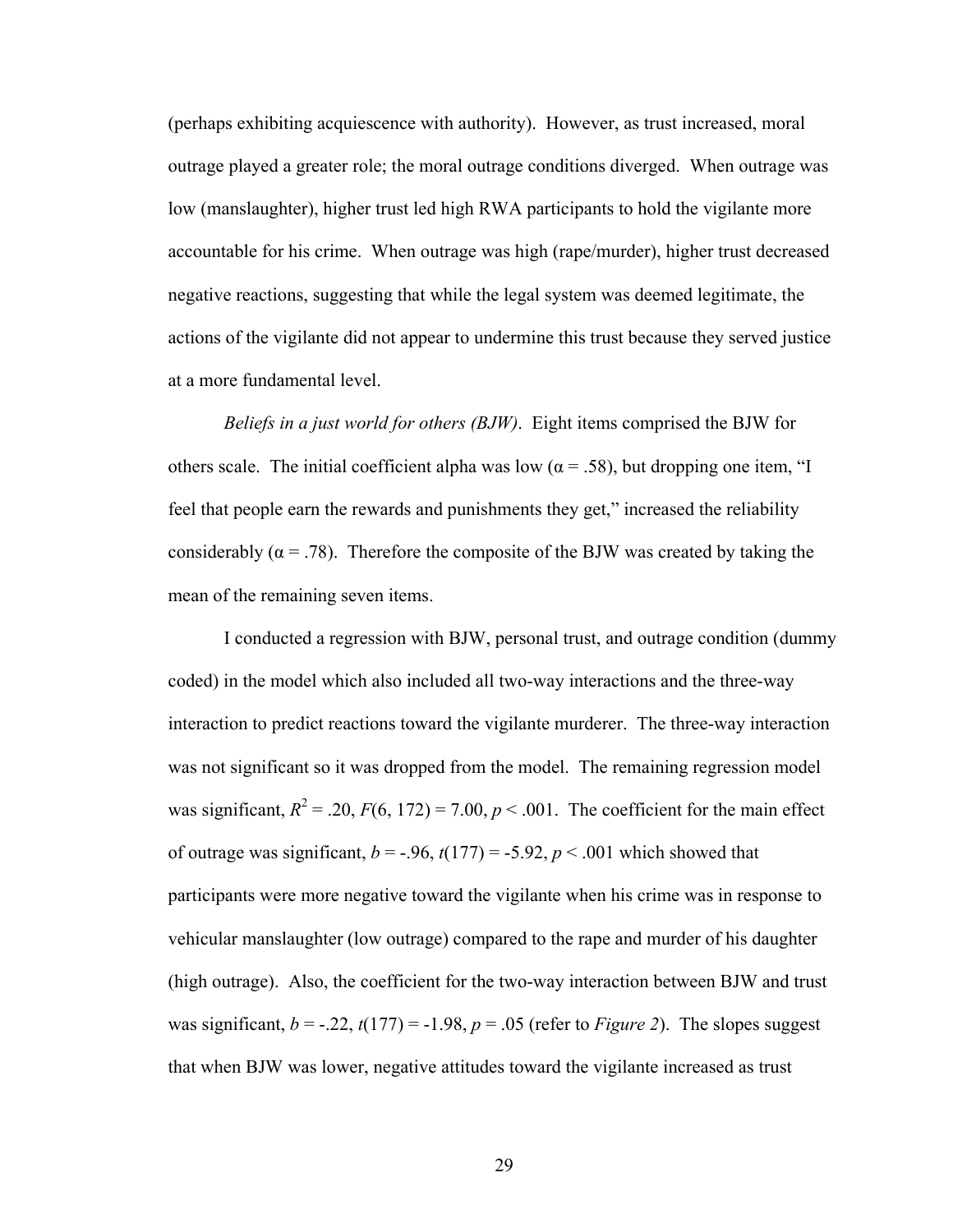increased. There was a slight opposite trend for higher BJW, but the small slope may simply suggest a greater justification of the vigilante's actions when BJW is greater (i.e., "the suspect got what he deserved").

### *Ancillary Measure 1: Attributions for crime*

 After the primary independent variable was assessed, general attributions for why crime is committed were assessed. The causes of crime scale is a 12-item measure that includes three subscales composed of 4 items each: economic/external reasons ( $\alpha$  = .74), social reasons ( $\alpha$  = .52), and individual reasons ( $\alpha$  = .66). The purpose of this variable was to assess whether priming outrage would carryover to influence attitudes toward other crimes and other perpetrators of crime.

*Right-wing authoritarianism (RWA).* Separate regression models predicting each of the attribution subscales included RWA, personal trust, and outrage as well as all interaction terms. Since the three-way interaction did not significantly predict external attributions, it was dropped from the model. The remaining regression revealed a main effect for RWA,  $b = -0.21$ ,  $t(177) = -2.40$ ,  $p < 0.02$ , and a marginal interaction between RWA and trust,  $b = .11$ ,  $t(177) = -1.93$ ,  $p < .06$  (see *Figure 3*). Those scoring lower on RWA endorsed fewer attributions as trust in the system increased. However, for those higher on the RWA scale, there were generally fewer external attributions regardless of the level of trust in the U.S. legal system. The main effect of RWA is consistent with previous descriptions of the authoritarian personality (e.g., Altemeyer, 1988), where higher RWA is correlated with fewer external attributions for negative behavior. The interaction suggests that for low RWA, the endorsement for external attributions decreased as trust in the system increased.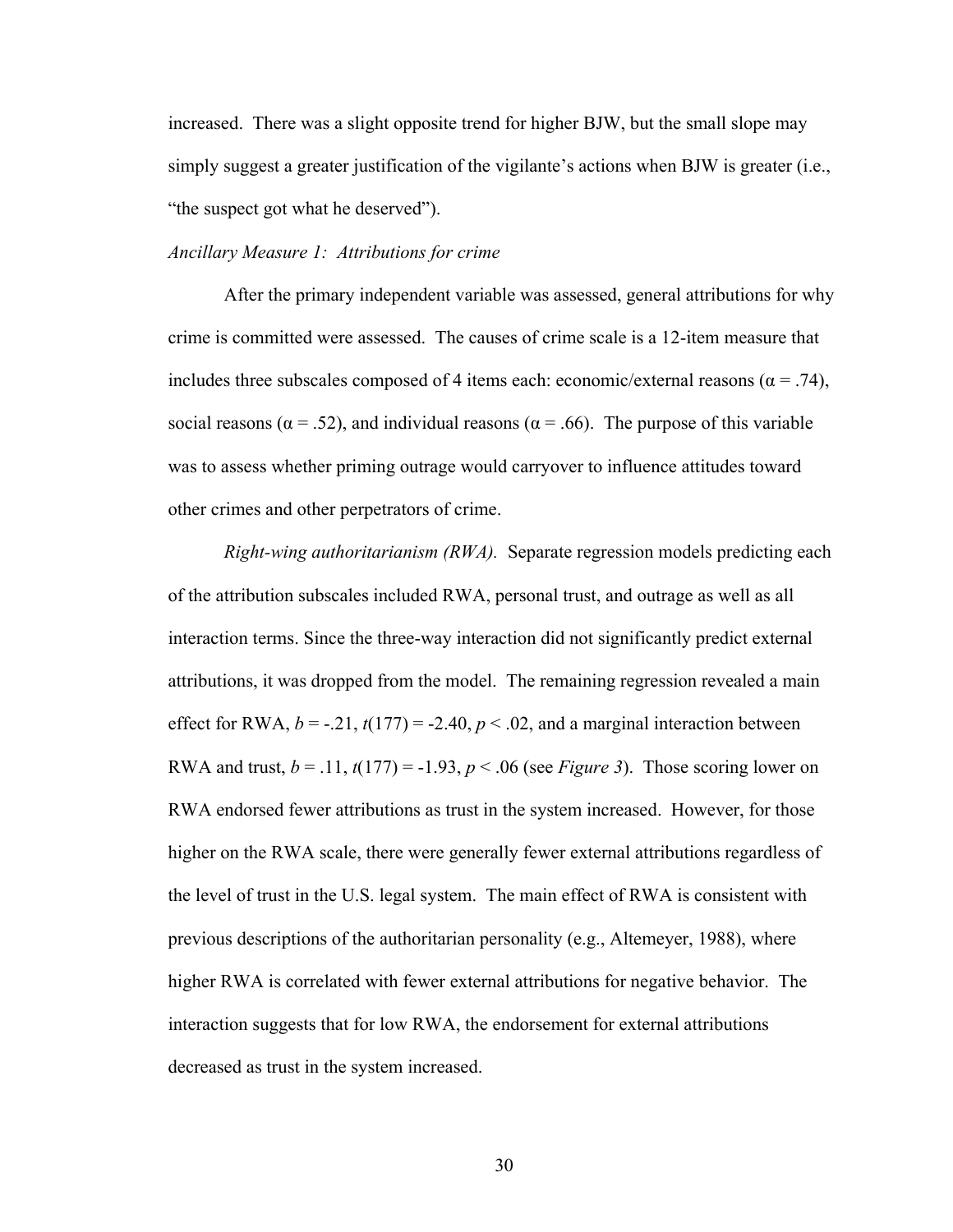For individual attributions of crime, the three-way regression was significant,  $R^2$  = .17,  $F(7, 171) = 5.09$ ,  $p < .001$ . The beta coefficients were significant for the RWA x crime interaction,  $b = .37$ ,  $t(177) = 3.47$ ,  $p < .01$  and the RWA x trust interaction,  $b =$  $-27$ ,  $t(177) = -3.26$ ,  $p < 01$  and were qualified by the significant three-way interaction,  $b = .31$ ,  $t(177) = 2.82$ ,  $p < .01$  (see *Figure 4*). To follow up, I conducted four t-tests to test slope differences. First I conducted two t-tests to compare the endorsement of individual attributions between outrage conditions as a function of trust within high and low RWA (line 1 vs. line 2 and line 3 vs. line 4). For low RWA, the slopes of the outrage conditions were significantly different as a function of trust,  $t(170) = -2.31$ ,  $p < .05$ . As Figure 4 shows, when RWA is low, those in the manslaughter condition showed increased individual attributions as trust in the legal system increased. However, there appeared to be little change as a function of personal trust when outrage was high (rape/murder condition). For high RWA, the endorsement of individual attributions did not significantly differ between outrage conditions as a function of trust,  $t(170) = 1.50$ , *p* = .13. Second, I conducted two t-tests to compare the endorsement of individual attributions between levels of RWA within each outrage condition as a function of trust (line 1 vs. line 3 and line 2 vs. line 4). The slopes were only significantly different within the low outrage (manslaughter) conditions,  $t(170) = -3.16$ ,  $p < .01$ . Low RWA predicted fewer individual attributions than high RWA when trust was low, but individual attributions increased as trust increased. Conversely, higher RWA scores predicted relatively greater individual attributions when trust was low but they decreased as trust increased. In the high outrage conditions, the slopes are not significantly different because trust did not influence individual attributions; those with high RWA endorsed the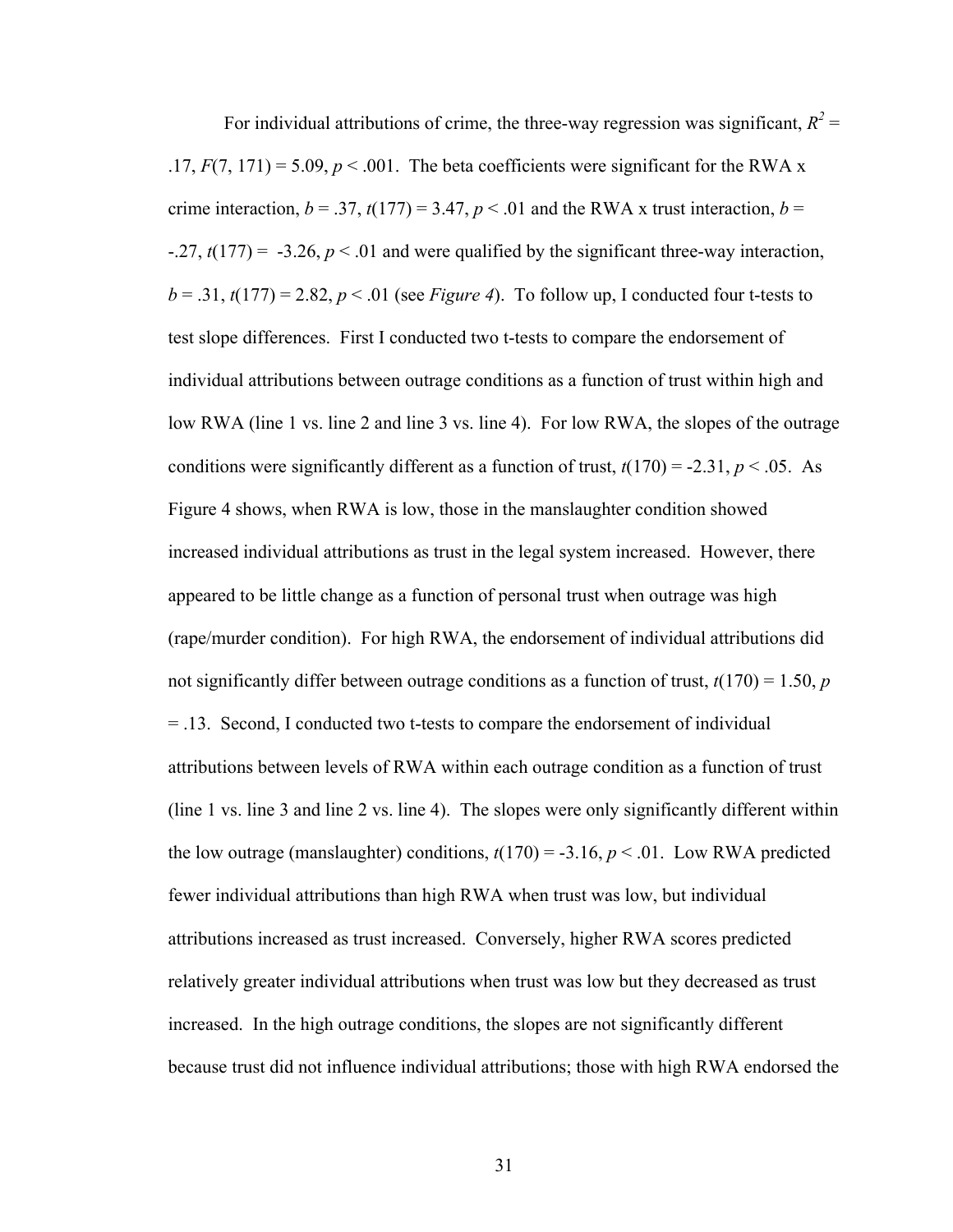highest level of individual attributions compared to those with low RWA who endorsed the lowest level of individual attributions.

 For social attributions, the three-way interaction was not significant, so this term was dropped from the model. The remaining regression model was significant,  $R^2 = .11$ ,  $F(6, 172) = 3.51, p < 0.01$ . The only significant beta coefficient was for the RWA x crime interaction,  $b = .33$ ,  $t(177) = 3.34$ ,  $p < .01$  (refer to *Figure 5*). When outrage was low (manslaughter condition), social attributions remained unchanged as RWA increased. However, when outrage was high (rape/murder condition), social attributions increased as RWA increased. This finding is unexpected; generally higher RWA is associated with fewer social attributions. It may be the result of the low internal reliability of the subscale ( $\alpha$  = .52) and/or the fact that half of the questions were related to drug/alcohol use, which could be interpreted as either a social or an individual cause for crime.

While results for external causes of crime were consistent with the characterization of a high RWA personality (i.e., those with higher RWA scores endorsed fewer external attributions), the results for the social and internal subscales were inconsistent with the primary outcome. The most unexpected results were those of the three-way interaction on the individual attribution subscale. Here trust appeared to influence the interaction only when outrage was low. In the manslaughter conditions, low RWA showed increased individual attributions as trust increased, which is inconsistent with the constant negative attitudes toward the vigilante murderer regardless of trust. Further, high RWA showed decreased individual attributions as trust increased, which is inconsistent with the increased negative attitudes toward the vigilante as trust increased. When outrage was high (rape/murder condition), low RWA showed the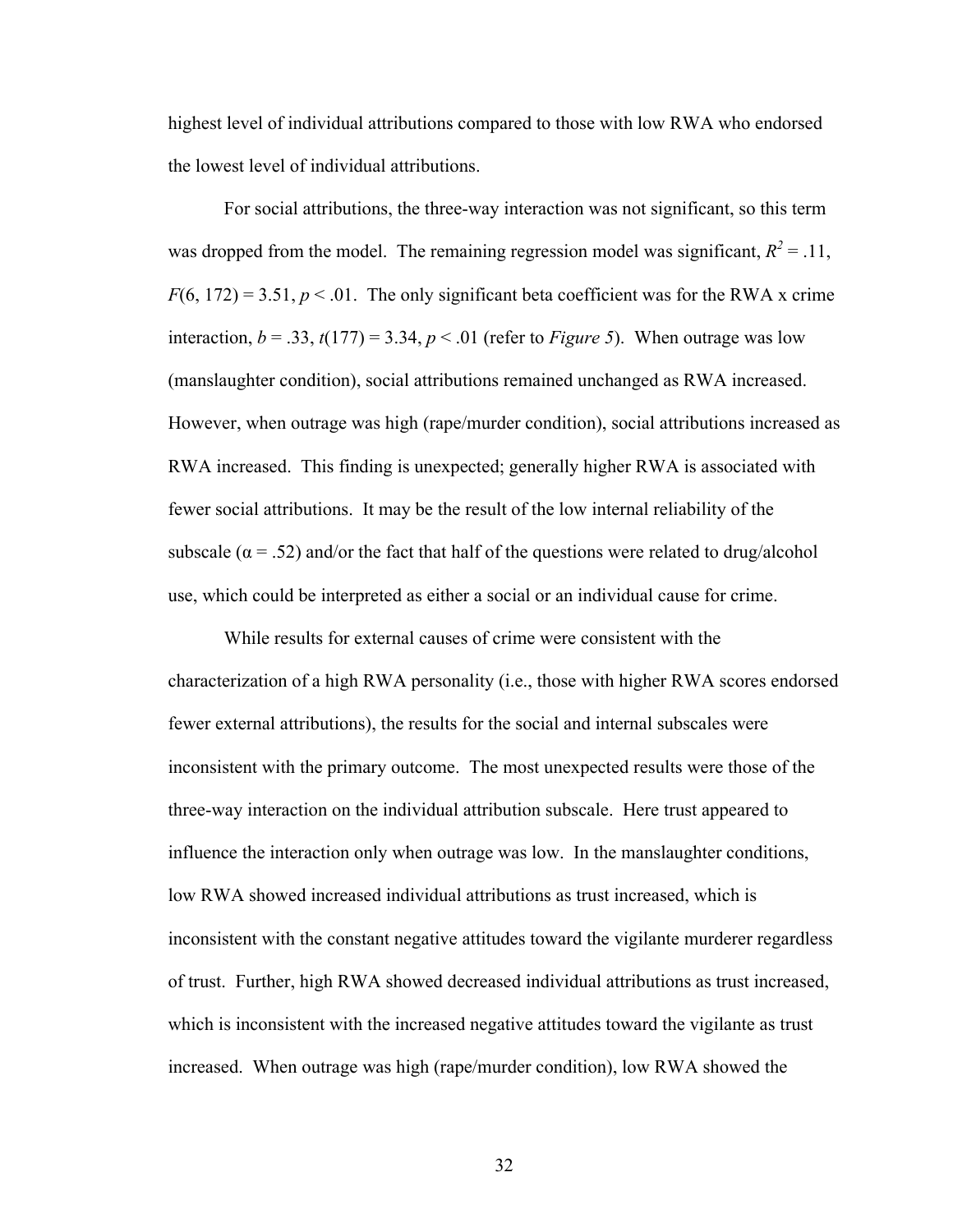lowest endorsement of individual attributions and high RWA showed the greatest endorsement of individual attributions. These results were also inconsistent with participants' reactions toward the vigilante; in the high outrage condition low RWA individuals were more negative toward the vigilante and high RWA individuals were less negative toward the vigilante as trust increased.

*Beliefs in a just world for others (BJW).* Three separate regressions were also conducted to predict each type of attribution from BJW, personal trust, and outrage. All interactions were included in the models. No significant effects were found for external or social attributions, *F*s < 1.24, *p*s > .22. For individual attributions, the non-significant three-way term was dropped and the remaining model was significant,  $R^2 = .10, F(6, 172)$  $= 3.07, p \le 0.01$ . There was a significant beta coefficient for the interaction between BJW and trust,  $b = .26$ ,  $t(177) = 2.38$ ,  $p < .02$ . As depicted in Figure 6, those with high BJW scores endorsed more individual attributions, which is consistent with the characterization that a person gets what he or she deserves. Those with lower BJW scores showed decreased individual attributions as trust increased, which is consistent with the idea that the situation is more important for those with lower BJW.

 The inconsistencies between the attitudes toward the vigilante and the causes for crime scales may be due to their placement directly following the main outcome variable. The causes for crime scale was meant to measure general attitudes of why crime is committed, but some of the items were clearly more relevant to the crimes participants read about than others. Furthermore, the individual and social subscales had relatively low reliabilities, suggesting the subscales may not have tapped the underlying attributions they were meant to capture.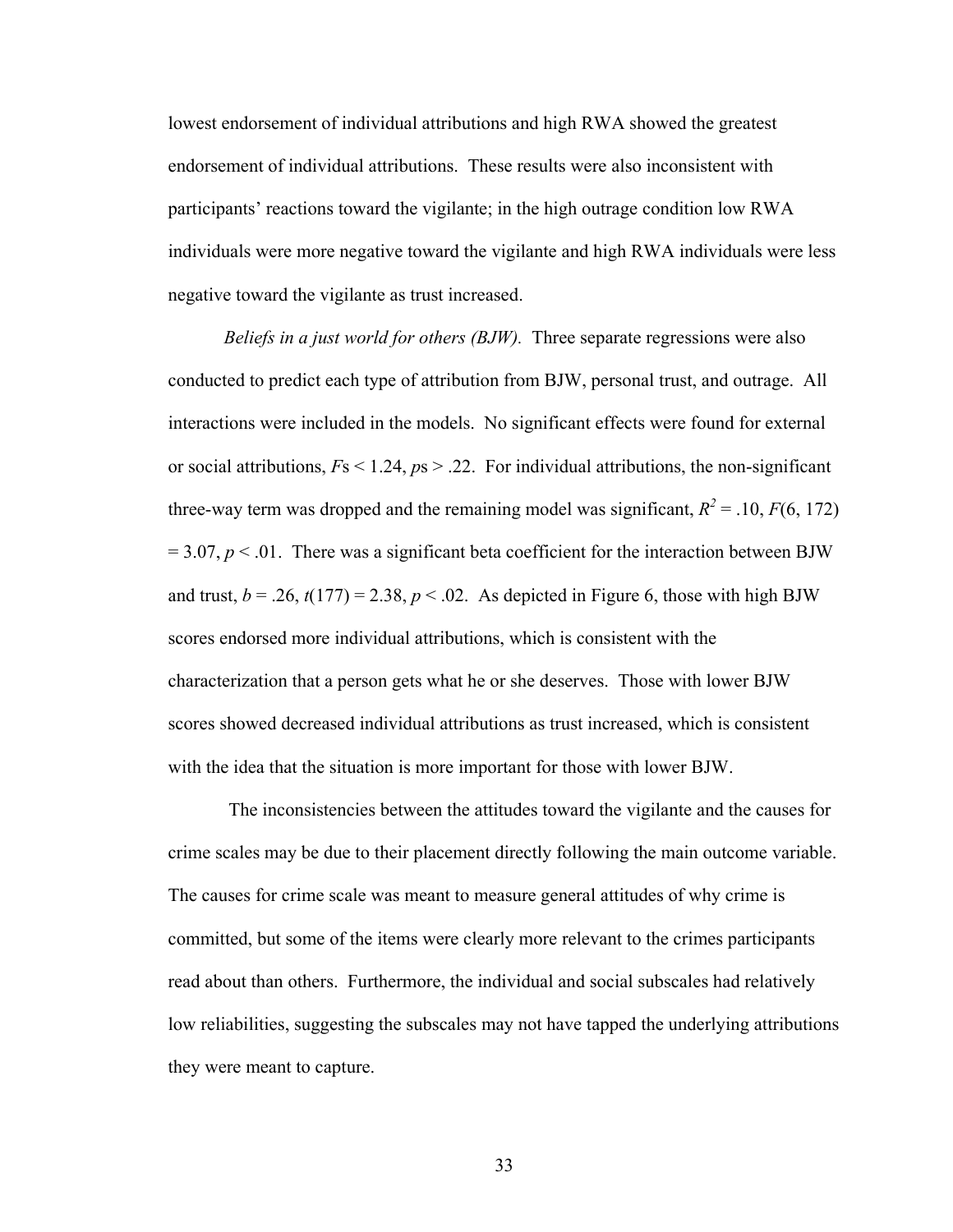## *Ancillary Measure 2: Goals of punishment*

The measure of punishment goals had four subscales: rehabilitation (4 items,  $\alpha$  = .80), "just deserts" (3 items,  $\alpha$  = .69), incapacitation (4 items,  $\alpha$  = .72), and an overall performance evaluation of the criminal justice system (6 items,  $\alpha = .83$ ).

*RWA*. Right-wing authoritarianism, trust, and outrage and their interactions were included in separate regression models for each punishment goal. For rehabilitation, only a main effect for RWA emerged,  $b = -0.22$ ,  $t(177) = -3.68$ ,  $p < 0.001$ , showing decreased endorsement for rehabilitation as a goal of punishment as RWA increased. For "just deserts," the non-significant three-way interaction was dropped, yielding a significant model,  $R^2 = 0.20$ ,  $F(6, 172) = 6.98$ ,  $p < 0.001$ , and a significant beta coefficient for the RWA x trust interaction,  $b = -.11$ ,  $t(177) = -2.12$ ,  $p < .05$  (refer to *Figure 7*). The pattern showed that low RWA individuals were more likely to endorse the "just deserts" goal as trust in the system increased. High RWA individuals endorsed "just deserts" as a goal more than low RWA individuals, regardless of trust scores. The regression for incapacitation as a goal yielded only a main effect for RWA,  $b = .19$ ,  $t(177) = 3.39$ ,  $p <$ .01. There was a positive relationship between RWA and incapacitation: those scoring higher on RWA increasingly endorsed incapacitation as a punishment goal. The results for the goals of punishment were consistent with expectations based on the RWA personality; high RWA led to increased endorsement of "just deserts" and incapacitation goals and decreased endorsement of rehabilitation as a goal. For low RWA, increased trust led to greater endorsement of "just deserts" as a goal, consistent with the more negative attitudes toward the vigilante.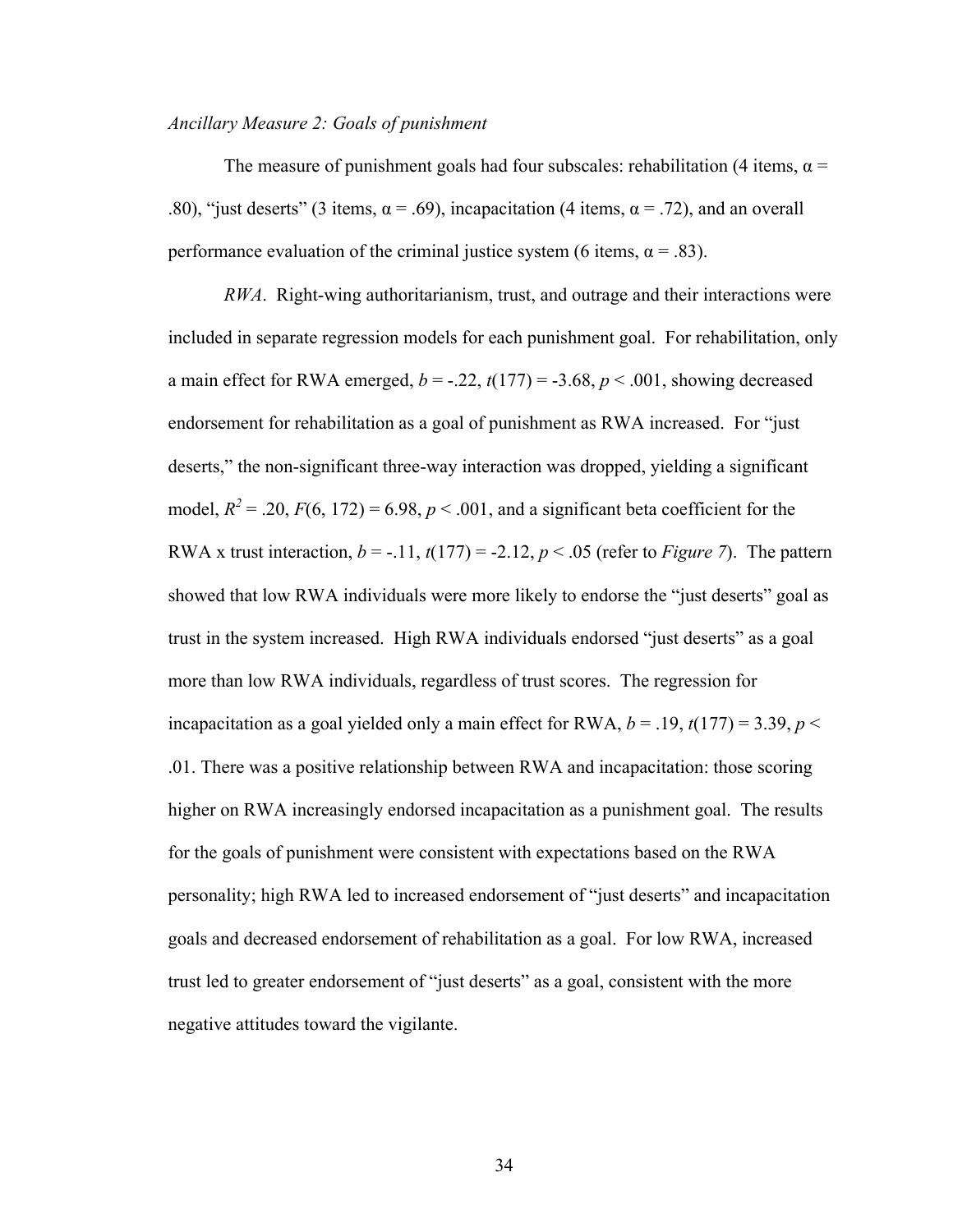The final subscale was a measure of perceived criminal justice system performance rather than an actual goal of punishment. The full regression model was significant,  $R^2 = 0.25$ ,  $F(7, 171) = 7.92$ ,  $p < 0.001$ , and perhaps more interestingly, the beta coefficient for the three-way interaction was also significant,  $b = .21$ ,  $t(177) = 2.08$ ,  $p <$ .05 (see *Figure 8*). Two t-tests were conducted to compare perceived performance between crime conditions as a function of trust within levels of RWA (line 1 vs. line 2 and line 3 vs. line 4). Neither of these comparisons were significant, *t*s = -1.36 and 1.51, respectively, *p*s > .13. However, the comparison of the slopes for RWA as a function of trust within crime conditions (i.e., line 1 vs. line 3 and line 2 vs. line 4) yielded a significant effect within the high outrage (rape & murder) condition,  $t(170) = 2.07$ ,  $p <$ .05. The slopes show that when outrage was high, perceived performance increased as trust increased, but this increase in perceived performance is less pronounced for those lower in RWA. For those higher on the RWA scale, increased personal trust in the legal system predicted more positive perceptions of legal authorities' performance when outrage was high. This finding may seem inconsistent, but I would argue that it bolsters the idea that reverence to authority can be trumped by moral indignation which leads those higher in RWA to rationalize the use of violence to defend a higher moral standard justice (cf. Altemeyer, 1998).

*BJW*. Separate regressions to predict each goal of punishment were also conducted with beliefs in a just world, personal trust, and outrage as well as all interactions. For rehabilitation as a punishment goal, when the non-significant three-way term was dropped, the remaining model was significant,  $R^2 = .08$ ,  $F(6, 172) = 2.40$ ,  $p <$ .05. There was a significant beta coefficient for the BJW main effect,  $b = -.40$ ,  $t(177) = -$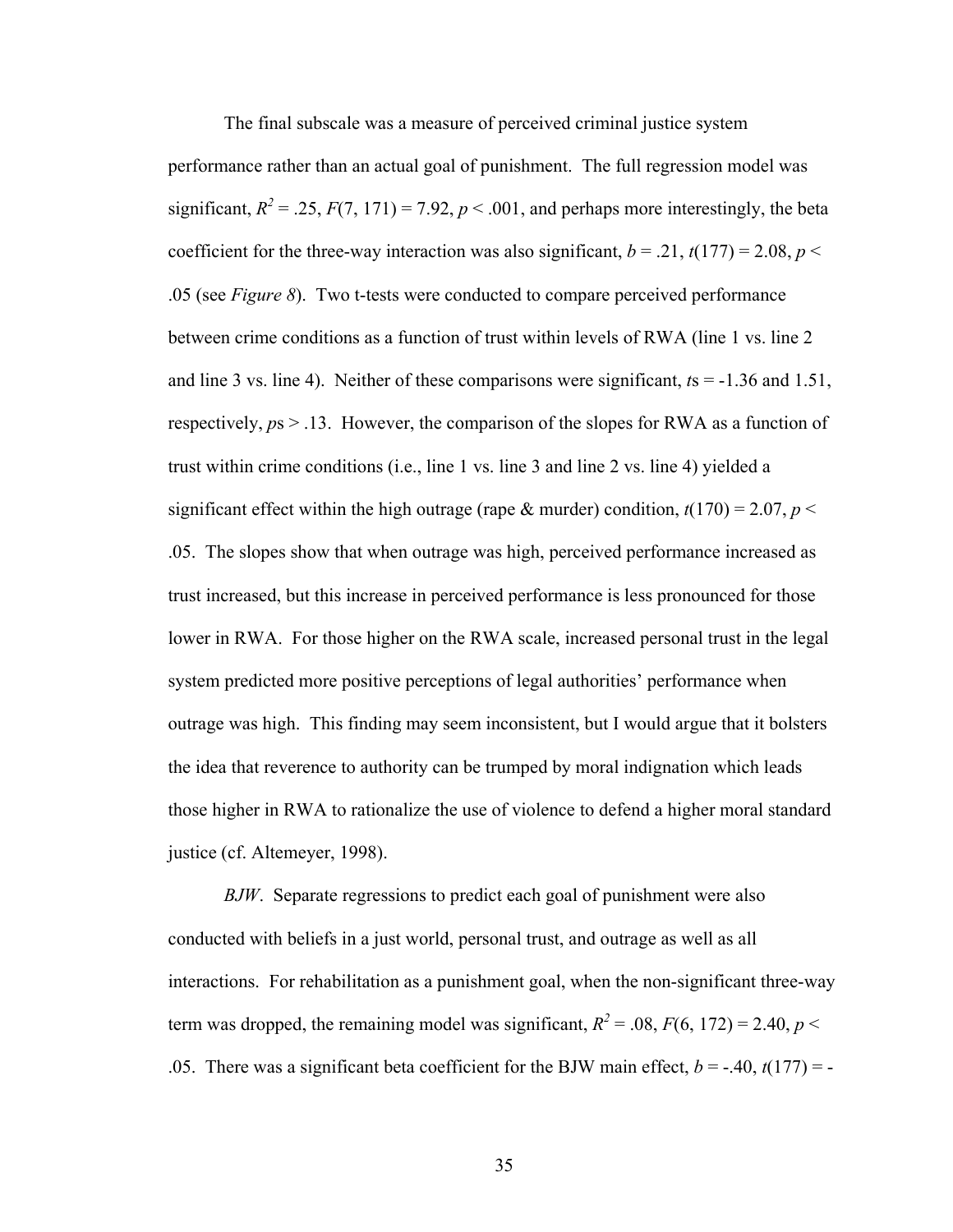2.27,  $p < .05$ , which was qualified by the BJW x trust interaction,  $b = -.28$ ,  $t(177) = -2.32$ , *p* < .05. As depicted in Figure 9, participants who scored lower on BJW showed increased endorsement of rehabilitation as trust in the legal system increased, but the opposite pattern was shown by participants who scored higher on BJW. Individuals higher in BJW were less likely to see rehabilitation as a punishment goal, which further decreased as trust in the system increased. For the punishment goal of "just deserts," the regression revealed only a main effect for personal trust,  $b = .30$ ,  $t(177) = 2.18$ ,  $p < .05$ , suggesting that individuals increasingly rated "just deserts" as a goal as trust in the system increased. For incapacitation as a punishment goal, there was only a main effect for BJW,  $b = .37$ ,  $t(177) = 3.25$ ,  $p < .01$ ; as BJW increased, ratings for the goal of incapacitation also increased. There was no effect of BJW on the endorsement of just deserts as a goal. There was only a main effect of trust,  $b = .30$ ,  $t(172) = 2.18$ ,  $p < .05$ , suggesting that endorsement for just deserts was greater when trust was higher.

Perceptions of criminal justice system performance were significantly predicted by main effects of trust, *b* = .35, *t*(177) = 4.56, *p* < .001, and BJW, *b* = .31, *t*(177) = 3.21,  $p < 0.01$ . The beta coefficients were both positive, suggesting the expected: as system trust and BJW increased, participants rated the performance of the criminal justice system more positively.

#### Chapter 4

## *Discussion*

The present study increases our understanding of the factors that influence justice reasoning when procedural and outcome-related concerns conflict. A thorough review of the psychology and law literature reveals a dearth of research on the role of trust and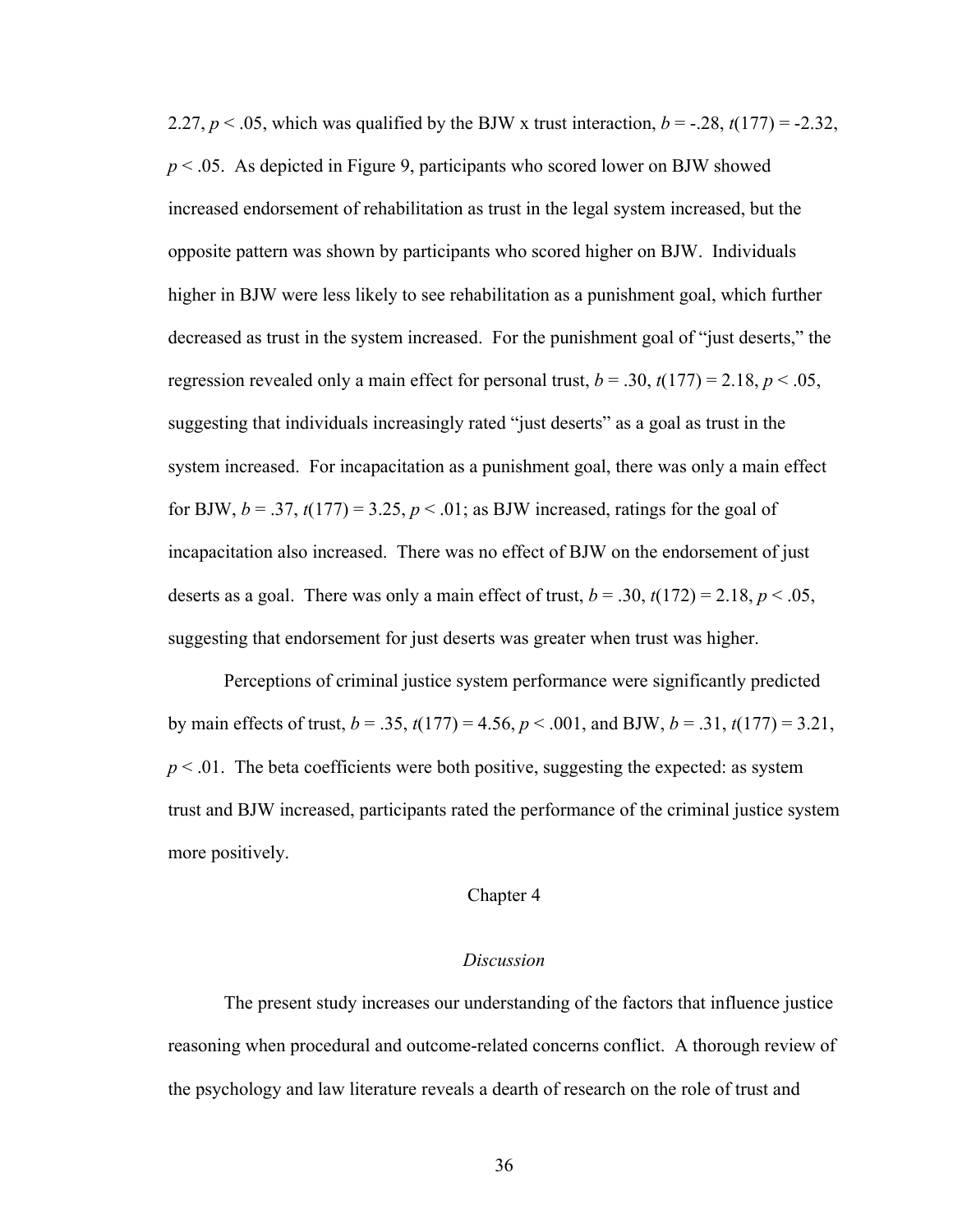moral outrage in justice reasoning for others. Right-wing authoritarianism is clearly an important moderator of the influence of trust and moral outrage as predictors of reactions toward vigilantism. The study showed that the murder of a man, prompted by a crime for which he had not been arrested--much less convicted--could be seen as justified under some circumstances. The justification of vigilantism is disturbing given our system of justice is based on one of procedural rights and presumed innocence.

 The primary purpose of the present study was to investigate how individuals reason about justice in response to the actions of others when they are confronted with conflicting procedural and outcome motives. Vigilantism provided an ideal context in which to investigate these factors because it illustrates an extreme form of procedural injustice (i.e., denial of due process) and it posits a situation in which many can empathize with the motives of the vigilante. The research question became one of defining justice: can vigilantism be perceived as just? From a micro-justice orientation, one would judge the vigilante within the context of his crime and might rationalize vigilantism when it was prompted by a crime eliciting high moral outrage. From a macro-justice orientation, one would judge vigilantism as categorically unjust since it sanctions punishment without due process. The results of the study showed that rightwing authoritarianism influenced justice orientations, suggesting a more complex relationship than a simple interaction between trust in the legal system and outrage toward the precipitating crime on reactions toward the vigilante murderer.

# *Contributions of RWA toward Understanding Justice Reasoning*

 The results of this study suggest that reactions toward a vigilante murderer are influenced by feelings of outrage and trust in the legal system, but that individual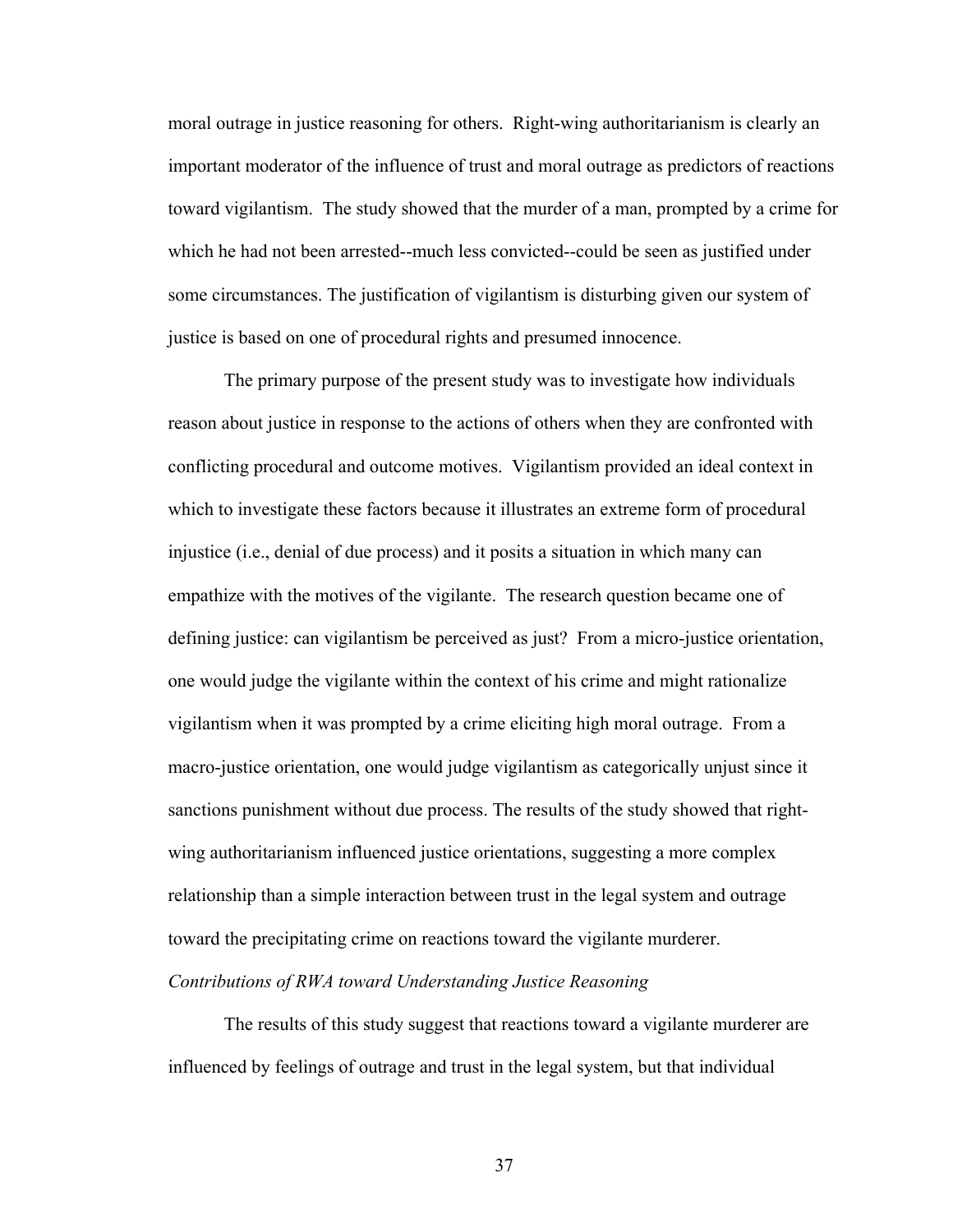differences, especially RWA, moderate the interaction. Greater outrage prompted by the precipitating crime ameliorated participants' reactions toward the vigilante. Justice is defined through balance: murdering a man suspected of accidentally killing his daughter seems disproportional; even if the suspect was guilty, his punishment outweighed the crime. However, the vigilante murder appeared more proportional when the victim was believed to have raped and murdered the vigilante's daughter.

Right-wing authoritarianism moderated the relationship between outrage and trust in the legal system. As predicted, when the vigilantism was prompted by rape/murder, lower RWA led to more negative attitudes toward the vigilante as trust increased, presumably increasing the desire for equal application of the law (a macro-justice orientation). However, the opposite pattern emerged for higher RWA participants; negative attitudes toward the vigilante decreased as trust in the system increased. This finding suggests that trust in the legal system and justification of vigilantism were not inconsistent cognitions for high RWA individuals. Note that this effect was only present when those high in RWA were also in the high outrage condition; those in the low outrage condition showed more negative attitudes toward the vigilante as trust increased.

The divergent results of high RWA as a function of trust and outrage may reflect two roots of the right-wing authoritarian personality: 1) submission to authority and the social norms they endorse and 2) aggression instigated by fear and justified by selfrighteousness (Altemeyer, 1998). When trust was lower, high RWA individuals showed similar negative reactions toward the vigilante in both outrage conditions perhaps reflecting a default submission to the rule of law. That these attitudes diverge as trust increases suggests change in justice reasoning. Perhaps individuals are more attuned to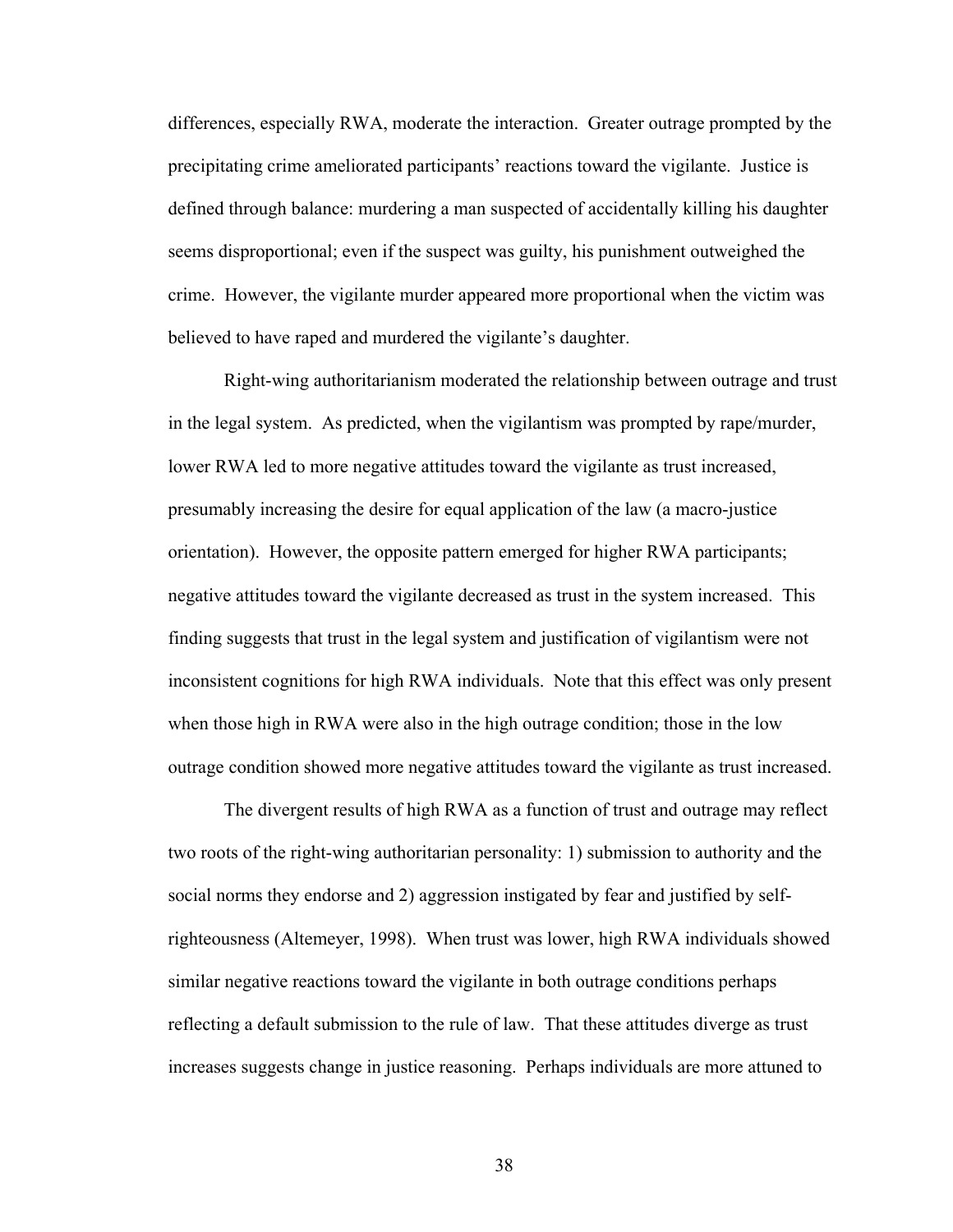issues of justice when trust in the legal system is higher: while high RWA participants showed increased negative attitudes and punishment recommendations for the vigilante in the low outrage condition, greater moral outrage provoked the justification of aggression toward a social deviant, a child rapist and murderer, leading to fewer negative attitudes toward the vigilante.

*Crime attributions.* Attributions for crime are potentially informative motives underlying individuals' justice reasoning; however, there were a number of complicating issues in the present case which made the results difficult to interpret. While high RWA predicted fewer external attributions for crime, which is consistent with expectations, the findings for individual and social attributions were inconsistent with the results for reactions toward the vigilante. The measure was designed to assess general attributions for why crime is committed (Carroll, et al., 1987). However, given that the attribution measure directly followed the assessment of the primary outcome variable, participants may have differentially responded to items based on their relevance to the case at hand (e.g., "People who are lazy turn to crime" versus "Most criminals deliberate prey on society"). The internal reliability for this assessment was especially low for the individual and social attribution subscales ( $\alpha$  = .66 and .52, respectively). Ideally, general attributions for crime would be assessed prior to the manipulation, but here I did not want attributions to influence participant responses to the manipulations or the primary outcome variable.

*Punishment goals.* The interaction between RWA and trust in the system predicted "just deserts," the most relevant punishment goal in the present research. While higher RWA predicted greater support for "just deserts" compared to lower RWA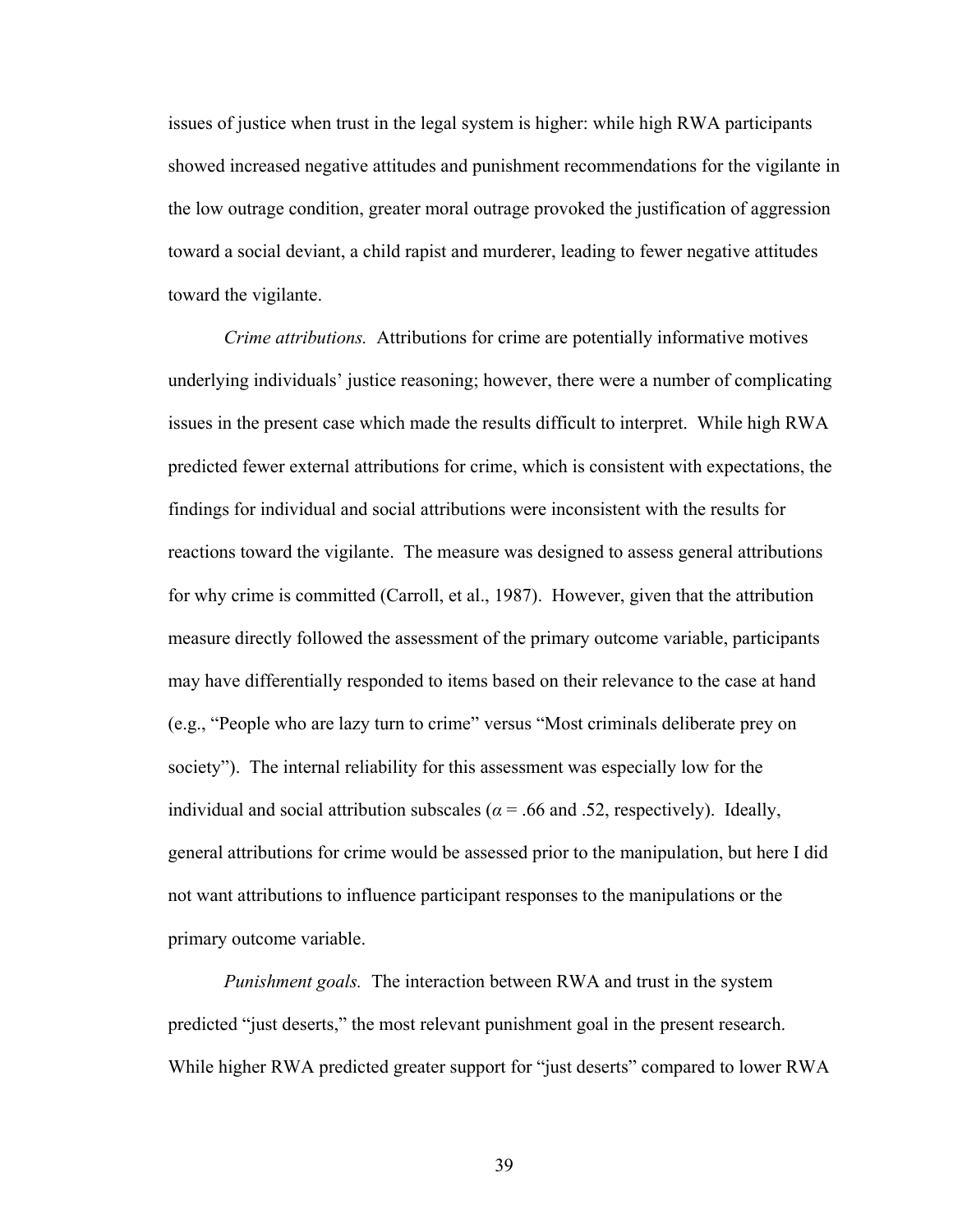when trust was lower, the ratings nearly converged as trust increased due to the sharper increase in support for "just deserts" by lower RWA. It appears that greater trust increases punitive attitudes among low RWA; this is consistent with the increased negative reactions toward the vigilante as trust increases. The results for the other goals of punishment showed only main effects of RWA for rehabilitation (negative relationship) and incapacitation (positive relationship), consistent with the authoritarian personality (e.g., Altemeyer, 1988).

 There was also a three-way interaction on perceptions of performance of the criminal justice system. Overall, performance perceptions increased as trust increased. However, high RWA only showed greater perceptions of performance compared to low RWA in the high outrage condition. This finding is interesting given that high RWA participants were less negative toward the vigilante than low RWA participants in the high outrage condition. These results further support the reasoning above: increased performance evaluations as trust increased suggests that the greater positive reactions toward the vigilante exhibited by participants with high RWA do not reflect perceived system failure but that moral outrage prompted the justification of vigilantism.

# *Contribution of BJW for Understanding Justice Reasoning*

 Overall, the role of BJW was less pronounced, especially compared to RWA. However, because of the context, it was important to see if individuals with higher BJW were more likely to blame the victim and support vigilante justice. Overall, outrage did not interact with BJW, apparently because both precipitating crimes were sufficient enough for individuals high in BJW to blame the victim for his own murder. The interaction between BJW and trust on attitudes toward the vigilante showed that when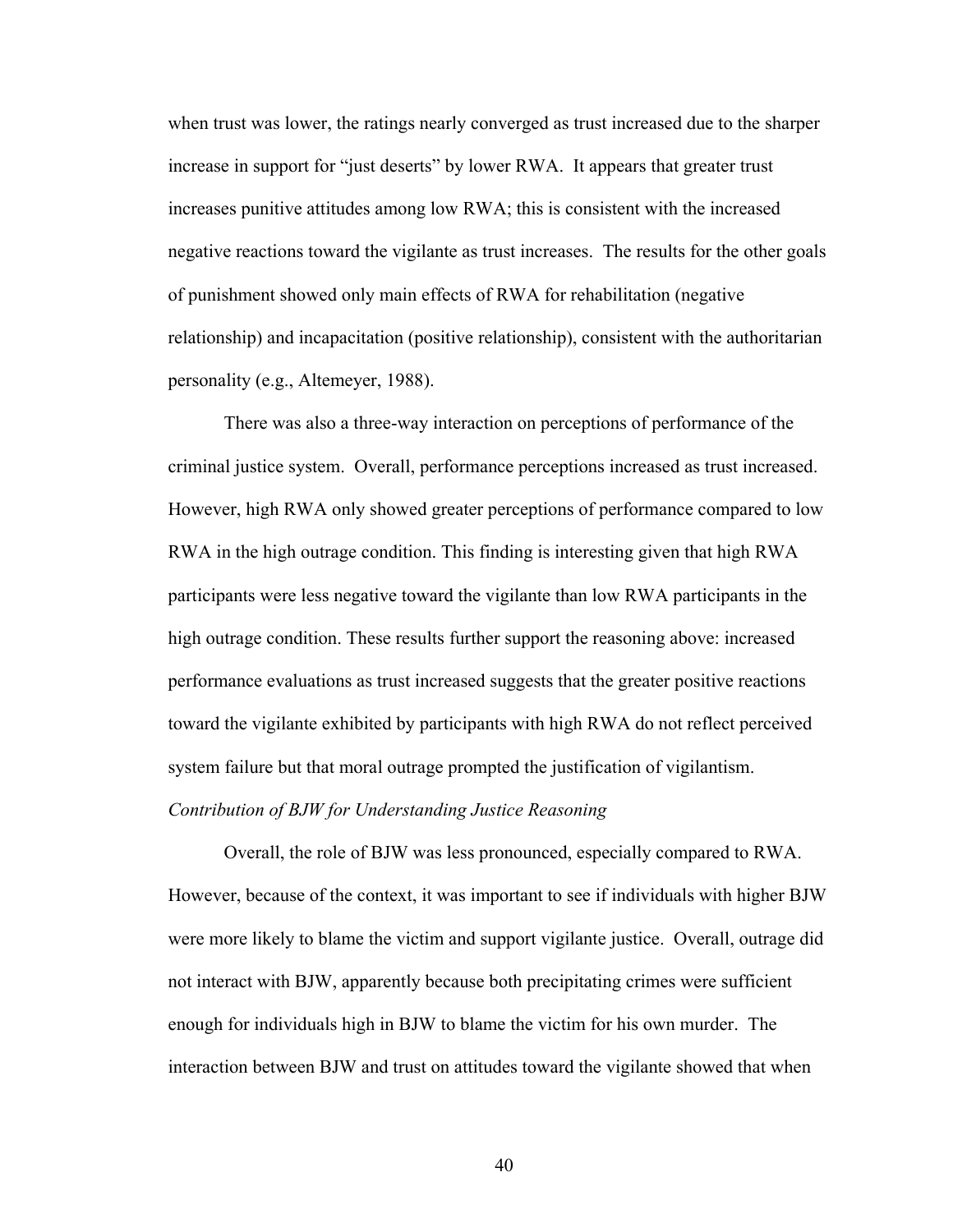BJW was lower, participants judged the vigilante more harshly as trust increased. However, when BJW was higher, participants' attitudes were less negative toward the vigilante regardless of trust.

*Individual attributions*. The role of BJW was only predictive for the individual attributions subscale. The interaction between BJW and trust showed that participants with higher BJW made more individual attributions for crime as personal trust in the system increased. This result is consistent with the beliefs associated with high BJW: that people are the masters of their own fate and get what they deserve. The individual attributions for crime may have increased with trust because people with high trust and high BJW may be especially likely to assume crime is caused by personal factors and that someone would not be accused without reason. When BJW was lower the opposite pattern emerged with fewer individual attributions as trust increased. These results are generally consistent with just-world beliefs. Unfortunately, they add little to our understanding of the reactions toward the vigilante since they changed very little as a function of trust and did not interact with outrage.

*Goals of punishment.* The interaction between BJW and trust also emerged for the goal of rehabilitation. Not surprisingly, higher BJW predicted fewer endorsements of rehabilitation as a goal of punishment as trust in the system increased. However, those with lower BJW showed increased support for rehabilitation as trust in the system increased. There was only a main effect for BJW on the goal of incapacitation: higher BJW led to greater endorsement of incapacitation as a goal of punishment.

Finally, general perceptions of criminal justice performance were positively related to beliefs in a just world for others; the performance of the criminal justice system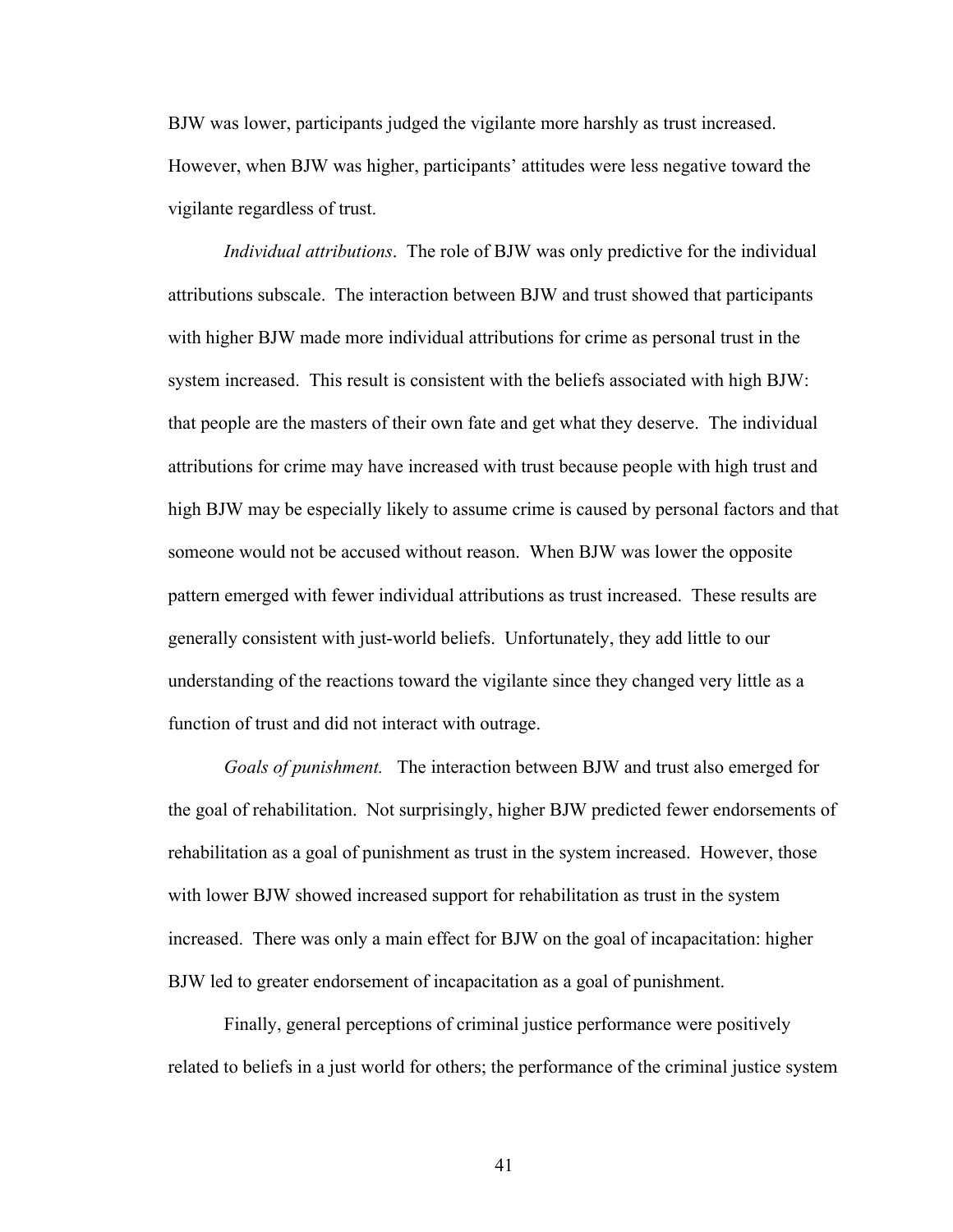was perceived more positively as BJW increased. Again, these findings are consistent with expectations for high BJW, but do little to inform our understanding of the reactions toward the vigilante.

# *Implications*

*Justification of vigilantism*. The present study highlights the importance of trust, outrage, and right-wing authoritarianism in shaping difficult justice decisions, as in the case of vigilantism. Vigilantism appears to be more justified when it is prompted by a crime that evokes greater moral outrage. Interestingly, when trust was lower, the reactions between low and high RWA differed very little; however, as trust increased justice reasoning diverged as illustrated by the evaluations of the vigilante. The increased negative reactions exhibited by low RWA as trust increased suggest a mitigating influence of trust on the consideration of outcome in favor of procedures in justice decision-making. The decrease in negative attitudes toward the vigilante as trust increased points to aspects of RWA that are rarely exhibited in a legal context. Rightwing authoritarianism is associated with aggression, usually toward an authoritysanctioned target. However, the associated self-righteousness and fear of society teetering on the brink of self-destruction also increases aggression toward others who are perceived as morally corrupt and/or deviant (Altemeyer, 1998). Therefore, greater moral outrage appeared to trump duty to comply with the law in favor of sanctioning vigilantism. Alternatively, high RWA individuals may be more likely to use their own values as the authority on right versus wrong outcomes. When outrage is high and is accompanied by high trust, high RWA may increase adherence to righting a moral wrong in order to save social values themselves.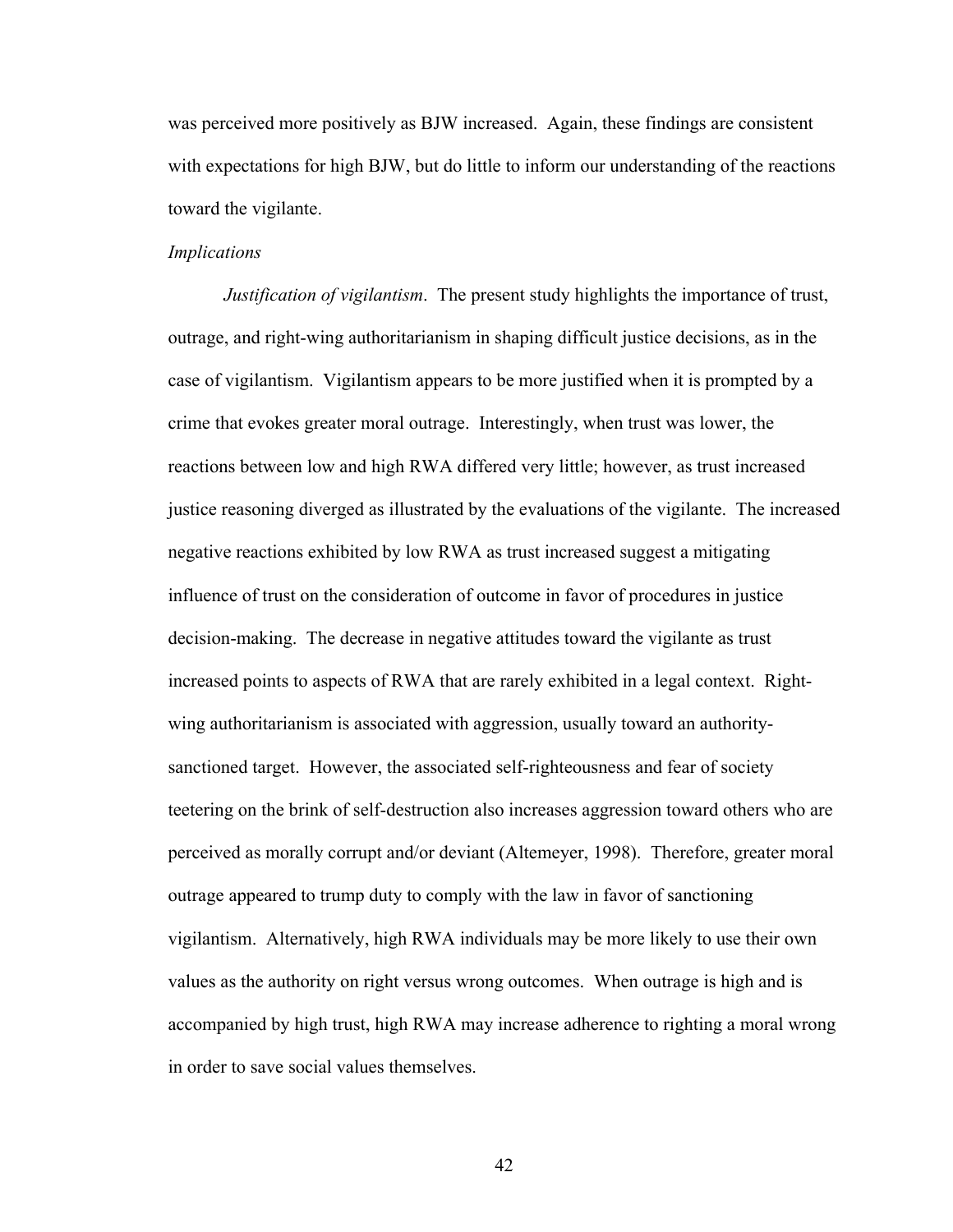These results again suggest that justice orientation is a dynamic concept and that perceptions of justice are influenced by both personal attitudes toward the legal system and by the circumstances surrounding the crime. These findings also suggest that individuals are willing to overlook the denial of basic procedural rights for others under some circumstances. Outrage combined with high RWA appears to be particularly important in determining reactions toward vigilantism. Thus, the influence of moral emotions on justice reasoning should not be underestimated.

*Implications for juror selection.* Right-wing authoritarianism has been linked to greater traditionalism and adherence to authority (e.g., Altemeyer, 1998). The association between RWA and punitiveness has been found in a number of studies (e.g., Tyler & Smith, 1996; Werner, et al., 1982). In fact, one might predict from this research that taking the law into one's own hands would be judged as particularly egregious by individual high in RWA. However, the present study showed that increasing trust in the system elicited a defensive response when outrage was high. That is, those high in RWA may see that it is important to protect social values at all costs. High trust in the judicial system may serve this purpose generally but in the event that it cannot protect moral injustice, high authoritarians will side with what is perceived as upholding social values. Thus high RWA jurors may generally be more punitive toward lawbreakers (and support the legal system), but when moral issues are salient, they may use themselves as the higher authority on righteousness.

*Broader implications for procedural justice*. The results also show that procedural concerns are relevant even to justice reasoning for others. When outrage was high and RWA was low, increased trust also increased negative attitudes toward the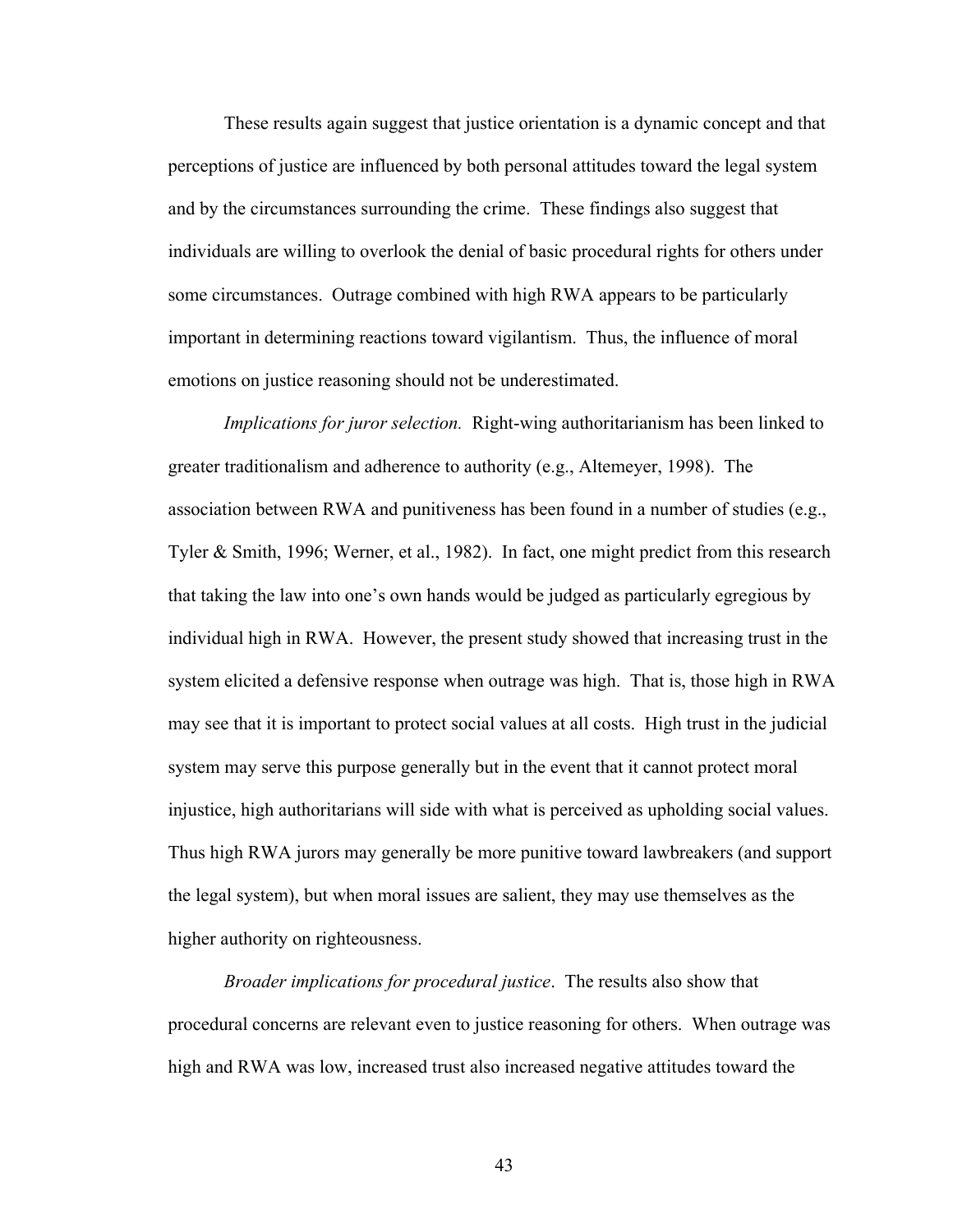vigilante compared to high RWA. This finding suggests that in a situation where one might be tempted to justify going outside the law (i.e., high outrage condition), increased trust in the system led low RWA participants to hold the vigilante more responsible for his actions.

Furthermore, increased perceptions of respectful treatment by legal authority predicted greater personal feelings of trust in the legal system. Both student and community participants reported high levels of experience with legal authorities which explain why the samples did not differ on self-reported personal trust in the legal system. These results support the assertion of Tyler and colleagues (Tyler & Huo, 2002; Tyler & Lind, 1992) that increased trust in the legal system stems from positive personal experiences with authority.

## *Limitations*

 The most significant limitation of the study was that the trust manipulation did not appear to influence justice decisions. While personal ratings of trust did appear to differ by trust conditions, the trust manipulation did not influence participants' reactions toward the vigilante (partial  $\eta^2$  < .001). It is likely that trust in the legal system is difficult to sway, especially among individuals with high levels of personal experience because they are likely to have more established attitudes toward legal authority (cf. Tyler, 1988). It may be more fruitful to manipulate trust within the specific context of a case (e.g., tainted evidence, racist cops). Perhaps violations of procedural justice would be more unacceptable and more likely to be corrected if case-specific issues of trust were salient.

 While attributions for crime and goals of punishment likely inform justice reasoning, in the present study these measures immediately followed the primary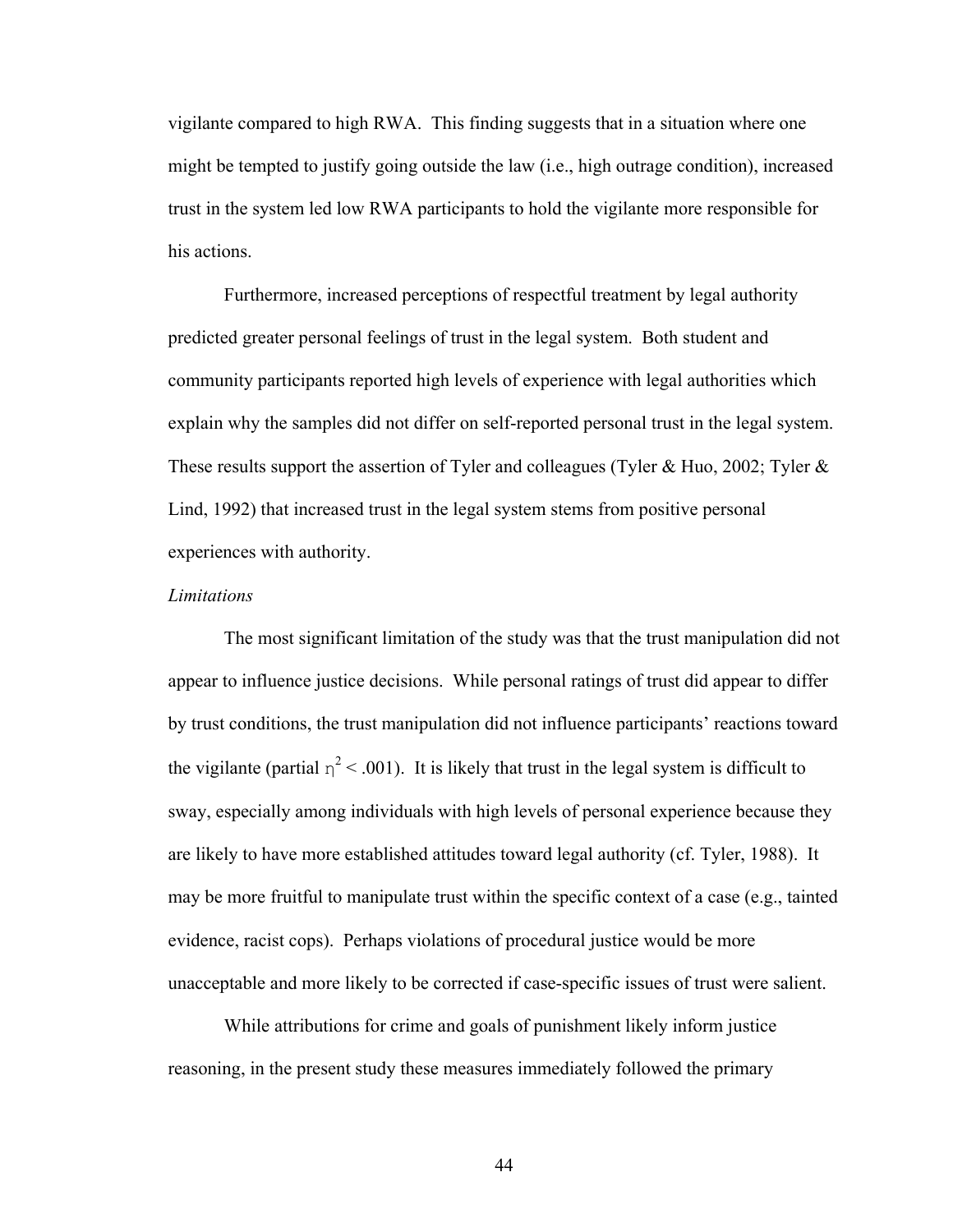outcome, making the inconsistent results difficult to interpret. It would be better to assess general attitudes like these before introducing specific crimes to participants, but separated in a way that would reduce influencing the manipulations. The best method for accomplish this would be through an "unrelated" study that assesses attitudes about many different topics so as not to rouse suspicion. Ideally, this pre-test study would also be disconnected from the manipulations through time, place, and/or researcher.

# *Future Directions and Conclusions*

Although vigilantism is quite rare, it provides a context in which to investigate the collision between procedural and outcome justice concerns. In the present study, the same murder was perceived differently based on why this crime was committed and personal trust in the legal system. Thus, the action of murder alone was not enough to determine reactions toward the vigilante: the precipitating crime was important. These results suggest that the influence of outcome and procedure must be reconciled, especially when the legal and lay definitions of justice conflict.

Future research should test the elasticity of the principles guiding procedural justice as they are as applied to others while distinguishing between substantive and technical procedural rules. When procedures appear to be frivolous or bureaucratic (i.e., "red tape"), they tend to elicit distain and are more easily ignored when they are perceived as obstacles to a substantive goal (e.g., Kassin & Sommers, 1997). However, even substantive procedures (e.g., right to counsel, due process) are selectively protected. Research should focus on investigating the potential for substantive procedural concerns for others to promote equal administration of justice.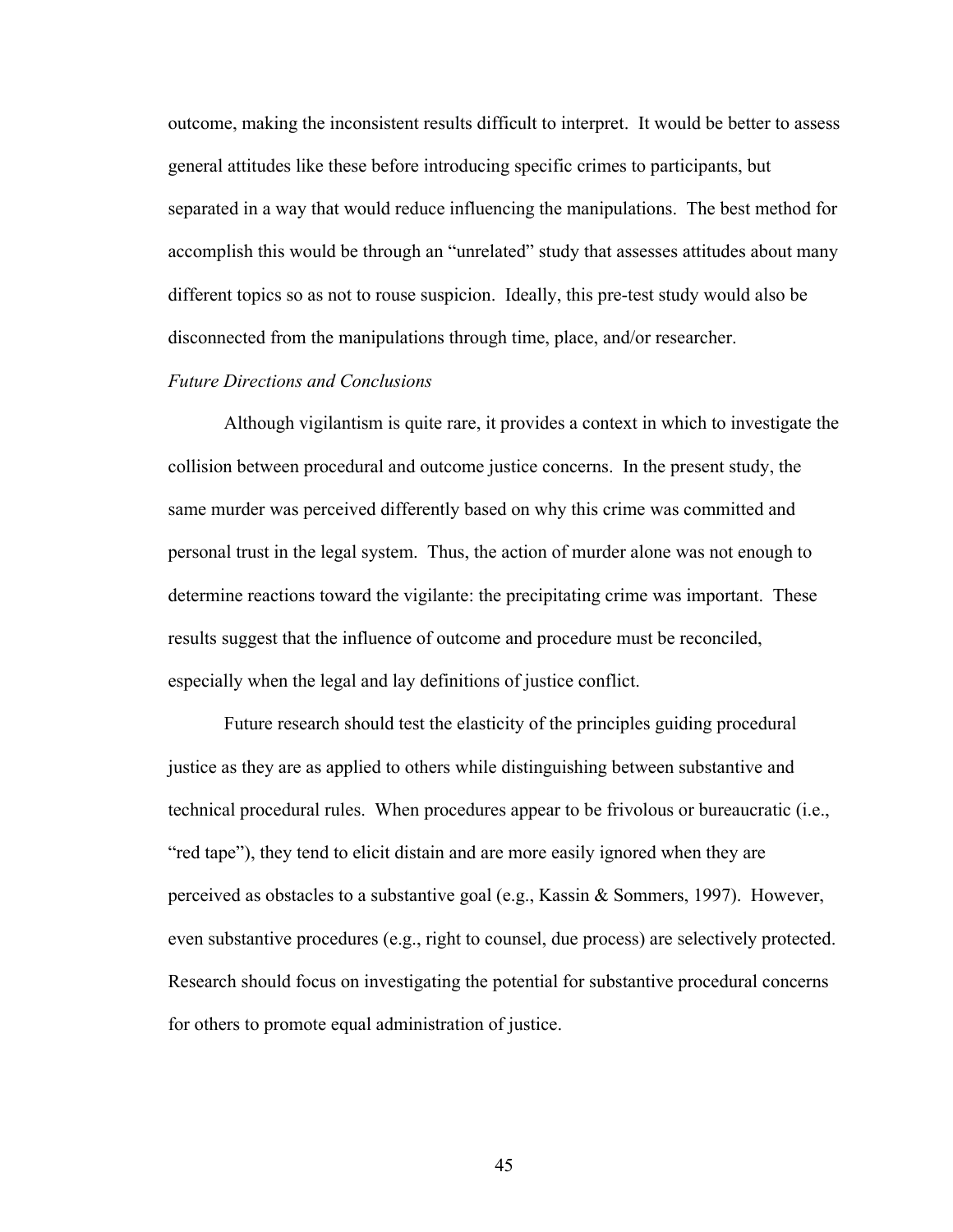The legal system defines appropriate social behavior and recourse for law violators. However, its effectiveness requires procedural rules that standardize the application of justice to all citizens. The integrity of the criminal justice system demands that jurors follow the law, yet legal professionals know that outside factors like emotion influence justice decisions. While moral emotions (i.e., contempt, anger, and disgust; Rozin et al., 1999) are elicited by the violation of core social values, these are the same social values that the legal system and its procedural rules were designed to protect. Moral emotions prompt defensive reactions that may include withholding procedural rights; it is easier to push worldview violators outside the moral community and justify the denial of procedural for others and still insist on our own procedural rights. Future research should investigate whether an emphasis on the importance of procedural justice would highlight the double standard held for the self versus others and prompt equal administration of these rights even in the presence of moral emotions.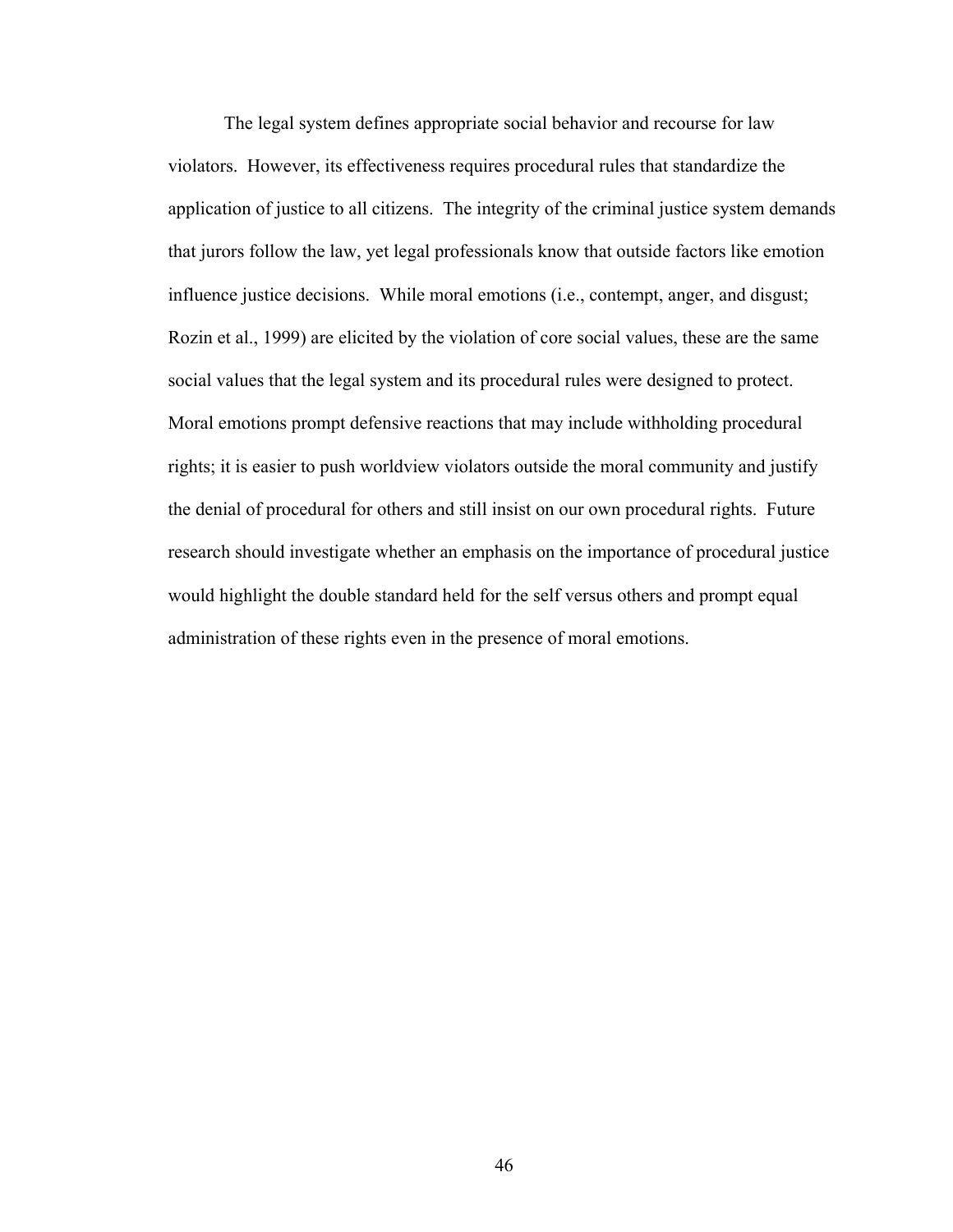#### FOOTNOTES

<sup>1</sup> There is a general disconnect between people's general attitudes toward crime and criminals and their evaluations of specific cases with general attitudes tending to be more punitive (Boeckmann & Tyler, 1997).

 $2^2$  A pretest showed promising results for this manipulation. After reading one of two versions of the article, student participants responded to six questions that assessed overall trust in the system, trust in legal authority, and belief that the legal system caught and punished most perpetrators of crime (alpha  $= .65$ ). A one-way ANOVA on the mean trust responses revealed an effect in the predicted direction,  $F(1, 110) = 3.87$ ,  $p = .05$ . The trust manipulation in the present study was edited to look more scientific (i.e., from an academic journal) and the two versions were revised to more closely mirror one another. Additional content questions were added to the post-article questions to check that participants read the article.

<sup>3</sup> One of the seven items of the reactions to the trial assessed participants outrage toward the vigilante murder. When this item was dropped ( $\alpha$  = 72 for remaining 6 items), the ANOVA results again revealed only a main effect for precipitating crime (outrage), *F*(7,  $171$ ) = 23.62,  $p < .001$ . The means were in the same direction, participants in the manslaughter condition were more negative and punitive toward the vigilante  $(M = 4.49)$ compared to those in the rape/murder condition (*M* =3.64).

<sup>4</sup> Analyses were also run dropping participants without personal experience. These two regression showed the same pattern reported with all participants. Personal experience with legal authority and sample were regressed on trust scores; the main effects model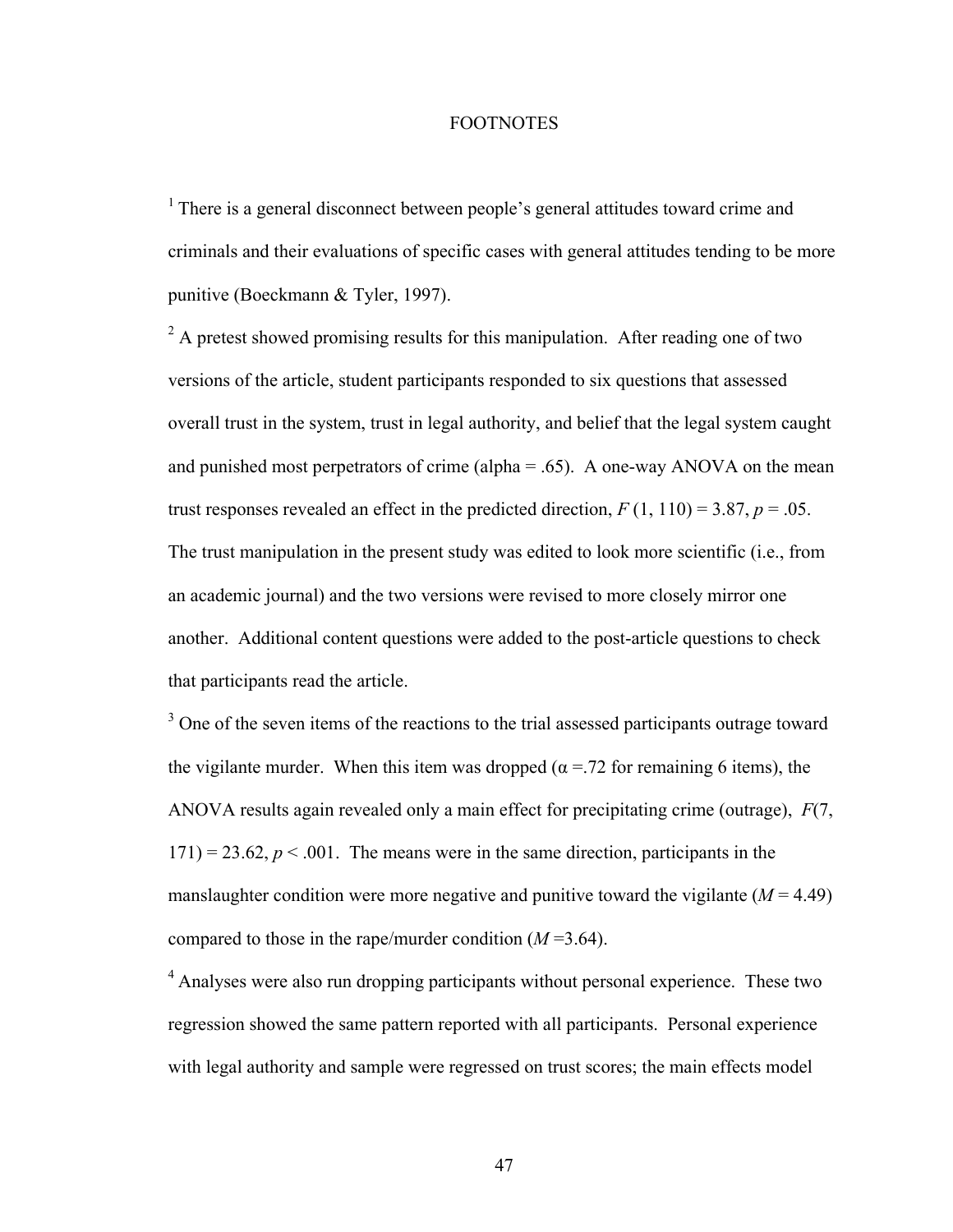was significant,  $R^2 = 0.07$ ,  $p < 0.01$  and the betas were significant for both sample (*b* = -.36,  $t(152) = 2.31, p < .05$  and experience with legal authority (*b* = .11,  $t(152) = 2.74, p <$ .01). The second regression using courtroom experience and sample to predict personal trust also yielded a significant main effects model,  $R^2 = .14$ ,  $p < .01$ . The coefficient for courtroom experience was significant,  $b = .24$ ,  $t(93) = 2.31$ ,  $p < .001$  but the coefficient for sample was not significant,  $b = -0.31$ ,  $t(93) = -1.64$ ,  $p > 0.10$ .

 $<sup>5</sup>$  All subsequent analyses were conducted with the continuous trust variable as an</sup> independent factor.

 $6$  This regression was also conducted dropping the outrage item from the composite reactions to the vigilante murder and the similar results were found, only the beta coefficient for precipitating crime was significant,  $b = -.85$ ,  $t(175) = .5.24$ ,  $p < .001$ .  $<sup>7</sup>$  Sample and gender were initially included in the regression model but yielded no</sup> significant effects or interactions, *F*s < 2.15, *p*s > .14. Sample and gender were subsequently dropped from the model and are not discussed further.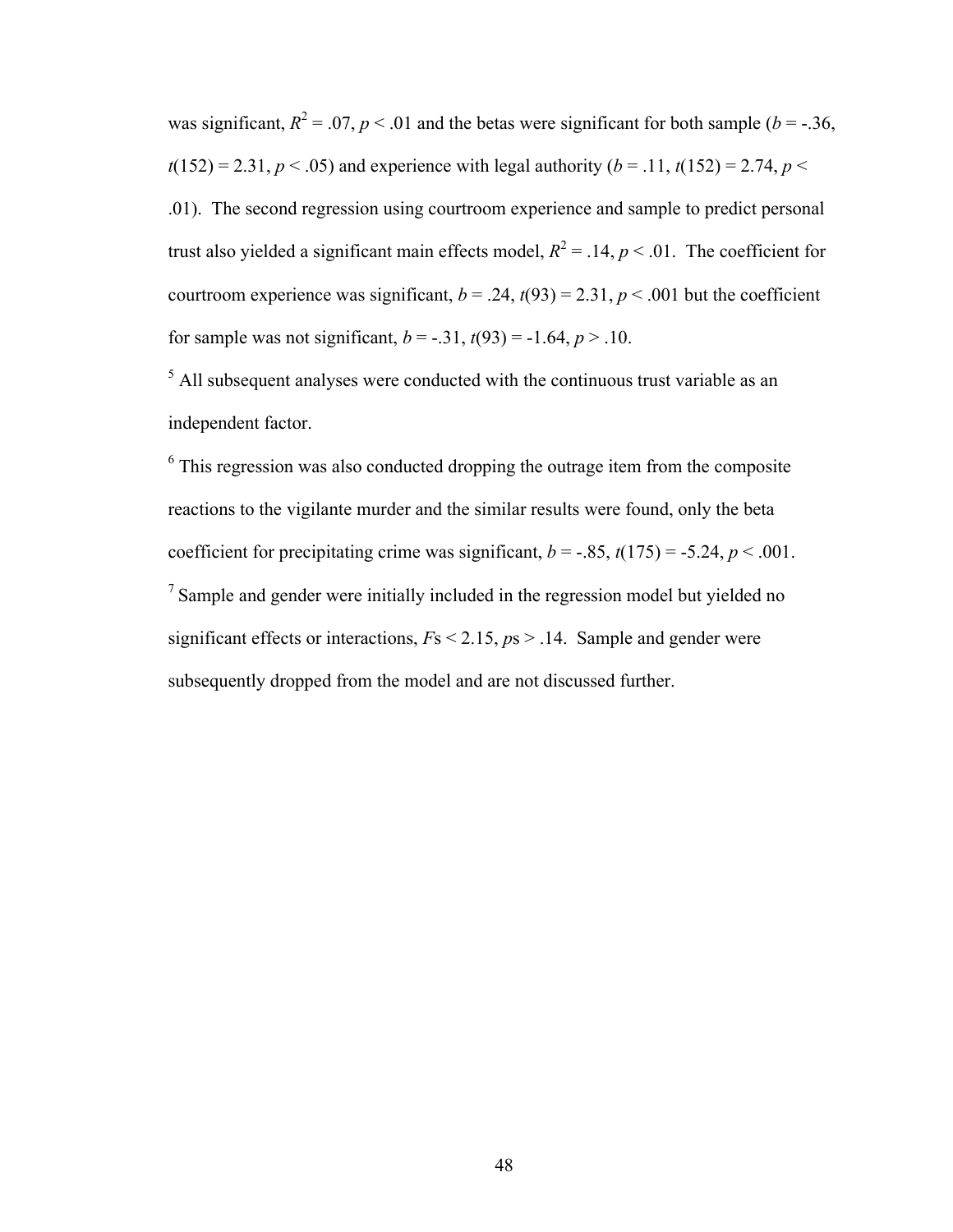#### REFERENCES

- Aiken, L. S., & West, S. G. (1991). *Multiple regression: Testing and interpreting interactions*. Newbury Park, CA: Sage Publications.
- Altemeyer, R. (1981). *Right-wing authoritarianism.* Winnepeg: University of Manitoba Press.
- Altemeyer, R. (1988). *Enemies of freedom: Understanding right-wing authoritarianism.* San Francisco: Jossey-Bass.
- Altemeyer, R. (1998). The other 'authoritarian personality.' In M. Zanna (Ed.) *Advances in Experimental Social Psychology*, *30*, 47-92.
- Boeckmann, R. J., & Tyler, T. R. (1997). Commonsense justice and inclusion within the moral community: When do people receive procedural protections from others? *Psychology, Public, Policy, & Law*, *3*, 362-380.
- Carlsmith, K. M., Darley, J. M., & Robinson, P. H. (2002). Why do we punish? Deterrence and just deserts as motives for punishment. *Journal of Personality and Social Psychology*, *83*, 284-299.
- Carroll, J. S., Perkowitz, W. T., Lurigio, A. J. & Weaver, F. M. (1987). Sentencing goals, causal attributions, ideology, and personality. *Journal of Personality and Social Psychology, 52*, 107-118.
- Clay-Warner, J. (2001). Perceiving procedural injustice: The effects of groups membership and status. *Social Psychology Quarterly*, *64*, 224-238.
- Cohen, J. (1992). A power primer. *Psychological Bulletin*, *112*, 155-159.
- Cohen, L. R. (1989). The legitimacy of vigilanteism. *Brigham Young University Law Review*, *pt. 2*, 1261-1276.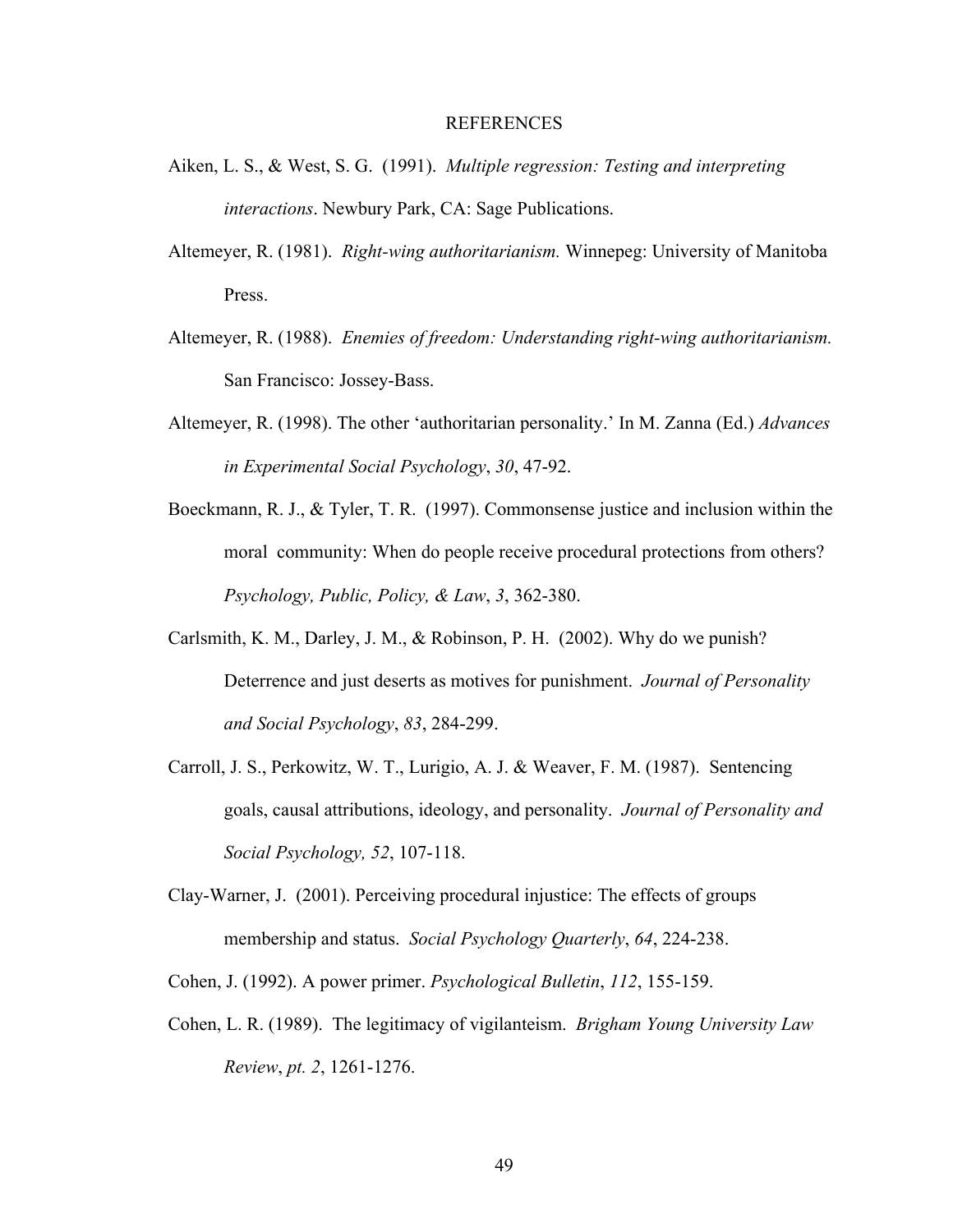- Dalbert, C. (1999). The world is more just for me than generally: About the personal belief in a just world scale's validity. *Social Justice Research, 12*, 79-98.
- Darley, J. M., Carlsmith, K. M., & Robinson, P. H. (2000). Incapacitation and just deserts as motives for punishment. *Law and Human Behavior*, *24*, 659-683.
- Darley, J., Fulero, S., Haney, C., & Tyler, T. (2002). Psychological Jurisprudence: Taking psychology and law into the twenty-first century. In J. R. P. Ogloff (Ed.), *Taking Psychology and Law into the Twenty-First Century* (pp. 35-59). New York: Klewer Academic/Plenum Publishers.
- Darley, J. M. & Pittman, T. S. (2003). The psychology of compensatory and retributive justice. *Personality and Social Psychology Review*, *7*, 324-336.
- Dawson, J. F., & Richter, A. W. (in press). Probing three-way interactions in moderated multiple regression: Development and application of a slope difference test. *Journal of Applied Psychology*.
- Goldberg, J. H., Lerner, J. S., & Tetlock, P. E. (1999). Rage and reason: The psychology of the intuitive prosecutor. *European Journal of Social Psychology, 29*, 781-795.
- Greenberg, J. & Folger, R. (1983). Procedural justice, participation, and the fair process effect in groups and organizations. In P. B. Paulus (Ed.), *Basic Group Processes* (pp.235-256). New York: Springer-Verlag.
- Hafer, C. L. & Bègue, L. (2005). Experimental research on just-world theory: Problems, developments and future challenges. *Psychological Bulletin, 131*, 128-167.
- Hagedoorn, M., Buunk, B. P., & van de Vliert, E. (2002). Do just world believers process unfair authoritative decisions differently? *Applied Psychology: An International Review, 51*, 126-145.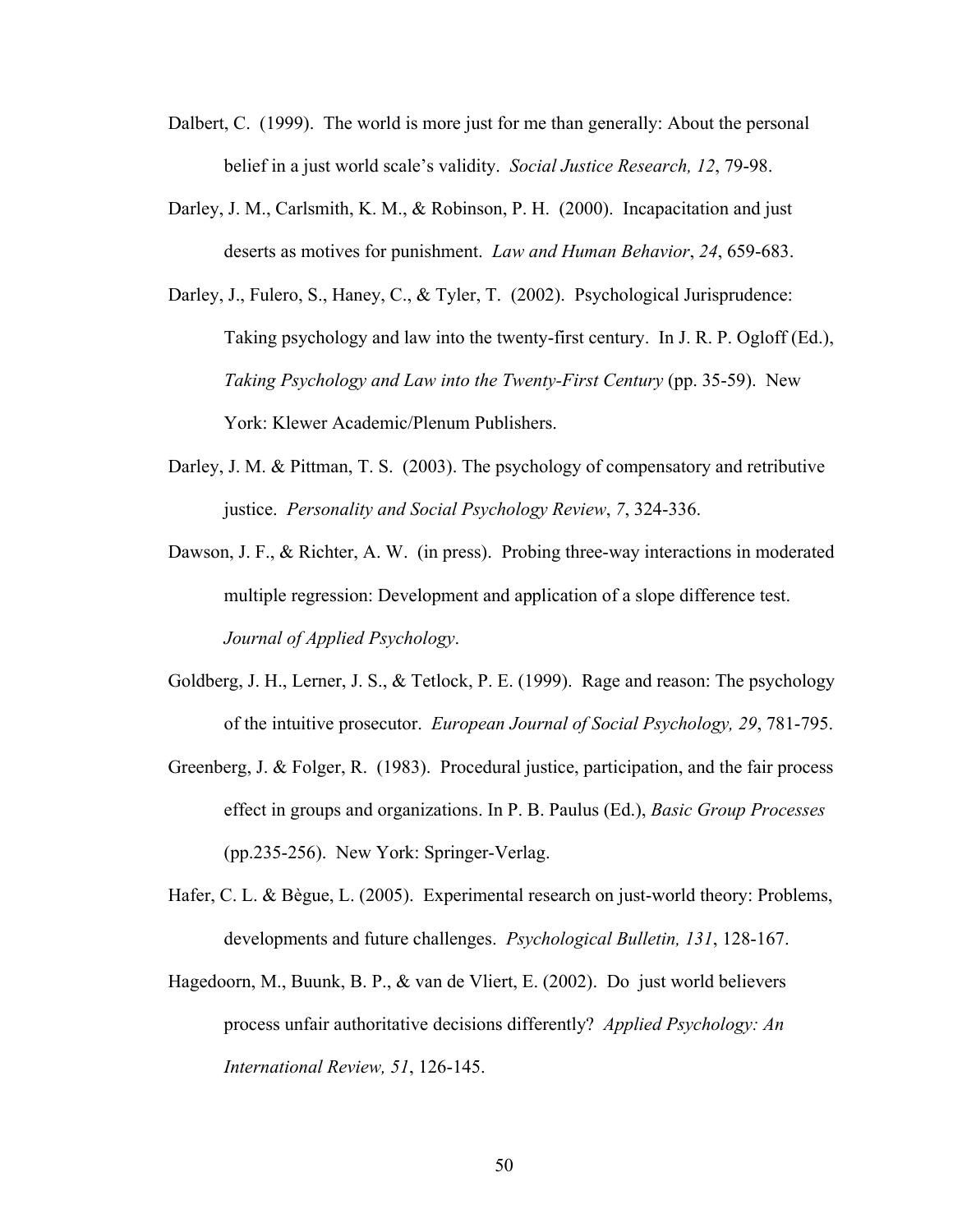- Jost, J. T., Glaser, J., Kruglanski, A. W., & Sulloway, F. (2003). Political conservatism as motivated social cognition. *Psychological Bulletin*, *129*, 339-375.
- Jost, J. T., & Hunyady, O. Antecedents and consequences of system-justifying ideologies. *Current Directions in Psychological Science*, *14*, 260-265.
- Jost, J. T., & Thompson, E. P. (2000). Group based dominance and opposition to equality as independent predictors of self-esteem, ethnocentrism, and social policy attitudes among African Americans and European Americans. *Journal of Experimental Social Psychology*, *36*, 209-232.
- Kassin, S. M., & Sommers. (1997). Inadmissible testimony, instructions to disregard, and the jury: Substantive versus procedural considerations. *Personality & Social Psychology Bulletin*, *23*, 1046-1054.
- Kassin, S. M., & Sukel, H. (1997). Coerced confessions and the jury: An experimental test of the "harmless error" rule. *Law & Human Behavior, 21*, 27-46.
- Lerner, M. J. (1980). *The belief in a just world: A fundamental delusion.* New York: Plenum Press.
- Lerner, M. J. & Simmons, C. H. (1966). The observer's reaction to the "innocent victim": Compassion or rejection? *Journal of Personality & Social Psychology, 4*, 203-210.
- Leventhal, G. S. (1980). What should be done with equity theory? New approaches to the study of fairness in social relationships. In K. Gergen, M. Greenberg, and R. Willis (Eds.), *Social Exchange* (pp. 27-55). New York: Springer-Verlag.
- Lind, E. A. & Tyler, T. R. (1988). *The Social Psychology of Procedural Justice*. New York: Plenum Press.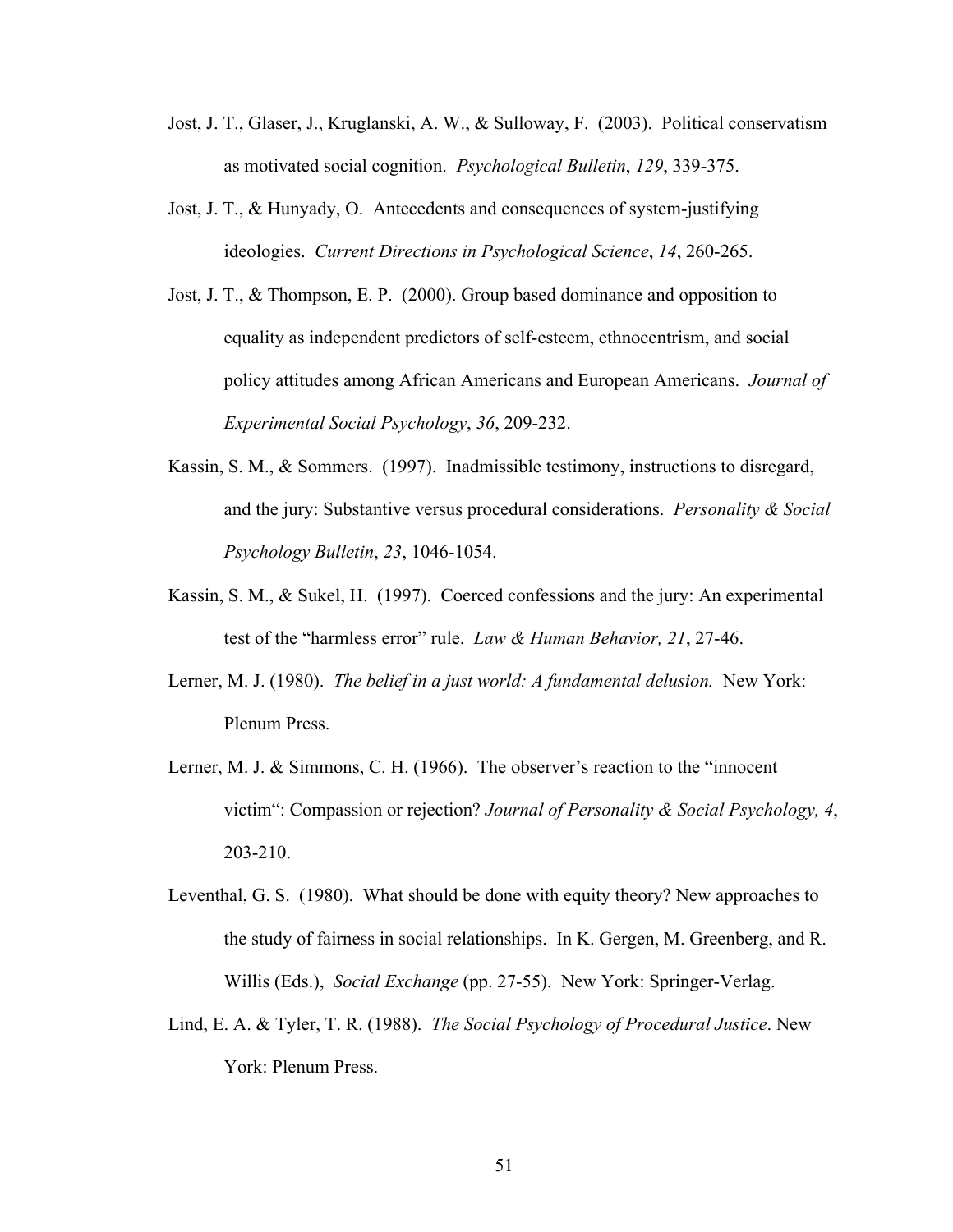- Lipkus, I. M. (1991). The construction and preliminary validation of a global belief in a just world scale and the exploratory analysis of the multidimensional belief in a just world scale. *Personality & Individual Differences, 12*, 1171-1178.
- Lipkus, I. M., Dalbert, C., & Siegler, I.C. (1996). The importance of distinguishing the belief in a just world for self verses for others: Implications for psychological well-being. *Personality and Social Psychology Bulletin*, *22*, 666-677.
- McFatter, R. M. (1978). Sentencing strategies and justice: Effects of punishment philosophy on sentencing decisions. *Journal of Personality and Social Psychology*, *36*, 1490-1500.
- McFatter, R. M. (1982). Purposes of punishment: Effects of utilities of criminal sanctions on perceived appropriateness. *Journal of Applied Psychology, 67*, 255- 267.
- Pontell, H. N., Granite, D., Keenan, C., & Geis, G. (1985). Seriousness of crimes: A survey of the nation's chiefs of police. *Journal of Criminal Justice*, *13*, 1-13.
- Robinson, P. H., & Darley, J. M. (1995). *Justice, Liability, and Blame: Community Views and the Criminal Law.* Boulder, CO: Westview Press.
- Rozin, P., Lowery, L., Imada, S., and Haidt, J. (1999). The CAD triad hypothesis: A mapping between three moral emotions (contempt, anger, and disgust) and three moral codes (community, autonomy, and divinity). *Journal of Personality and Social Psychology*, *76*, 574-586.
- Sanderson, C. A., Zanna, A. S., & Darley, J. M. (2000). Making the punishment fit the crime and the criminal: Attributions of dangerousness as a mediator of liability. *Journal of Applied Social Psychology*, *30*, 1137-1159.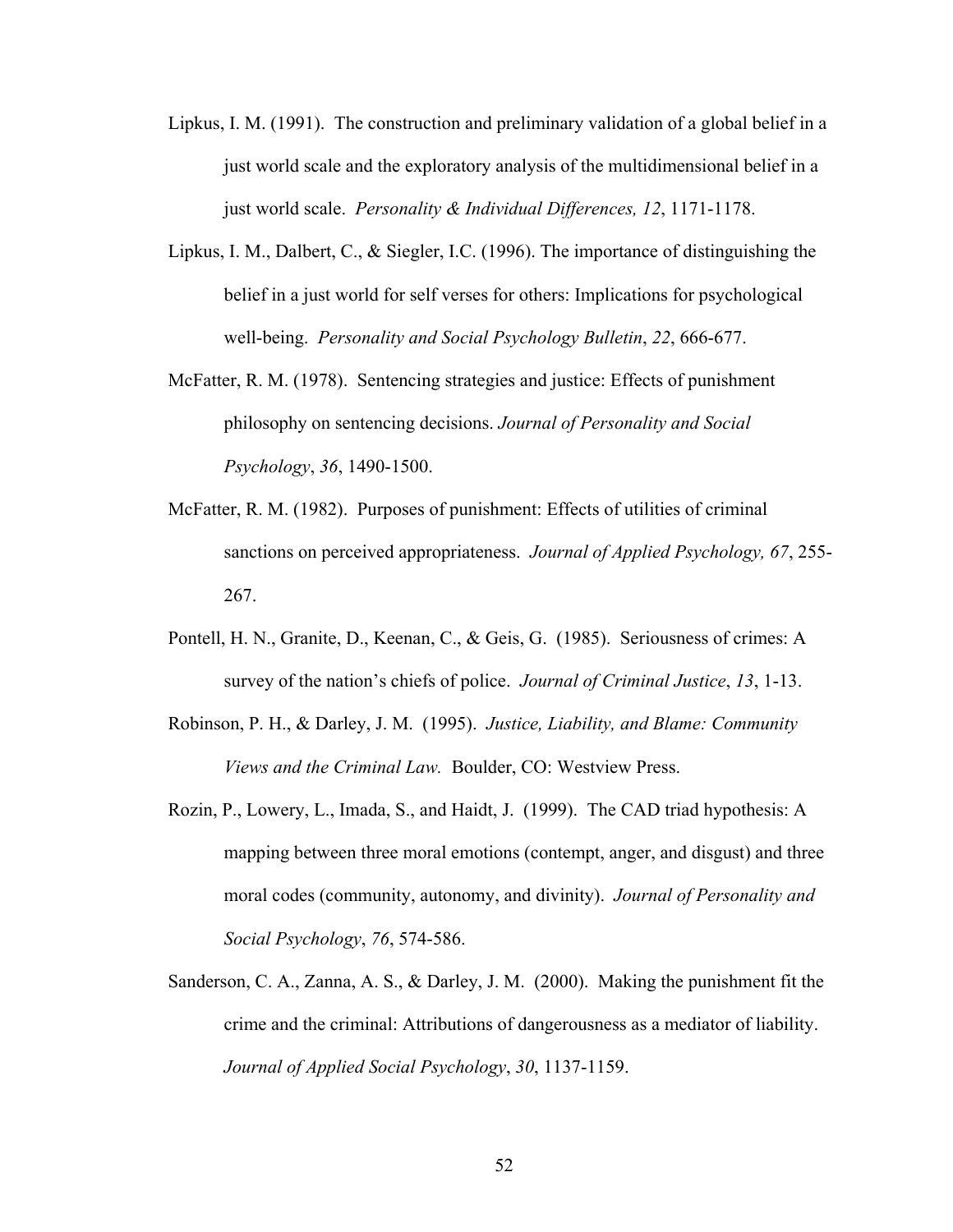- Skitka, L. J. (2002). Do the means always justify the ends, or do the ends sometimes justify the means? A value model of justice reasoning. *Personality & Social Psychology Bulletin*, *28*, 588-597.
- Skitka, L. J., & Houston, D. A. (2001). When due process is of no consequence: Moral mandates and presumed defendant guilt or innocence. *Social Justice Research*, *14*, 305-326.
- Smith, H. J., & Tyler, T. R. (1996). Justice and power: when will justice concerns encourage the advantaged to support policies which redistribute economic resources and the disadvantaged to willingly obey the law? *European Journal of Social Psychology*, *26*, 171-200.
- Solomon, S., Greenberg, J., & Pyszczynski, T. (1991). A terror management theory of social behavior: The psychological functions of self-esteem and cultural worldviews. In M. P. Zanna (Ed.), *Advances in Experimental Social Psychology, Vol. 24*. (pp. 93-159). New York: Academic Press.
- Sunshine, J., & Tyler, T. R. (2003). The role of procedural justice and legitimacy in shaping public support for policing. *Law & Society Review, 37*, 513-547.
- Thibaut, J. W., & Walker L. (1975). *Procedural Justice: A Psychological Analysis*. Hilldale, NJ: Erlbaum.
- Tyler, T. R. (2004). Affirmative action in and intuitional context: The antecedents of policy preferences and political support. *Social Justice Research*, *17*, 5-24.
- Tyler, T. R. (1987). Conditions leading to value expressive effects in judgments of procedural justice: A test of four models. *Journal of Personality & Social Psychology*, *52*, 333-344.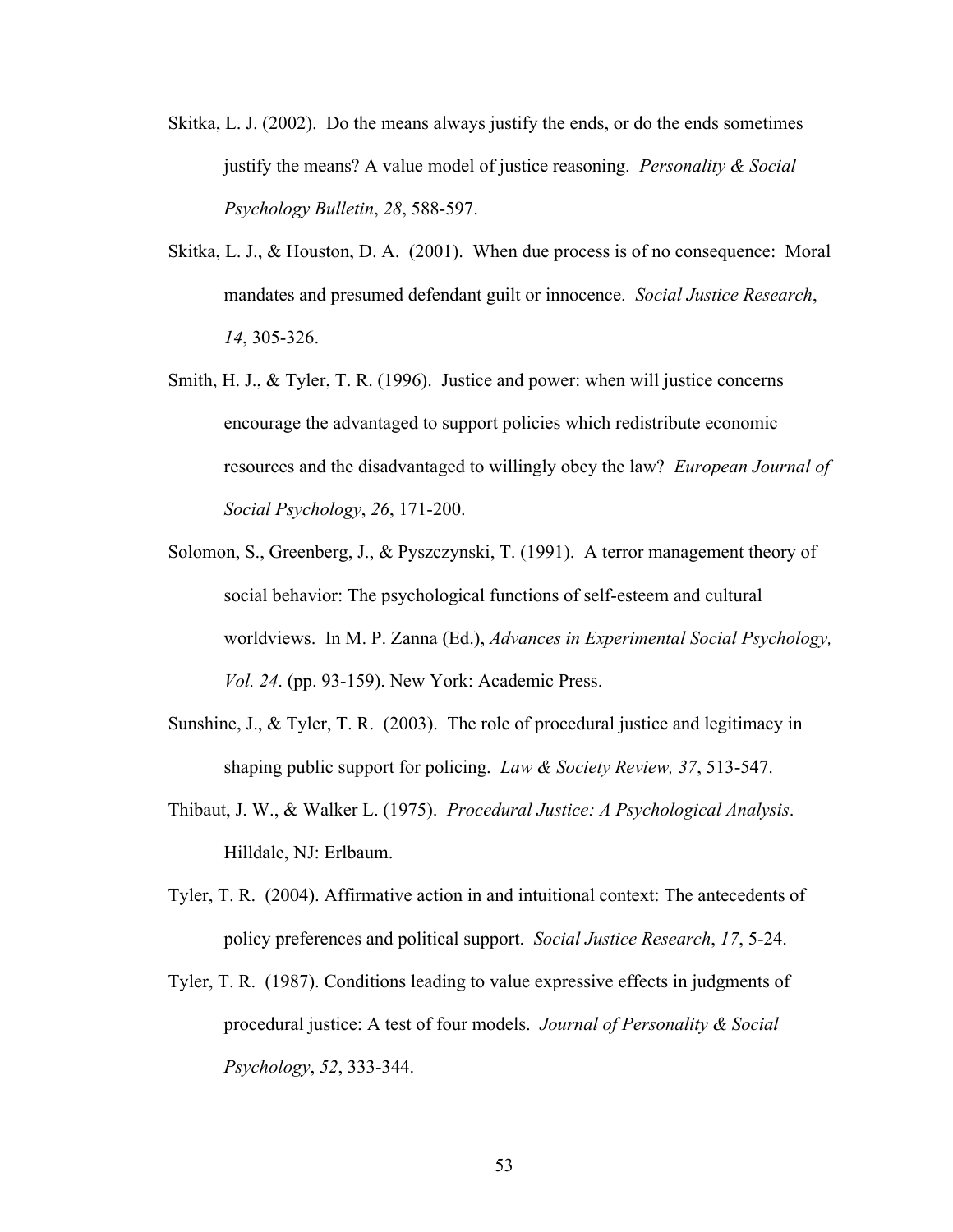- Tyler, T. R. (1988). What is procedural justice? Criteria used by citizens to assess the fairness of legal procedures. *Law & Society Review*, *22*, 103-135.
- Tyler, T. R. (1989). The psychology of procedural justice: A test of the group value model. *Journal of Personality & Social Psychology*, *57*, 830-838.
- Tyler, T. R. (1990). *Why people obey the law*. New Haven, CT: Yale University Press.
- Tyler, T. R. & Boeckmann, R. J. (1997). Three strikes and you are out, but why? The psychology of public support for punishing rule breakers. *Law & Society Review*, *31*, 237-265.
- Tyler, T. R., Boeckmann, R. J., Smith, H. J., & Huo, Y. J. (1997). *Social Justice in a Diverse Society*. Boulder, CO: Westview Press.
- Tyler, T. R. & Caine, A. (1981). The influence of outcomes and procedures on satisfaction with formal leaders. *Journal of Personality and Social Psychology*, *41*, 642-655.
- Tyler, T. R., & Huo, Y. J. (2002). *Trust in the Law: Encouraging Public Cooperation with the Police and Courts*. New York: Russell Sage Foundation.
- Tyler, T. R., & Lind, E. A. (1992). A relational model of authority in groups. *Advances in Experimental Social Psychology, 25*, 115-190.
- Tyler, T. R., & Lind, E. A. (2000). Procedural justice. In J. Sanders & V. L. Hamilton (Eds.), *Handbook of Justice Research in Law* (pp. 65-92)*.* New York: Kluwer Academic/Plenum Publishers.
- Tyler, T. R., & Smith, H. J. (1997). Social justice and social movements. In D. Gilbert, S. Fiske, & G. Lindzay (Eds.), *Handbook of social psychology* (4<sup>th</sup> ed., Vol 2, pp. 595-629). New York: McGraw-Hill.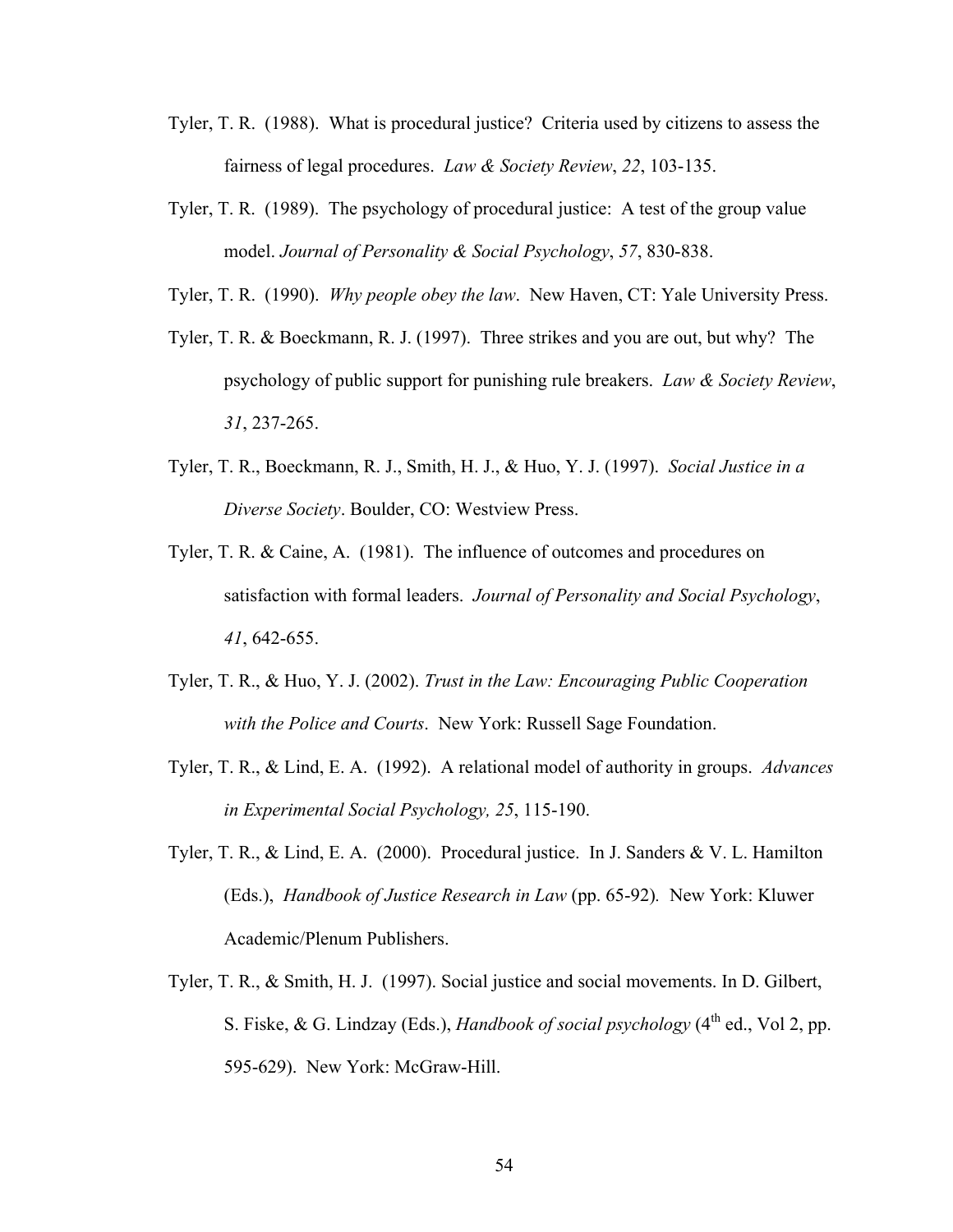- Werner, C. M., Kagehiro, D. K., & Strube, M. J. (1982). Conviction proneness and the authoritarian juror: Inability to disregard information or attitudinal bias? *Journal of Applied Psychology*, *67*, 629-636.
- Van den Bos, K., & Lind, E. A. (2001). The Psychology of own versus others' treatment: Self-oriented and other-oriented effects on perceptions of procedural justice. *Personality and Social Psychology Bulletin*, *27*, 1324-1333.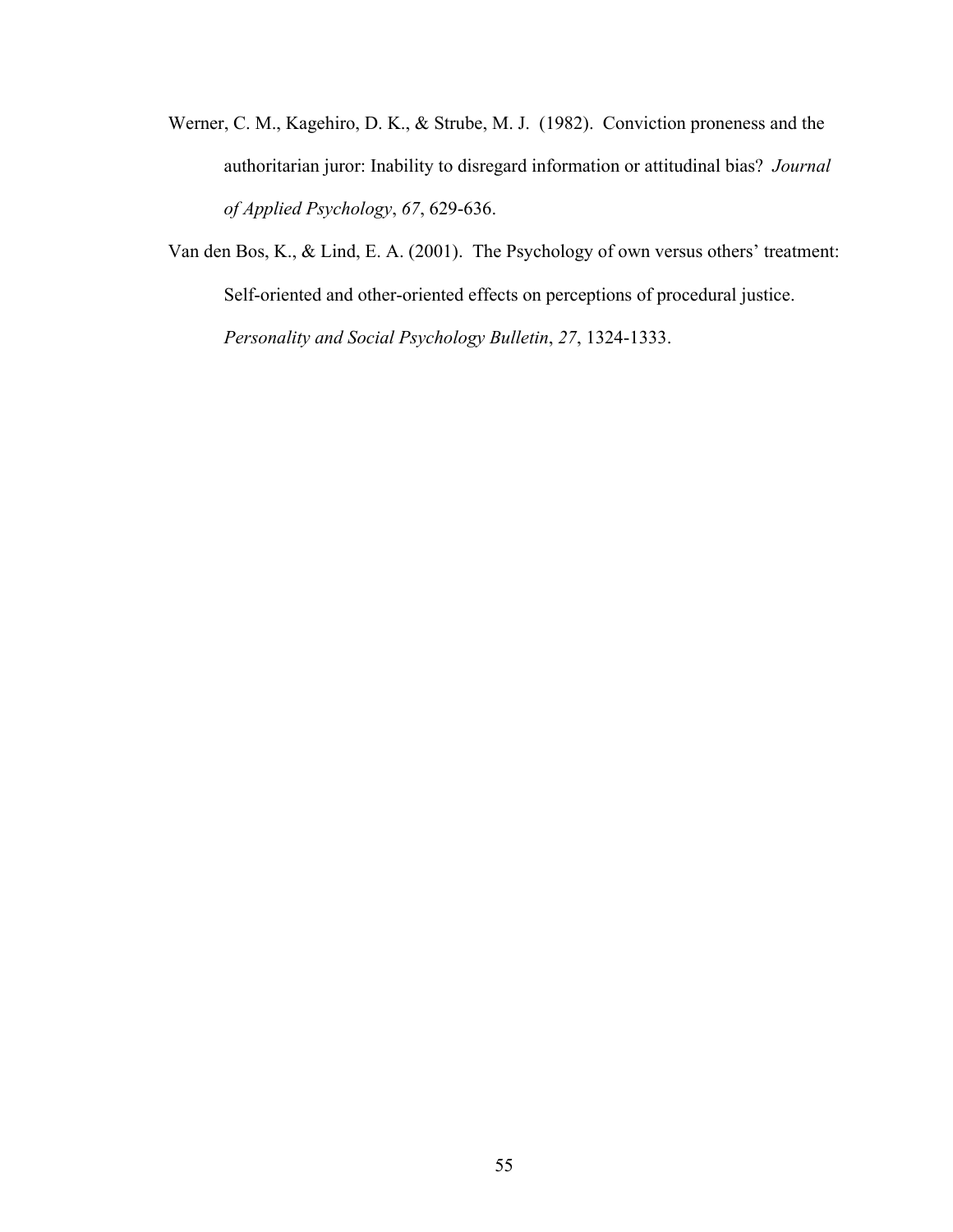|                  | $n = 118$      | $n = 61$         | $N = 179$ |  |
|------------------|----------------|------------------|-----------|--|
|                  | <b>Student</b> | <b>Community</b> | ALL       |  |
| Age              |                |                  |           |  |
| missing          | 15             | 0                | 15        |  |
| mean             | 20.46          | 43.34            | 28.97     |  |
| median           | 20             | 45               | 21        |  |
| std dev          | 3.583          | 14.401           | 14.41     |  |
| Gender           |                |                  |           |  |
| missing          | 15             | 0                | 15        |  |
|                  | 12.71%         | $0.00\%$         | 8.38%     |  |
| female           | 44             | 41               | 85        |  |
|                  | 37.29%         | 72.13%           | 47.49%    |  |
| male             | 59             | 20               | 75        |  |
|                  | 50.00%         | 32.79%           | 41.90%    |  |
| Race             |                |                  |           |  |
| missing          | 16             | 0                | 16        |  |
|                  | 13.56%         | $0.00\%$         | 8.94%     |  |
| African Am/Black | 2              | 1                | 3         |  |
|                  | 1.69%          | 1.64%            | 1.68%     |  |
| Asian            | 8              | $\overline{2}$   | 10        |  |
|                  | 6.78%          | 3.28%            | 5.59%     |  |
| Caucasian/White  | 88             | 55               | 143       |  |
|                  | 74.58%         | 90.16%           | 79.89%    |  |
| Hispanic/Latino  | 2              | $\overline{2}$   | 4         |  |
|                  | 1.69%          | 3.28%            | 2.23%     |  |
| More than one    | 2              | 1                | 3         |  |
|                  | 1.69%          | 1.64%            | 1.68%     |  |

Table 1. Demographic characteristics of participants.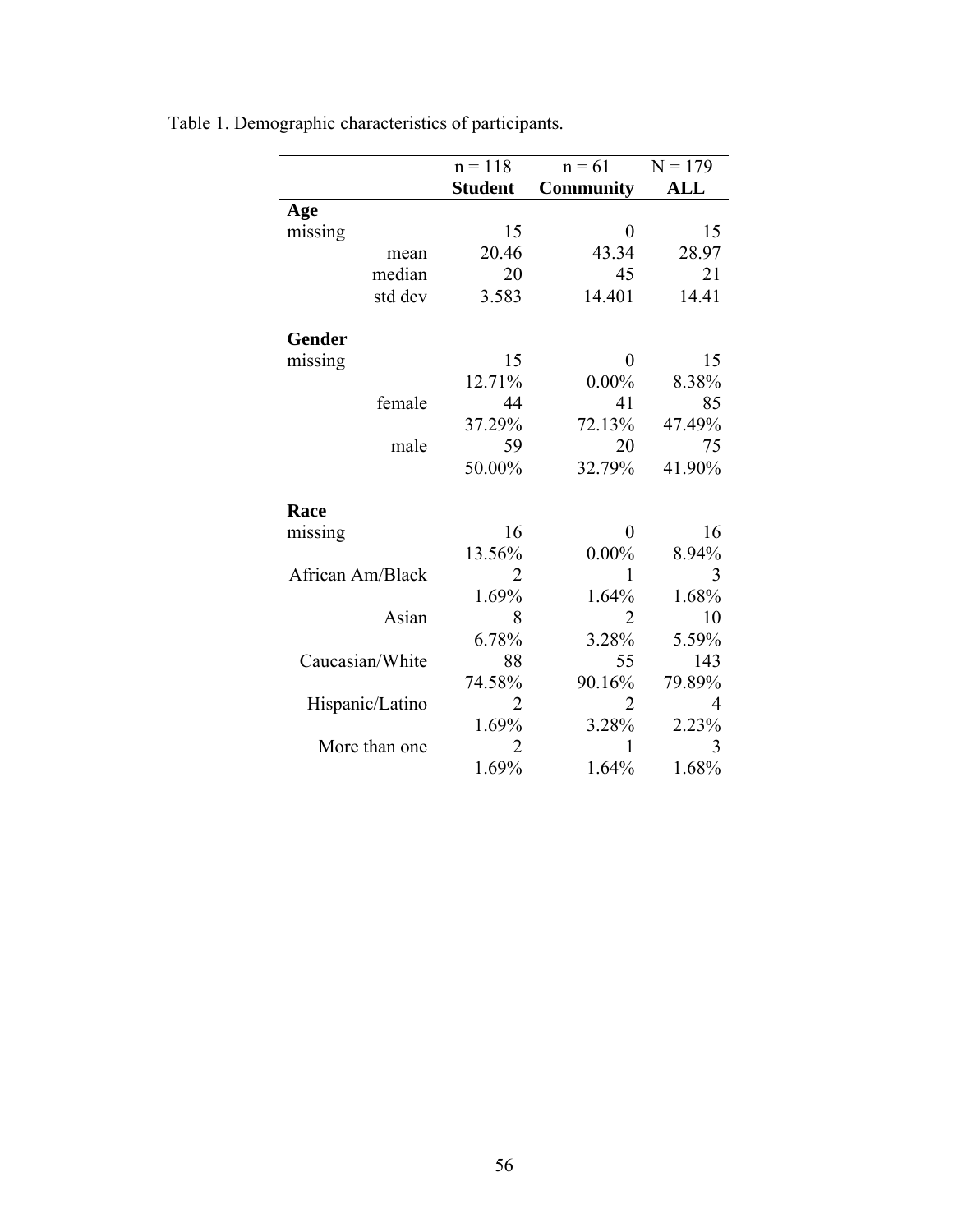|                        | $n = 118$ | $n = 61$  |
|------------------------|-----------|-----------|
|                        | Student   | Community |
| exp w/ legal authority |           |           |
| missing                | 2         | 0         |
|                        | 1.69%     | $0.00\%$  |
| no                     | 19        | 5         |
| $\frac{0}{0}$          | 16.10%    | 8.20%     |
| yes                    | 97        | 56        |
| $\frac{0}{0}$          | 82.20%    | 91.80%    |
| exp inside a           |           |           |
| courtroom              |           |           |
| missing                | 3         | 0         |
|                        | 1.69%     | $0.00\%$  |
| NO                     | 63        | 16        |
| $\frac{0}{0}$          | 53.39%    | 26.23%    |
| <b>YES</b>             | 52        | 46        |
| $\frac{0}{0}$          | 44.07%    | 75.41%    |
| jury duty              |           |           |
| missing                | 3         | 0         |
|                        | 1.69%     | $0.00\%$  |
| NO                     | 115       | 44        |
| $\frac{0}{0}$          | 97.46%    | 72.13%    |
| <b>YES</b>             | 0         | 15        |
| $\frac{0}{0}$          | $0.00\%$  | 24.59%    |

Table 2. Personal experience with legal authorities.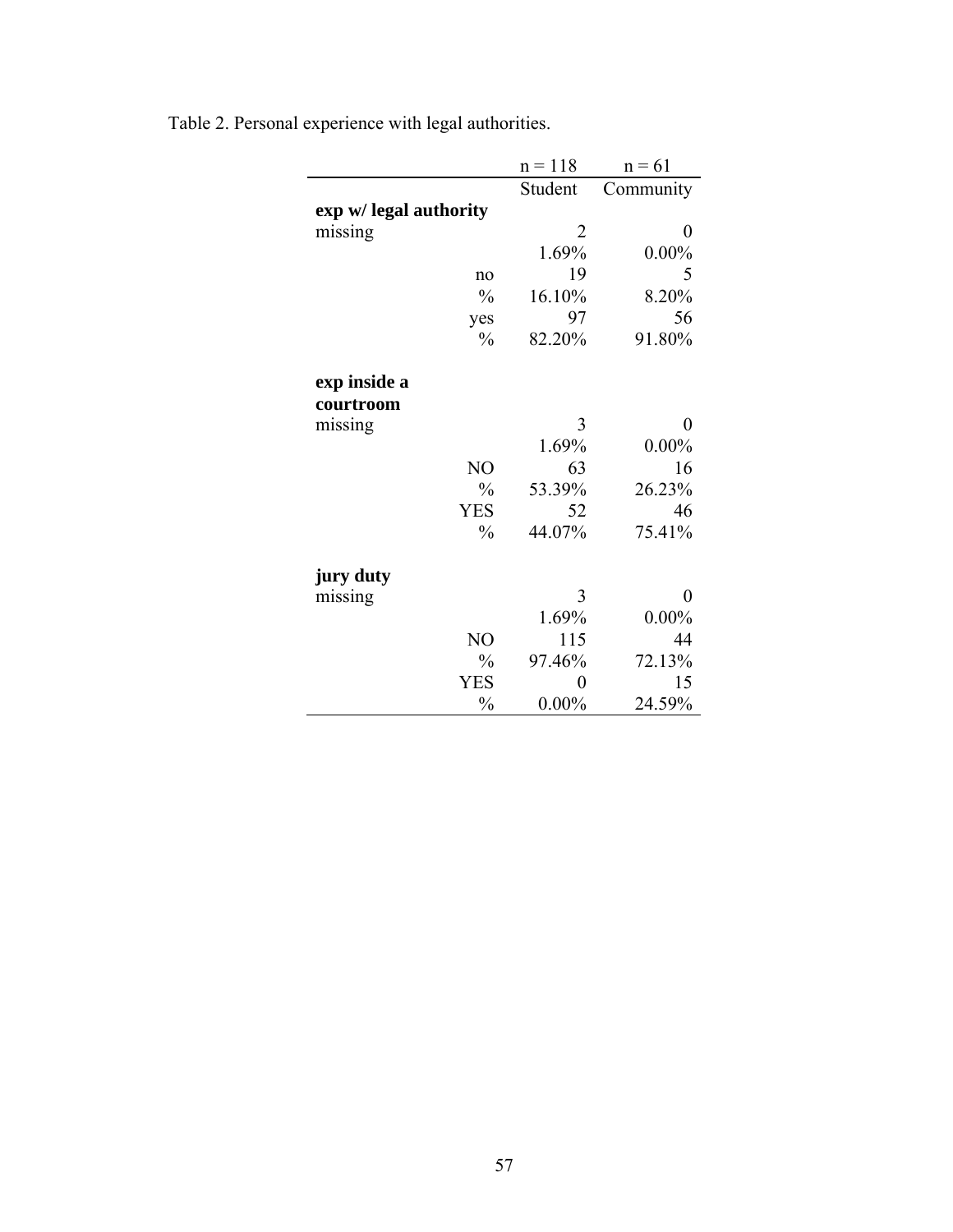Table 3: Intercorrelations between continuous variables.

|               |          | 2        | 3       | 4       | 5       | 6       | 7        | 8       | 9        | 10       |         | 12      |
|---------------|----------|----------|---------|---------|---------|---------|----------|---------|----------|----------|---------|---------|
| 1. RWA        |          |          |         |         |         |         |          |         |          |          |         |         |
| $2.$ BJW      | $0.18*$  |          |         |         |         |         |          |         |          |          |         |         |
| 3. trust      | 0.13     | $0.35*$  |         |         |         |         |          |         |          |          |         |         |
| 4. trial dv   | $-0.07$  | $-0.05$  | $-0.02$ |         |         |         |          |         |          |          |         |         |
| 5. pol exp    | 0.00     | $-0.05$  | $0.19*$ | 0.09    |         |         |          |         |          |          |         |         |
| 6. court exp  | 0.10     | 0.12     | $0.34*$ | 0.11    | $0.32*$ |         |          |         |          |          |         |         |
| 7. incap      | $0.25*$  | $0.23*$  | 0.04    | $-0.05$ | $-0.05$ | $-0.08$ |          |         |          |          |         |         |
| 8. perform    | $0.26*$  | $0.36*$  | $0.41*$ | $0.15*$ | 0.04    | 0.10    | $0.35*$  |         |          |          |         |         |
| 9. punish     | $0.36*$  | 0.15     | $0.15*$ | $-0.10$ | 0.06    | 0.06    | $0.62*$  | $0.29*$ |          |          |         |         |
| 10. rehab     | $-0.27*$ | $-0.16*$ | $-0.11$ | $0.31*$ | 0.05    | $-0.15$ | $-0.15*$ | $-0.04$ | $-0.33*$ |          |         |         |
| 11.ext attrb  | $-0.26*$ | $-0.01$  | $-0.14$ | $-0.08$ | $-0.10$ | $-0.08$ | $-0.10$  | $-0.08$ | $-0.27$  | 0.29     |         |         |
| 12. int attrb | $0.26*$  | $0.25*$  | 0.04    | $-0.06$ | 0.02    | 0.10    | $0.33*$  | $0.15*$ | $0.42*$  | $-0.19*$ | $-0.13$ |         |
| 13. soc attrb | $0.17*$  | $-0.07$  | $-0.03$ | $-0.06$ | $-0.01$ | $-0.05$ | $0.31*$  | 0.12    | $0.23*$  | 0.13     | 0.08    | $0.38*$ |

*Note.* RWA = right-wing authoritarianism; BJW = beliefs in a just world for others; trust = personal trust in the legal system; trial\_dv  $=$  reactions the vigilante murder; pol exp  $=$  personal experience with police; court exp  $=$  personal experience in courtroom; incap  $=$ punishment goal of incapacitation; perform = perceptions of legal system performance; punish = punishment goal of just deserts;  $rehab = \text{punishment goal of rehabilitation; ext}$  attr $b = \text{external attributes}$  attributions for crime; int\_attrb = internal attributions for crime; soc  $\text{attrb} = \text{social attributes}$  for crime.

 $*_{p}$  < .05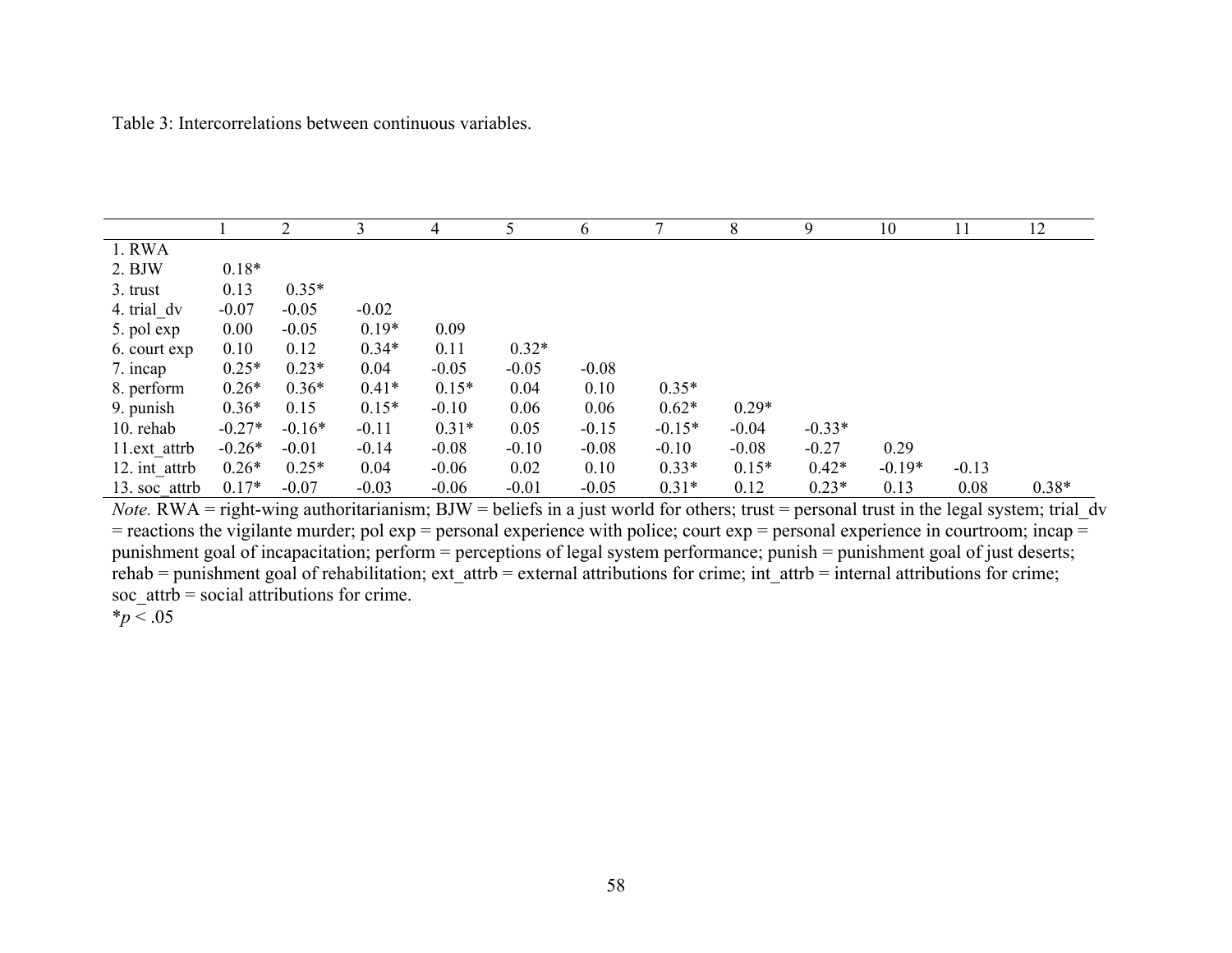Figure 1. Three-way interaction between system RWA, trust, and precipitating crime on participant reactions to the vigilante murder.



Note: Greater numbers indicate more negative attitudes toward the vigilante and more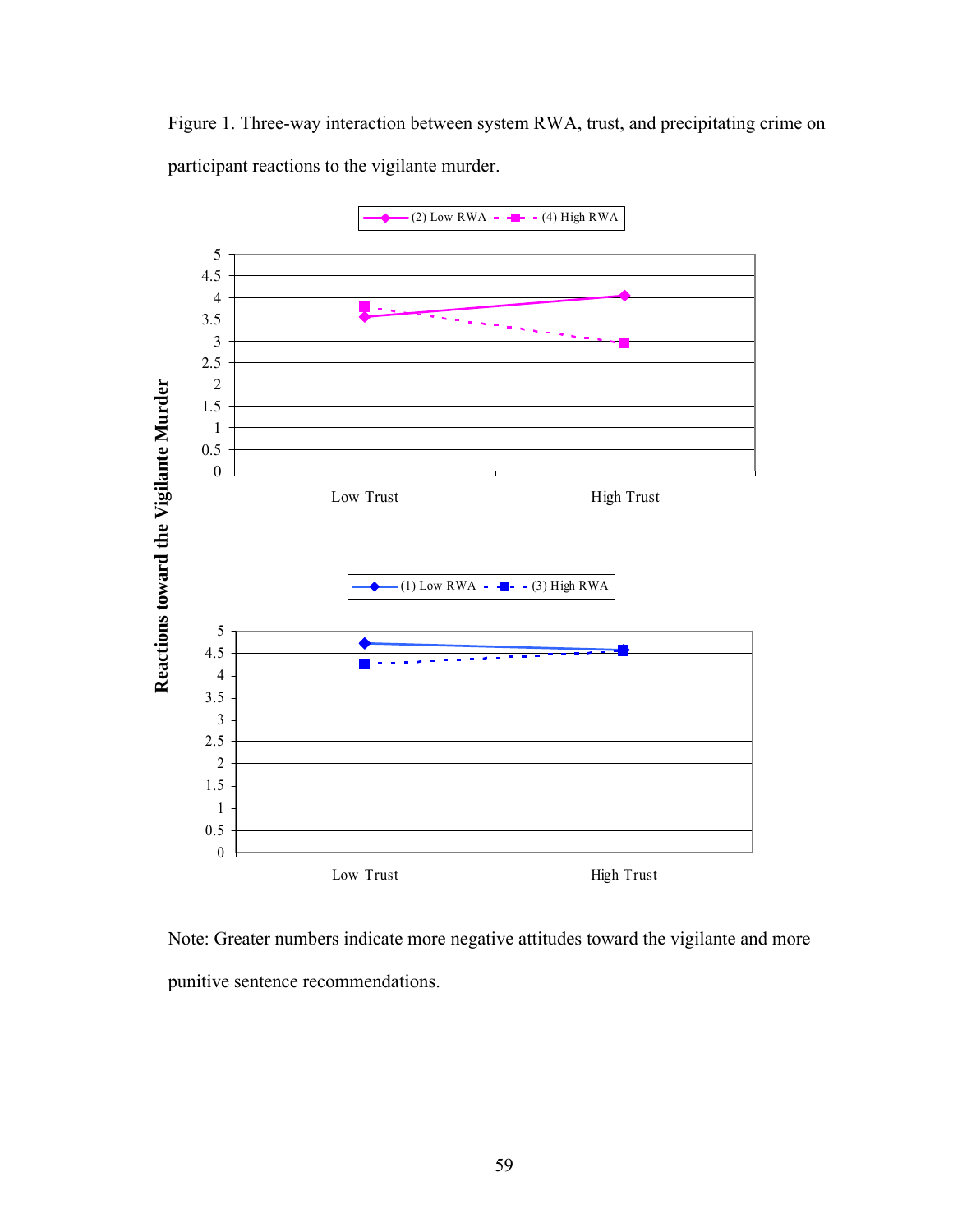Figure 2. Two-way interaction between beliefs in a just world (BJW) x system trust on reactions toward the vigilante murderer.



Note: Greater numbers indicate more negative attitudes toward the vigilante and more punitive sentence recommendations.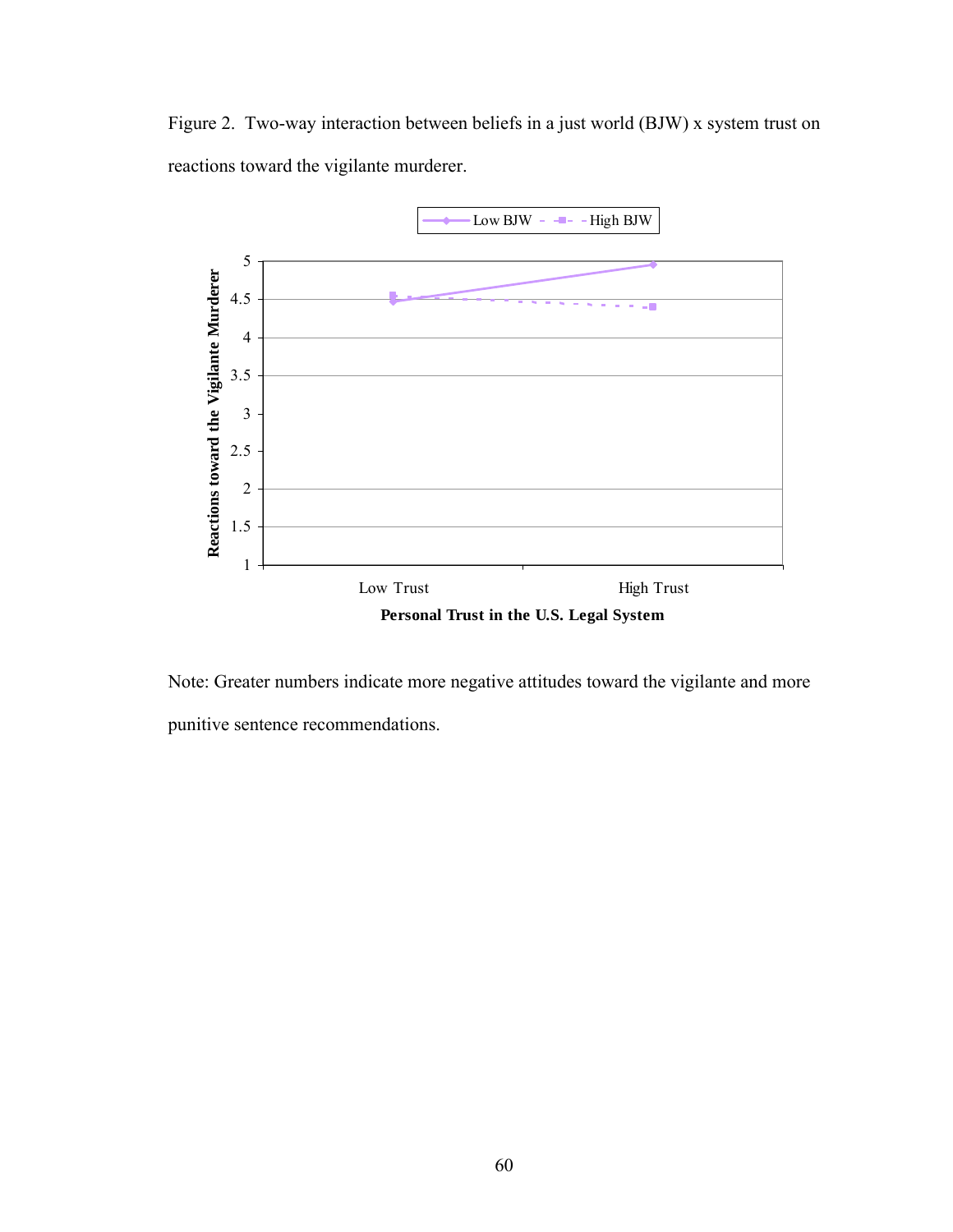Figure 3. Two-way interaction between right-wing authoritarianism (RWA) and personal trust in the U.S. legal system on external attributions for crime.



Note: Higher scores indicate greater endorsement of external attributions.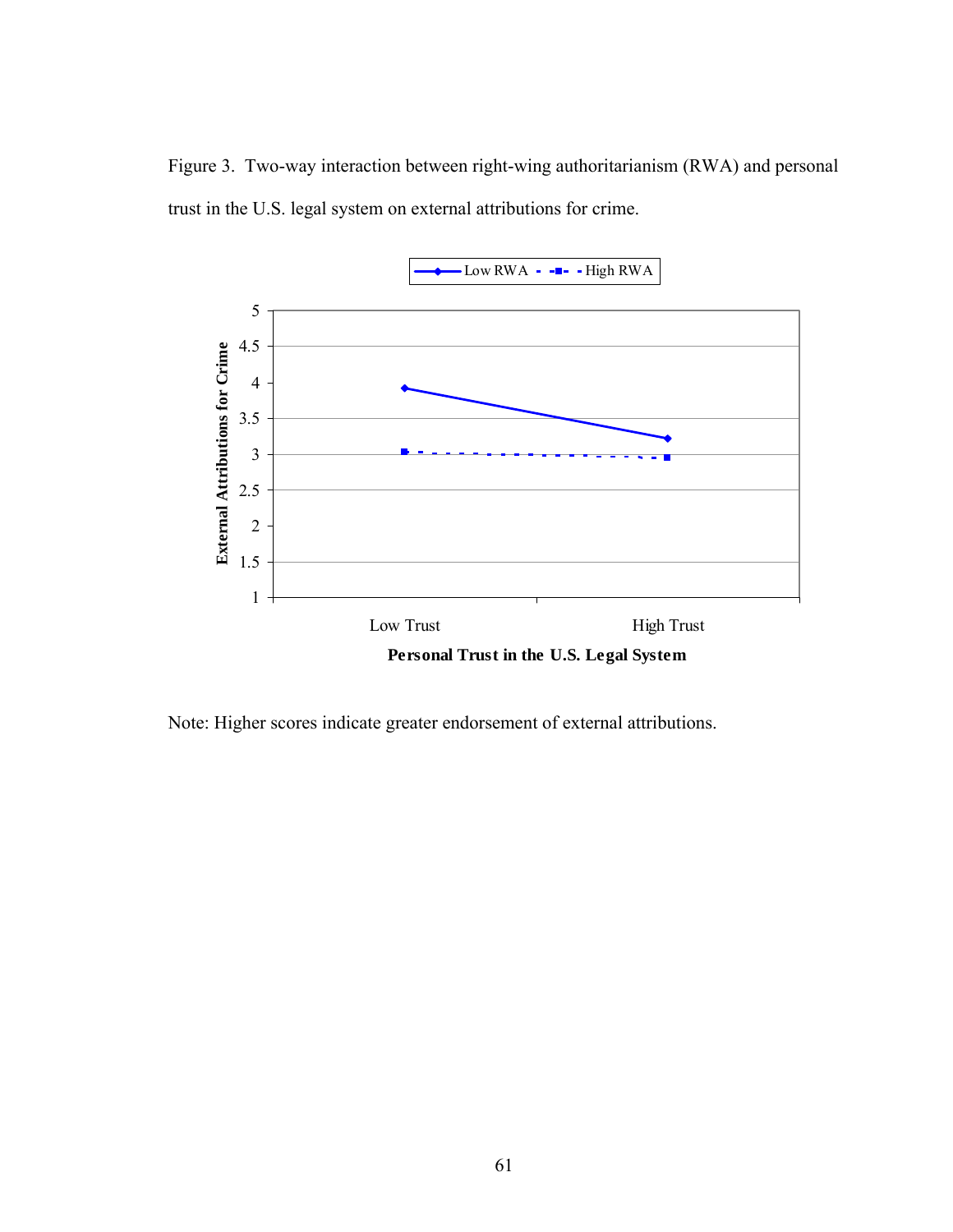Figure 4. Three-way interaction between right-wing authoritarianism (RWA), crime, and personal trust in the U.S. legal system on individual attributions for crime.



Note: Higher scores indicate greater endorsement of individual attributions.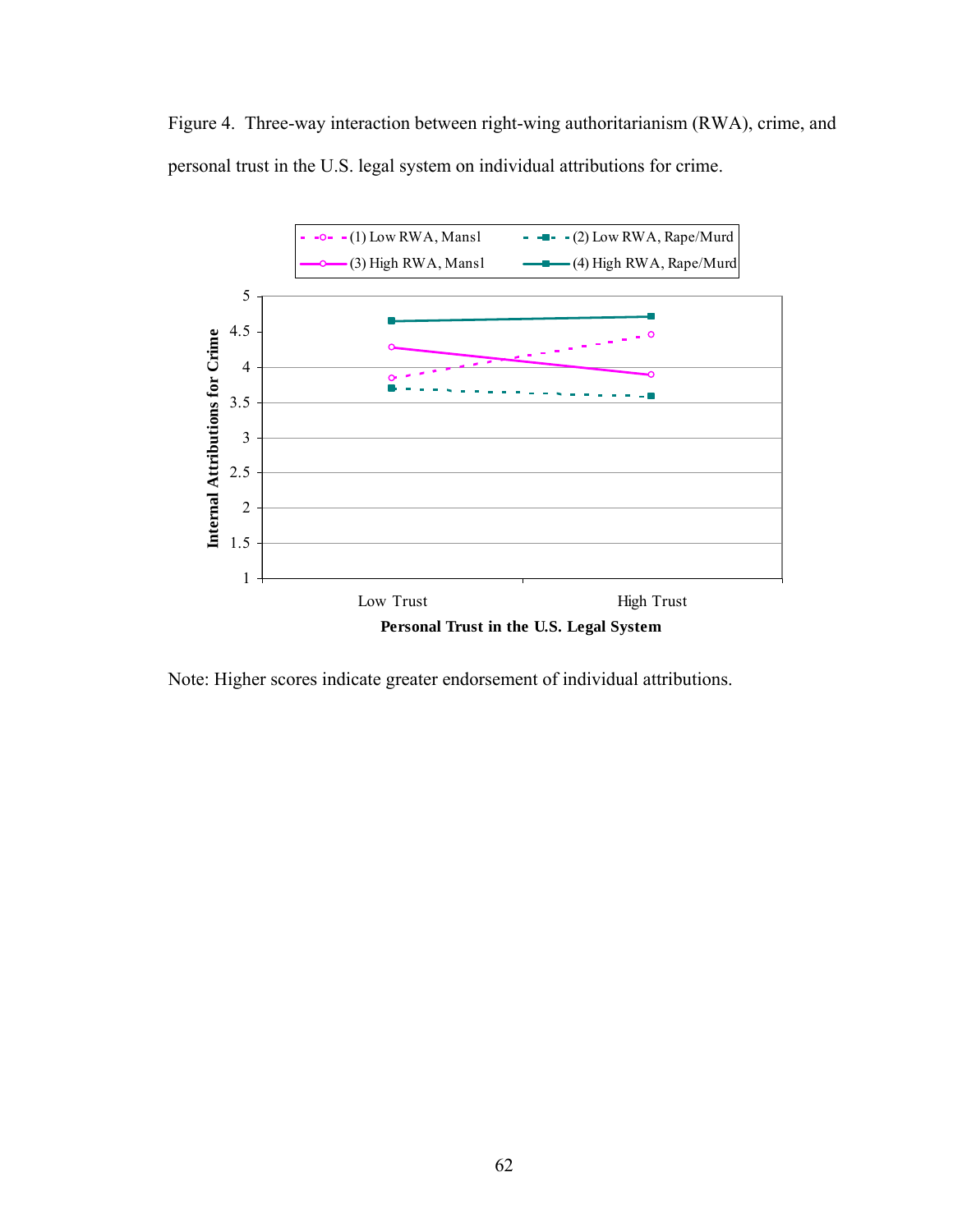Figure 5. Two-way interaction between right-wing authoritarianism (RWA) and outrage (crime) on social attributions for crime.



Note: Higher scores indicate greater endorsement of social attributions.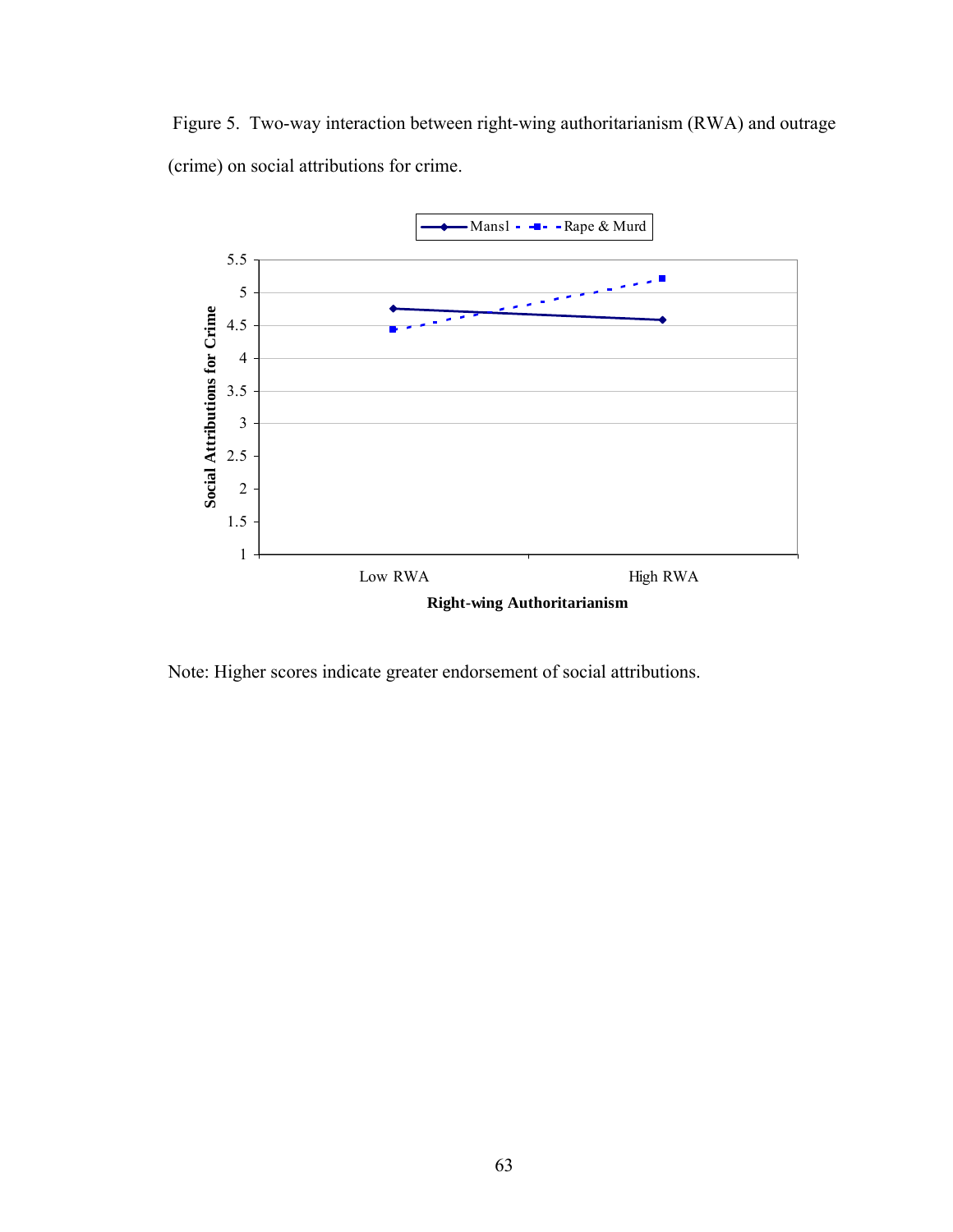Figure 6. Two-way interaction between beliefs in a just world for other (BJW), and personal trust in the U.S. legal system on individual attributions for crime.



Note: Higher scores indicate greater endorsement of individual attributions.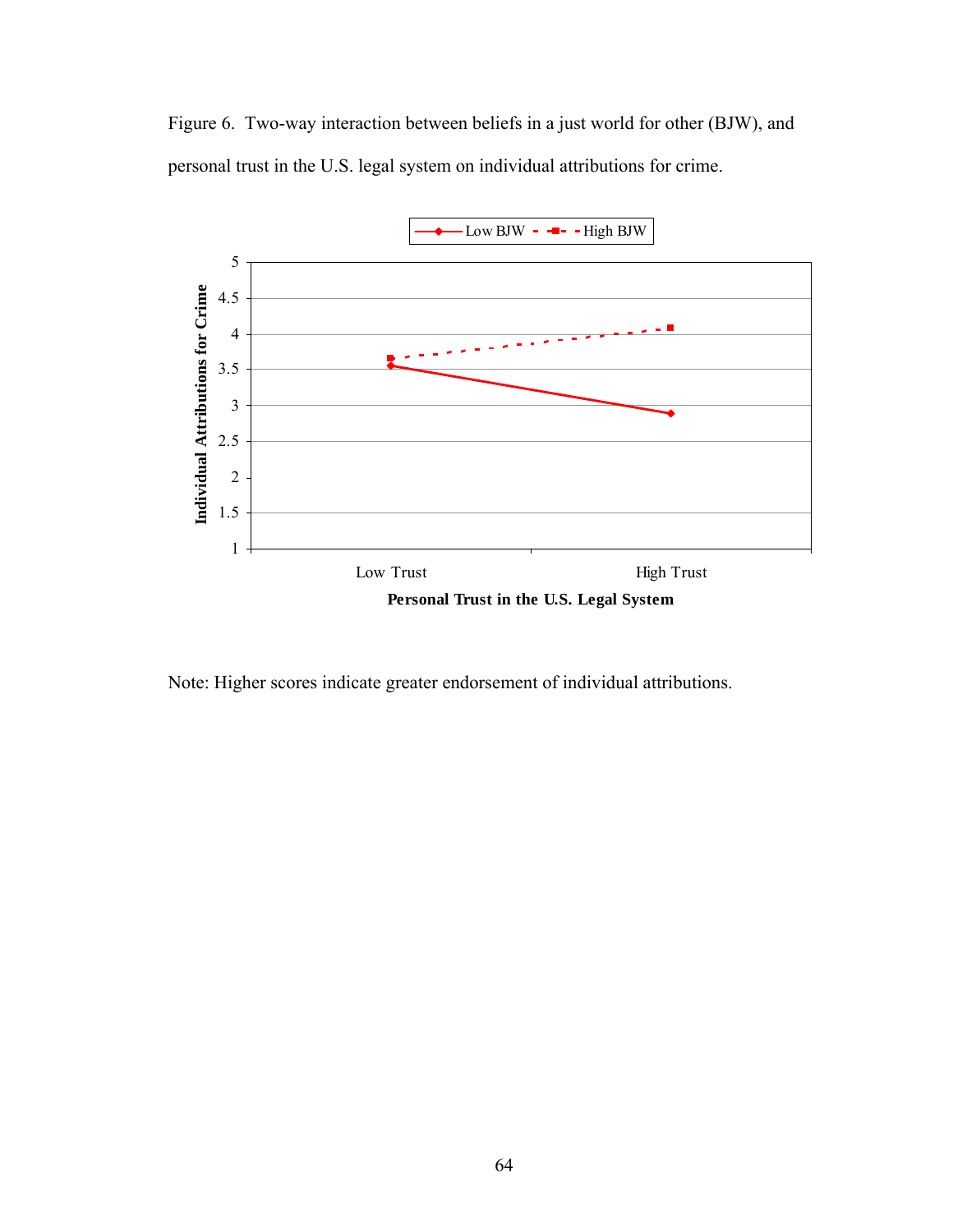Figure 7. Two-way interaction between right-wing authoritarianism (RWA) and personal trust in the U.S. legal system on the endorsement of just deserts as a goal of punishment.



Note: Higher scores indicate greater endorsement of just deserts as a punishment goal.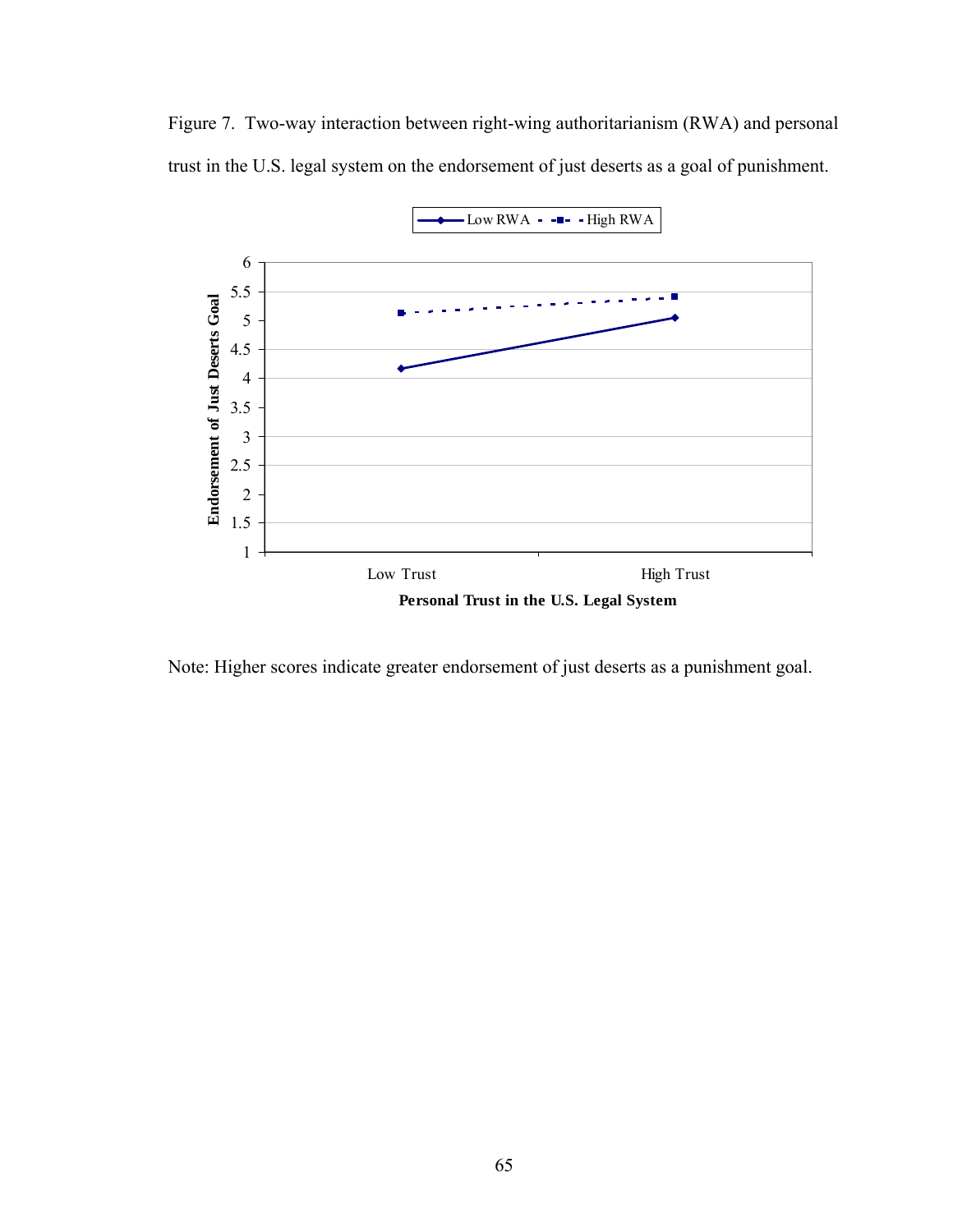Figure 8. Three-way interaction between system RWA, trust, and precipitating crime on perceived performance of the criminal justice system.



Note: Higher numbers indicate greater perceived performance of the criminal justice system.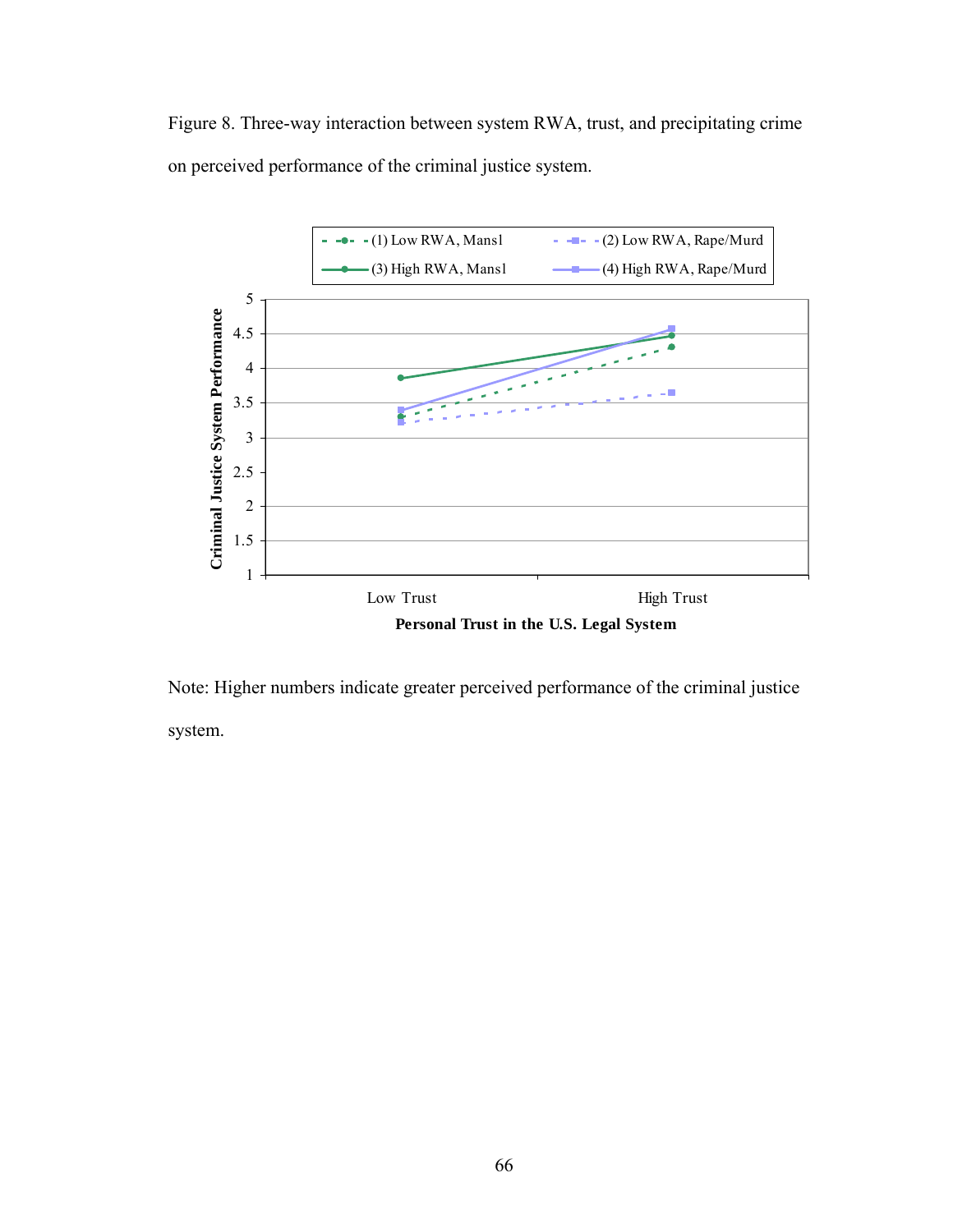Figure 9. Two-way interaction between beliefs in a just world for others (BJW) and personal trust in the U.S. legal system on the endorsement of rehabilitation as a goal of punishment.



Note: Higher scores indicate greater endorsement of rehabilitation as a punishment goal.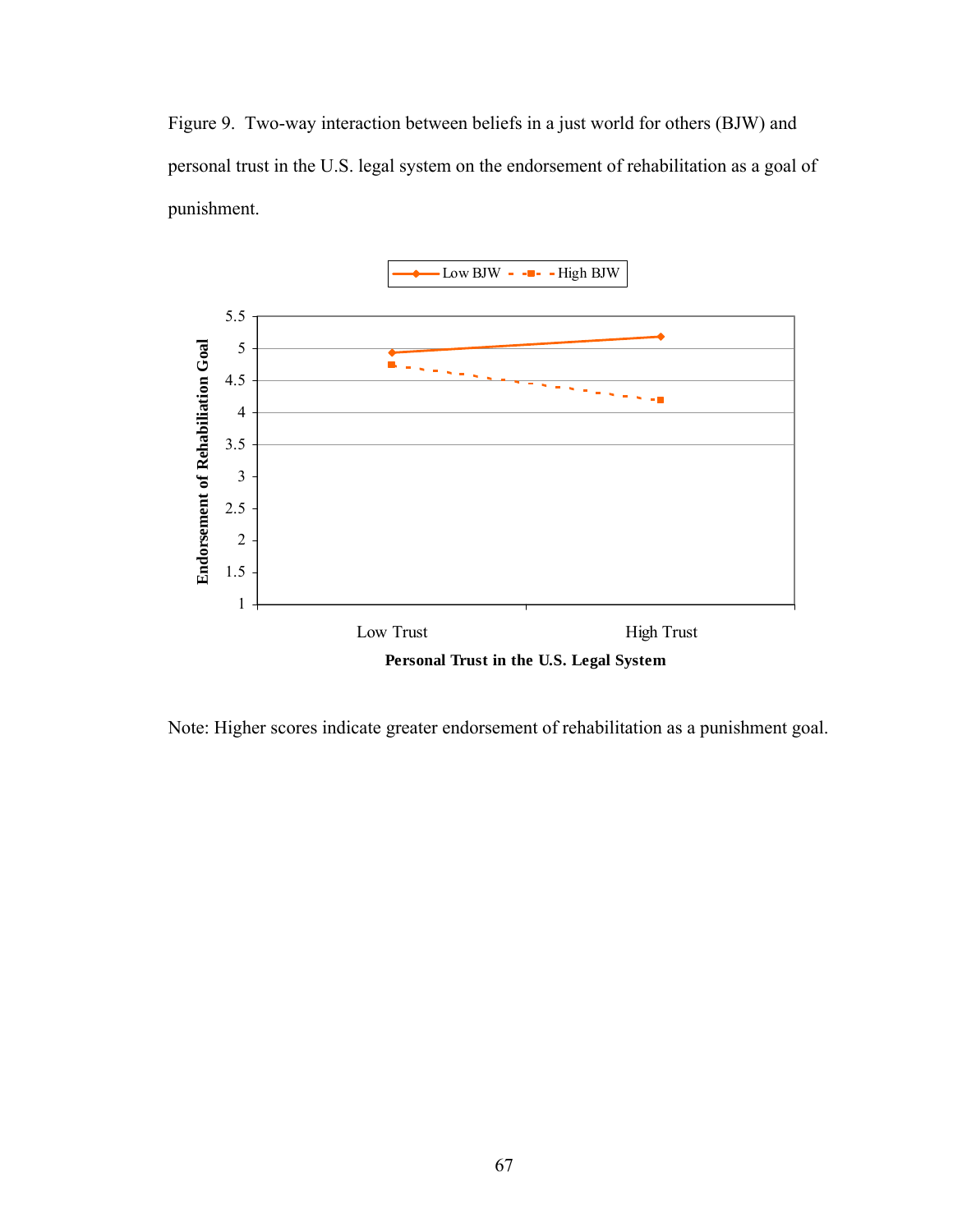### APPENDIX A: Attitude & Personality Measures

## *Right-Wing Authoritarianism Scale*

### **Social Issues Scale**

**Directions:** Indicate the degree to which you agree or disagree with each statement by circling the appropriate number. You may find that you agree with one part of a statement and not another. In this case, just rate each part and add them together. For example if you agree (3) with the first part of a statement and disagree (-1) with the second part, you would circle 2.



- 1. Our country desperately needs a mighty leader who will do what has to be done to destroy the radical new ways and sinfulness that are ruining us.  $-4$   $-3$   $-2$   $-1$  0  $+1$   $+2$   $+3$   $+4$
- 2. Gays and lesbians are just as healthy and moral as anybody else. -4 -3 -2 -1 0 +1 +2 +3 +4
- 3. It is always better to trust the judgment of the proper authorities in government and religion, than to listen to the noisy rabble-rousers in our society who are trying to create doubt in people's minds. -4 -3 -2 -1 0 +1 +2 +3 +4
- 4. Atheists and others who have rebelled against the established religions are no doubt every bit as good and virtuous as those who attend church regularly. -4 -3 -2 -1 0 +1 +2 +3 +4
- 5. The only way our country can get through the crisis ahead is to get back to our traditional values, put some tough leaders in power, and silence the troublemakers spreading bad ideas.
	- -4 -3 -2 -1 0 +1 +2 +3 +4
- 6. There is absolutely nothing wrong with nudist camps. -4 -3 -2 -1 0 +1 +2 +3 +4
- 7. Our country *needs* free thinkers who will have the courage to defy traditional ways, even if this upsets many people.  $-4$   $-3$   $-2$   $-1$  0  $+1$   $+2$   $+3$   $+4$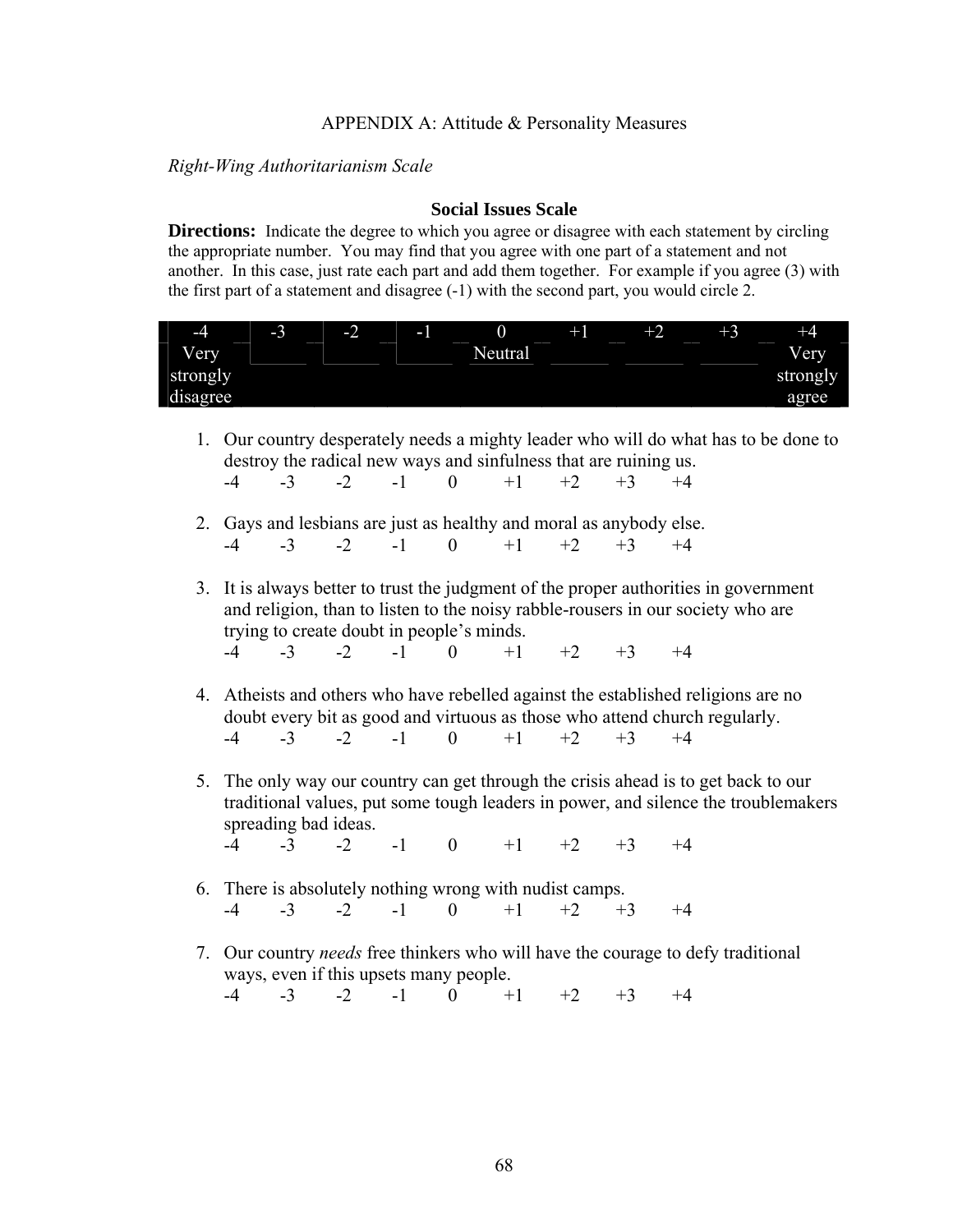- 8. Our country will be destroyed someday if we do not smash the perversions eating away at our moral fiber and traditional beliefs.  $-4$   $-3$   $-2$   $-1$  0  $+1$   $+2$   $+3$   $+4$
- 9. Everyone should have their own lifestyle, religious beliefs, and sexual preferences, even if it makes them different from everyone else.  $-4$   $-3$   $-2$   $-1$  0  $+1$   $+2$   $+3$   $+4$
- 10. The "old-fashioned ways" and "old-fashioned values" still show the best way to live.  $-4$   $-3$   $-2$   $-1$  0  $+1$   $+2$   $+3$   $+4$
- 11. You have to admire those who challenged the law and the majority's view by protesting for abortion rights, for animal rights, or to abolish school prayer.  $-4$   $-3$   $-2$   $-1$  0  $+1$   $+2$   $+3$   $+4$
- 12. What our country really needs is a strong, determined leader who will crush evil, and take us back to our true path.  $-4$   $-3$   $-2$   $-1$  0  $+1$   $+2$   $+3$   $+4$
- 13. Some of the best people in our country are those who are challenging our government, criticizing religion, and ignoring the "normal way things are supposed to be done."
	- $-4$   $-3$   $-2$   $-1$  0  $+1$   $+2$   $+3$   $+4$
- 14. God's laws about abortion, pornography, and marriage must be strictly followed before it is too late, and those who break them must be strongly punished.  $-4$   $-3$   $-2$   $-1$  0  $+1$   $+2$   $+3$   $+4$
- 15. There are many radical, immoral people in our country today, who are trying to ruin it for their godless purposes, who the authorities should put out of action. -4 -3 -2 -1 0 +1 +2 +3 +4
- 16. A "woman's place" should be wherever she wants to be. The days when women are submissive to their husbands and social conventions belong strictly in the past.  $-4$   $-3$   $-2$   $-1$  0  $+1$   $+2$   $+3$   $+4$
- 17. Our country will be great if we honor the ways of our forefathers, do what the authorities tell us to do, and get rid of the "rotten apples" who are ruining everything.  $-4$   $-3$   $-2$   $-1$  0  $+1$   $+2$   $+3$   $+4$
- 18. There is no "ONE right way" to live life; everybody has to create their *own* way.
	- $-4$   $-3$   $-2$   $-1$  0  $+1$   $+2$   $+3$   $+4$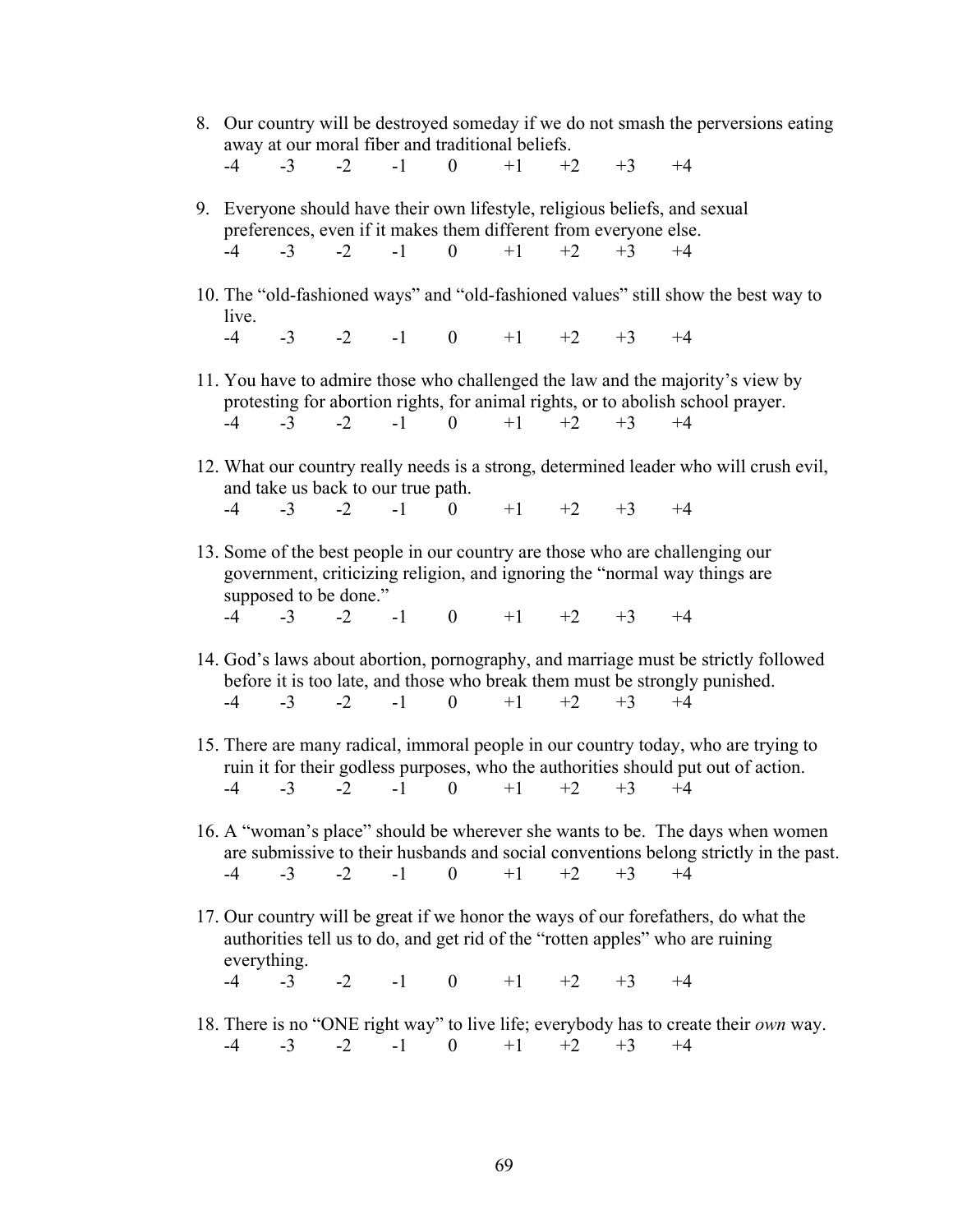19. Homosexuals and feminists should be praised for being brave enough to defy "traditional family values."

 $-4$   $-3$   $-2$   $-1$  0  $+1$   $+2$   $+3$   $+4$ 

- 20. This country would work a lot better if certain groups of troublemakers would just shut up and accept their group's traditional place in society.  $-4$   $-3$   $-2$   $-1$  0  $+1$   $+2$   $+3$   $+4$
- 21. It would be best for everyone if the proper authorities censored magazines so that people could not get their hands on trashy and disgusting material.  $-4$   $-3$   $-2$   $-1$  0  $+1$   $+2$   $+3$   $+4$
- 22. There is nothing wrong with premarital sexual intercourse.  $-4$   $-3$   $-2$   $-1$  0  $+1$   $+2$   $+3$   $+4$
- 23. People should pay less attention to the Bible and the other forms of religious guidance, and instead develop their own personal standards of what is moral and immoral.  $-4$   $-3$   $-2$   $-1$  0  $+1$   $+2$   $+3$   $+4$
- 24. What our country needs *most* is discipline, with everyone following our leaders in unity.

 $-4$   $-3$   $-2$   $-1$  0  $+1$   $+2$   $+3$   $+4$ 

- 25. A lot of our rules regarding modesty and sexual behavior are just customs that are not necessarily any better or holier than those which other people follow.  $-4$   $-3$   $-2$   $-1$  0  $+1$   $+2$   $+3$   $+4$
- 26. The facts on crime, sexual immorality, and the recent public disorders all show we have to crack down harder on deviant groups and troublemakers if we are going to save our moral standards and preserve law and order.  $-4$   $-3$   $-2$   $-1$  0  $+1$   $+2$   $+3$   $+4$
- 27. It's better to have trashy magazines and radical pamphlets in our communities than to let the government have the power to censor them.  $-4$   $-3$   $-2$   $-1$  0  $+1$   $+2$   $+3$   $+4$
- 28. The situation in our country is getting so serious, the strongest methods would be justified if they eliminated the troublemakers and got us back on our true path.  $-4$   $-3$   $-2$   $-1$  0  $+1$   $+2$   $+3$   $+4$
- 29. It is wonderful that young people today have greater freedom to protest against things they don't like, and to make their own "rules" to govern their behavior.  $-4$   $-3$   $-2$   $-1$  0  $+1$   $+2$   $+3$   $+4$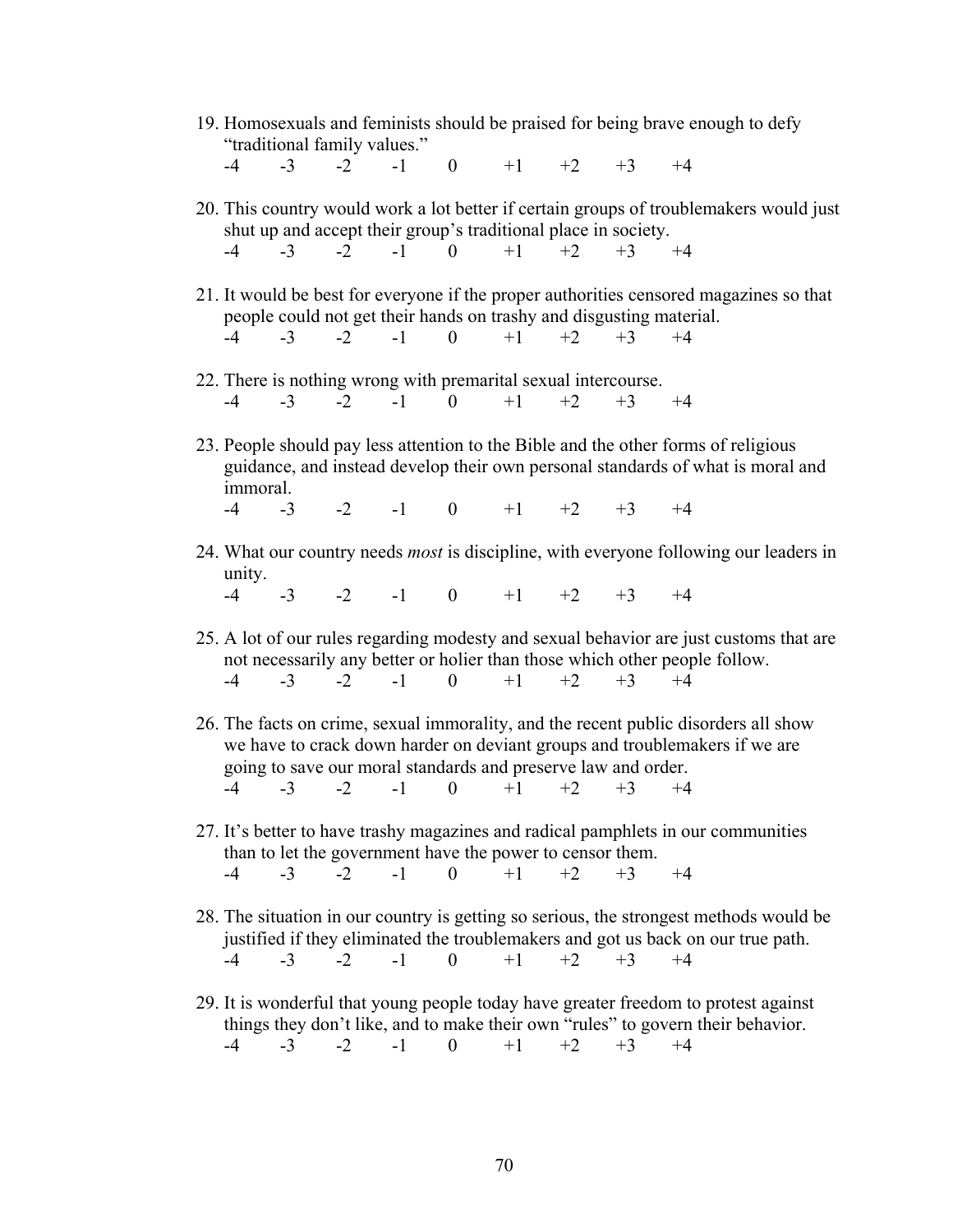30. Once the government leaders give us the "go-ahead," it will be the duty of every patriotic citizen to help stomp out the rot that is poisoning our country from within.

 $-4$   $-3$   $-2$   $-1$  0  $+1$   $+2$   $+3$   $+4$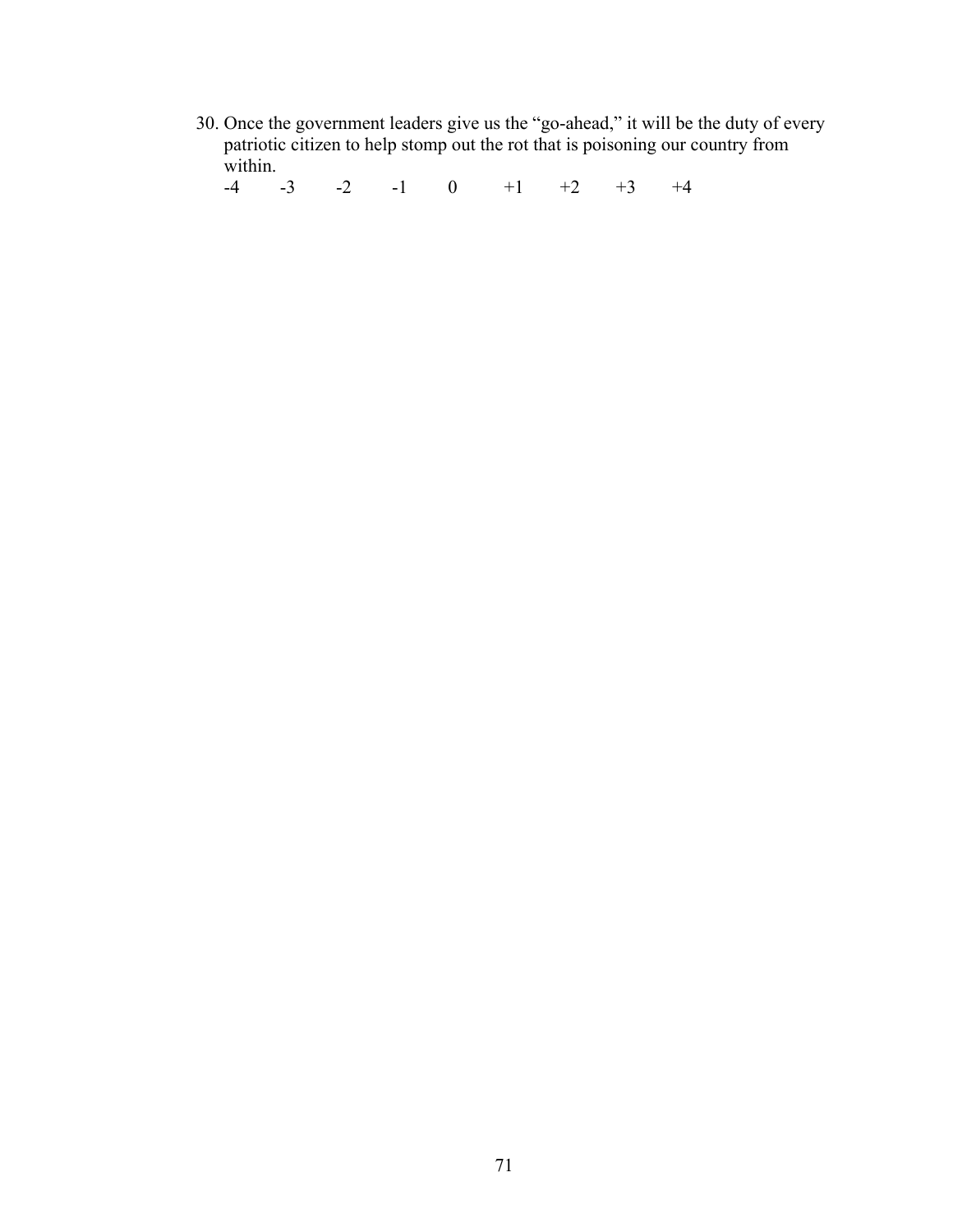# *Just World Scale for Others*

**Directions:** Indicate the degree to which you agree or disagree with each statement by circling the appropriate number:

| Strongly<br>disagree |             | 2                                              | 3                                                                          |   | 5 | 6<br>Strongly agree |
|----------------------|-------------|------------------------------------------------|----------------------------------------------------------------------------|---|---|---------------------|
|                      |             |                                                |                                                                            |   |   |                     |
|                      |             | 1. I feel that the world treats people fairly. |                                                                            | 4 | 5 | 6                   |
|                      |             | 2. I feel that people get what they deserve.   |                                                                            | 4 | 5 | 6                   |
|                      |             |                                                | 3. I feel that people treat each other fairly in life.                     | 4 | 5 | 6                   |
|                      | 1           | $\mathcal{D}_{\mathcal{L}}$                    | 4. I feel that people earn the rewards and punishments they get.           | 4 | 5 | 6                   |
| 5.                   |             | 2                                              | I feel that people treat each other with the respect they deserve.<br>3    |   | 5 | 6                   |
|                      |             |                                                | 6. I feel that people get what they are entitled to have.                  |   | 5 | 6                   |
|                      |             | $\mathcal{L}$                                  | 7. I feel that a person's efforts are noticed and rewarded.                | 4 | 5 | 6                   |
|                      | themselves. |                                                | 8. I feel that when people meet with misfortune, they have brought it upon |   |   |                     |
|                      |             | 2                                              |                                                                            | 4 | 5 | 6                   |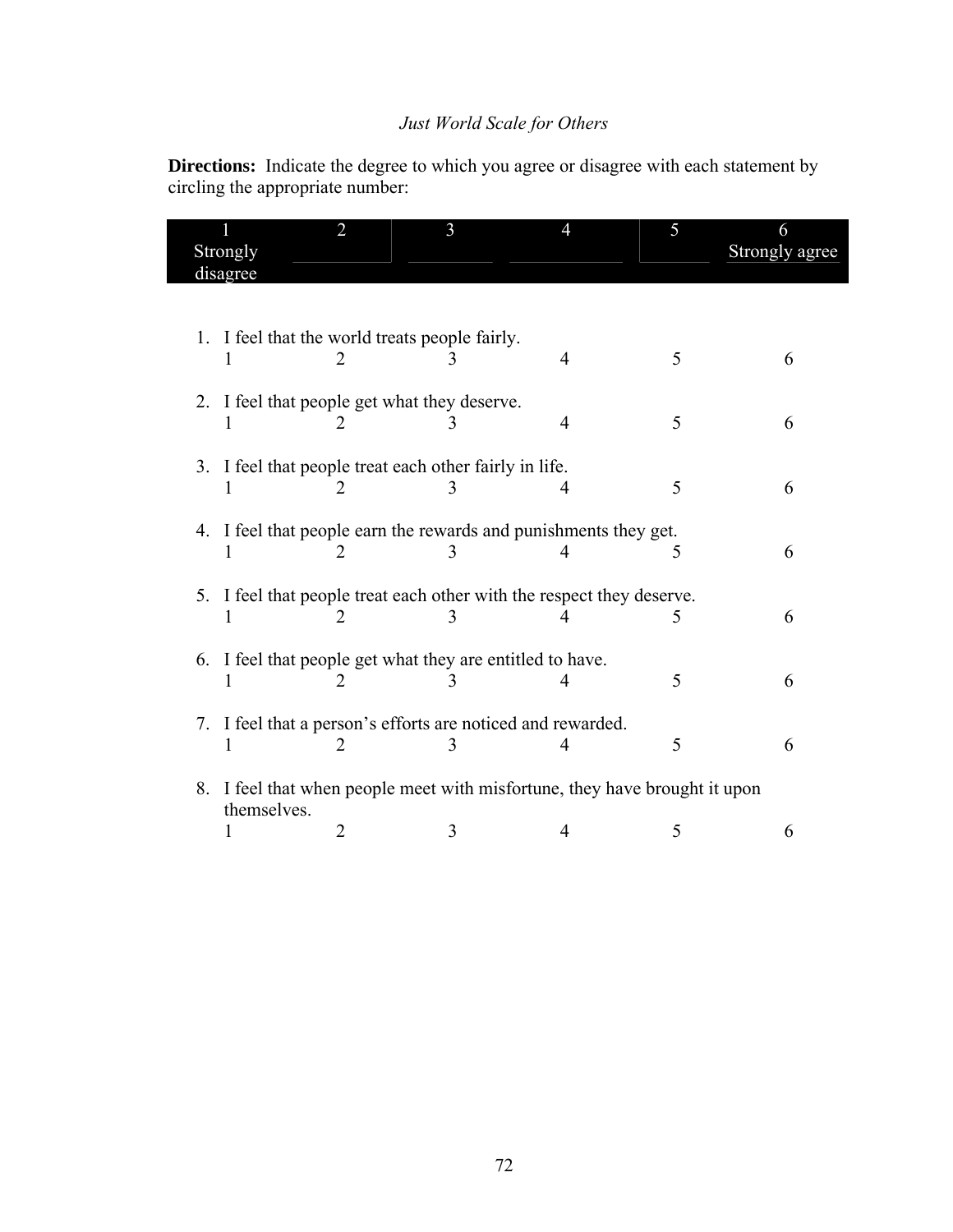*Trust Article: High trust version* 

# New Opinion Research Weighs the American Legal System on the Scales of Justice

## Robert M. Porter

The recent U.S. Supreme Court judicial confirmation hearings have prompted many Americans to take stock of their feelings about the U.S. legal system, and two political scientists from Duke University have tapped that interest to learn more about how Americans feel about the courts, legal authorities, and the jury system generally. The question they posed: How fair and unbiased is the U.S. legal system?

There are certainly positive and negative aspects of all systems of justice, but what are the views of the American people? A research team of political scientists and legal scholars led by Gerald Mason and David Landis of Duke University conducted a survey of over 16,500 Americans to learn about prevailing views toward judges and the legal system.

"Trust in legal authorities is high. Citizens willingly turn to courts to solve major disputes and report fair outcomes, regardless of favorability," explains Dr. Mason. "The survey results provide evidence that is contrary to the assumed public negativity and distrust toward the legal system by many scholars."

Research comparing rulings in various court cases suggest that judges are consistent and fair in their assessment of evidence and facts. Also, there is greater confidence in the accuracy of convictions due to more advanced forensic techniques. A greater sense of efficacy has also been engendered by the overall 17% decrease in violent crime nationwide since 1996. "The greater perception of safety voiced by citizens is another sign that citizens are satisfied and that the legal system is effective," Dr. Mason comments.

 "Americans are proud of the jury system and object to changing this aspect of the legal system," Dr. Landis reports. "Overall, citizens feel it gives them a voice in the process. They feel that legal authorities treat them respectfully and that the system yields just outcomes."

 While legal institutions certainly have problems, the Mason and Landis study suggests reasons to be optimistic about the health of our legal system. The jury system is well-respected partly because of citizen involvement in the process. Citizens feel they are a part of the justice system. The jury system works well because most jurors are diligent and earnest in their quest to arrive at the right decision. With the critical legal authority to resolve disputes and check power, says Landis, "Americans feel that the jury lends legitimacy to the system itself."

*Robert M. Porter is Visiting Fellow of Political Science at Georgetown University and a Contributing Editor to The Journal of Public Opinion.*

 $\mathcal{L}_\text{max} = \frac{1}{2} \sum_{i=1}^n \mathcal{L}_i \mathcal{L}_i$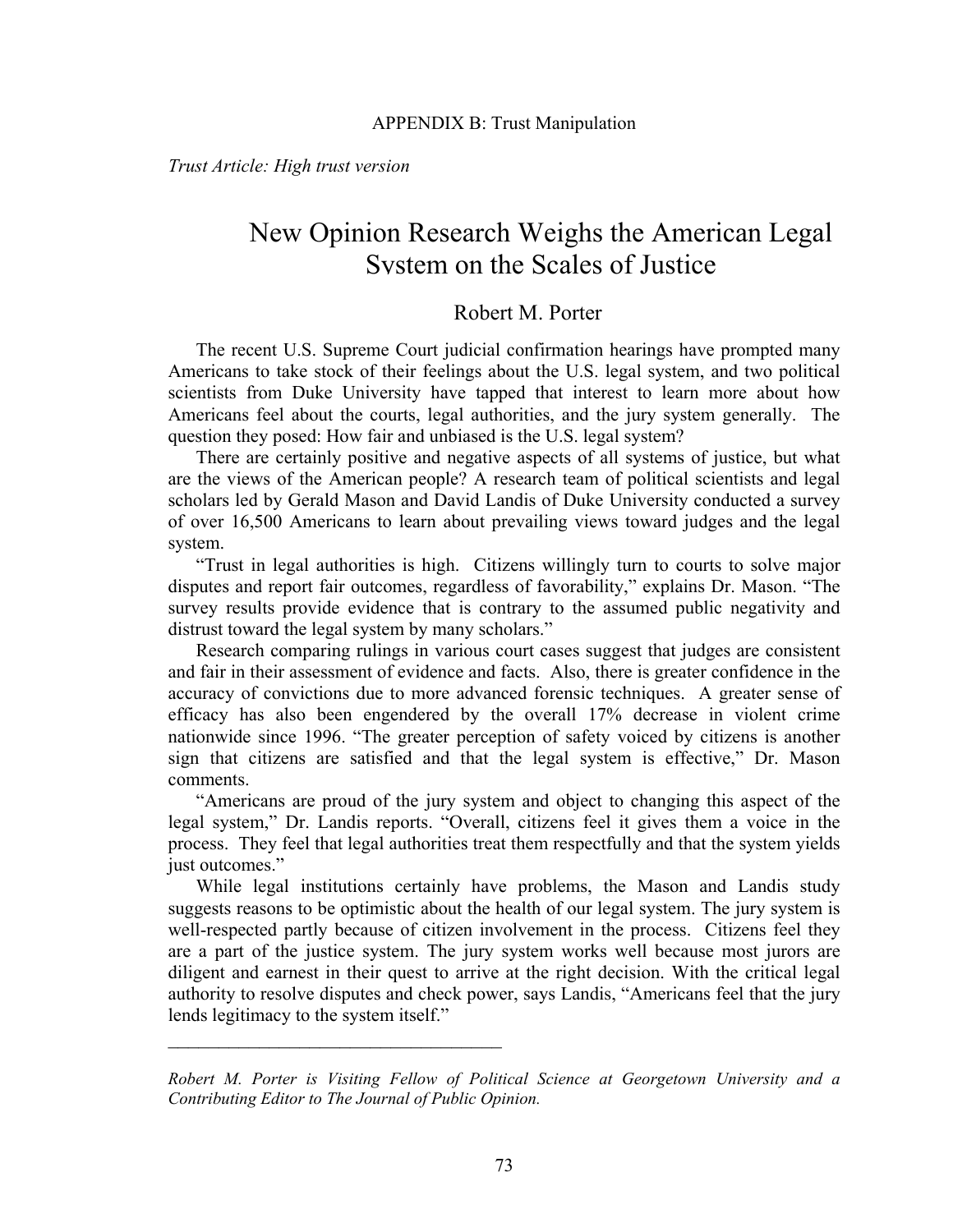# New Opinion Research Weighs the American Legal System on the Scales of Justice

## Robert M. Porter

The recent U.S. Supreme Court judicial confirmation hearings have prompted many Americans to take stock of their feelings about the U.S. legal system, and two political scientists from Duke University have tapped that interest to learn more about how Americans feel about the courts, legal authorities, and the jury system generally. The question they posed: How fair and unbiased is the U.S. legal system?

There are certainly positive and negative aspects of all systems of justice, but what are the views of the American people? A research team of political scientists and legal scholars led by Gerald Mason and David Landis of Duke University conducted a survey of over 16,500 Americans to learn about prevailing views toward judges and the legal system.

"Trust in legal authorities is low. Citizens only unwillingly turn to courts to solve major disputes and continue to report low satisfaction with outcomes, regardless of favorability," explains Dr. Mason. "The survey results provide evidence that is consistent with the assumed public negativity and distrust toward the legal system of many scholars."

Research comparing rulings in various court cases suggest that judges are inconsistent in their assessment of evidence and facts. Also, there is greater

skepticism in the accuracy of convictions due to inaccurate forensic techniques. A lower sense of efficacy has also been engendered by the overall 17% increase in violent crime nationwide since 1996. "The greater concern for safety voiced by citizens is another sign that citizens are dissatisfied and that the legal system is ineffective," Dr. Mason comments.

 "Americans are proud of the jury system and object to changing this aspect of the legal system," Dr. Landis reports. "However, citizens no longer feel it gives them a voice in the process. They feel that legal authorities no longer treat them respectfully and they question whether the system yields just outcomes."

 Legal institutions certainly have problems, and the Mason and Landis study suggests that there is reason to be pessimistic about the health of our legal system. The jury system is well-respected partly because of citizen involvement in the process, but citizens no longer feel they are a part of the justice system. The jury system has worked well because most jurors are diligent and earnest in their quest to arrive at the right decision. But with fewer cases heard by juries, the critical legal authority to resolve disputes and check power is given to judges. Says Landis, "Americans no longer feel that the jury lends legitimacy to the system itself."

*Robert M. Porter is Visiting Fellow of Political Science at Georgetown University and a Contributing Editor to The Journal of Public Opinion.*

 $\mathcal{L}_\text{max}$  , where  $\mathcal{L}_\text{max}$  and  $\mathcal{L}_\text{max}$  and  $\mathcal{L}_\text{max}$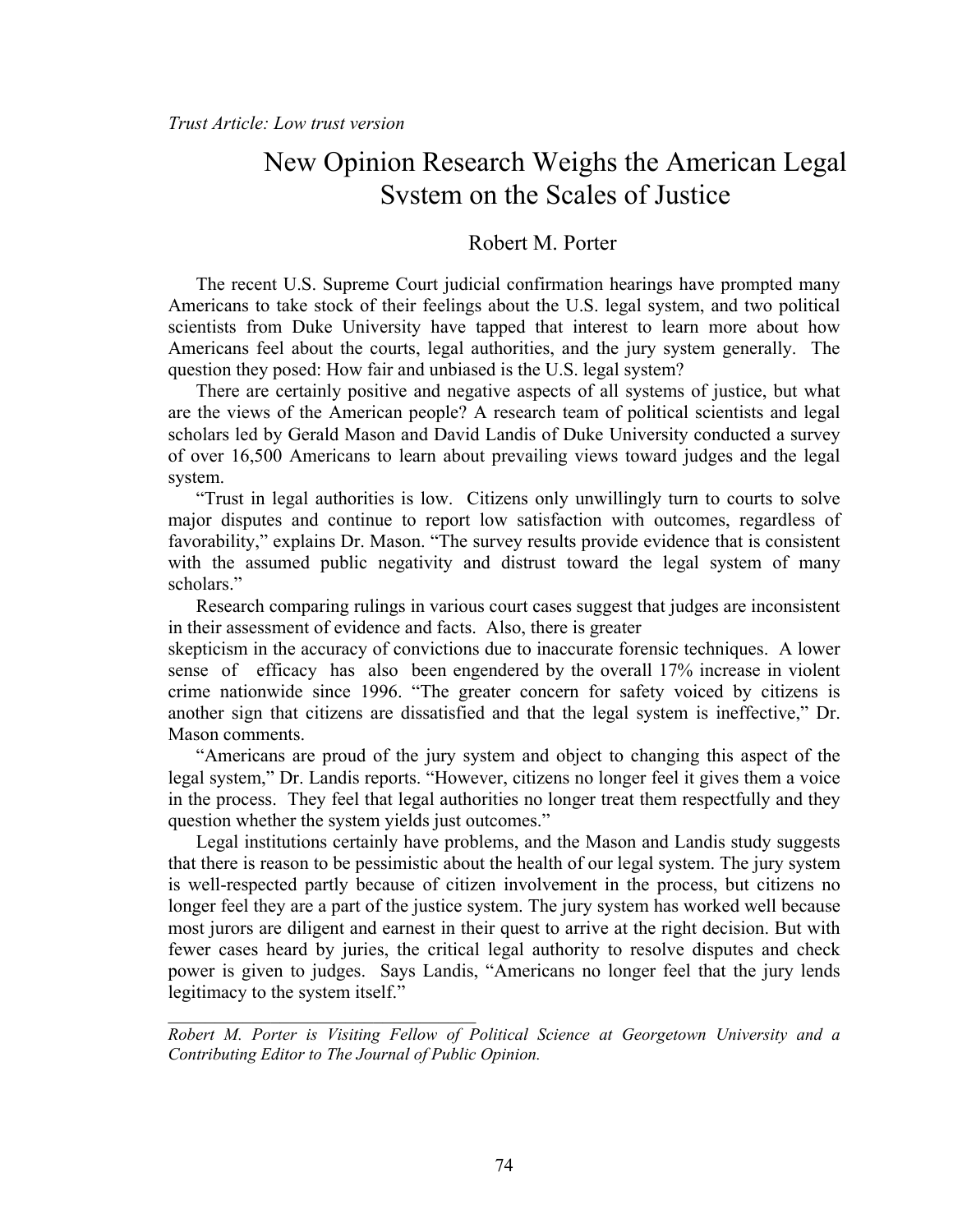# *Trust: Manipulation checks and trust opinions*

The following questions pertain to the article you just read and your views regarding the article's content. Please circle the number that corresponds to your answer.

| 1. How much do you agree with points in the article?                                   |                             |                |                           |    |   |                  |
|----------------------------------------------------------------------------------------|-----------------------------|----------------|---------------------------|----|---|------------------|
|                                                                                        | $\mathcal{D}_{\mathcal{L}}$ | $\mathbf{R}$   | $\boldsymbol{\varLambda}$ | 5  | 6 | 7                |
|                                                                                        |                             |                |                           |    |   |                  |
| Disagree                                                                               |                             |                |                           |    |   | Completely       |
| completely                                                                             |                             |                |                           |    |   | agree            |
|                                                                                        |                             |                |                           |    |   |                  |
| 2. How factual do you think the article is?                                            |                             |                |                           |    |   |                  |
|                                                                                        |                             |                |                           |    |   |                  |
|                                                                                        | 2                           |                | $\overline{4}$            | 5  | 6 | 7                |
| Not at all                                                                             |                             |                |                           |    |   |                  |
|                                                                                        |                             |                |                           |    |   | Completely       |
| factual                                                                                |                             |                |                           |    |   | factual          |
|                                                                                        |                             |                |                           |    |   |                  |
| 3. From the article, how supportive are Americans of the jury trial?                   |                             |                |                           |    |   |                  |
|                                                                                        | 2                           | $\overline{3}$ | $\overline{4}$            | 5  | 6 |                  |
|                                                                                        |                             |                |                           |    |   |                  |
| Not at all                                                                             |                             |                |                           |    |   | Very supportive  |
| supportive                                                                             |                             |                |                           |    |   |                  |
|                                                                                        |                             |                |                           |    |   |                  |
|                                                                                        |                             |                |                           |    |   |                  |
| 4. From the article, how much do Americans trust the criminal justice system?          |                             |                |                           |    |   |                  |
|                                                                                        | 2                           | 3              | 4                         | 5  | 6 | 7                |
|                                                                                        |                             |                |                           |    |   |                  |
| Not much                                                                               |                             |                |                           |    |   | Very much        |
|                                                                                        |                             |                |                           |    |   |                  |
| 5. Overall, how effective do you think the U.S. Justice System is?                     |                             |                |                           |    |   |                  |
|                                                                                        | 2                           | 3              | $\overline{4}$            | 5. | 6 |                  |
|                                                                                        |                             |                |                           |    |   |                  |
| Not at all                                                                             |                             |                |                           |    |   | Completely       |
| effective                                                                              |                             |                |                           |    |   | effective        |
|                                                                                        |                             |                |                           |    |   |                  |
|                                                                                        |                             |                |                           |    |   |                  |
|                                                                                        |                             |                |                           |    |   |                  |
| 6. Sometimes criminals must go free in order to prevent the wrong person from going to |                             |                |                           |    |   |                  |
| prison.                                                                                |                             |                |                           |    |   |                  |
|                                                                                        |                             |                |                           |    |   |                  |
|                                                                                        | $\overline{2}$              | 3              | 4                         | 5  | 6 | 7                |
| Disagree                                                                               |                             |                |                           |    |   | Agree            |
|                                                                                        |                             |                |                           |    |   |                  |
| completely                                                                             |                             |                |                           |    |   | completely       |
|                                                                                        |                             |                |                           |    |   |                  |
| 7. How often is the wrong person convicted of a crime?                                 |                             |                |                           |    |   |                  |
|                                                                                        | 2                           | 3              | 4                         | 5  | 6 | 7                |
|                                                                                        |                             |                |                           |    |   |                  |
| Rarely                                                                                 |                             |                |                           |    |   | Most of the time |
|                                                                                        |                             |                |                           |    |   |                  |
| 8. How often does the perpetrator of a crime get caught?                               |                             |                |                           |    |   |                  |
|                                                                                        | $\overline{c}$              | $\mathfrak{Z}$ |                           | J. | O |                  |
|                                                                                        |                             |                |                           |    |   |                  |
| Rarely                                                                                 |                             |                |                           |    |   | Most of the time |
|                                                                                        |                             |                |                           |    |   |                  |
| 9. How often do criminals get the punishment they deserve?                             |                             |                |                           |    |   |                  |
|                                                                                        | $\overline{2}$              | 3              | $\overline{4}$            | 5  | 6 | 7                |
|                                                                                        |                             |                |                           |    |   |                  |
| Rarely                                                                                 |                             |                |                           |    |   | Most of the time |
|                                                                                        |                             |                |                           |    |   |                  |
| 10. In general, how fair do you think jury trials are?                                 |                             |                |                           |    |   |                  |
|                                                                                        |                             |                |                           |    |   |                  |
| 2                                                                                      |                             | 3              | $\overline{4}$            | 5  | 6 | 7                |
| Not at all fair                                                                        |                             |                |                           |    |   | Completely fair  |

1. How much do you agree with points in the article?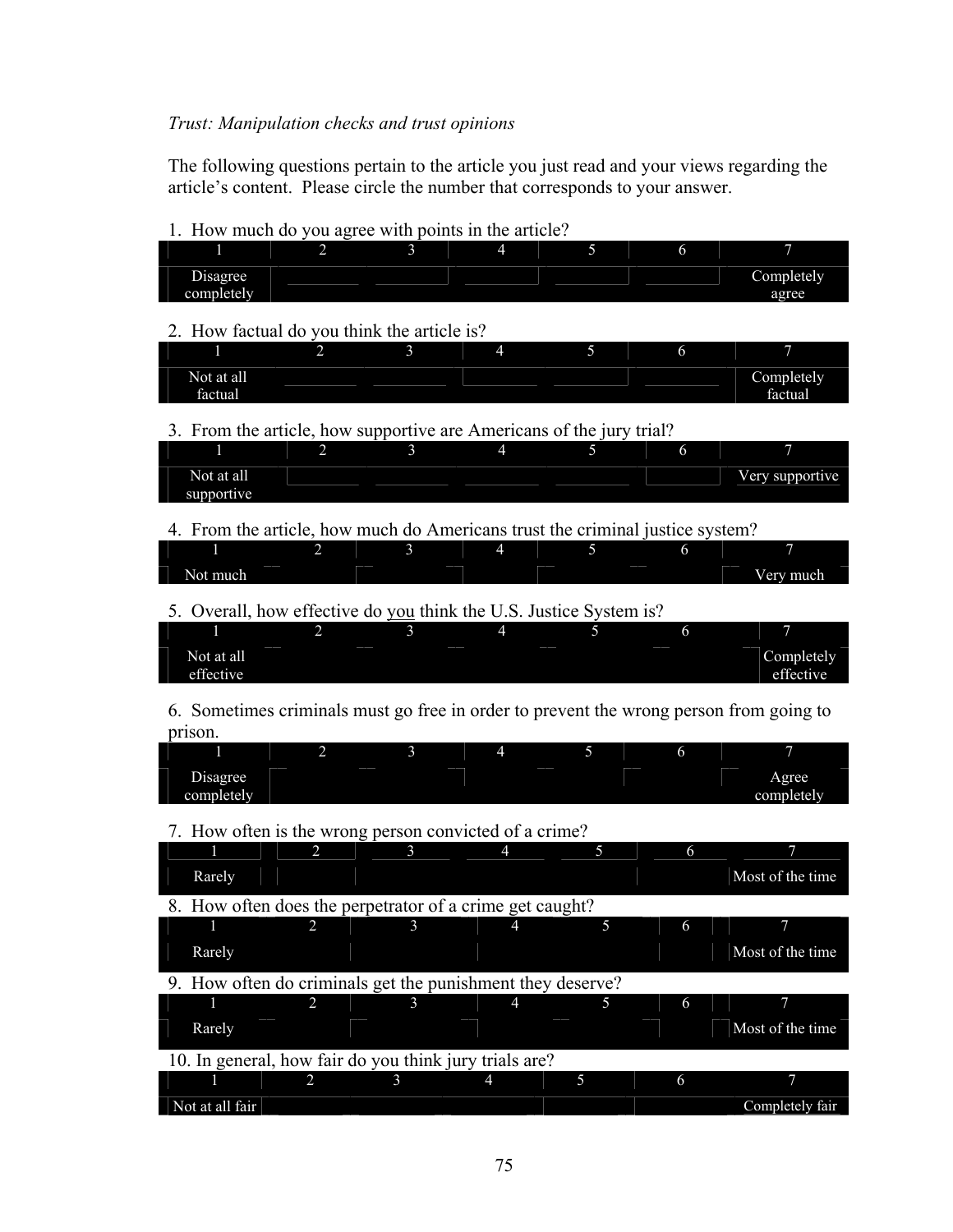## APPENDIX C: Outrage Manipulation

*Incident Report: high outrage version* (Note: page numbers correspond in formatted

versions)

# Date Printed: 04/10/05 **Police Department** Time Printed: 7:12:02 PM **Law Enforcement Incident Report** M.R.S. Number: 1121001<br>Page 1 of 2 P.D. Complaint Number:

9700344

P.D. Complaint Number:

## **INCIDENT DATA**

| Incident Type:           | <b>RAPE/MURDER</b>     |
|--------------------------|------------------------|
| Address of Occurrence:   | 200 WEST RD            |
| Originally Received As:  |                        |
| How Received:            | <b>RADIO</b>           |
| Type of Premise:         | <b>PARK</b>            |
| Copies to:               | <b>MUNI COURT</b>      |
| Occurred From:           | 04/10/05               |
| Date Reported:           | 04/10/05               |
| Time Reported:           | <b>1719 HRS</b>        |
| Arrival Time:            | <b>1830 HRS</b>        |
| Weapon or Objects Used:  | <b>NONE</b>            |
| <b>Complaint Status:</b> | <b>WARRANT PENDING</b> |

Officer Assaulted or Killed: **NO** Reporting Officer: Other Officers Notified: District: 1



|                 | <b>WEI AVITILIA D</b> |
|-----------------|-----------------------|
|                 |                       |
| Name:           |                       |
| Sex:            |                       |
| Race:           |                       |
| Date of Birth:  |                       |
| Place of Birth: |                       |
|                 |                       |
| SSN:            |                       |
| Marital Status: |                       |
|                 |                       |
| Home Address:   |                       |
|                 |                       |

# **REPORTING DATA**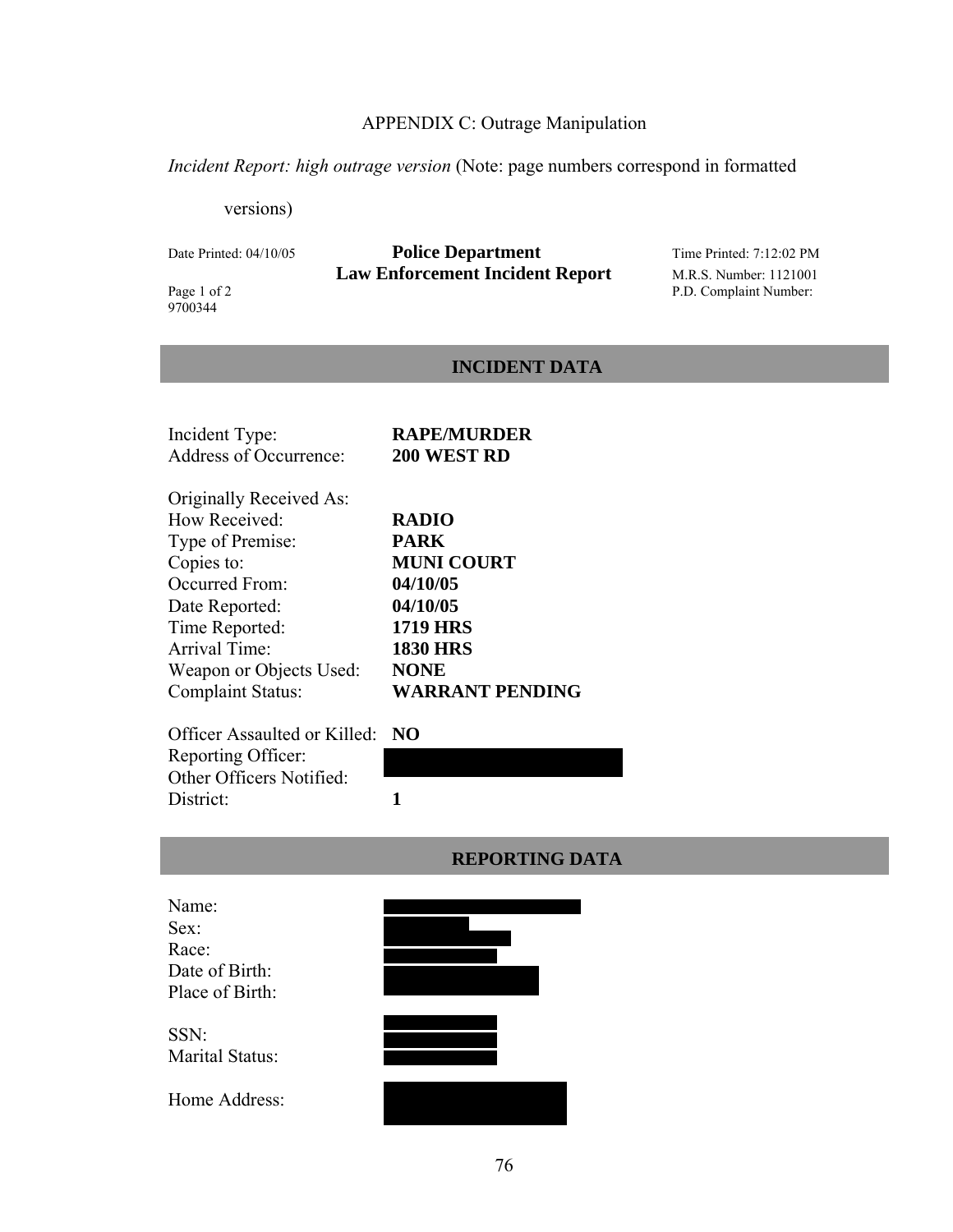Phone:

Occupation: Relation:

# **VICTIM**

| Name:<br>Sex:<br>Race:<br>Date of Birth:<br>Place of Birth:                                                                                                                           | <b>MEGAN SMITH</b><br><b>FEMALE</b><br><b>CAUCASIAN</b><br>10/10/95<br><b>MO</b>                                                                                                       |                      |
|---------------------------------------------------------------------------------------------------------------------------------------------------------------------------------------|----------------------------------------------------------------------------------------------------------------------------------------------------------------------------------------|----------------------|
| SSN:<br>Marital Status:                                                                                                                                                               | <b>SINGLE</b>                                                                                                                                                                          |                      |
| Home Address:                                                                                                                                                                         |                                                                                                                                                                                        |                      |
| Occupation:<br>Relation:                                                                                                                                                              | <b>NONE</b>                                                                                                                                                                            |                      |
|                                                                                                                                                                                       | <b>KNOWN SUSPECT</b>                                                                                                                                                                   |                      |
| Name:<br>Sex:<br>Race:<br>Date of Birth:<br>Place of Birth:<br>SSN:<br>Marital Status:<br>Home Address:<br>Occupation:<br>Relation:<br>Physical Description:<br>Build:<br>Hair Color: | <b>KEVIN COLLINS</b><br><b>MALE</b><br><b>CAUCASIAN</b><br>01/10/77<br><b>MO</b><br><b>SINGLE</b><br><b>NONE</b><br>[Height]: $5'10''$<br>[Age]: 29<br><b>MED</b><br><b>DARK BROWN</b> | [Weight]: $190$ lbs. |
| Hair Length:<br>Facial Hair:<br>Complexion:<br>Eye Color:                                                                                                                             | <b>SHORT</b><br><b>NONE</b><br><b>LBR</b><br><b>DARK BROWN</b>                                                                                                                         |                      |
| Injured:                                                                                                                                                                              | NO                                                                                                                                                                                     |                      |

Injured Type: **N/A**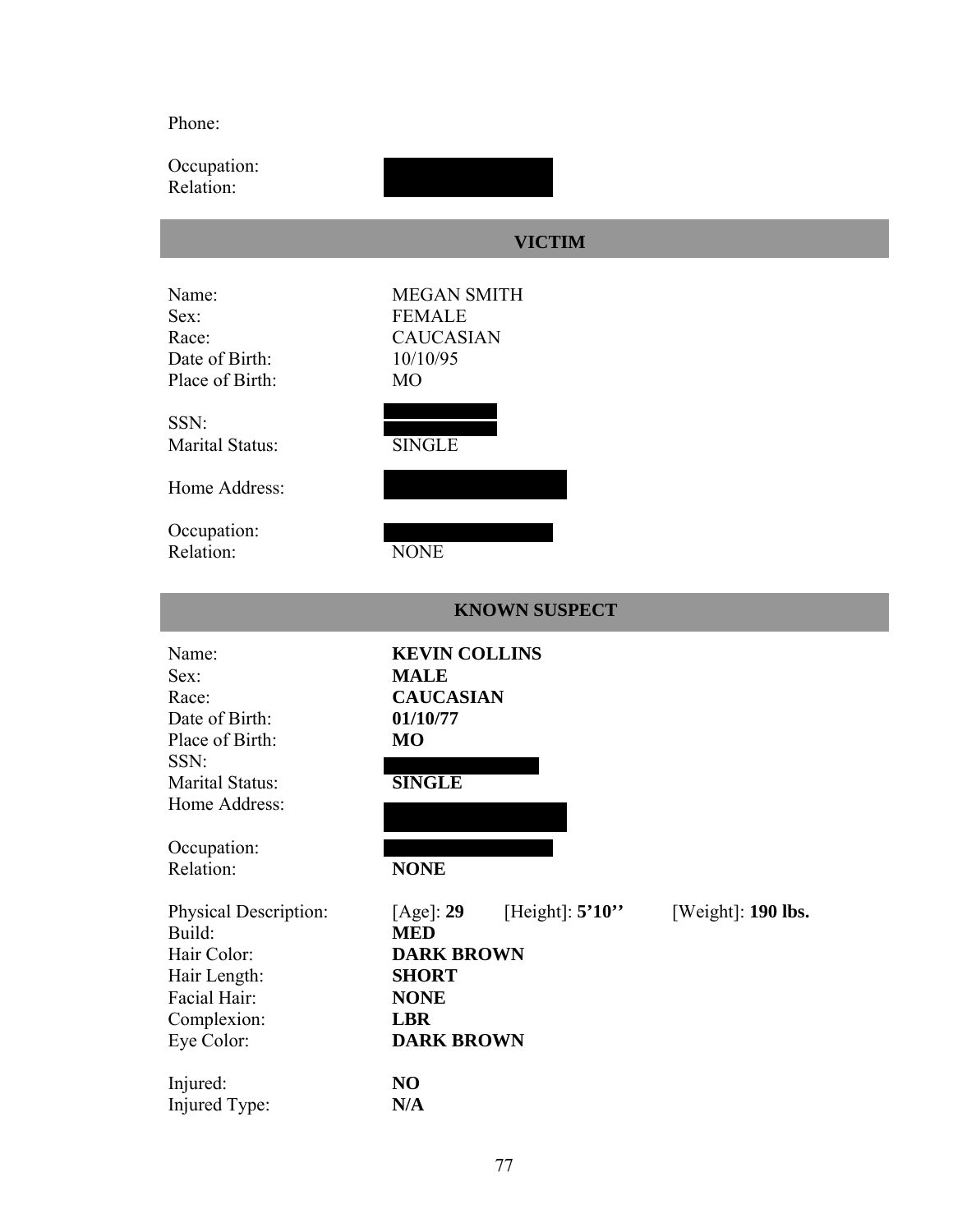| Conveyed by:<br>Hospital:<br>Hospital Disposition:<br>$AR \#$ : | N/A<br>N/A<br>N/A<br>38845699 |                |                   |           |  |  |  |
|-----------------------------------------------------------------|-------------------------------|----------------|-------------------|-----------|--|--|--|
| Charges:                                                        | <b>RAPE/MURDER</b>            |                |                   |           |  |  |  |
| <b>RSMO USC:</b>                                                | 455.90                        |                |                   |           |  |  |  |
| MO Code:                                                        | 3315                          | $F/M/C$ :      | M                 |           |  |  |  |
| Page 2 of 2<br>Number: 9700944                                  |                               |                |                   | Complaint |  |  |  |
| <b>PROPERTY</b>                                                 |                               |                |                   |           |  |  |  |
|                                                                 |                               |                |                   |           |  |  |  |
| Item Type:                                                      | N/A                           |                | Value:            | N/A       |  |  |  |
| Property Code:                                                  | N/A                           |                | Status:           | N/A       |  |  |  |
| Quantity:                                                       | N/A                           |                |                   |           |  |  |  |
| Property Disposition:                                           | N/A                           |                | Owner's Name:     | N/A       |  |  |  |
|                                                                 |                               |                |                   |           |  |  |  |
|                                                                 |                               | <b>VEHICLE</b> |                   |           |  |  |  |
| Vehicle Number:                                                 | N/A                           |                | Code:             | N/A       |  |  |  |
| Owner's Name:                                                   | N/A                           |                |                   |           |  |  |  |
| Vehicle Status:                                                 | N/A                           |                | Vehicle Make: N/A |           |  |  |  |
| Year:                                                           | N/A                           |                | Style:            | N/A       |  |  |  |
| Vehicle Value:                                                  | N/A                           |                | Doors Locked: N/A |           |  |  |  |
|                                                                 |                               |                |                   |           |  |  |  |

## **NARRATIVE**

í

**On the evening of April 10, 2005, a 10-year old girl, Megan Smith, was admitted into the hospital with signs of sexual abuse and trauma. Upon examination, the doctor concluded that Megan had been raped and beaten by her attacker causing a number of injuries including a severe concussion, bruising, and several broken ribs that were causing internal bleeding. The staff physician immediately contacted the police and the guardian of Megan Smith. After surgery, Megan remained in intensive care for 12 hours before she died from internal bleeding.**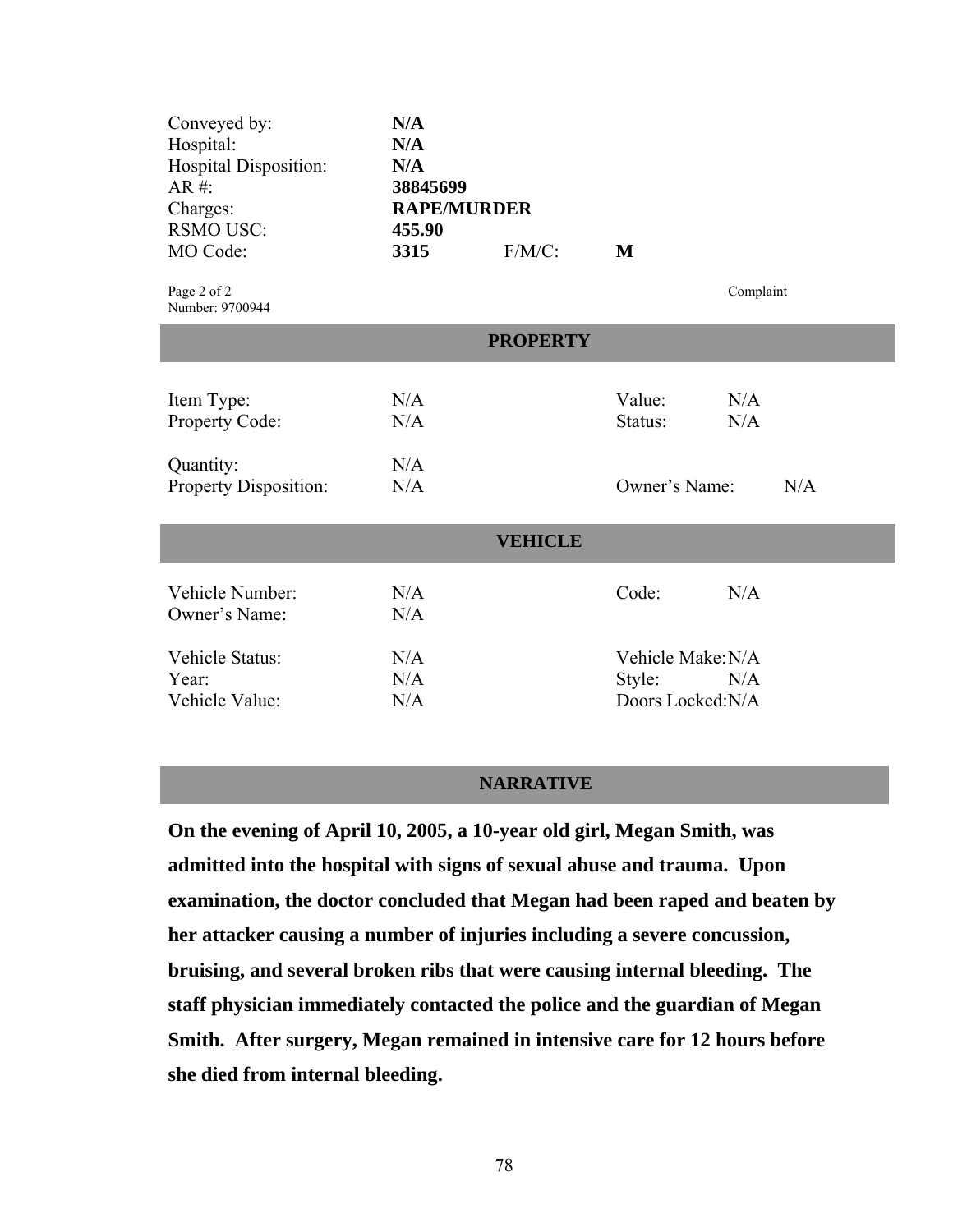**Upon the arrival of Megan Smith's father, Jack Smith, a witness made a statement to the police regarding her attack. "I was jogging around a nearby park and I saw a man walking with a little girl. By the time I made my second lap, I saw the same little girl alone crawling in the grass, bleeding and crying." The witness said she immediately called the police for an ambulance and described the man.** 

**Based on the witness's description and DNA evidence found on the victim, police identified Kevin Collins as her attacker. Collins was questioned regarding the attack of Megan Smith. He denied the allegations but did not have an alibi for the date and time Megan Smith was attacked. A warrant for Collins' official arrest was pending grand jury approval.** 

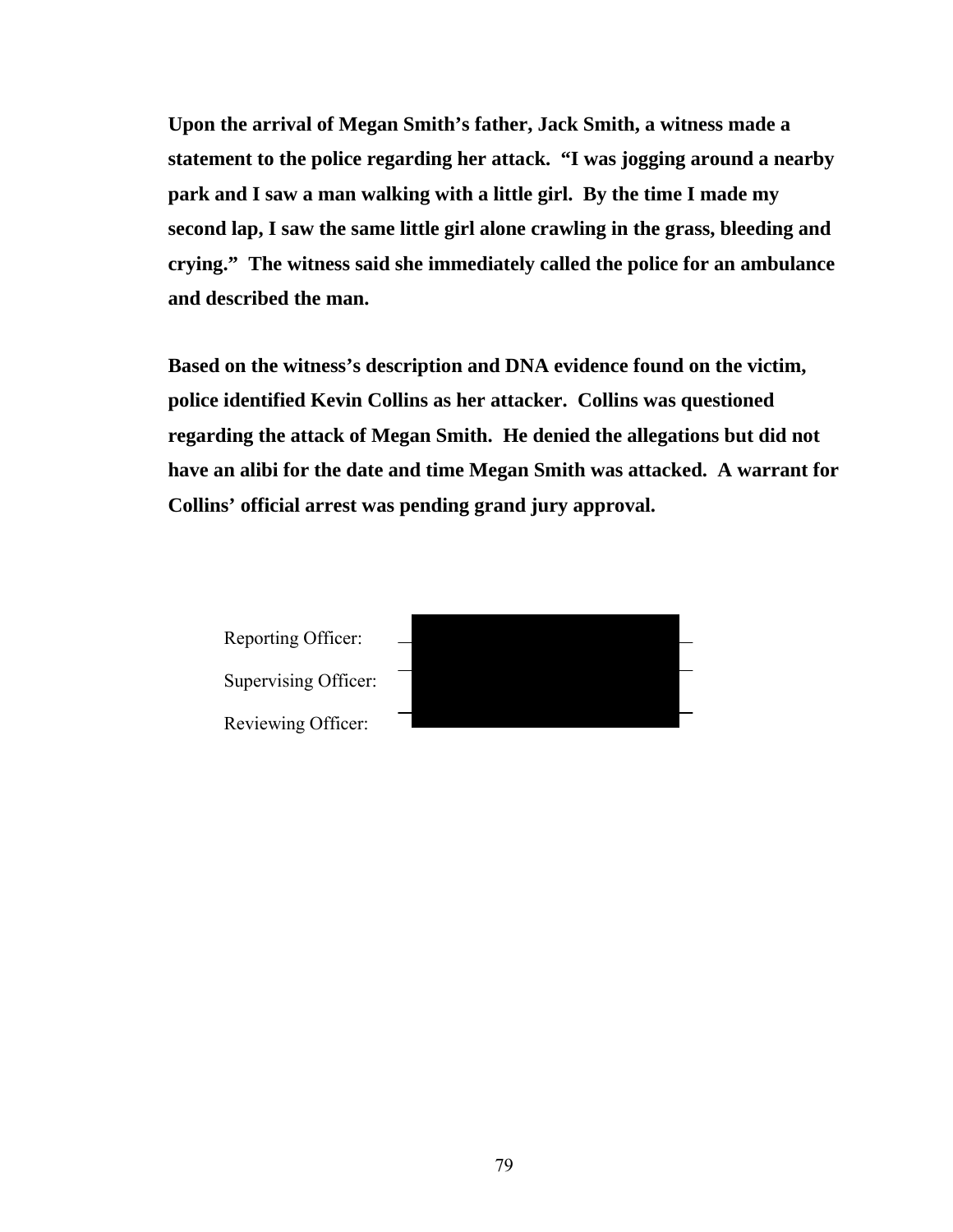# Date Printed: 04/10/05 **Police Department** Time Printed: 7:12:02 PM **Law Enforcement Incident Report** M.R.S. Number: 1121001

P.D. Complaint Number:

Page 1 of 2<br>9700344

# **INCIDENT DATA**

| Incident Type:<br>Address of Occurrence:                                                                                                                                                                 | VEHICULAR MANSLAUGHTER<br>200 WEST RD                                                                                                                            |
|----------------------------------------------------------------------------------------------------------------------------------------------------------------------------------------------------------|------------------------------------------------------------------------------------------------------------------------------------------------------------------|
| Originally Received As:<br>How Received:<br>Type of Premise:<br>Copies to:<br>Occurred From:<br>Date Reported:<br>Time Reported:<br>Arrival Time:<br>Weapon or Objects Used:<br><b>Complaint Status:</b> | <b>RADIO</b><br><b>PUBLIC STREET</b><br><b>MUNI COURT</b><br>04/10/05<br>04/10/05<br><b>1719 HRS</b><br><b>1730 HRS</b><br><b>NONE</b><br><b>WARRANT PENDING</b> |
| Officer Assaulted or Killed:<br>Reporting Officer:<br>Other Officers Notified:<br>District:                                                                                                              | N <sub>O</sub><br>5                                                                                                                                              |
|                                                                                                                                                                                                          | <b>REPORTING DATA</b>                                                                                                                                            |
| Name:<br>Sex:<br>Race:<br>Date of Birth:<br>Place of Birth:                                                                                                                                              |                                                                                                                                                                  |
| SSN:<br>Marital Status:                                                                                                                                                                                  |                                                                                                                                                                  |
| Home Address:<br>Phone:                                                                                                                                                                                  |                                                                                                                                                                  |
| Occupation:<br>Relation:                                                                                                                                                                                 |                                                                                                                                                                  |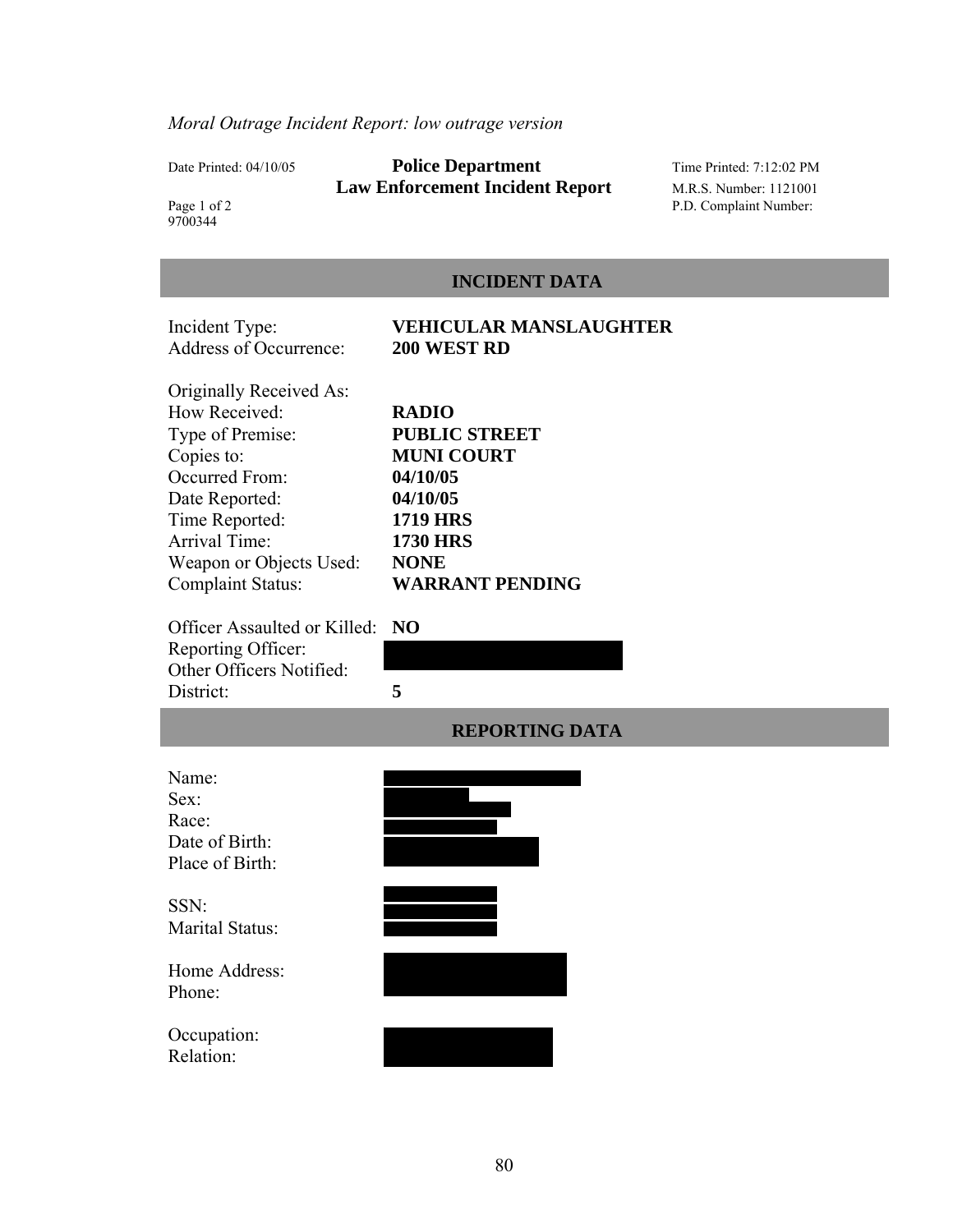|                                                                                                             | <b>VICTIM</b>                                                                                                                                              |
|-------------------------------------------------------------------------------------------------------------|------------------------------------------------------------------------------------------------------------------------------------------------------------|
| Name:<br>Sex:<br>Race:<br>Date of Birth:<br>Place of Birth:                                                 | <b>MEGAN SMITH</b><br><b>FEMALE</b><br><b>CAUCASIAN</b><br>10/10/95<br><b>MO</b>                                                                           |
| SSN:<br>Marital Status:                                                                                     |                                                                                                                                                            |
| Home Address:                                                                                               |                                                                                                                                                            |
| Occupation:<br>Relation:                                                                                    | <b>NONE</b>                                                                                                                                                |
|                                                                                                             | <b>KNOWN SUSPECT</b>                                                                                                                                       |
| Name:<br>Sex:<br>Race:<br>Date of Birth:<br>Place of Birth:<br>SSN:<br>Marital Status:<br>Home Address:     | <b>KEVIN COLLINS</b><br><b>MALE</b><br><b>CAUCASIAN</b><br>01/10/77<br><b>MO</b><br><b>SINGLE</b>                                                          |
| Occupation:<br>Relation:                                                                                    | <b>NONE</b>                                                                                                                                                |
| Physical Description:<br>Build:<br>Hair Color:<br>Hair Length:<br>Facial Hair:<br>Complexion:<br>Eye Color: | [Height]: $5'11$ "<br>[Weight]: 190 lbs.<br>[Age]: 29<br><b>MED</b><br><b>DARK BROWN</b><br><b>SHORT</b><br><b>NONE</b><br><b>LBR</b><br><b>DARK BROWN</b> |
| Injured:<br>Injured Type:<br>Conveyed by:<br>Hospital:<br>Hospital Disposition:<br>$AR$ #:<br>Charges:      | N <sub>O</sub><br>N/A<br>N/A<br>N/A<br>N/A<br>38845699<br><b>VEHICULAR MANSLAUGHTER</b>                                                                    |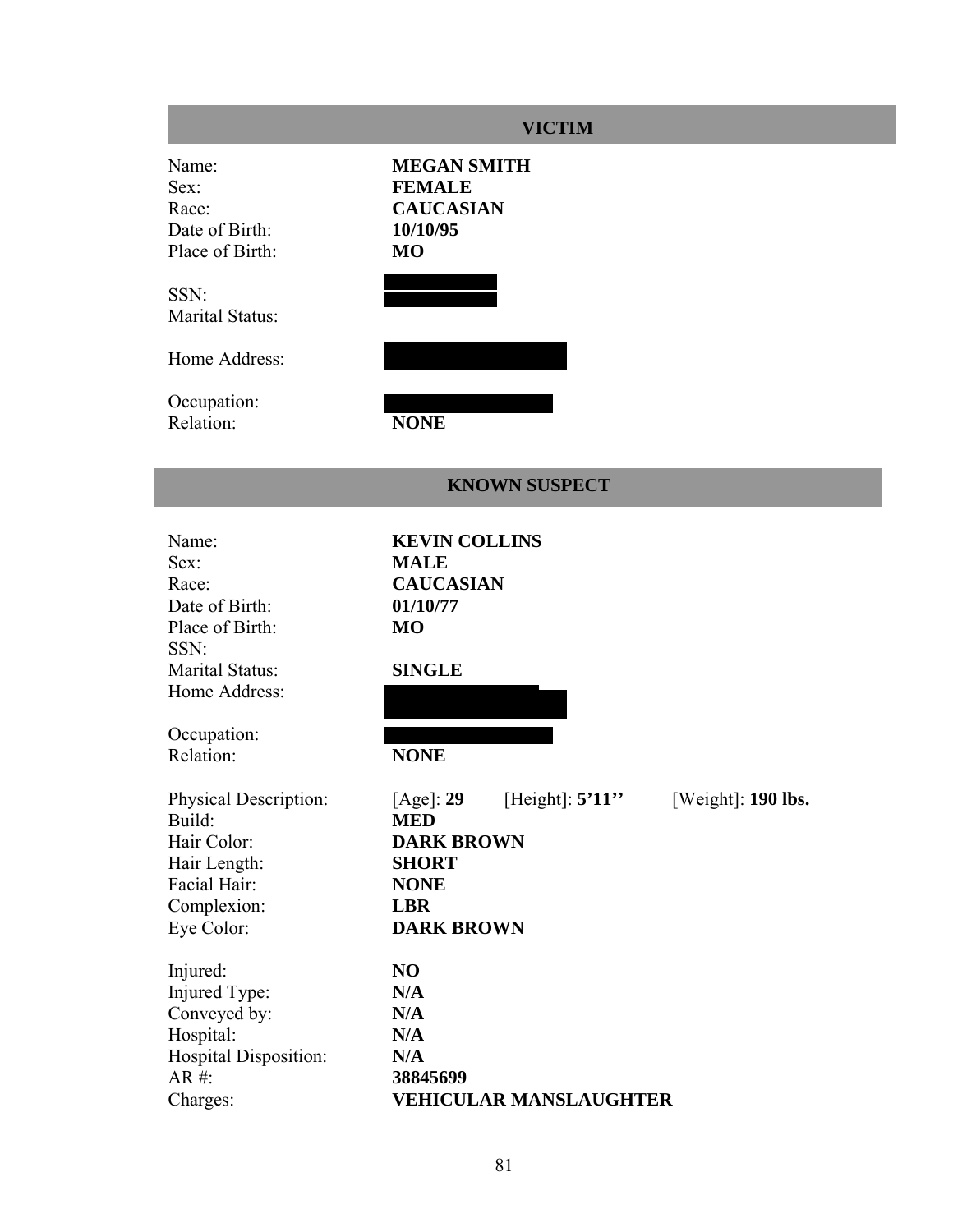| <b>RSMO USC:</b><br>MO Code:                                                       | 455.90<br>3915                       | $F/M/C$ :       | M                                  |                                  |
|------------------------------------------------------------------------------------|--------------------------------------|-----------------|------------------------------------|----------------------------------|
| Page 2 of 2<br>Number: 9700344                                                     |                                      |                 |                                    | Complaint                        |
|                                                                                    |                                      | <b>PROPERTY</b> |                                    |                                  |
| Item Type:<br>Property Code:<br>Quantity:<br>Property Disposition:                 | N/A<br>N/A<br>N/A<br>N/A             | <b>VEHICLE</b>  | Value:<br>Status:<br>Owner's Name: | N/A<br>N/A<br>N/A                |
| Vehicle Number:<br>Owner's Name:<br><b>IMPOUND</b> Vehicle Make:<br>2002<br>Style: | <b>KEVIN COLLINS</b><br><b>TRUCK</b> | <b>FORD</b>     | Code:                              | 1232<br>Vehicle Status:<br>Year: |

## **NARRATIVE**

**On the evening of April 10, 2005, a 10-year old girl, Megan Smith, was admitted into the hospital with major contusions signs of severe trauma. Upon examination, the doctor found that Megan Smith had a severe concussion, neck injury, and several broken ribs that were causing internal bleeding. The staff physician immediately contacted the police and the guardian of Megan Smith. After surgery, Megan remained in intensive care for 12 hours before she died from internal bleeding.** 

**Upon the arrival of Megan Smith's father, Jack Smith, a witness made a statement to the police regarding the accident. "I saw a young girl walking and as she cut across the street, a blue truck came careening around the corner. The driver slammed on his brakes and tried to swerve but he was**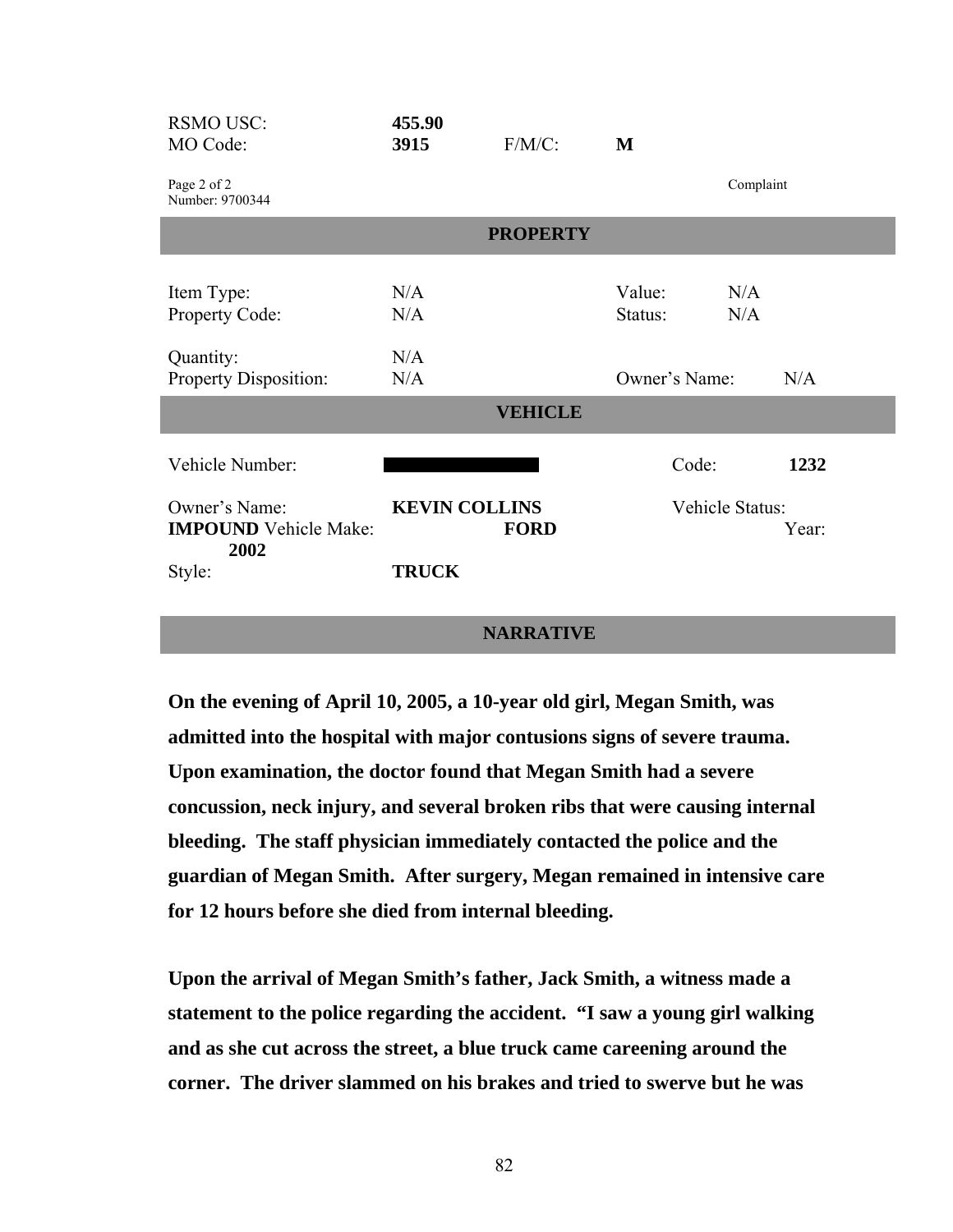**going too fast and he hit the girl. I think he must have realized what happened and he panicked and kept on driving. I did not see the driver, it happened too fast. But the hair looked short and dark, like a man's." The witness said that she saw the whole incident and immediately called the police for an ambulance and described the truck she saw.** 

**Based on the witness's description of the vehicle, police identified Kevin Collins as the owner of the truck in question. The truck was examined and evidence of a crash was found, as well as blood evidence that matched the victim's DNA. Collins was questioned regarding the hit and run accident. He denied the allegations but did not have an alibi for the date and time Megan Smith was hit. A warrant for Collins' official arrest was pending grand jury approval.** 



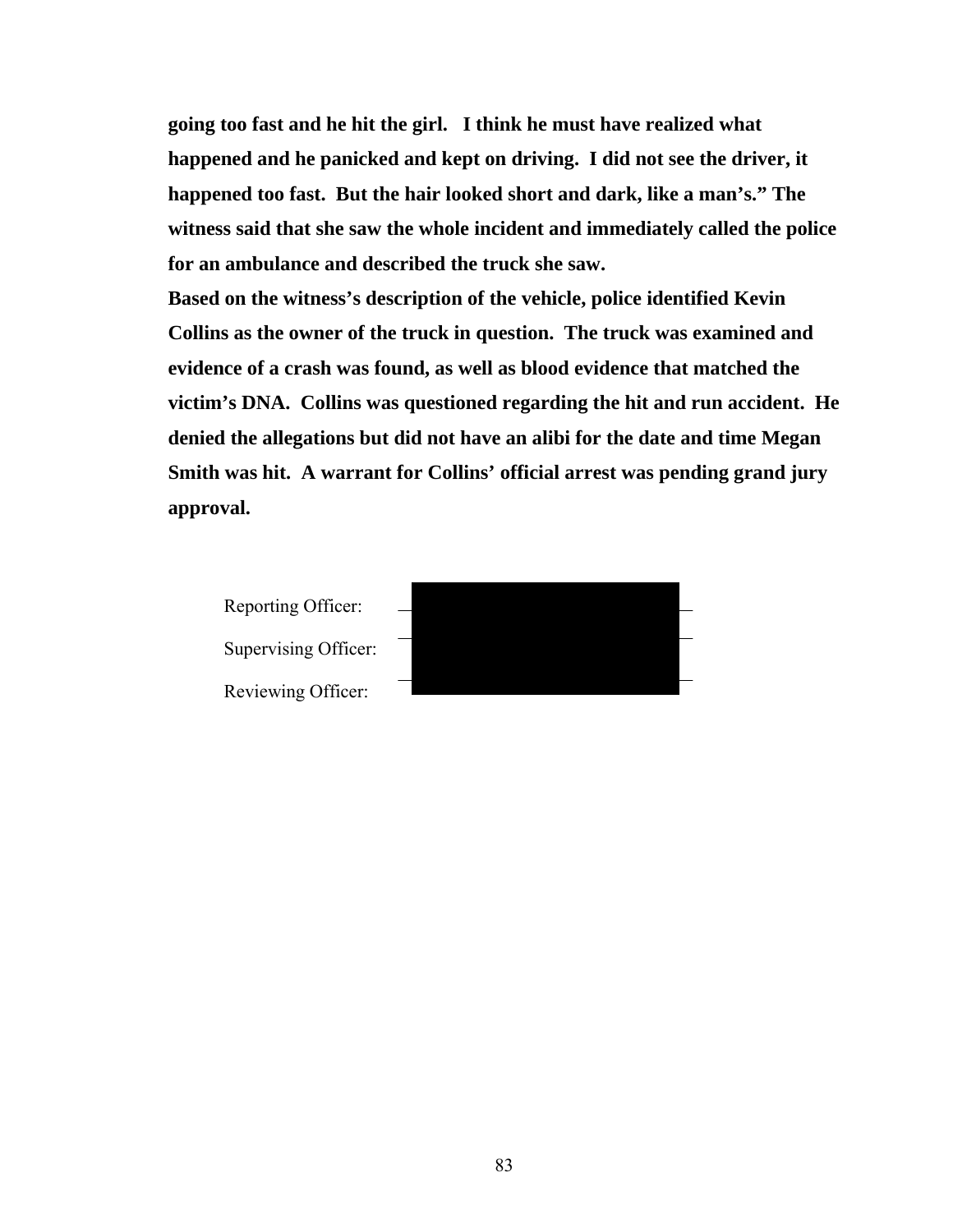## Incident Report Reactions

Please answer the following questions pertaining to the incident report you have just read. Circle the number that most closely corresponds with your answer. Just answer each question with your first, most natural response.

| 1. How much do you sympathize with the victim, Jack Smith?    |                       |   |   |          |   |                                                                                       |  |  |  |  |
|---------------------------------------------------------------|-----------------------|---|---|----------|---|---------------------------------------------------------------------------------------|--|--|--|--|
| Not at all                                                    |                       | 3 | 4 | 5        | 6 | 7<br>completely                                                                       |  |  |  |  |
| 2. How serious is crime with which Kevin Collins is accused?  |                       |   |   |          |   |                                                                                       |  |  |  |  |
| L                                                             | 2                     | 3 | 4 | 5        | 6 | 7                                                                                     |  |  |  |  |
| Not at all                                                    |                       |   |   |          |   | very                                                                                  |  |  |  |  |
| 3. How outraged are you by this offense?                      |                       |   |   |          |   |                                                                                       |  |  |  |  |
|                                                               | $\mathcal{D}_{\cdot}$ | 3 | 4 | 5        | 6 | 7                                                                                     |  |  |  |  |
| Not at all                                                    |                       |   |   |          |   | very                                                                                  |  |  |  |  |
| 4. How likely is Kevin Collins the perpetrator of this crime? |                       |   |   |          |   |                                                                                       |  |  |  |  |
|                                                               |                       |   |   | 5        | 6 | $\overline{7}$                                                                        |  |  |  |  |
| Not at all likely                                             |                       |   |   |          |   | very likely                                                                           |  |  |  |  |
| 5. Do you think Kevin Collins a danger to society?            |                       |   |   |          |   |                                                                                       |  |  |  |  |
|                                                               | 2                     | 3 | 4 | 5        | 6 | 7                                                                                     |  |  |  |  |
| Not at all                                                    |                       |   |   |          |   | certainly                                                                             |  |  |  |  |
| 6. Did the police treat the victim, Jack Smith, with respect? |                       |   |   |          |   |                                                                                       |  |  |  |  |
|                                                               |                       | 3 | 4 | 5        | 6 | 7                                                                                     |  |  |  |  |
| Not at all                                                    |                       |   |   |          |   | certainly                                                                             |  |  |  |  |
| 7. How helpful were police with the investigation?            |                       |   |   |          |   |                                                                                       |  |  |  |  |
|                                                               |                       | 3 | 4 | 5        | 6 | 7                                                                                     |  |  |  |  |
| Not at all                                                    |                       |   |   |          |   | very                                                                                  |  |  |  |  |
| 8. How effective were the police in doing their jobs?         |                       |   |   |          |   |                                                                                       |  |  |  |  |
|                                                               | 2                     | 3 | 4 | $\Delta$ | 6 | 7                                                                                     |  |  |  |  |
| Not at all                                                    |                       |   |   |          |   | very                                                                                  |  |  |  |  |
|                                                               |                       |   |   |          |   | 9. How likely do you think the perpetrator of this crime would be brought to justice? |  |  |  |  |
| 1                                                             | 2                     | 3 | 4 | 5        | 6 | 7                                                                                     |  |  |  |  |
| Not at all                                                    |                       |   |   |          |   | certainly                                                                             |  |  |  |  |

Based on the incident report, indicate the criminal liability and sentence you would assign **Kevin Collins**… (circle)

| N         | __         | __<br>__ | ∽          | Λ<br>ຼ<br>__ | 4<br>--<br>_ | $\overline{\phantom{a}}$ | 6<br>__          | -          | $\Omega$<br>__ | a<br>__<br>__ | 10        | . .<br>. .<br>__ |
|-----------|------------|----------|------------|--------------|--------------|--------------------------|------------------|------------|----------------|---------------|-----------|------------------|
| No        | Liability, | vr       |            |              | 13           | 17<br>. .                | $\gamma$ 1<br>41 | 25         | 29             | 33            | Life<br>ļ | Death            |
| liability | No         |          | <b>VIS</b> | <b>VIS</b>   | <b>VIS</b>   | <b>VIS</b>               | <b>VIS</b>       | <b>VIS</b> | VIS.           | <b>VIS</b>    | 1n        | penalty          |
|           | punishment |          |            |              |              |                          |                  |            |                |               | prison    |                  |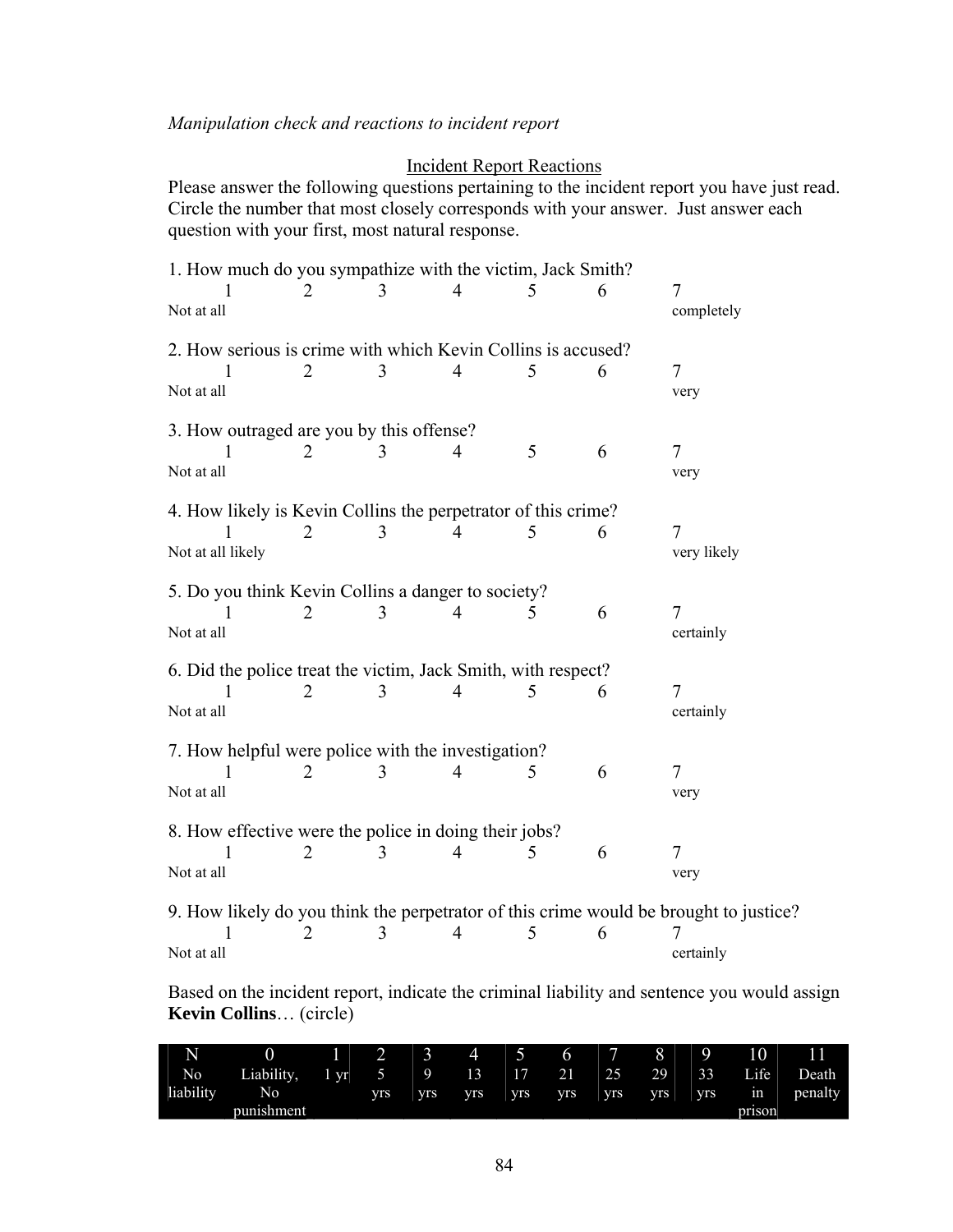#### APPENDIX D: Vigilante Case Summary

#### *Vigilante murder in response to the rape/murder of his 10-year old daughter.*

#### **Trial Summary: Missouri v. Smith**

#### **Background:**

Jack Smith is a 40 year-old man and has worked for an office supply company for 20 years. He is married and had a 10-year old daughter that was recently killed. He was known by his neighbors as a quiet and polite man. He spent all of his free time with his family.

#### **Indictment.**

The defendant Jack Smith is charged with 1<sup>st</sup> DEGREE MURDER which took place on the night of April 12, 2005.

**The Defendant's Plea**: The defendant, Jack Smith, pleads NOT GUILTY.

#### **Prosecution's Opening Statement.**

 Ladies and gentlemen of the jury, I am Raymond Boyer, the state prosecutor. I serve the state of Missouri and its interests. I represent you, the citizens of Missouri. The events leading up to the murder of Kevin Collins may shock you. The rape and beating of Megan Smith that resulted in her death is tragic. I too have a young daughter and I too had my own thoughts of retribution when I thought it could have been my own little girl. But, ladies and gentlemen, there is a distinction between wanting revenge and getting revenge. I have sent rapists to prison through the legal system; this is what I would have done to Kevin Collins. But the justice system would collapse if we allowed people like Jack Smith to dispense justice according to his own terms. Now the defendant wants due process and a fair trial when he did not seem to believe in the system before. Ladies and gentlemen of the jury, your task is simple—you must look at the facts and see that justice is done.

#### **Defense's Opening Statement.**

 There is a sacred bond between father and daughter; it cannot be explained and it cannot be tampered with. I too, have a daughter Megan's age and I, as a father, am sick of the mere thought of something like this happening to her. I must say, the Prosecutor is to be admired for his ability to be so forgiving and compassionate to any pervert who might rape and kill his daughter. Try to imagine throughout the trial, how you would feel had it been your daughter. You must not convict Jack Smith but send him home to his family, his wife who needs him.

#### **Evan Moore** (Prosecution's witness)

 I lived across from Kevin Collins. I didn't know him very well, but we were friendly, I guess. On the evening in question, I heard what I thought was a gun shot and when I went to my window, I saw a man coming out of the Collins' house and leave in a car. I thought maybe Collins was being robbed or something. I called the police to report the suspicious activity. I went across the street to see what happened and I saw that Collins had been shot. I called for an ambulance.

 Cross-examination. No, the guy I saw leave did not run, he just walked to his car and left. He was already gone by the time I got over there.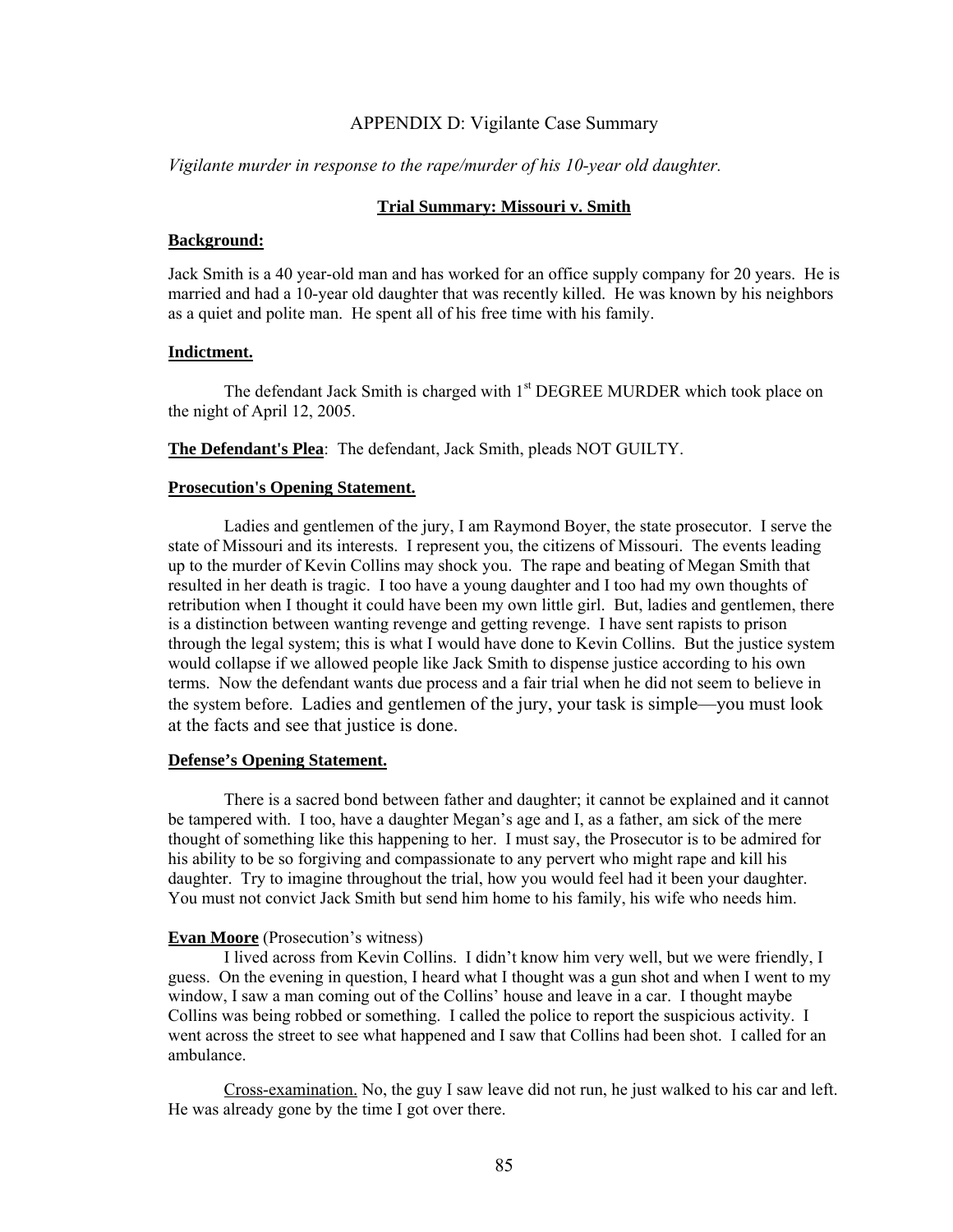#### **Ozzy Campbell** (Prosecution's witness)

I am the Sheriff and was the first authority at the scene of the crime. A neighbor heard gunshots and called the police. He reported that he thought Mr. Collins was being robbed and that he saw someone fitting the description of Jack Smith leaving the house. No, everything in the house appeared in order. There did not appear to be a struggle or that any of Collins's possessions were missing. We found a .32 caliber handgun at the scene of the crime. Fingerprints were lifted from the gun and they were later determined to be Smith's.

Cross-examination. Yes, I had a warrant for the arrest of Kevin Collins. We were planning to pick him up the morning of the April  $13<sup>th</sup>$  on the charge of rape and murder of Megan Smith. Megan was 10 years old. Yes, this crime has certainly affected her parents deeply.

#### **Jack Smith** (Defendant)

I had gone to the police and they said they would do everything they could. I followed Kevin home for 3 nights and just watched him; nothing was being done.

Yes, I was very agitated that night. I went home after work to check on my wife. The sight of her made me so sad. That sadness turned into rage at the man who was responsible, Kevin Collins. I couldn't wait any longer; he had to be brought to justice. I grabbed my handgun and I drove to his house just as I had done the last few nights. I was in a blind rage; I hardly remember driving to Collins' house. I went up to the door and when he saw me, he backed away. I shot him twice. The gunfire sounded so distant. He was lying there; I dropped the gun. I left and went home; though I don't remember driving there.

Cross-examination. Of course as soon as I knew he committed the crime, I was angry. I waited to take action because I was also distraught over my daughter and I thought the police would take action. Yes, I do remember grabbing the gun from the house and I remember being at Kevin's house, but I don't remember firing the gun. I saw him on the floor dead; I knew that I must have shot him.

#### **Prosecution's Closing Statement.**

 Ladies and gentlemen of the jury, Jack Smith admits to shooting Kevin Collins. The facts support this statement. He took the law into his own hands. The crime that Kevin Collins was accused of is a heinous one. Certainly anyone who has been a victim of crime feels angry and has thoughts of revenge. But there is a difference between thinking and acting. Two wrongs do not make a right. We cannot have the chaos that ensues when people disregard the law and take justice into their own hands, according to their own standard. I ask you to find Jack Smith guilty and to impress upon him the punishment that should accompany such a severe crime.

#### **Defense's Closing Statement.**

 Members of the jury, please put yourselves in my client's position. The attack of his young daughter was overwhelming. He was worried about the repercussions this crime would have on his wife and the police did not appear to be making progress. He could not let this child rapist and murderer get away and repeat his crime. His sadness turned to blind rage; he carried out justice the only way he could be certain that Collins would pay for his crime. Mr. Smith was known as a quiet and gentle man; he does not have as much as a speeding ticket to his name. In his desperation, he lost control. If we were in the same position, would we not have considered the same actions? I urge you to vote not guilty. Send Jack Smith back to his wife who needs him.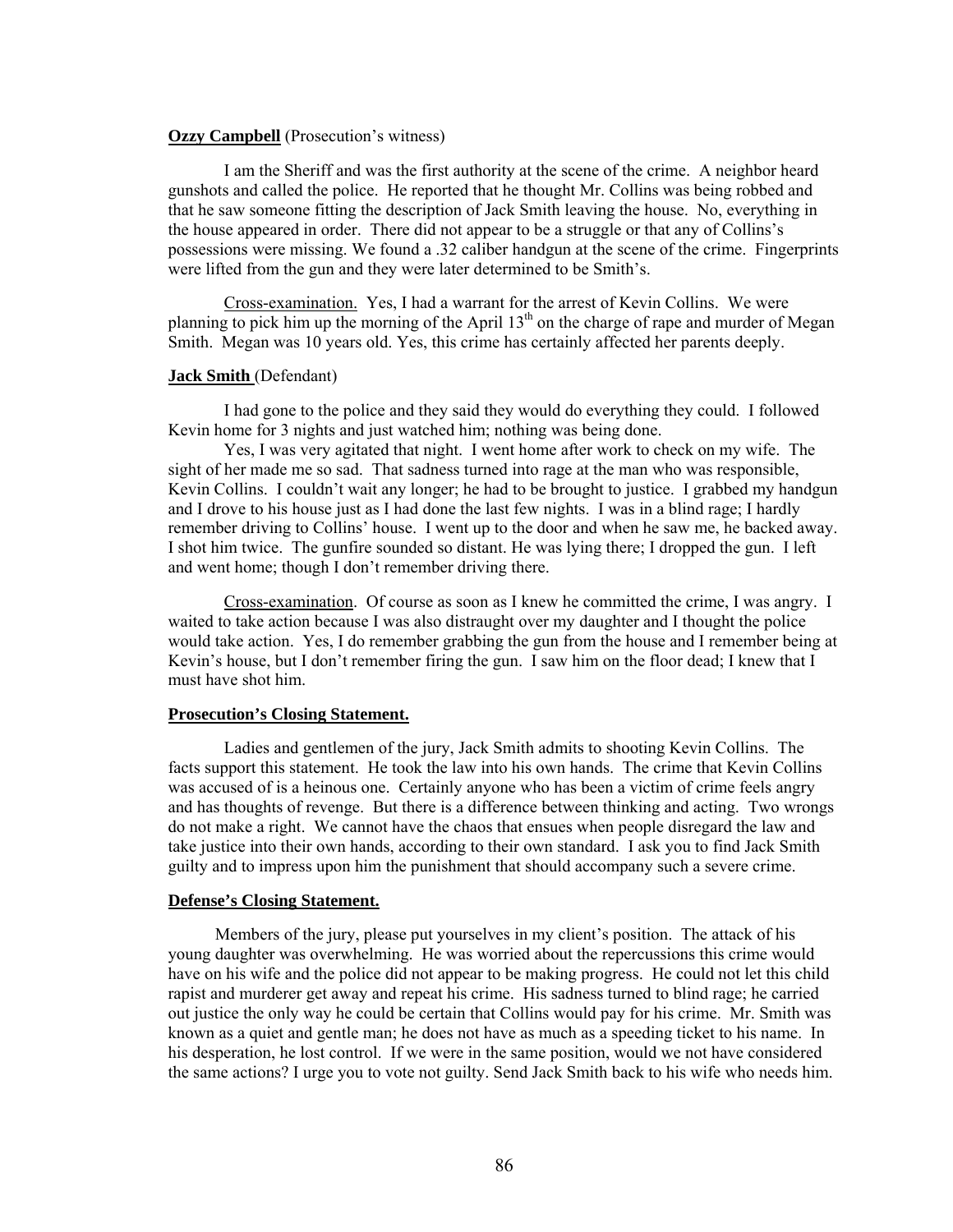*Vigilante murder in response to the death of his daughter (vehicular manslaughter)*

#### **Trial Summary: Missouri v. Smith**

#### **Background:**

Jack Smith is a 40 year-old man and has worked for an office supply company for 20 years. He is married and had a 10-year old daughter that was recently killed. He was known by his neighbors as a quiet and polite man. He spent all of his free time with his family.

#### **Indictment.**

The defendant Jack Smith is charged with  $1<sup>st</sup>$  DEGREE MURDER which took place on the night of April 12, 2005.

**The Defendant's Plea**: The defendant, Jack Smith, pleads NOT GUILTY.

#### **Prosecution's Opening Statement.**

 Ladies and gentlemen of the jury, I am Raymond Boyer, the state prosecutor. I serve the state of Missouri and its interests. I represent you, the citizens of Missouri. The events leading up to the murder of Kevin Collins may shock you. The accident that killed Megan Smith was tragic. I too have a young daughter and I too had my own thoughts of retribution when I thought it could have been my own little girl. But, ladies and gentlemen, there is a distinction between wanting revenge and getting revenge. I have sent guilty people to prison through the legal system; this is what I would have done to Kevin Collins. But the justice system would collapse if we allowed people like Jack Smith to dispense justice according to his own terms. Now the defendant wants due process and a fair trial when he did not seem to believe in the system before. Ladies and gentlemen of the jury, your task is simple—you must look at the facts and see that justice is done.

#### **Defense's Opening Statement.**

 There is a sacred bond between father and daughter; it cannot be explained and it cannot be tampered with. I too, have a daughter Megan's age and I, as a father, am sick of the mere thought of something like this happening to her. I must say, the Prosecutor is to be admired for his ability to be so forgiving and compassionate toward any reckless driver that might mow down his daughter. Try to imagine throughout the trial, how you would feel had it been your daughter. You must not convict Jack Smith but send him home to his family, his wife who needs him.

### **Evan Moore** (Prosecution's witness)

 I lived across from Kevin Collins. I didn't know him very well, but we were friendly, I guess. On the evening in question, I heard what I thought was a gun shot and when I went to my window, I saw a man coming out of the Collins' house and leave in a car. I thought maybe Collins was being robbed or something. I called the police to report the suspicious activity. I went across the street to see what happened and I saw that Collins had been shot. I called for an ambulance.

 Cross-examination. No, the guy I saw leave did not run, he just walked to his car and left. He was already gone by the time I got over there.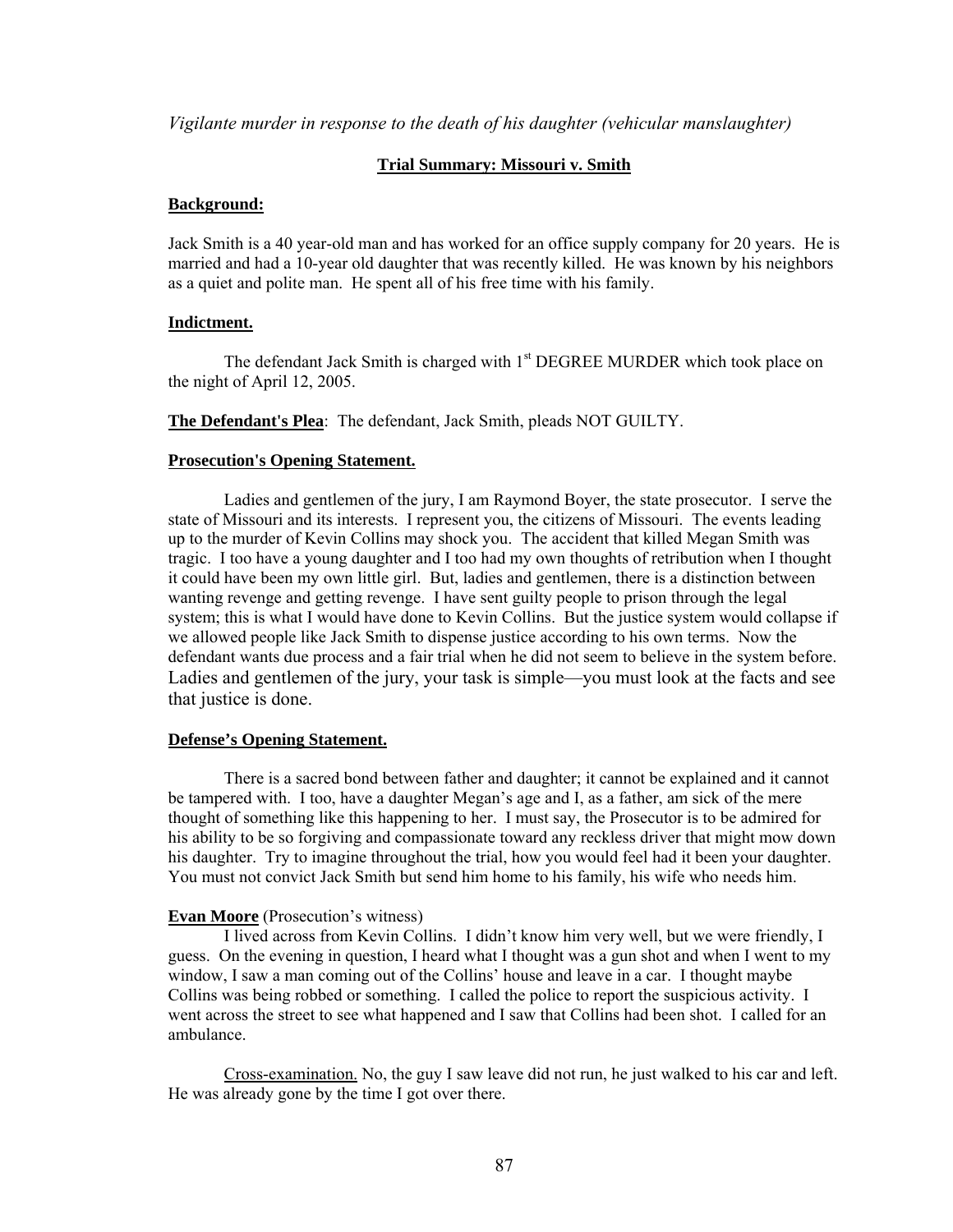#### **Ozzy Campbell** (Prosecution's witness)

I am the Sheriff and was the first authority at the scene of the crime. A neighbor heard gunshots and called the police. He reported that he thought Mr. Collins was being robbed and that he saw someone fitting the description of Jack Smith leaving the house. No, everything in the house appeared in order. There did not appear to be a struggle or that any of Collins's possessions were missing. We found a .32 caliber handgun at the scene of the crime. Fingerprints were lifted from the gun and they were later determined to be Smith's.

Cross-examination. Yes, I had a warrant for the arrest of Kevin Collins. We were planning to pick him up the morning of the April  $13<sup>th</sup>$  on the charge of manslaughter of Megan Smith. Megan was 10 years old. Yes, this crime has certainly affected her parents deeply.

#### **Jack Smith** (Defendant)

I had gone to the police and they said they would do everything they could. I followed Kevin home for 3 nights and just watched him; nothing was being done.

Yes, I was very agitated that night. I went home after work to check on Megan and I realized again that she was not there. It made me so sad. That sadness turned into rage at the man who was responsible, Kevin Collins. I couldn't wait any longer; he had to be brought to justice. I grabbed my handgun and I drove to his house just as I had done the last few nights. I was in a blind rage; I hardly remember driving to Collins' house. I went up to the door and when he saw me, he backed away. I shot him twice. The gunfire sounded so distant. He was lying there; I dropped the gun. I left and went home; though I don't remember driving there.

Cross-examination. Of course as soon as I knew he committed the crime, I was angry. I waited to take action because I was also distraught over my daughter and I thought the police would take action. Yes, I do remember grabbing the gun from the house and I remember being at Kevin's house, but I don't remember firing the gun. I saw him on the floor dead; I knew that I must have shot him.

#### **Prosecution's Closing Statement.**

 Ladies and gentlemen of the jury, Jack Smith admits to shooting Kevin Collins. The facts support this statement. He took the law into his own hands. The crime that Kevin Collins was accused of is a horrible one. Certainly anyone who has been a victim of crime feels angry and has thoughts of revenge. But there is a difference between thinking and acting. Two wrongs do not make a right. We cannot have the chaos that ensues when people disregard the law and take justice into their own hands, according to their own standard. I ask you to find Jack Smith guilty and to impress upon him the punishment that should accompany such a severe crime.

#### **Defense's Closing Statement.**

 Members of the jury, please put yourselves in my client's position. Losing his young daughter was overwhelming. He was worried about the repercussions this crime would have on his wife and the police did not appear to be making progress. He could not let this reckless driver get away and repeat his crime. His sadness turned to blind rage; he carried out justice the only way he could be certain that Collins would pay for his crime. Mr. Smith was known as a quiet and gentle man; he does not have as much as a speeding ticket to his name. In his desperation, he lost control. If we were in the same position, would we not have considered the same actions? I urge you to vote not guilty. Send Jack Smith back to his wife who needs him.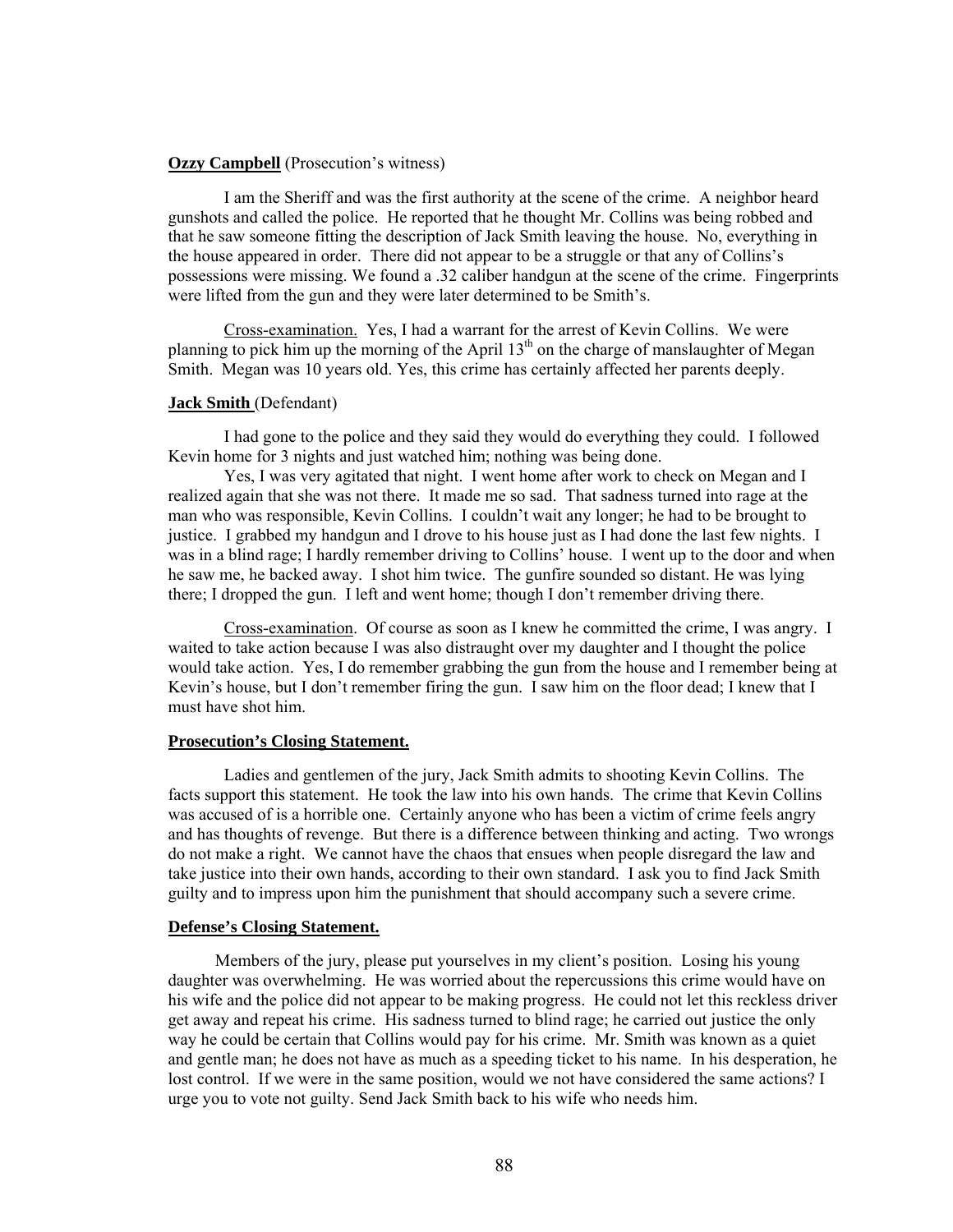#### **Ozzy Campbell** (Prosecution's witness)

I am the Sheriff and was the first authority at the scene of the crime. A neighbor heard gunshots and called the police. He reported that he thought Mr. Collins was being robbed and that he saw someone fitting the description of Jack Smith leaving the house. No, everything in the house appeared in order. There did not appear to be a struggle or that any of Collins's possessions were missing. We found a .32 caliber handgun at the scene of the crime. Fingerprints were lifted from the gun and they were later determined to be Smith's.

Cross-examination. Yes, I had a warrant for the arrest of Kevin Collins. We were planning to pick him up the morning of the April  $13<sup>th</sup>$  on the charge of manslaughter of Megan Smith. Megan was 10 years old. Yes, this crime has certainly affected her parents deeply.

#### **Jack Smith** (Defendant)

I had gone to the police and they said they would do everything they could. I followed Kevin home for 3 nights and just watched him; nothing was being done.

Yes I was very agitated that night. I went home after work to check on Megan and I realized again that she was not there. It made me so sad. That sadness turned into rage at the man who was responsible, Kevin Collins. I couldn't wait any longer; he had to be brought to justice. I grabbed my handgun and I drove to his house just as I had done the last few nights. I was in a blind rage; I hardly remember driving to Collins's house. I went up to the door and when he saw me, he backed away. I shot him twice. The gunfire sounded so distant. He was lying there; I dropped the gun. I left and went home; though I don't remember driving there.

Cross-examination. Of course as soon as I knew he committed the crime, I was angry. I waited to take action because I was also distraught over my daughter and I thought the police would take action. Yes, I do remember grabbing the gun from the house and I remember being at Kevin's house, but I don't remember firing the gun. I saw him on the floor dead; I knew that I must have shot him.

#### **Prosecution's Closing Statement.**

 Ladies and gentlemen of the jury, Jack Smith admits to shooting Kevin Collins. The facts support this statement. He took the law into his own hands. The crime that Kevin Collins was accused of is a horrible one. Certainly anyone who has been a victim of crime feels angry and has thoughts of revenge. But there is a difference between thinking and acting. Two wrongs do not make a right. We cannot have the chaos that ensues when people disregard the law and take justice into their own hands, according to their own standard. I ask you to find Jack Smith guilty and to impress upon him the punishment that should accompany such a severe crime.

#### **Defense's Closing Statement.**

 Members of the jury, please put yourselves in my client's position. Losing his young daughter was overwhelming. He was worried about the repercussions this crime would have on his wife and the police did not appear to be making progress. He could not let this reckless driver get away and repeat his crime. His sadness turned to blind rage; he carried out justice the only way he could be certain that Collins would pay for his crime. Mr. Smith was known as a quiet and gentle man; he does not have as much as a speeding ticket to his name. In his desperation, he lost control. If we were in the same position, would we not have considered the same actions? I urge you to vote not guilty. Send Jack Smith back to his wife who needs him.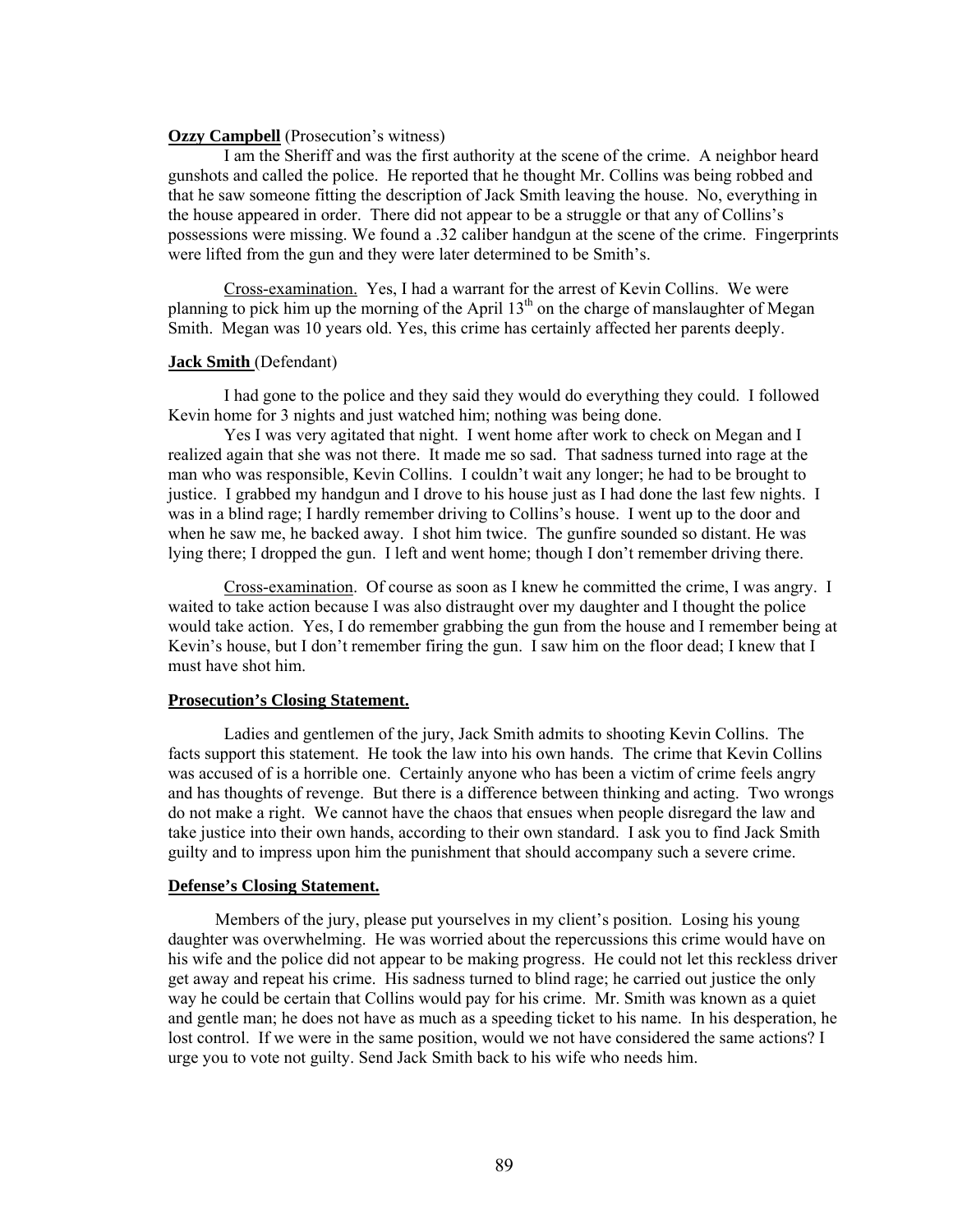# APPENDIX E: Primary Outcome Measure

## Trial Summary Responses

Please answer the following questions pertaining to the trial summary you have just read. Circle the number that most closely corresponds with your answer. Just answer each question with your first, most natural response.

| 1. How much do you sympathize with the victim, Kevin Collins? |                                       |   |   |   |   |                 |  |  |  |  |
|---------------------------------------------------------------|---------------------------------------|---|---|---|---|-----------------|--|--|--|--|
| Not at all                                                    | 2                                     | 3 | 4 | 5 | 6 | 7<br>very much  |  |  |  |  |
| 2. How much do you sympathize with the defendant, Jack Smith? |                                       |   |   |   |   |                 |  |  |  |  |
| Not at all                                                    | 2                                     | 3 | 4 | 5 | 6 | 7<br>very much  |  |  |  |  |
| 3. How serious is crime with which Jack Smith is accused?     |                                       |   |   |   |   |                 |  |  |  |  |
| Not at all                                                    | $\mathcal{D}_{\mathcal{L}}$           | 3 | 4 | 5 | 6 | 7<br>very       |  |  |  |  |
| 4. How outraged are you by Kevin Collins' murder?             |                                       |   |   |   |   |                 |  |  |  |  |
| Not at all                                                    | 2                                     | 3 | 4 | 5 | 6 | 7<br>very       |  |  |  |  |
| 5. How responsible for this murder is Jack Smith?             |                                       |   |   |   |   |                 |  |  |  |  |
| Not at all                                                    | 2                                     | 3 | 4 | 5 | 6 | 7<br>completely |  |  |  |  |
|                                                               | 6. Is Jack Smith a danger to society? |   |   |   |   |                 |  |  |  |  |
| Not at all                                                    | 2                                     | 3 | 4 | 5 | 6 | 7<br>certainly  |  |  |  |  |
| 7. What is the likelihood of Jack Smith repeating this crime? |                                       |   |   |   |   |                 |  |  |  |  |
| Not at all                                                    | 2                                     | 3 | 4 | 5 | 6 | 7<br>certainly  |  |  |  |  |

Based on the trial summary, indicate the criminal liability and sentence you would assign **Jack Smith**… (please circle)

| N<br>__   | $\overline{\phantom{a}}$ | __        | ∸          | $\sqrt{2}$<br>ຼ | __  | $\overline{\phantom{a}}$ | O          | ī<br>__   | Ô          | Q          | 10     |         |
|-----------|--------------------------|-----------|------------|-----------------|-----|--------------------------|------------|-----------|------------|------------|--------|---------|
| No        | Liability,               | <b>vr</b> |            |                 | 13  | $1 -$<br>--              | 21         | つく<br>ت ک | 29         | 33         | Life   | Death   |
| liability | No                       |           | <b>VIS</b> | <b>VIS</b>      | vrs | <b>VIS</b>               | <b>VIS</b> | VIS.      | <b>VIS</b> | <b>VIS</b> | 1n     | penalty |
|           | punishment               |           |            |                 |     |                          |            |           |            |            | prison |         |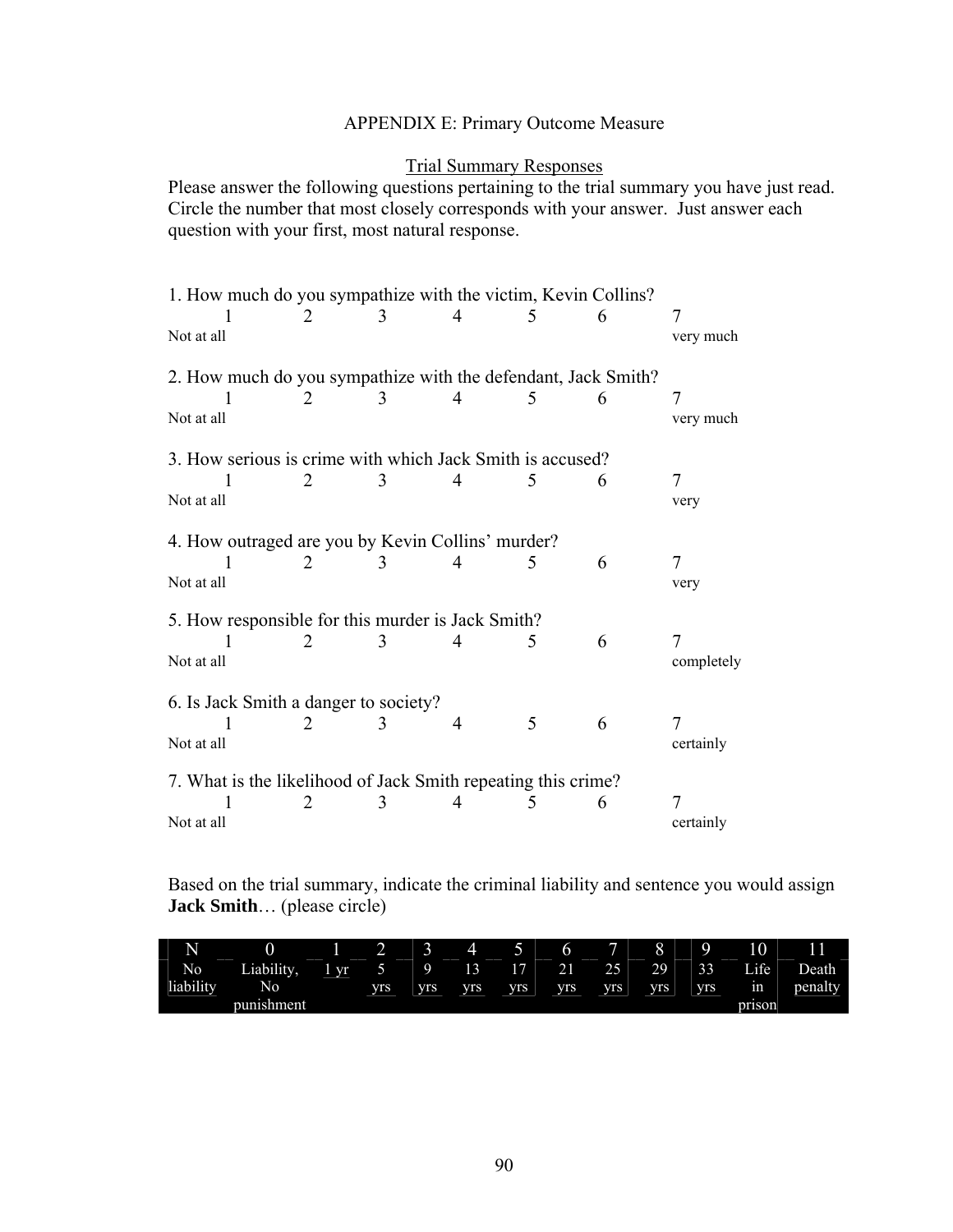APPENDIX F: Measures of experience, attitudes toward crime, & demographic form

## **Personal Experiences with Legal Authority**

1) Have you had an experience interacting with a legal authority? (examples: calling 911, receiving a traffic ticket, etc.) YES NO

Please specify your most significant experience\_\_\_\_\_\_\_\_\_\_\_\_\_\_\_\_\_\_\_\_\_\_\_\_\_\_\_\_\_\_\_\_\_

| 2) If yes, how would you rate your treatment by the legal authority? |                       |                       |  |  |                 |
|----------------------------------------------------------------------|-----------------------|-----------------------|--|--|-----------------|
|                                                                      |                       | $\frac{1}{2}$ 3 4 5 6 |  |  |                 |
|                                                                      | not at all respectful |                       |  |  | very respectful |

3) Have you personally been inside of a courtroom (examples: contesting a traffic ticket, court hearing, etc.). YES NO

Please specify your most significant experience \_\_\_\_\_\_\_\_\_\_\_\_\_\_\_\_\_\_\_\_\_\_\_\_\_\_\_\_\_\_\_\_

| 4) If yes, how would you rate your treatment by the judge?                     |     |  |                 |    |
|--------------------------------------------------------------------------------|-----|--|-----------------|----|
| not at all respectful                                                          | 3 4 |  | very respectful |    |
| 5) Have you ever heard a court case as a member of a jury? (please circle) YES |     |  |                 | NO |
| 6) If yes, how many different cases have you participated in as a juror?       |     |  |                 |    |

7) Have you ever been convicted of a felony? YES NO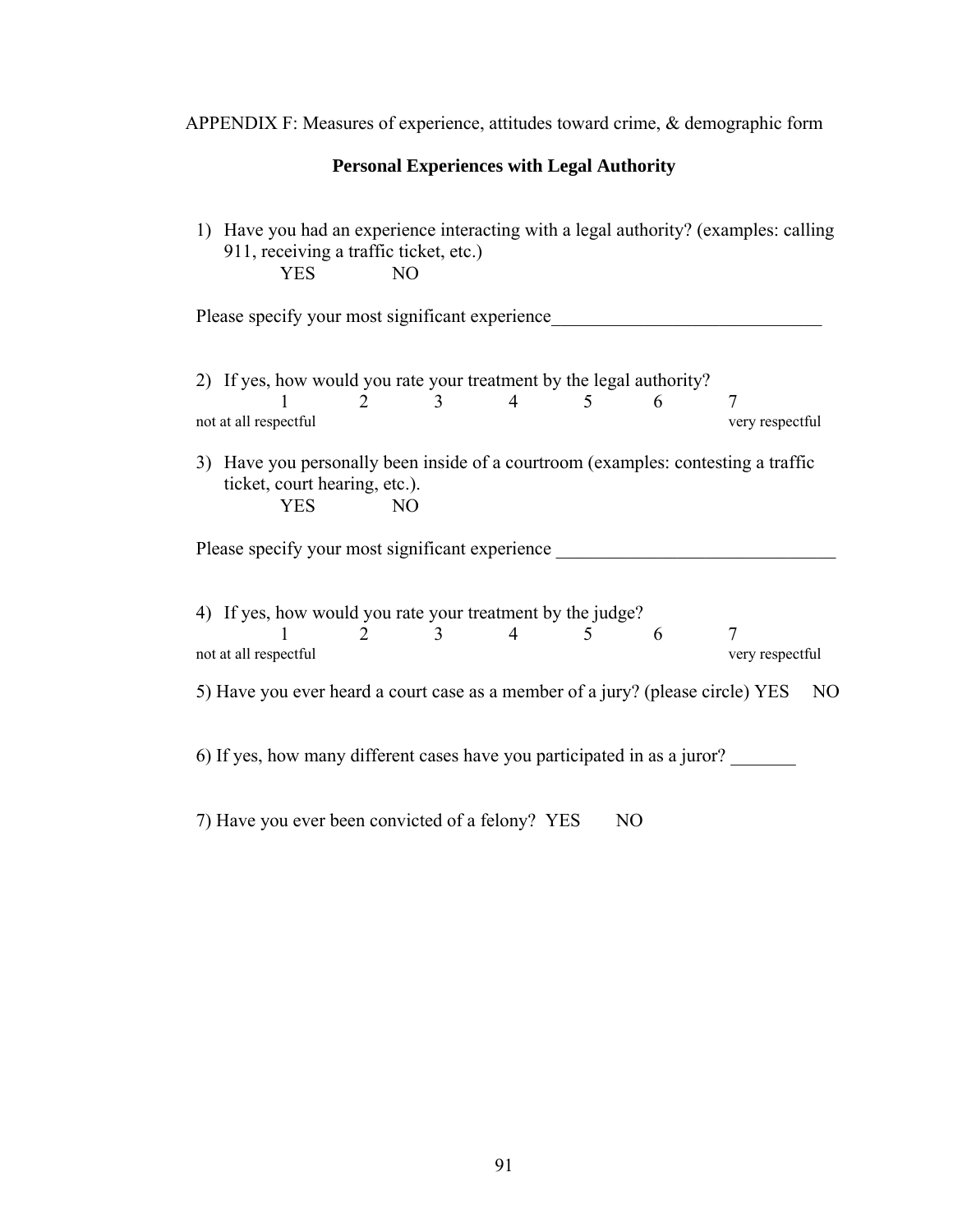# **Causes of Crime**

Please respond to the following statements by writing the number in the blank that corresponds to your opinion using the scale below. Please just answer with your first, natural response.

| 7<br>1<br>4<br>5<br>6<br>$\overline{c}$<br>3<br>Strongly<br>Strongly<br>disagree<br>agree                                                        |
|--------------------------------------------------------------------------------------------------------------------------------------------------|
| 1. At the root of much crime are early family problems.                                                                                          |
| 2. Equitable distribution of wealth in society is the only way we can expect to<br>eliminate crime.<br>3. People who are too lazy turn to crime. |
| 4. Drugs are a factor in many crimes.                                                                                                            |
| 5. People who commit crimes are usually forced to by the situations they find<br>themselves in.                                                  |
| 6. Poverty and inequality in society are responsible for much of crime.                                                                          |
| 7. Drugs and alcohol cause crime because people can no longer control their<br>behavior.                                                         |
| 8. Most criminals deliberately choose to prey on society.                                                                                        |
| 9. People learn to be criminal from associating with people who are criminal.                                                                    |
| 10. Many crimes are more the result of flaws in society than any basic criminality in<br>the offender.                                           |
| 11. Equitable distribution of wealth in society is the only way we can expect to<br>eliminate crime.                                             |
| 12. Criminals are people who don't care about the rights of others or their<br>responsibility to society.                                        |
| 13. Once a criminal, always a criminal.                                                                                                          |
|                                                                                                                                                  |
|                                                                                                                                                  |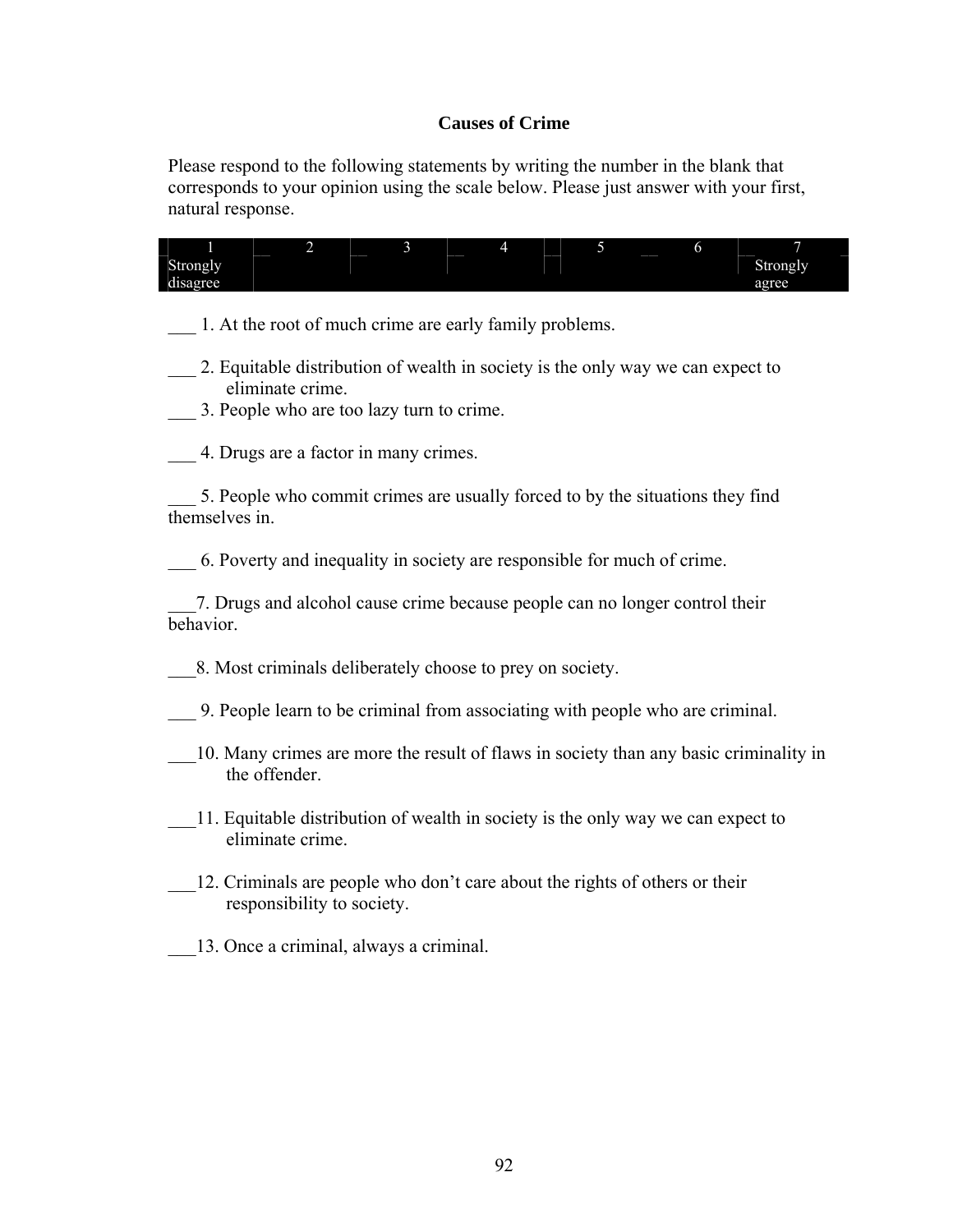# **Criminal Justice Opinion Questionnaire**

Please respond to the following statements using the scale provided below. We are just interested in your opinions; there is no right or wrong answer. Just answer with your first, natural response.

| 1<br>Strongly<br>disagree |    | $\overline{2}$     | $\overline{3}$                                       | $\overline{4}$ | 5                                                                                        | 6 | $\overline{7}$<br>Strongly<br>agree |
|---------------------------|----|--------------------|------------------------------------------------------|----------------|------------------------------------------------------------------------------------------|---|-------------------------------------|
|                           | 1. |                    |                                                      |                | More and better rehabilitation programs for prisoners should be developed.               |   |                                     |
|                           | 2. |                    | people from repetitive criminal acts.                |                | The criminal justice system presently devotes much of its energy to preventing           |   |                                     |
|                           | 3. |                    | weight to the seriousness of the crimes they commit. |                | Most of those who advocate lenient treatment of criminals do not attach sufficient       |   |                                     |
|                           | 4. |                    |                                                      |                | Authorities should adopt a "get tough" attitude with repeat offenders.                   |   |                                     |
|                           | 5. |                    |                                                      |                | The purpose of prison is to keep dangerous criminals off the street.                     |   |                                     |
|                           | 6. | community.         |                                                      |                | Prisons should only release criminals when they are sure there is no risk to the         |   |                                     |
|                           | 7. |                    | will commit more crime.                              |                | Prison sentences should be based on protecting the community from those who              |   |                                     |
|                           | 8. |                    |                                                      |                | The criminal justice system is trying hard to find ways to rehabilitate criminals.       |   |                                     |
|                           | 9. |                    |                                                      |                | Police, courts, and corrections are constantly seeking new ways to improve.              |   |                                     |
|                           |    |                    | there would be less crime.                           |                | 10. If judges would divert more people from prisons into rehabilitation programs,        |   |                                     |
|                           |    | be continued.      |                                                      |                | 11. The current trend in diverting people from prison to rehabilitation programs should  |   |                                     |
|                           |    |                    |                                                      |                | 12. We're wrong to think the only thing we can do for criminals is throw them in jail.   |   |                                     |
|                           |    | debt to society.   |                                                      |                | 13. Criminals should be punished for their crimes in order to make them repay their      |   |                                     |
|                           |    |                    |                                                      |                | 14. The criminal justice system is constantly seeking ways to combat crime.              |   |                                     |
|                           |    | harm.              |                                                      |                | 15. Crime can be prevented by putting repeat offenders in prison where they can do no    |   |                                     |
|                           |    |                    |                                                      |                | 16. The criminal justice system works reasonably well the way it is now.                 |   |                                     |
|                           |    | criminal behavior. |                                                      |                | 17. Police, courts, and correction systems attempt to show each criminal the futility of |   |                                     |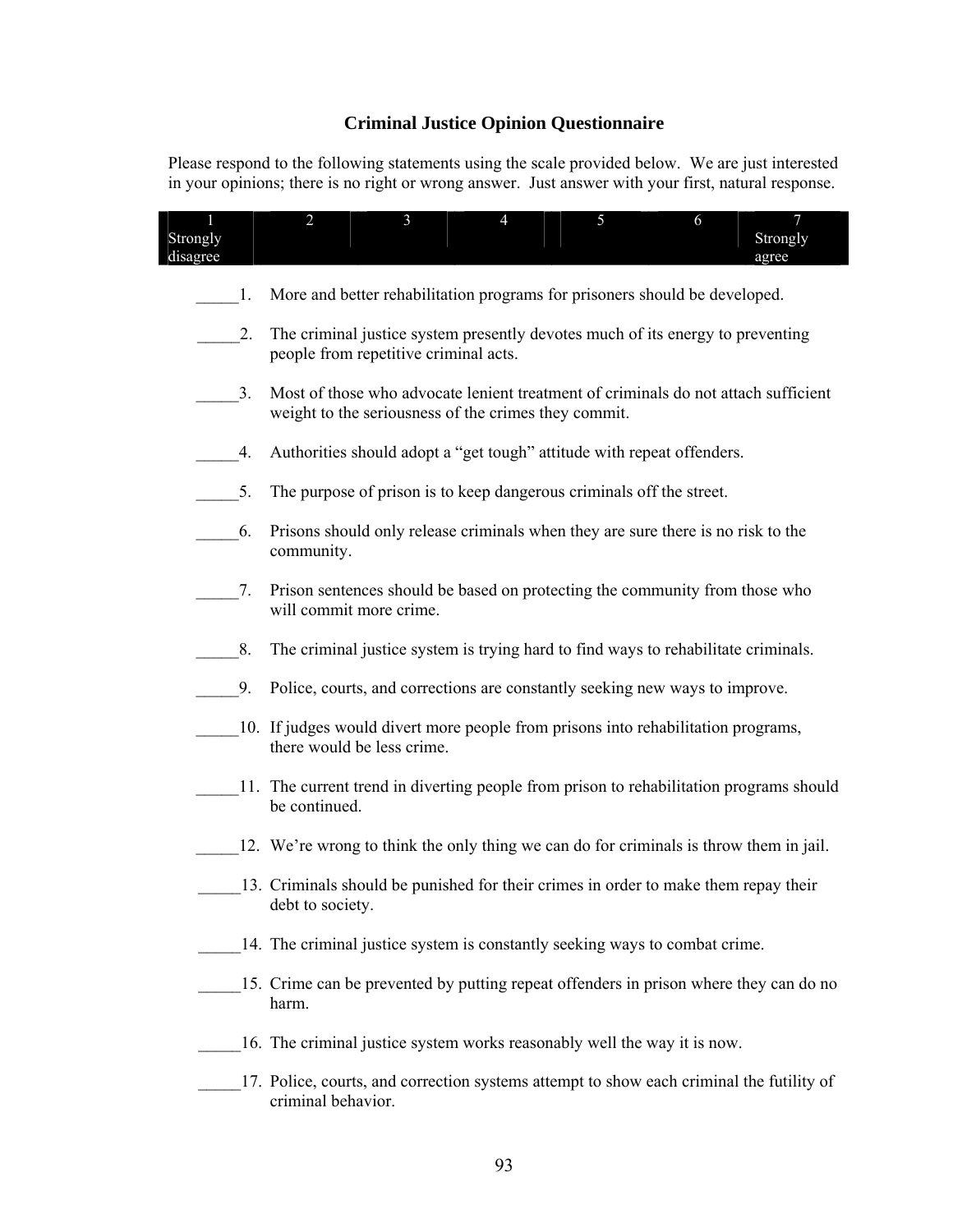### **Demographic Questionnaire**

1) What is your age? \_\_\_\_\_ years

2) What is your gender? (please circle) FEMALE MALE

3) Marital status (please check only one)

 $\equiv$  single

\_\_ married/life partner

\_\_ separated

\_\_ divorced

 $\frac{1}{\sqrt{2}}$  widow/widower

- 4) Highest level of education (please check)
- \_\_ some high school
- $\equiv$ high school diploma/GED
- \_\_ some college
- $\equiv$  bachelors degree
- \_\_ masters degree
- \_\_ professional degree (M.D., R.N., J.D.)
- $-\overline{PhD}$

5) What is your current occupation?

6) Are you a parent? (please circle) YES NO

7) If yes, please list the gender and ages of your children.

#### 8) What is your race/ethnicity? (please check)

- \_\_ African American/ Black
- \_\_ American Indian or Alaska Native

\_\_ Asian

\_\_ Caucasian/ White

— Hispanic or Latino

- \_\_ Native Hawaiian or Pacific Islander
- \_\_ More than one race

9) What is your religious denomination or preference?

1. Protestant

2. Catholic

3. Jewish

4. Muslim

5. Other

10) How important to you is your identification with your religious orientation?

| not at all important |  | extremely important |
|----------------------|--|---------------------|